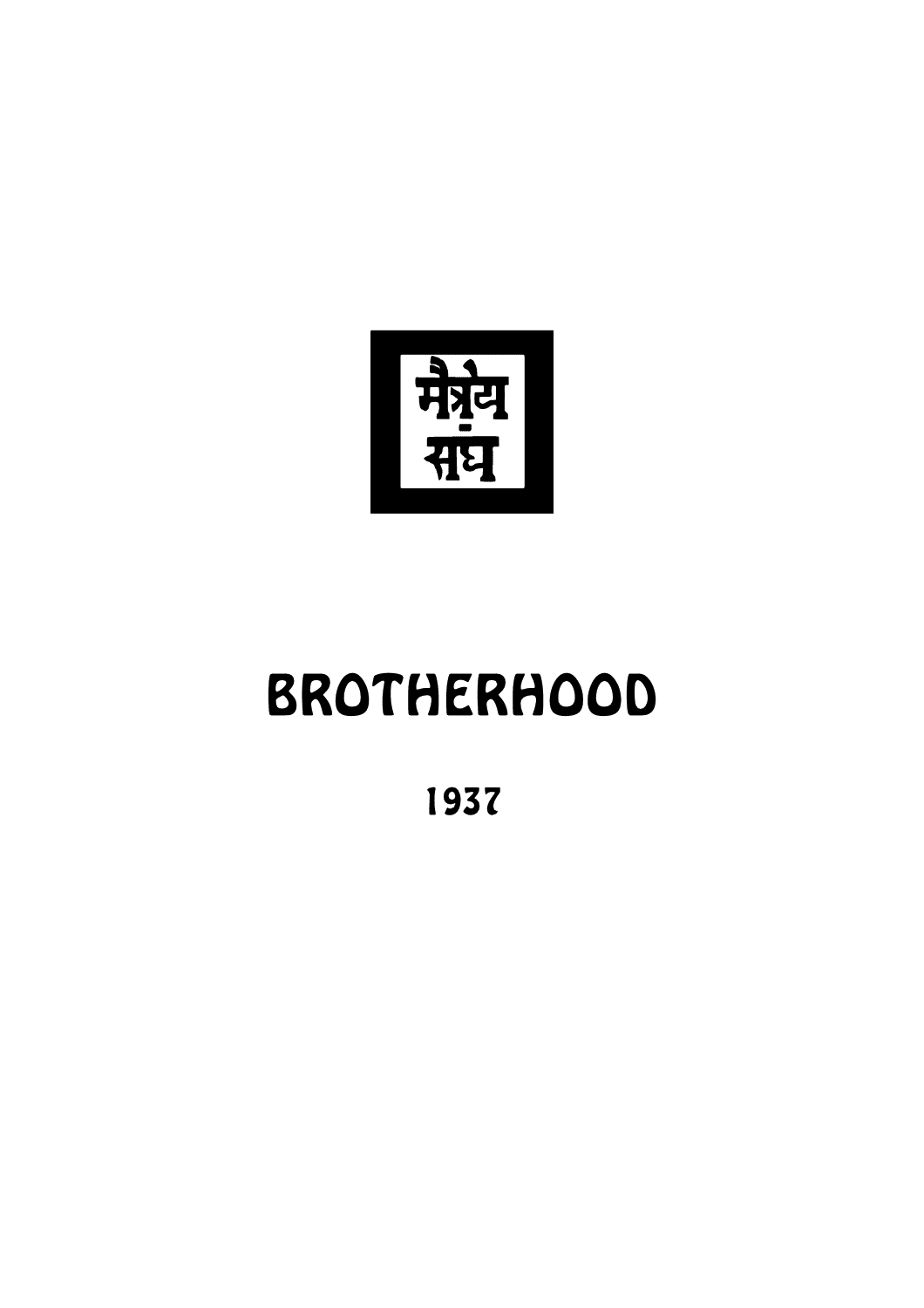*Second Edition Copyright, 1967 Agni Yoga Society, Inc.*

*This book or any portion thereof may not be reproduced in English or in translation to any other language without written permission from the publisher*

*Second Printing 1982 Printed in the United States of America*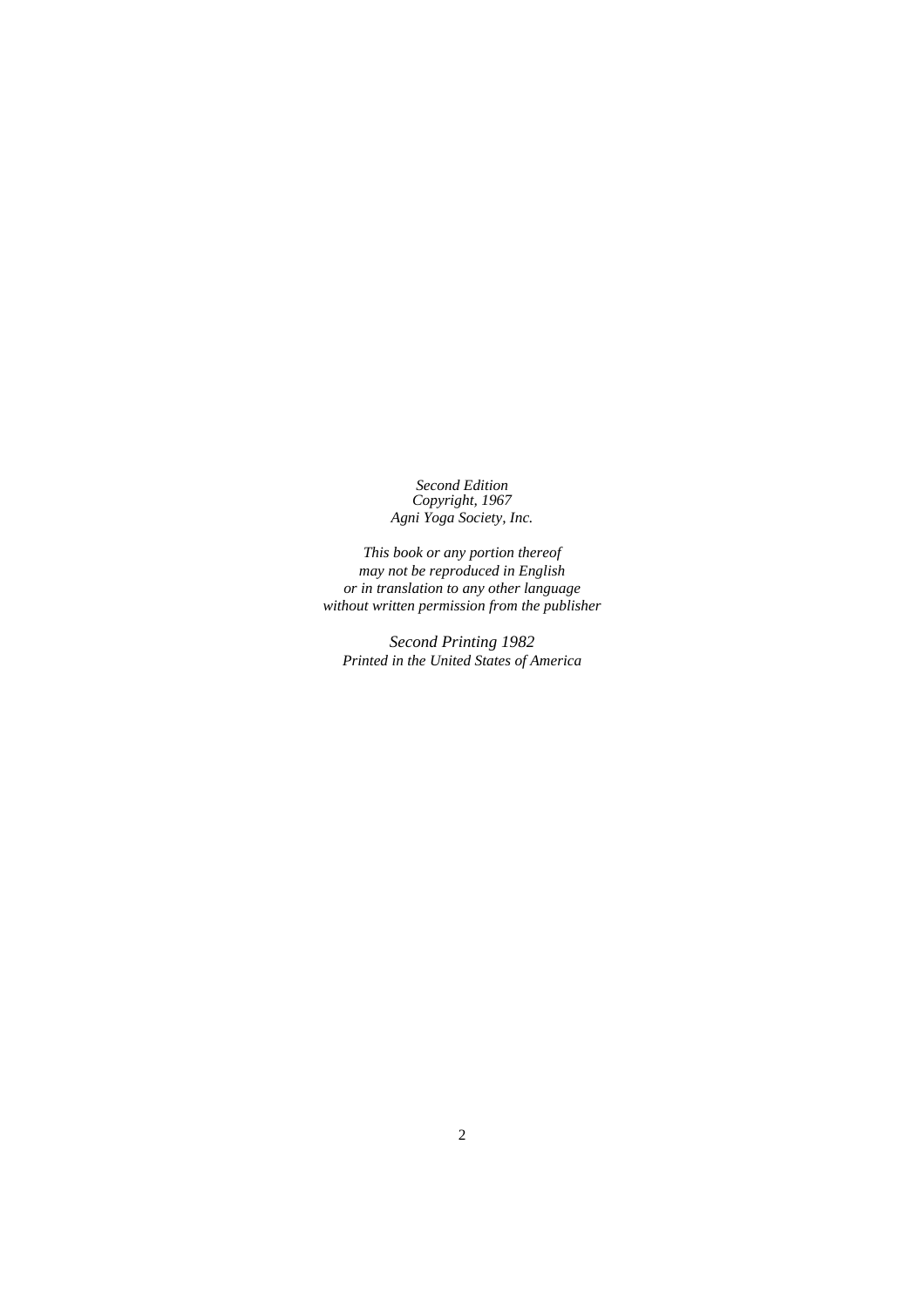## Signs of Agni Yoga

That which is most sacred surrounds the concept of Brotherhood. That which is most joyful lives in the consciousness that there exists cooperation of Knowledge. Such thought affirms that somewhere there are living True Co-workers. Let us recall the fundamentals which lead to Brotherhood.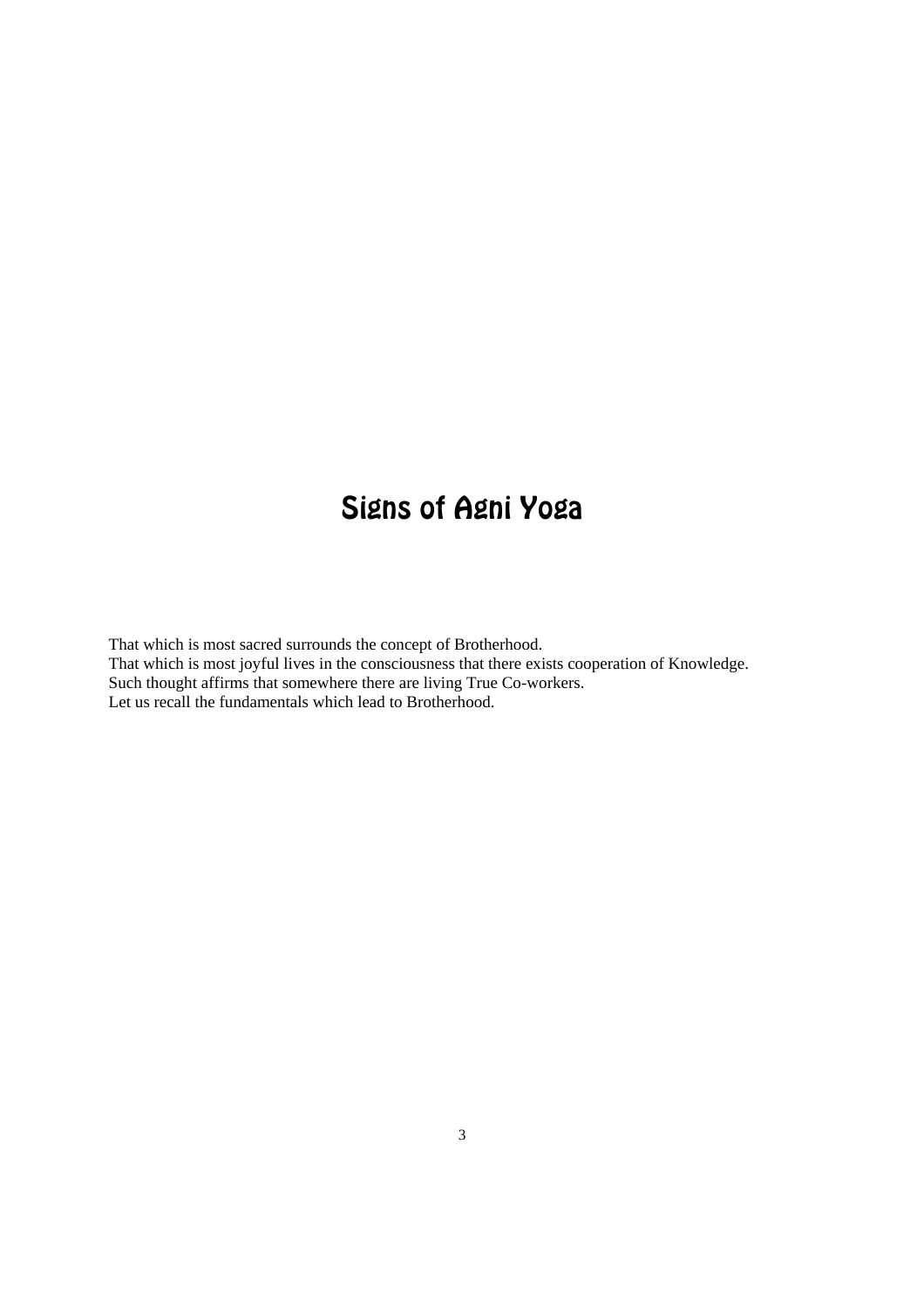## **BROTHERHOOD**

1. Let us consider a concept which has become extremely overburdened. Amidst daily life people assimilate with difficulty an understanding of cooperation, yet much more difficult and inaccessible to them is the concept of Brotherhood. Bodily heritage, that is, blood relationship, impedes the acceptance of the concept of Brotherhood. It is simpler for people to disclaim altogether any understanding of World Brotherhood. They would rather call it a utopia than reflect about the possibility of applying it in life.

 If even in the narrow domain of domestic life people do not find within themselves the affirmation of brotherhood, then in the wider sense it may seem to them to be impractical. Besides, people read carelessly the ancient Covenants, which speak about great numbers of Brothers and Sisters.

 Likewise, people's recollections of the Subtle World have become clouded. Only there is it possible to encounter the expanded realization of Brotherhood. The body impedes the way to many broad ideas. Only by going beyond the limits of the bodily understanding is it possible to recognize brotherly cooperation. Let us gather the signs of such an expanded state of consciousness.

2. People have attempted to seal the union of brotherhood with blood. They have given up their most precious substance for the purpose of attaining the status of Brotherhood. Harkening to all the songs about Brotherhood one perceives a wondrous poem of the dreams of humanity. If one assembles all the customs which have been accumulated around the concept of Brotherhood one arrives at an extraordinarily touching testimony about the aspirations of peoples. The manifestation of achievements in the name of Brotherhood reveals that self-renunciation has been always linked with these endeavors of the pure heart. Yet precisely the concept of Brotherhood is especially desecrated and debased.

3. Even the best additions to the concept of Brotherhood have only lowered it and made it difficult to attain. It has been linked with liberty and equality, but this trinity was conceived in the earthly meaning, that is to say, under conditions in which neither freedom nor equality do exist.

 The loftiest freedom can be realized in the Supermundane World, where laws are understood as a beautiful and immutable reality. There, too, equality of the seed of the spirit is understood, it being the sole measure of liberality and balance. Usually the earthly statues depicting liberty are furnished with wings or torches, thus reminding us about the higher spheres and conditions.

 About images representing equality there is this anecdote: When a sculptor once received an order to execute a thousand statues depicting equality, to be used to decorate a triumphal avenue, he made one statue and proposed casting all the others from it.

4. Rarely is it possible to converse about Brotherhood. Precisely in the periods of great earthly obduracy it is not unusual to observe that people, as it were, have agreed to debase this very concept. Already the ancient customs of brotherhood through blood union have been turned into such menaces to the entire human race that the most primitive revenge may be regarded as a childish prank.

You know that I am speaking about something that is in particular need of reinforcement.

5. If you enter a gathering of people with the words, "Friends and co-workers," the majority will look upon you with suspicion. But if you dare to call them brothers and sisters, then most likely you will be denounced as having uttered inadmissible terms.

 People sometimes establish brotherhoods, but such superficial and pompous institutions have nothing in common with the great concept of Brotherhood. Thus people start communities, cooperatives, various unions and societies; but in their foundations there will not be even simple trust. Consequently,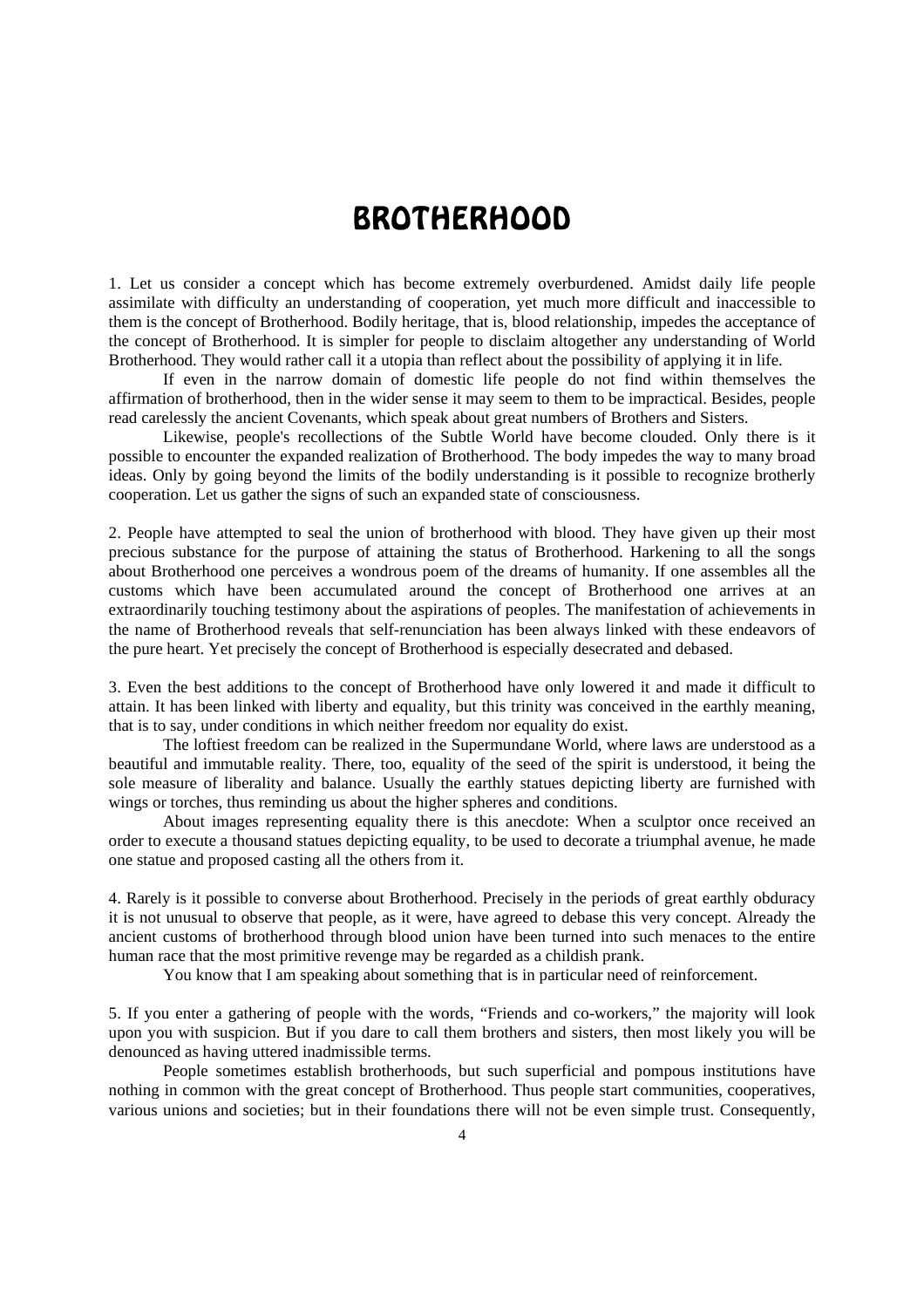these establishments are very remote from that Brotherhood which would be a strong and steadfast union of trust.

 It may be that right now certain finer hearts are already dreaming about the creation of organizations where trust would be the cornerstone. It cannot be insisted that everything is bad, when the human eye sees only some of the details of the approaching epoch.

 Upon the fragments of ancient symbols one may observe the vitality of the basic concepts. Just when from the earthly point of view everything has been transgressed, it may be that at the same time most beautiful concepts are already being born.

6. When, then, should one speak about the necessary concepts? Particularly when they have been transgressed. Precisely, then, let us speak about them when people already consider them hopeless. Why do We remind about Brotherhood just at present? But people in their despair will come to seek the scattered seeds of the predestined Brotherly Community. Let us not be confused by the oscillations of the pendulum of life. Despair may be the forerunner of recovery of vision.

7. Rightly has it been observed that certain rays are apprehended with especial difficulty, as is also everything connected with these rays. That is why We do not try to coerce an alien consciousness that has been attuned differently. Compulsion is not an attribute of conviction. It is impossible to command friendship, and especially does this apply to brotherhood. These concepts require selflessness and an understanding of fundamentals.

 If the broad concept of Brotherhood has come down to blood relationship, this means that the consciousness has become greatly impoverished. Often the consciousness is so limited that people cannot understand at all what manner of brotherhood could exist outside of blood kinship. Degrees of kinship have been designated, such as "first cousin," "second cousin," and even "third cousin," but further the imagination hesitates to proceed. Many books could be compiled of conventionalities that have piled up around the concept of Brotherhood.

 In ages past many different peoples have emphasized the significance of Brotherhood. Fratricide was considered a grave crime. Behind all this could be discerned a reverence for a certain exalted status; with strong measures the people safeguarded something which had no place in their everyday thoughts. Reason denied this "something," but the heart in the depths of its fire affirmed it. The heart palpitated with the beauty of the meaning of Brotherhood. Again humanity will turn to the heart and will apprehend the essence of Brotherhood.

 Perhaps Brotherhood does exist? Perhaps, as an earthly anchor, it maintains equilibrium? Perhaps in the dreams of humanity it has remained as an unalterable reality? Let us recall certain dreams and visions, so clearly engraved upon the memory, visions of walls and towers of the Brotherhood. The imagination is but a memory of that which exists.

Perhaps someone will remember also in reality the tower of Chun?

8. The spark of Infinity must be expressed in everything. Each concept must include presupposition of its development into Infinity. There may be noted whole series of concepts which succeed each other. Neither friendship nor cooperation can be terminal. Between them and the Subtle World there must be still another something that can equally belong to the two worlds. This something is called Brotherhood.

 No greater concept can be named, none which could so crown human relations and correspond to the essential nature of the Subtle and Fiery Worlds. Therefore the Brotherhood is called threefold. It extends between the three worlds as a firm bridge. It is almost impossible to imagine the contact of the earthly with the Fiery World, but under the panoply of Brotherhood such confluence is made possible.

9. No one wishes to find himself in an enclosed field with no possibility of even looking over the fence. One needs to discover a crack, though it be but a small one, through which to perceive the possibility of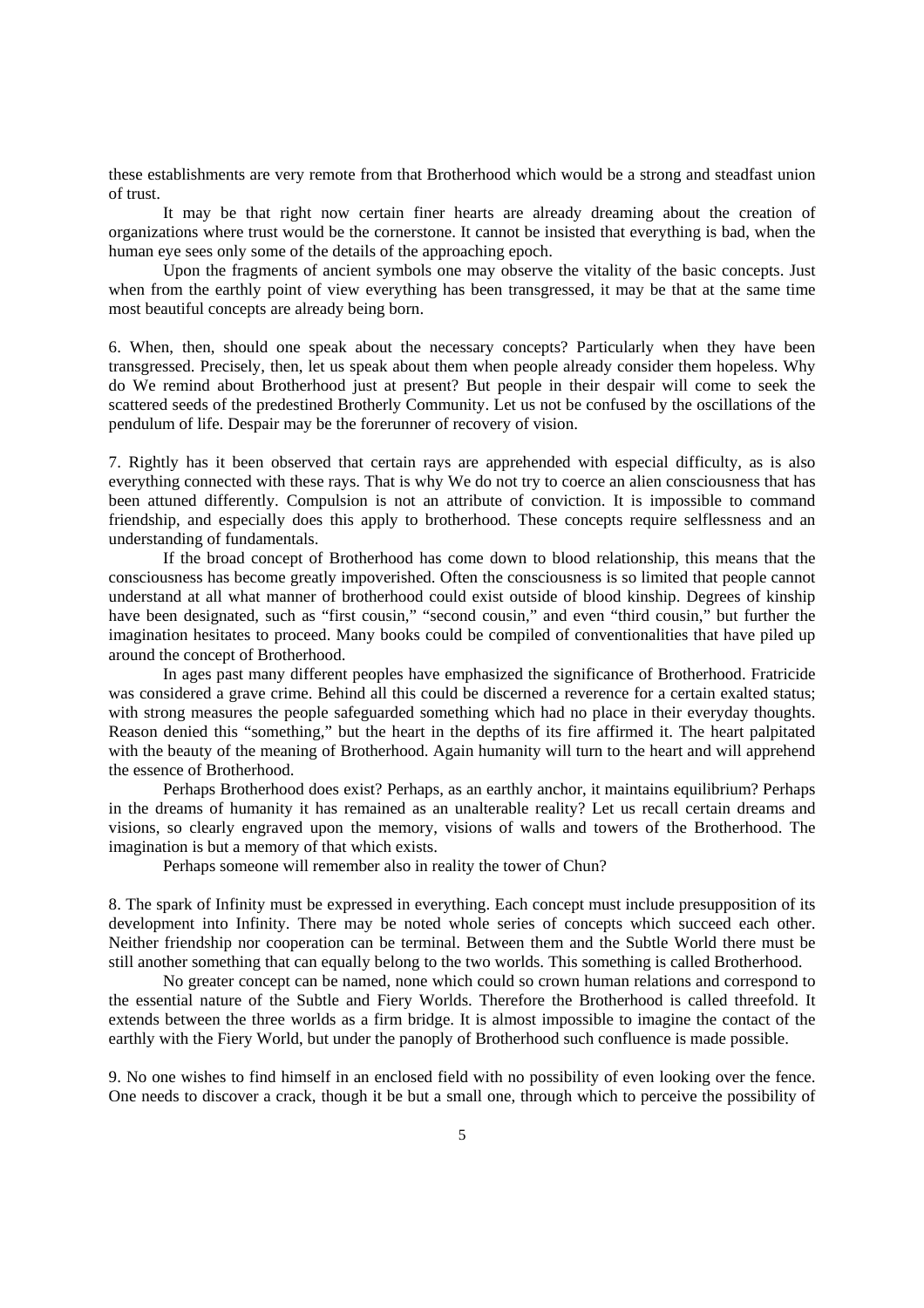approach to Infinity. Even in daily life let there be found the unifying principle, so that not only the very small but also the great can be generally accepted.

Perhaps on each planet there is a place for great encounters.

10. When rocks begin to crumble people break them up and remove them for the security of the road; and so it is with certain human definitions. In the course of centuries a term may lose its original meaning and should be replaced by a word closer to the current period. This has happened with the word initiated. Together with anointment , its original meaning has been relegated to the past. Instead of initiated and uninitiated , let us say knowing and unknowing , or cognizant and ignorant . But it is better to express initiation itself by the word education . Thus it can be expressed without belittlement, in a word closer to contemporary times.

 In no way is it right to conceal something good in outmoded words when it is possible to express it more comprehensibly for broad masses of people. Surely, knowledge is not for the elect but for all! Therefore, we should not reiterate outworn morals, but rather, designate the best conditions for scientific cognizance. Only the ignorant will not understand that for the successful advancement of science the best conditions of life must be established.

 Science cannot go beyond the limits of the mechanistic circle so long as this wall remains unsurmounted by the understanding of the Subtle World.

11. In some places homeopathic remedies are forbidden; likewise, some insist upon curing people by their own methods only. Prohibitive thinking is limited. It is impossible to establish forbiddance of all but a single method of treatment. It should be remembered that all medicines are merely auxiliary expedients; without the primary energy no medicine will have the necessary effect.

 It is impossible to divide physicians into allopaths and homeopaths, as each of them individually applies his best method. But the physician should be acquainted with the basic energy, which will be the operative factor for the speediest recovery.

12. It will be asked, "What connection is there between curative treatment, or outworn concepts, and our discourses about Brotherhood?" But light should be thrown upon the relationships of many concepts, which will broaden the understanding of Brotherhood.

13. On the paths to the Brotherhood let us fortify ourselves with trust. We are not speaking about some sort of blind faith but precisely about the quality of trust. It must be understood that our qualities are the habitat for vitamins. The quality of mistrust or doubt will be deadly for the best vitamins. Why saturate ourselves with manufactured vitamins, when we ourselves prove to be the best producers of them, and of the most powerful ones?

 When external vitamins fall into a natural habitat, they can produce the full measure of reaction. But even the best vegetable vitamins cannot manifest their best properties when they enter a poisoned organism. Thus, We esteem those organisms in which the basic qualities of human nature have found application.

 The being who is filled with doubt is not fit for even a primitive form of cooperation. He cannot even understand all the beautiful discipline of Brotherhood. Precisely discipline, as not otherwise can be named that voluntary harmony which lies in the foundation of the Brotherhood's labors. The Brothers join together for work, and without trust there would be no quality in their labor.

14. The Subtle World is frequently described as something misty, cold, a realm of wandering shadows. Do not such descriptions issue from superstition? Yet may they not result from inability to enjoy the advantages of the qualities of this superior state? Actually prejudice and mistrust can conceal the true aspect of the Subtle World. Even in the earthly condition man sees what he wishes to; then the more does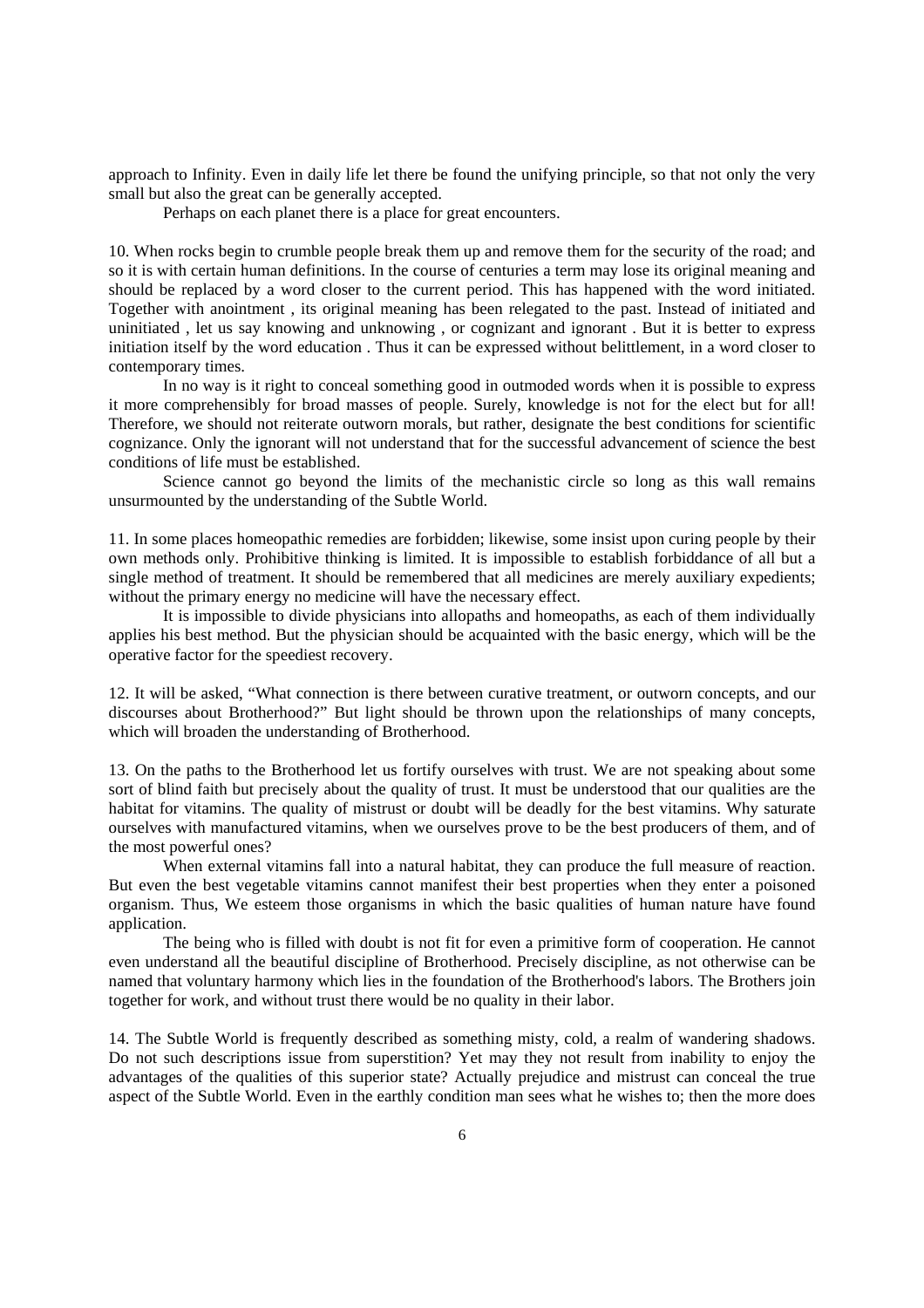he see thus in that world where everything is composed of thought. There the dwellers can create and behold according to the quality of their thinking.

It is useful to possess pure thinking, as it knows indeed the meaning of trust.

15. A powerful energy has been released from a single spark. Likewise, from a flash of nerve force there can be established a constant influx of forces. People long ago realized that an onset of nerve energy is far more powerful than muscular force. It was avowed that the nerve tension is brief and is followed by a breakdown of forces. But such a postulate is not natural. Only the conditions of earthly life prevent a continuous replenishing with psychic energy. It is possible to create such conditions of life that psychic energy will be proportional with muscular energy. After the principle is discovered its expansion will be sought. Likewise, cooperation will not be limited to temporary flashes but will enter the consciousness, followed by Brotherhood. It is unwise to entrust a precious vessel to an inexperienced messenger. Likewise it is impossible for the Brotherhood to summon incognizant people. It is impossible for a balloon to sustain unlimited pressures without testing. Without steadfast realization people cannot take upon themselves the burden of the larger concepts. Even a horse is gradually accustomed to carrying loads. But if the spark of realization already shines, then the bearing of the rest of the load becomes progressively possible.

16. Some people talk little about Brotherhood but do much for it. And there are others who always have Brotherhood on their tongues and are never far from treachery.

17. Brotherhood must be looked upon as an institution wherein the members work not by day but by the task. One must love the labor in order to prefer the task work. It must be realized that the tasks are infinite and the process of perfectment is also unending. Whoever is afraid cannot grow to love labor.

 You have sometimes listened to the beautiful singing of workers. Verily, work can be accompanied by both joy and inspired thought. But one must test oneself for everything.

18. On the paths to Brotherhood self-renunciation also will be needed. It is most likely that many will find such a condition difficult to fulfill. They do not realize how often people manifest this quality even in everyday life. In each inspiration, in each burst of enthusiasm, self-renunciation infallibly will be included. One should very precisely perceive the significance of words.

 There do not exist in life any such qualities as would appertain exclusively to heroes. The fact is that heroes are not rare, but they are not always armed with swords and spears. Thus, it is necessary to understand and bring into life the best concepts.

 One can deprive oneself of courage and steadfastness when one begins to repeat to oneself about difficulties of fulfillment. It makes no difference how courage is applied, it must grow untiringly. Instead of speaking about broken courage, it would be better for people to call this condition simply faintheartedness. Bones and muscles can be broken, but the spirit is unbreakable! The faint-hearted and wavering man cannot serve the Brotherhood.

Self-renunciation is nothing else but inspiration; faint-heartedness cannot be inspiration.

19. Let us not take obstinacy along with us. There is no more intolerable burden than stubbornness. People do not even choose a headstrong horse; they will not even take an obstinate dog on a journey. Stubbornness is a paralysis of the best centers. Experiments with psychic energy will be without results if the investigator be stubborn.

Reason and wisdom contain no restrictive stubbornness.

20. Touchiness is not suitable for a long journey. This does not mean that We seek only supernal perfections. We merely forewarn as to what load should not be taken along. One should succeed in being fortified with joy, and in testing it in diverse circumstances and in all kinds of weather. One should not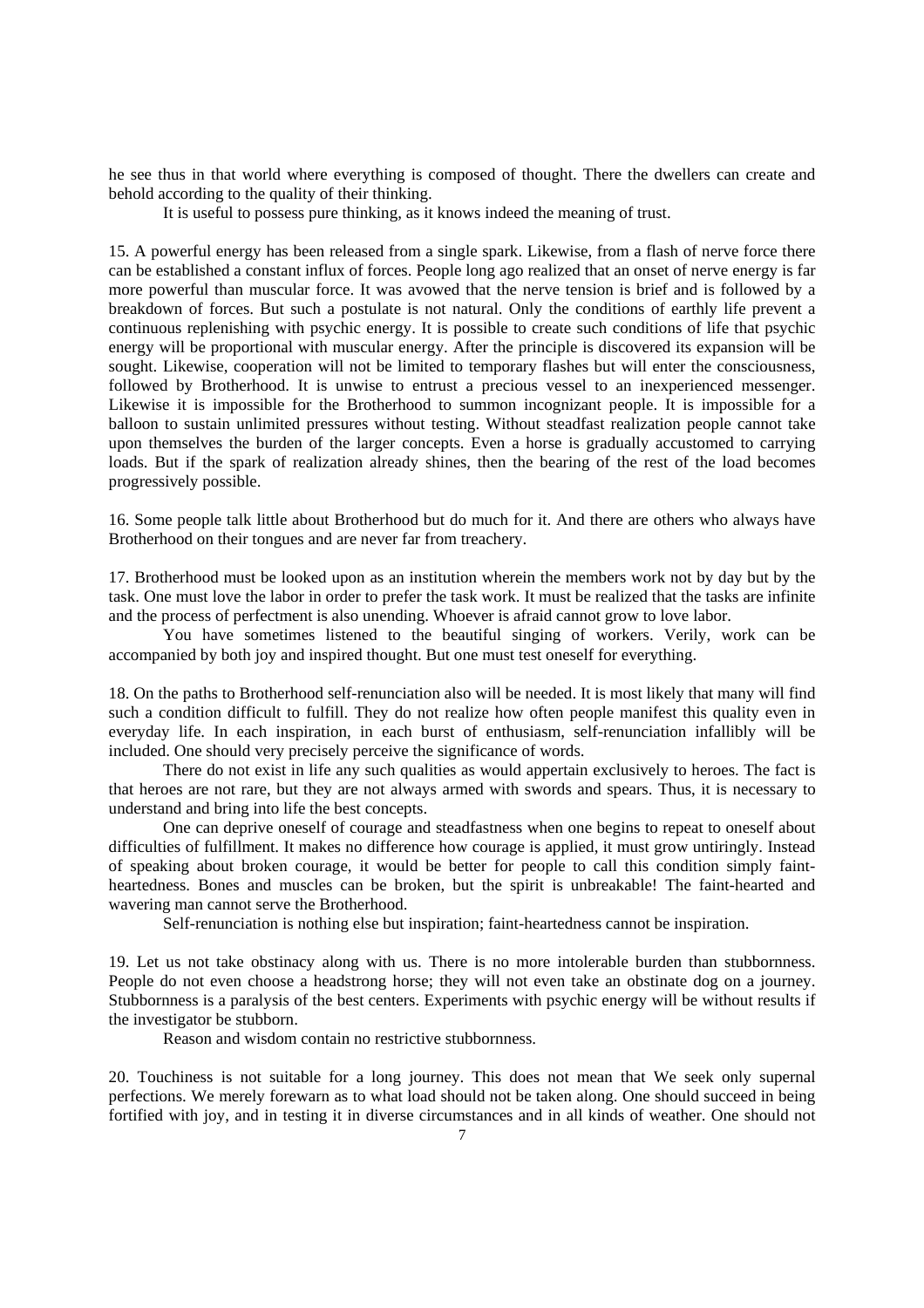torture and torment oneself, but one should make tests in order to ascertain the measure of one's bodily endurance.

21. Any food containing blood is harmful for the development of subtle energy. If humanity would only refrain from devouring dead bodies, then evolution could be accelerated. Meat lovers have tried to remove the blood, but they have not been able to obtain the desired results. Meat, even with the blood removed, cannot be fully freed from the emanations of this powerful substance. The sun's rays to a certain extent remove these emanations, but their dispersion into space also causes no small harm. Try to carry out a psychic energy experiment near a slaughterhouse and you will receive signs of acute madness, not to mention the entities which attach themselves to the exposed blood. Not without foundation has blood been called sacred.

 There can thus be observed different kinds of people. It is possible to convince oneself particularly as to how strong atavism is. The desire for food containing blood is augmented by atavism, because the many preceding generations were saturated with blood. Unfortunately, governments pay no attention to improving the health of the population. State medicine and hygiene stand at a low level. Medical supervision is no higher than that of the police. No new thought penetrates into these outworn institutions. They can only prosecute, they cannot help.

Hence, on the path to Brotherhood there should be no slaughterhouses.

22. Yet there are people who speak much against bloodshed but are themselves not averse to eating meat. There are many contradictions contained in man. Only the perfecting of psychic energy can promote the harmonization of life. Contradiction is nothing but disorder. Different strata have corresponding contents. But a tempest can stir up waves, and not quickly thereafter is the right current again established.

23. We have spoken about the mixture of strata. In cosmic storms the current of chemism is constantly being unsettled and the rays refracted. It is not easy to assimilate such perturbations unless we remember about the inviolability of the laws. Astrology, remaining a science, can still undergo many fluctuations due to earthly lack of information. In addition, many signs have been concealed. We say this, not by way of disillusionment, but on the contrary, in order to remind observers about the complexity of conditions.

24. Hypocrisy, bigotry, and superstition are three of the dark qualities which must be rejected on the path to Brotherhood. Let each one reflect whence have been born these minions of ignorance. Whole books can be written about such paths of darkness. One should ponder upon how these pernicious corrupters have grown up. They grow imperceptibly. But there has never been a time when they were more numerous than at present. Notwithstanding the spiritualization of science, and in spite of conditions of rational investigation of the manifestations of the Subtle World, still the growth of crimes due to ignorance is unprecedented. People cannot understand that spatial thought can free them from their shackles.

Consider the dark times as passing-knowledge shames the ignorant.

25. The pathway to Brotherhood is a high path. As a mountain is seen from afar, so, too, is Brotherhood. The Teacher cannot be insistent where the eyes are near-sighted. And during the ascent the outlines of the summit are lost from view. Right around it one does not distinguish the height, so, too, on the path to Brotherhood there are many turnings of the way. One should become accustomed to thought about the complexity of attainment. One should grow to love all the obstacles, for the stones on the path are but the steps of ascent. Long ago was it said that one does not ascend by a smooth stone.

26. Appeal to the Brotherhood does not remain without a response, but there are many ways of answering. People revolve so much within the circle of their own expressions that they do not perceive other signs. Besides, people are unable to understand the allusions and warnings that are sometimes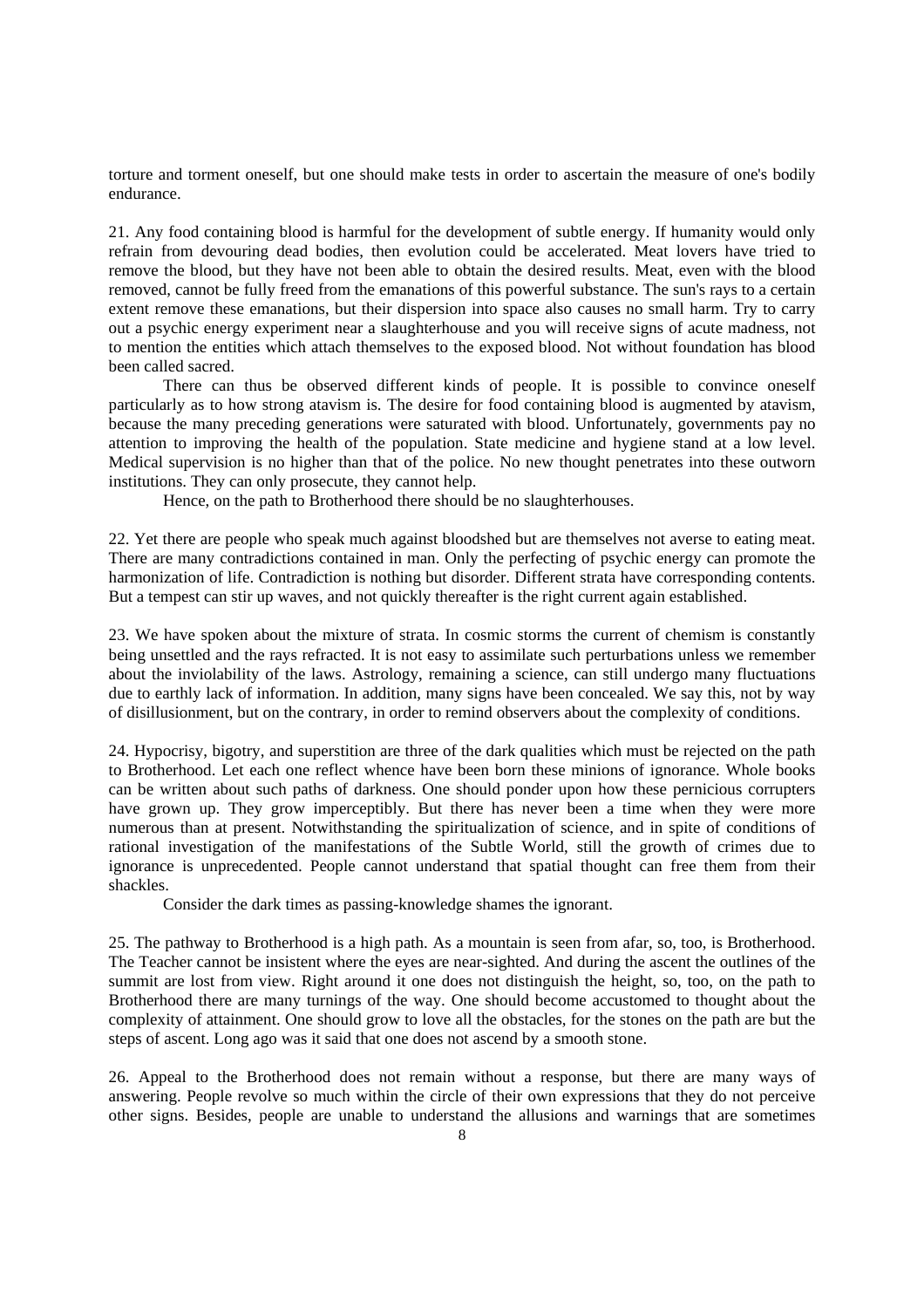contained in a single word and in a single spark. They do not wish to reflect about the reasons for such brevity. Scholars, even very erudite ones, do not remember the law of karma. Yet when people see a passer-by being exposed to danger, they warn him with a short outcry and do not read him lectures on the cause of his misfortune. So, too, in the matter of karmic reactions it is usually possible to caution with a brief exclamation without delving into the depths of karma.

 Everyone has had opportunity many times to convince himself that the response of the Brotherhood has come in signs which are outwardly very insignificant. It can be boldly affirmed that a great majority of indications either glide over the consciousness or are incorrectly interpreted. Such distortions of the meaning are especially harmful when they are in the hands of thoughtless people who subject the indications to their own fortuitous frame of mind.

 There are many instances when essential signs have been explained by the ignorant as something completely opposite. In their earthly customs people often interpret letters in their own way, not being concerned with the precise meaning of the words-such conventional egoistic practices have to be abandoned on the paths to Brotherhood.

27. By acting attentively in their earthly relations, people will accustom themselves also to attentiveness in the Higher Service. Do not leave the questions of people unanswered. It is better to reply as briefly as possible than to leave behind the engendering of poison. It can be easily shown what poisonous fermentations are begun where there is no link.

28. Enough is known about the existence of the Brotherhood of Good and the Brotherhood of Evil. It is likewise well known that the latter strives to imitate the former in the means and methods of action. The ignorant inquire, "Is it possible for man to distinguish, in the approach, this or that Brother?" If the appearance and words be identical, then it is not difficult to fall into error and to accept advices which lead to evil. Thus will reason the man who does not know that the means of discrimination are contained in the heart. The employment of psychic energy helps to discern infallibly the inner essence of the manifestations. No complicated devices are necessary when man bears within himself the spark of knowledge.

 Investigators of psychic energy can bear witness that the evidences of the energy are infallible. They can be relative in the matter of earthly dates, but in quality they will not be erroneous. And it is precisely quality that is necessary for discrimination of the essence. The primary energy cannot show the negative to be positive. Such purely scientific evidence protects people against an evil approach. Not without foundation is such discrimination called the armor of Light.

29. It may be asked why such a needed weapon is not entrusted to everyone. Each one does have it, but it is often closed up behind seven locks. People themselves are to blame that they lock up their greatest treasure in the cellar. Many, even after hearing about such energy, are not eager to learn about the means of its discovery-so undeveloped is love of knowledge!

30. The same awakened energy enables people to provide themselves with calmness in observing events. An investigator must not be irritated or agitated during observations. The manifestation of calmness will be a sign of Service. It is impossible to be devoted to Service if one's essence be billowing like waves under a cross wind.

31. The Teaching has already transformed your whole life. It has brought you through many dangers. The Teaching helps you to discriminate where harm is and where advantage. It does not come easily to distinguish the right pathway, but you know how to ascend a smooth rock. Psychic energy is developed from such tensions.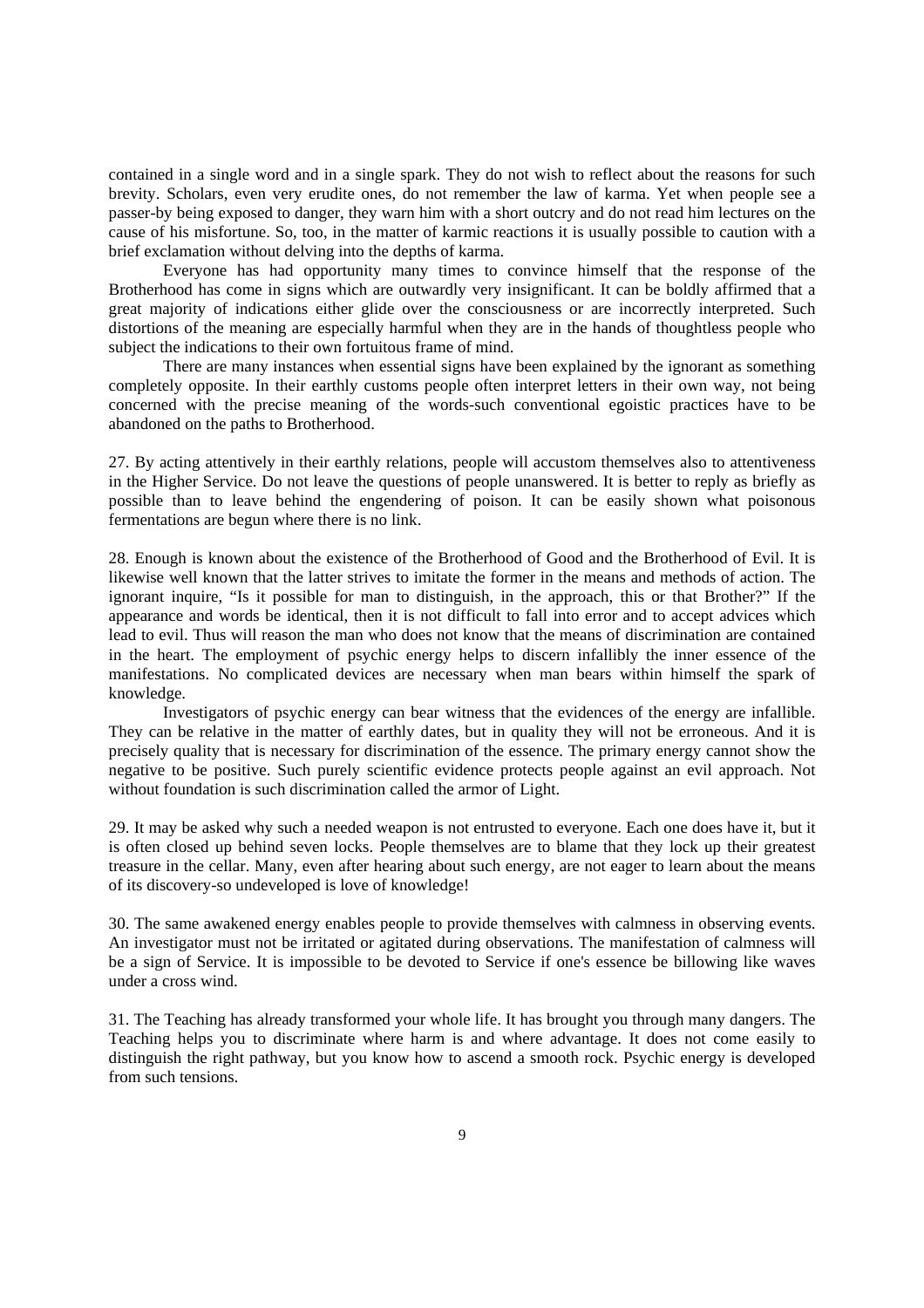32. Psychic energy should be not only studied but consciously applied in life. Such a conscious cooperation as Brotherhood is in need of psychic energy. It is impossible to harmonize labor without psychic energy. It is impossible to arrive at mutual understanding without psychic energy. It is impossible to gather patience and tolerance without psychic energy. It is impossible to rid oneself from irritation without psychic energy. In everything there must be application of the primary energy itself.

 It has already been observed that not only does the presence of an individual have an influence on the fluctuations of the energy but even pictures of people react upon the subtle energy. One must not only recognize the sensitiveness of the energy but also keep in mind this phenomenal quality. For people who have not seen experiments with psychic energy, discussions about the reactions of mere images will seem like mad fairy tales. However, for such people as these, the energy itself is under suspicion. They are not averse to talking about spirit or soul, but this very obvious energy will be for them witchcraft.

33. One must learn not to irritate people to whom certain knowledge is inaccessible. Experienced observation whispers to one when discussion will be in vain.

34. It is possible for an argument to make the truth manifest, but most often it litters the space. The teacher must know to what extent the pupil can engage in argument without introducing irritation. These measures must be known, because Brotherhood first of all needs equilibrium.

35. Be not surprised that, speaking about Brotherhood, I mention the primary energy; there are two reasons for this. The first lies in the fact that approach to Brotherhood requires the development of the primary energy. Without this, with the centers sleeping, realization of such subtle perceptions is impossible. On such most subtle vibrations is built Brotherly cooperation. The second thing to be remembered is that not everyone has read the preceding writings, in which psychic energy is spoken about. Each book must contain the basic conditions for improvement. It would be cruel not to give even brief allusions to the preceding, wherein something invaluable has been dealt with.

Let us be attentive to each small circumstance. In the earthly way of life it is difficult to distinguish where is the small and where the great, where the useless and where the useful. Many pearls have been swept away with the dust. If you notice that your companion is only partially assimilating vital principles, help him. In such patient assistance there is expressed a very important quality for brotherhood.

36. Psychic energy is called the organ of the fourth dimension. Indeed, the fact of this dimension is relative; it only expresses the refined state of all feelings. Great refinement bestows the possibility of understanding supermundane conditions. But if the fourth dimension has been established in the nomenclature, let it be thus-so long as we do not revert to two dimensions. Likewise, let us not object if psychic energy be called an organ. It exists, it produces powerful reactions. It assimilates cosmic currents, it is bound up with life. Let it be called even an organ, for in such designation there already is acknowledgment of it.

37. It must not be forgotten that, on the whole, many will not understand a single word about psychic energy. They will not accept it. Just as a man who has never seen lightning does not recognize it. Thus, there are to found people who do not understand on the whole what thought is. The characteristic of such people will not be illiteracy but obduracy. Not few are such corpses!

 Let investigators of psychic energy inure themselves to such petrifications. Much about an obvious inability to assimilate will have to be noted in the diaries.

38. People await Messengers, yet they are very much frightened at a mere thought about their arrival. If one were to ask the people in what form they would like to see a Messenger, a strange conglomeration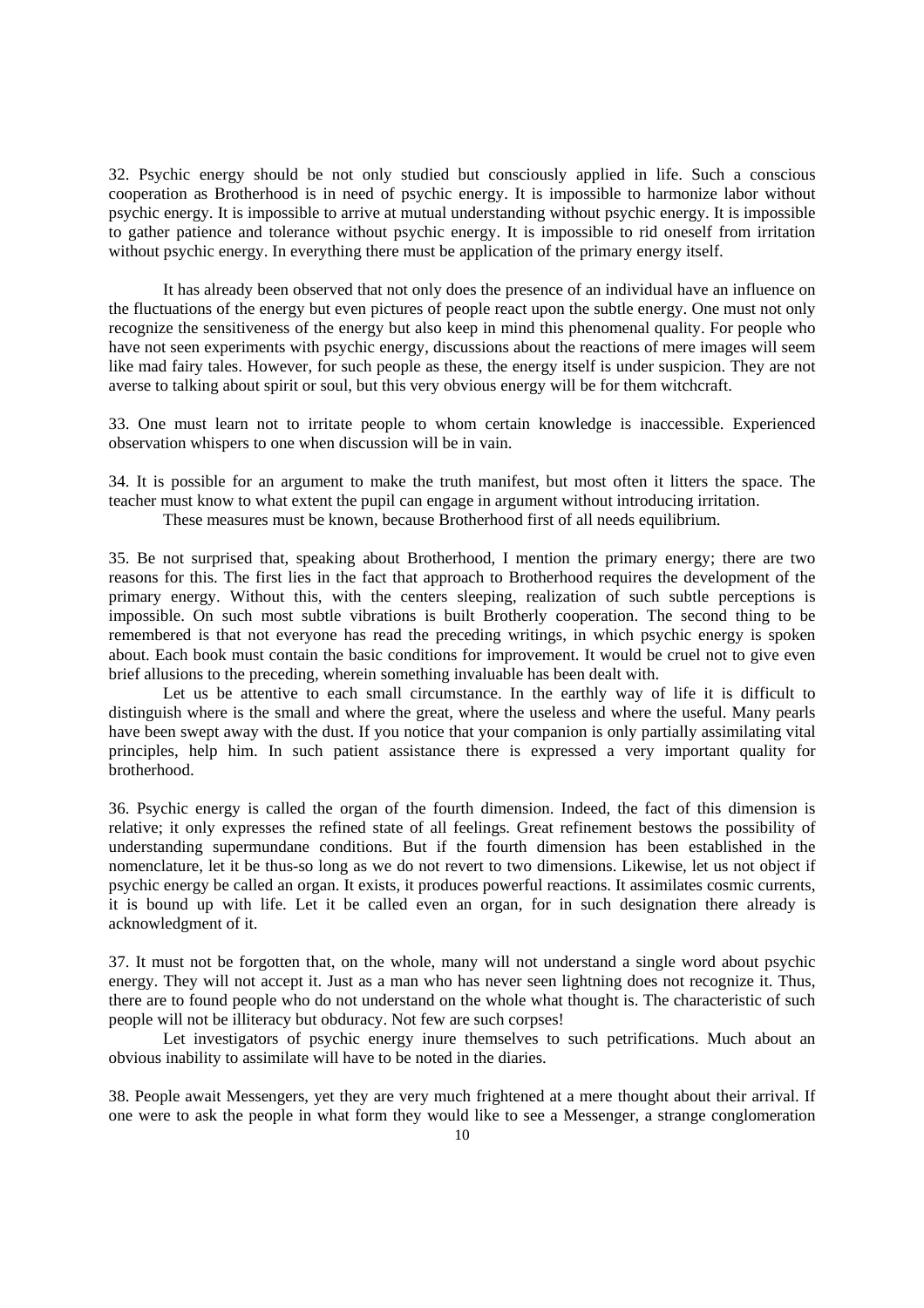would emerge, even bordering upon the monstrous; bird feathers will not be last in their list of Messenger's attributes. And when people are told that the Messenger is surrounded by Light, they take precautions first of all not to be blinded.

 True, there may occur shocks during even the most ordinary manifestations. A palpitation may be not from unexpectedness alone, it may arise from an inequality of auras. Such a tension can be even disastrous; therefore the appearance of Messengers does not occur frequently. Surely they come not to kill, consequently one must accustom oneself gradually to experiencing different tensions. Investigators of psychic energy will understand what exercise We are speaking about.

 Besides experiments with psychic energy, it is necessary to accustom oneself to communion with the Subtle World-and without resorting to magic. Everything natural is to be attained by natural methods. Only by the way of experiment do people accustom themselves to tensions of various degrees. It may be understood that expectation itself will be a natural preparation, or discipline, as it is customary to say.

A man in a state of preparedness is ready to receive the Messenger.

39. People fear tests. They are afraid of experiments, but they cannot even imagine all the possible means of learning. Again physical fear, terror of the flesh, shackles rational actions. Therefore, in disciplinary training terror, first of all, has to be conquered.

40. The concept of Brotherhood stands on steadfast pillars. In it there can be no restrictions of age, race, or of occasional moods. Indeed, above all else there is the primary energy. If it is manifest, and if contacts through it can be harmonized, then there will be affirmed a lasting bond.

41. What is the natural path? The most unrestricted way of learning, with tolerance and patience, without any sectarianism. Unrestricted cognition is not easily adopted. Everything connected with human labors is limited. Every occupation cuts short, as it were, many ways of communion. Even excellent minds have been driven into a narrow channel. The disease of self-limitation bears no resemblance to self-sacrifice. Man limits himself for his own comfort. Indeed, bold actions for the sake of unrestricted knowledge will be the exception. Malice and hatred carry out their actions in straitness of mind. For unconfined action it is necessary for one to be filled with magnanimity and to discover causes and effects with a benevolent eye. Austerity of labor has nothing in common with a censorious attitude. Only limited people condemn. Not out of condemnation is perfectment born.

 Is it possible to dream about unlimited knowledge when in confusion? One may learn everywhere and always. Possibilities themselves are attracted toward irrepressible striving. Only in motion lies the natural path!

42. Verily, one has to seek! One has to keep in mind that a small spark produces a great explosion. A single thought may both attract and repel. Those who rule human minds are often themselves being led. And what empty sounds can stifle the will of a man and forever impede the path already molded!

 Good does not hinder, but evil does. Thus, let us remember that small sparks produce great explosions.

43. Are such preparations needed for Brotherhood? Definitely, not only preparation but also illumination. Will not he who decides to devote himself to the Great Service regret it? From faint-heartedness there will arise many thoughts about comfort and convenience. There may be even smiles of regret. How, then, to overcome such assaults without illumination?

44. Let us agree on the meaning of the concept of rest. Around this concept a multitude of false and harmful interpretations have clustered. People have become accustomed to think that rest is inaction; in this way it has become transformed into psychic enfeeblement. Inaction is most corruptive for psychic energy. Each spiritual immobility will fatigue, not regenerate.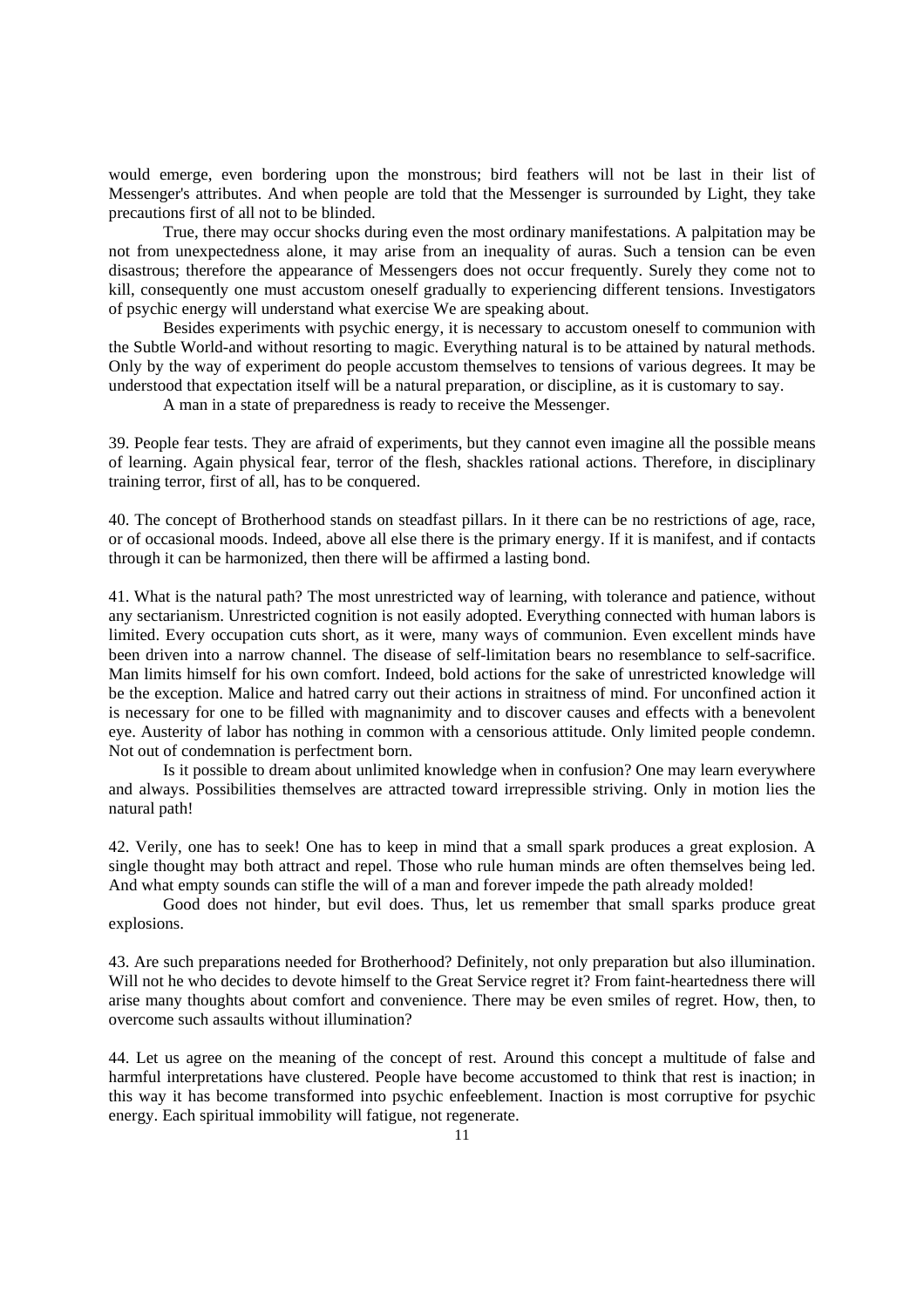Physicians prescribe rest, quiet, all kinds of inaction, and assume that in a moribund state it is possible to restore strength. But these same physicians understand that weakness and collapse result from violation of equilibrium. Thus, rest is nothing but equilibrium. But equilibrium is a proportionate tension of energy. Only thus is it possible to restore and strengthen one's forces.

 It is of no consequence whether equilibrium be acquired in desert or city-the main requisite is constant tension. The path of tension is the path of striving, that is to say, the path of life.

 The incompetent physician warns against expenditure of strength, but strength is dissipated through lack of equilibrium. Truly, then, equilibrium will be the best, the only panacea. A sensible use of fresh air is worthy of consideration as an assisting expedient, but this does not require a long period of time.

Let the concept of rest be rightly understood for the manifestation of Brotherhood. Unrest begets aimless bustle.

45. Among the universal manifestations, incessant explosions have a special significance. Likewise in man are there compressions and explosions of energy. But why are universal explosions beneficial, whereas the human ones can destroy the organism? The difference lies in the fact that universal explosions are balanced in a great rhythm, but the human ones often are devoid precisely of rhythm.

46. Everything is relative, but it is impossible to compare the harmony of the Universe with human free will. Precisely this bountiful gift, when not rightly used, imposes grave consequences. Much has been said about the significance of man in the Cosmos, but this truth must be reiterated unceasingly. One can become convinced as to how much people fail to think about their destination.

47. There was an ancient game in which people tried to make each other angry. Whoever became angry first was the loser.

48. Constant alertness is often indicated, but how seldom it is understood! Usually people will require it of those surrounding them, but they will not seek it in themselves. Whereas each one should attune first of all his own instrument. Only then is receptivity acquired. Is it possible to look forward to cooperation and Brotherhood without receptivity? The most definite counsels are broken against the armor of negation.

 The time will come when physicians will discover what conditions are most advantageous for the action of psychic energy. One should not presume that psychic energy can act identically under all conditions. As there are people upon whom the most powerful poisons have no effect, psychic energy also is assimilated in different ways. If receptivity will not be developed, then man will lose his most precious apparatus. But for receptivity one must establish in oneself constant alertness. For such a quality nothing supernatural is required, one has only to be attentive.

49. Among one's human incarnations there is invariably found an incarnation devoted to rhythmic labor. Whether this be some sort of craftsmanship or music, singing or farm work, every man infallibly will cultivate in himself the rhythm which fills all of life. Upon learning of certain incarnations, people frequently are astonished as to why they should have been so insignificant. But in them there was being worked out the rhythm of labor. One of the greatest of qualities, this must be acquired through conflict and patience.

50. Growing to love work is possible only by cognizing it. Likewise, rhythm can be realized only when it has been absorbed into the nature of a man. Otherwise ignorance will rise up against lawful measures and constant discipline. To such ignorant ones the very concept of Brotherhood will appear as an intolerable utopia.

51. Brotherhood is a lofty expression of mutual human relations. In the state of Brotherhood one may reach a free realization of Hierarchy. Precisely, Hierarchy cannot be imposed. It lives only in voluntary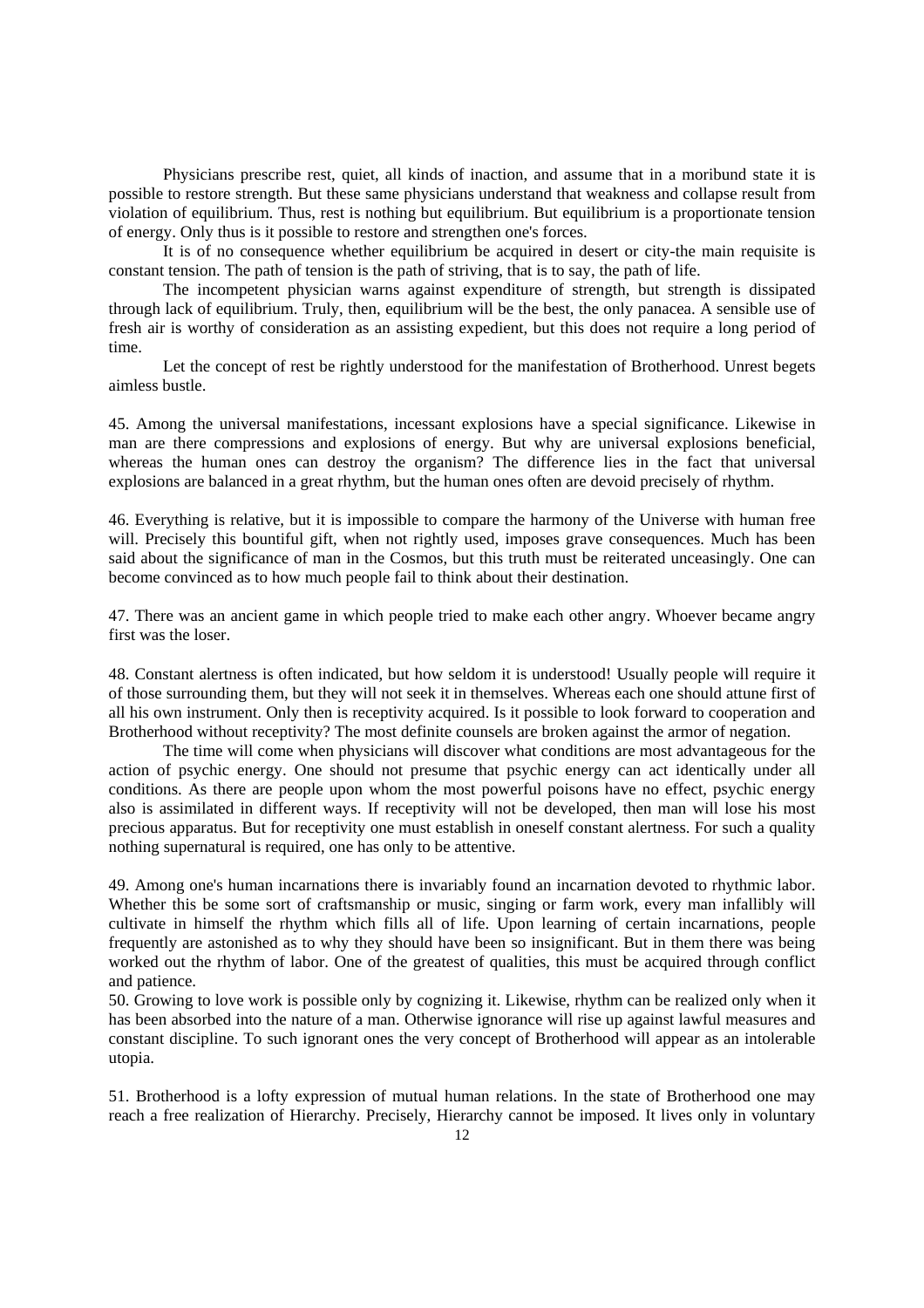realization. It cannot be accepted out of cunning considerations, for such a false situation ends in frightful dissolution. Recognition of Hierarchy will be accompanied by joy, but all coercion and falsehood is attended by grief.

 Not so long ago one could have regarded such discussions as moral abstractions; but when psychic energy is evaluated then human qualities will become scientific values. Is the possibility not attractive to be able to establish a scale of qualities on an experimental basis?

52. It is incorrect to say that every growing plant is in rotary motion. It is more accurate to speak about spiral motion. Rotation is understood as something conclusive, whereas each turn cannot be final, since it is moving onward.

 Such experiments can be carried out not only with plants but also with various projectiles; and eventually, when observing the flights of thought, it will be possible to convince oneself that all movement is spiral. In studying psychic energy such a consideration is useful.

53. Can Communications scientifically based by altered and become contradictory? Indeed, the fundamentals are steadfast, but there can be fluctuations in the receivers. Such manifestations of nonconformity should not be referred to the fundamentals. Is it not better to seek the cause in one's own lack of understanding? Only a broadened consciousness will help to establish a clear understanding, otherwise the most lucid letter can be misinterpreted.

Any instability is inadmissible.

54. Compare a delineation of manifestations of good will and gratitude with the hieroglyphs of malice and envy. In the first you will obtain a beautiful circle, while the second yields ugly scrawls. In spite of strong tension, malice produces disorderly lines. Such a disharmonious structure manifests abasement of all creative fundamentals. It is impossible to create by means of evil; it produces temporary convulsions, then it falls into madness and consumes itself.

 But beautiful is the circle of magnanimity; it is as a shield of Light! It can expand and deepen in harmony of movement. In investigations of the primary energy it is instructive to convince oneself as to how clearly it has been granted man to distinguish positive and negative qualities. Already much has been repeated to people about the relativity of good and evil. But there is the basic impulse, which does not lead one into error; it is impossible to counterfeit the depictions of psychic energy, they indicate the essential nature of things.

55. It is impossible to doubt the tracings of psychic energy. As a primary force of cognition it cannot be misread by taking a casual mood for the essence. The manifestations of thought about the significance of psychic energy will be, as it were, a pumping of it from space.

 The magnet of thought brings in most precious particles of psychic energy. One must grow to love it. One must recognize its constant presence. Such thinking is by no means easy. A great deal of patience must be found in order to protect it under the attack of all the unbridled currents of space.

56. Patience, patience, patience-let this not be an empty sound, let it protect one on all paths. When it seems that all forces have been exhausted, such an illusion is most dangerous. The forces are inexhaustible, but people themselves try to cut short their flow.

 Also, the path to Brotherhood requires much patience. The same power of thought must be applied in order to draw close to the consciousness of the three worlds.

57. The true family is the prototype of communal life. It can personify cooperation and Hierarchy and all the conditions of Brotherhood. But such families are extremely rare, and therefore it is impossible to say to everyone that the family is the symbol of Brotherhood. It might be replied, "Is not the family a symbol of hostility?" So much have people become accustomed not to respect the home. Therefore, as to the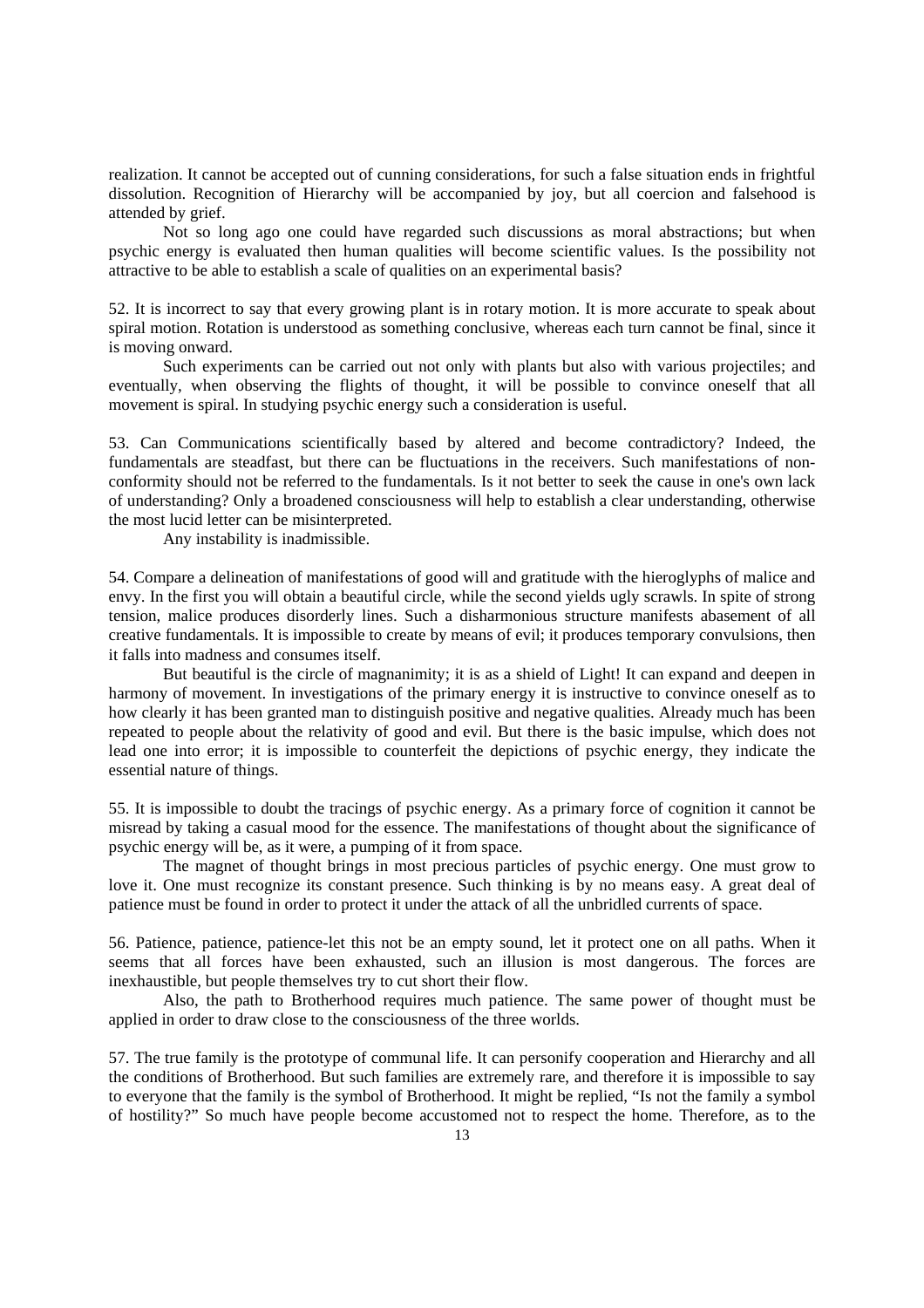question of upbringing, let us pay special attention to the life in the home. It is impossible to think about building the state without building the home.

 What conception of Brotherhood can the people have who do not understand the dignity of state and home? No specific decree can restore the feeling of dignity if it has been obliterated. It is necessary to begin its implantation by education, by recognition of the value of broad knowledge and of exact scientific studies. Only thus can people again remember humaneness.

Upon the step of humaneness will the understanding of Brotherhood be established.

58. The very austerity of labor can acquire a beautiful meaning by the elimination of all coarsening effects and the introduction of the concept of cooperation. It must be remembered that coarseness is contrary to all laws of nature. Every coarse action creates such a hideous vortex that if people could but see it they would certainly be more careful in their conduct. The karma of coarseness is extremely heavy.

 With broadening of consciousness people become especially sensitive to any and every coarseness. Thus, one may be assured that coarseness is most inadmissible.

59. Many listeners, no doubt, would prefer to hear sooner about Brotherhood itself; but let them first abandon curiosity and the obstructing habits. With dignity it is possible to enter. Therefore, it is first necessary to ascertain how different feelings are understood. One should not give precious things into someone's safekeeping if it is assumed that they will be resold instead of being carefully guarded.

He who wishes to learn will not weary of the path of cognition.

60. We strengthen our listeners with all the qualities necessary on the path to Brotherhood. It is not enough to possess only certain separate qualities, it is needful to realize their complete combination. The symphony of qualities is like the symphony of the spheres. If one quality develops beautifully while others are straggling, there results a destructive dissonance. Dissonances can be weakening or irritating, or even destructive. Equilibrium of qualities is achieved through great tension of consciousness. The shepherd must carefully tend his flock, and likewise man must cure an ailing quality. A man himself knows definitely which of his qualities is ailing. Life provides him with an opportunity to test any quality whatsoever. In everyday life there can be found the possibility of application of any quality. If a man begins to insist that he has been deprived of the possibility of applying his best qualities, he will reveal his own dullness. On the other hand, if a man rejoices at a chance to apply his qualities, he exhibits broadening of consciousness. Then comes the next step of joy, precisely that concerning the beauty of symphony of qualities.

61. Experiments with psychic energy will show how much such a symphony expands the beneficial circle. Experienced observers will apprehend easily the correlation of qualities with psychic energy, but for the ignorant such a comparison will be incomprehensible.

 For the long journey let us gather together as many qualities as possible. Let each of them be of the best degree!

62. It must not be forgotten that each discovery is followed by discovery of its antithesis. You have heard how radio transmission has been interrupted over wide expanses; this means that even such a great discovery is not untrammelled. Some rays make objects invisible, and others pass through solid bodies. Only thought and psychic energy are absolutely untrammelled.

 Humanity must select the most firm paths. All mechanical discoveries merely demonstrate the need of the power in man himself. Let us be solicitous toward everyone who can bring to humanity his best strength. And let us be grateful to the Brothers, who untiringly bring realization of psychic energy. On this path there has to be much selflessness. The ignorant cannot stand all the seekers of the immutable treasures. Robbery may be expected on the best path. Fortunately, the Bearers of the unseen treasures are invulnerable.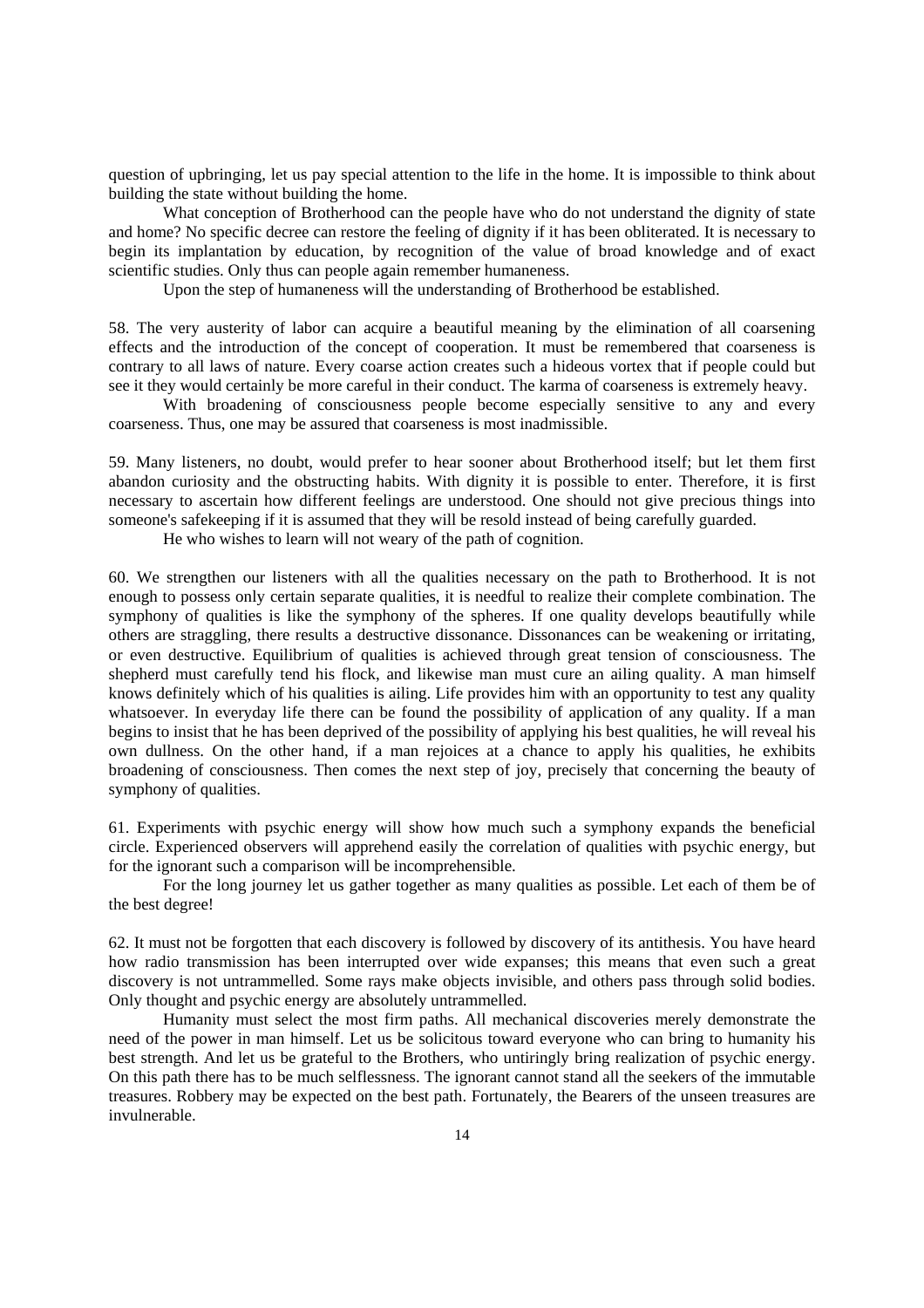63. It has been said that virtue has a rainbow aura. The rainbow is the symbol of synthesis. Is not virtue revealed as a synthesis of qualities? In each ancient symbol can be found an unquestionable truth. People have understood that virtue is not simply the doing of good. They have distinctly known that only consonances of tensions of the best qualities provide the synthesis of ascent. They have known that only the motive will be the affirmation of virtue. No outward actions can testify to the intentions. Experiments with psychic energy will reveal to what extent action is to be distinguished from motive. No glittering words and actions can conceal intention. Many historical instances can be cited when, because of an unworthy motive, even useful actions could not be justified. On the other hand, much that remained inexplicable and under suspicion has shown the radiance of beautiful motives. Such evidences of the essence of life will be confirmed by the primary energy.

64. It must be understood that approach to such a lofty concept as Brotherhood imposes not an easy obligation. Each deliverance from a petty habit requires tension of the will. Furthermore, it may happen that a seemingly abandoned habit comes back again, and in a stronger degree; this means that this defect has continued to exist in the depths of the consciousness.

 It may be asked, "Do habits linger on for several incarnations?" They can remain, and even grow, if the sojourn in the Subtle World has not been passed in the higher spheres. Everywhere motive has the decisive significance. Hence, at passage into the Subtle World the motive will be the conductor. Not the apparent but the heartfelt good intention will be beautiful, more beautiful than the most illustrious deeds. Only the man himself knows how this or that feeling has been engendered in him. He can inwardly follow the process of growth. Thus, the best judge is within oneself.

 But let man remember that even in the earthly existence an impartial witness has been given-the primary energy.

65. Sternness and cruelty are quite different concepts. But people do not know how to distinguish the harmony of sternness from the spasms of cruelty. Sternness is an attribute of justice, but cruelty is misanthropy. From cruelty there is no path leading to Brotherhood. Sternness is expressed as a circle, but cruelty is the sign of madness. One should not understand cruelty as a disease; like foul speech, it is merely the expression of a base nature.

 In the state, both these dark offshoots must be excluded by law. In primary schools there must be established the principles which will make clear the inadmissibility of these two most low defects.

66. Co-workers and messengers may be either conscious or unconscious ones. The entrusting of commissions is considered honorable, but unconscious co-workers usually do not even know when they have been inspired by a commission. They proceed in accord with a command unknown to them, transmitting something or forewarning someone, but they themselves do not know where is the beginning and where the end of their mission. There are many such messengers; they differ according to their condition, but none the less they do not tarry. Also, there are particular silent commissions, when it is needful to exert influence, not by a word, but by silence.

67. Sometimes a fixed silent gaze averts great dangers. Thought needs no words. Suggestion needs no words. Only unskillful hypnotists try to exert influence with a loud cry and to increase it with the hands, but neither one nor the other is needed in thought transmission. Rather can rhythmic breathing be useful, but this too is replaced by the rhythm of the heart.

Thought is sent through the heart and is also received through the heart.

68. People who are expecting a message can also be divided into two categories. The minority know how to wait, but the majority not only do not understand what is taking place but even exert a harmful influence. They abandon their work. They fill space with complaints. They impede those around them.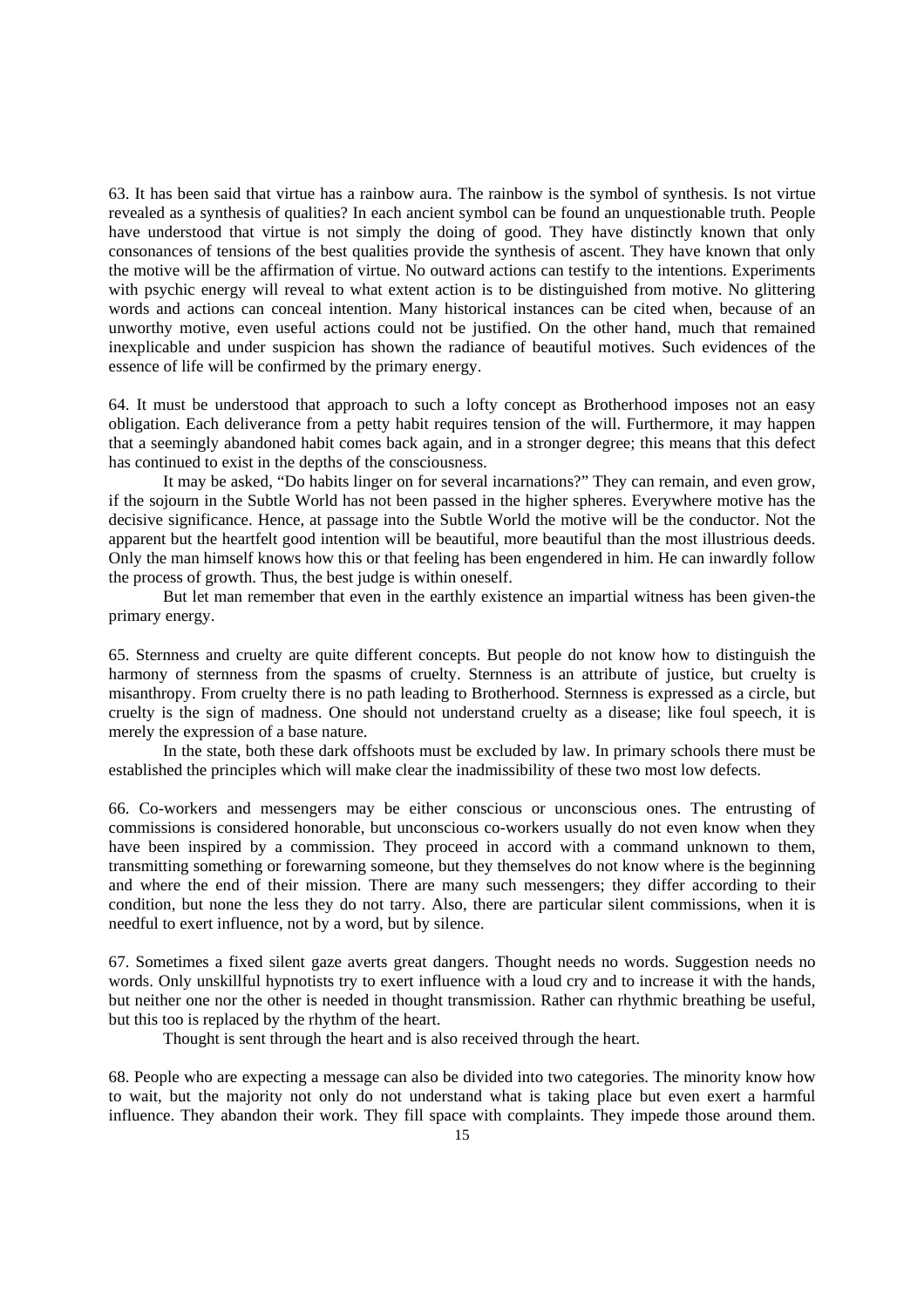Without noticing it they consider themselves the elect, and they begin to make arrogant assertions about others. Much harm emanates from scant knowledge and still more from a petrified consciousness. Each such person becomes a hotbed of confusion and doubt. He loses the rhythm of work by manifesting confusion. Such people are very harmful for the spreading of knowledge. They wish to receive for their personal gratification the very latest tidings, but little usefulness results from such usurpers. One should not fail to take such weak people into account-they are as nests of treason. Nothing restrains their intrigues. There should be no act of destruction just for the sake of good tidings. Few there are who know how to await messages in complete magnanimity, while working, and amidst difficulties-such co-workers are the ones who become brothers.

69. One cannot accept everything written about the Brotherhood as authentic. Much has been confused with imaginings about the Subtle World; many personal dreams are interwoven with reality. There exist many legends about various races and non-existent continents. To a concept which attracts them, people attach many details without being concerned about their heterogeneity of kind and time. A poor imagination often belittles that which it wishes to glorify.

70. Right is the path from small to great. Each seed confirms this. But often people take the small for the great and think that a small coin can hide the sun.

71. The exorciser charms away ailments, but only in recent times are people beginning to understand that such exorcism is simply suggestion. It may be noticed that the exorcisers pronounce some incomprehensible and meaningless words, but few reflect that the effectiveness is not in the meaning of such expressions but in the rhythm and, principally, in the thoughts being sent.

 By means of suggestion it is possible not only to forestall pain, but even to give an entirely different direction to the illness. Rarely is the latter admitted, for up to the present time people have not believed much in the influence of thought. From the same source, from unbelief, comes stagnation of consciousness. People poison themselves by unbelief. The wisdom of ages has recorded many examples of great trust and also of destruction through mistrust. When We speak about cooperation and even about Brotherhood, We must repeat about trust-without it no rhythm is created, without it success is not invoked, without it there can be no advance. Do not think that I am reiterating something too generally known; on the contrary, as in an hour of danger I am repeating about the salutary expedient. There is no other way to awaken the psychic energy. There is no other path on which the heart can glow with victory. It is difficult not to weary if there be darkness in the heart.

72. One can receive the best counsels, and still they may remain as autumn leaves. Only the realization of the important use of the energy in life can bring effectively the Guidance. Empty words lead not to Brotherhood.

73. In the hour of confusion silence is the best friend. But let this quiet be not the stillness of malice. Though only momentarily, let the rhythm of the heart calm down. Let there be found again the quiet of psychic energy; thus will be strengthened the work of the centers-alight, but without inflammation.

74. "The city has been fully fortified, its walls and towers are strong, at each gate stands a sentry-no enemy can penetrate into the stronghold. However, sentinels, be wary, be not confounded by the arrows of the enemy. The arrows have been devised with special inscriptions for the purpose of distracting the attention of those on watch. The inscriptions are to allure the sentries, so that their minds will be confused and the gates will be left defenseless." Thus was described in a certain Mystery the state of psychic energy during the confusion of the spirit.

 Whether expressed in poetic images, or in symbols, or in hieroglyphs, or in medical terms, or in a stern command-all forms will point identically to the significance of the basic energy. Often, in the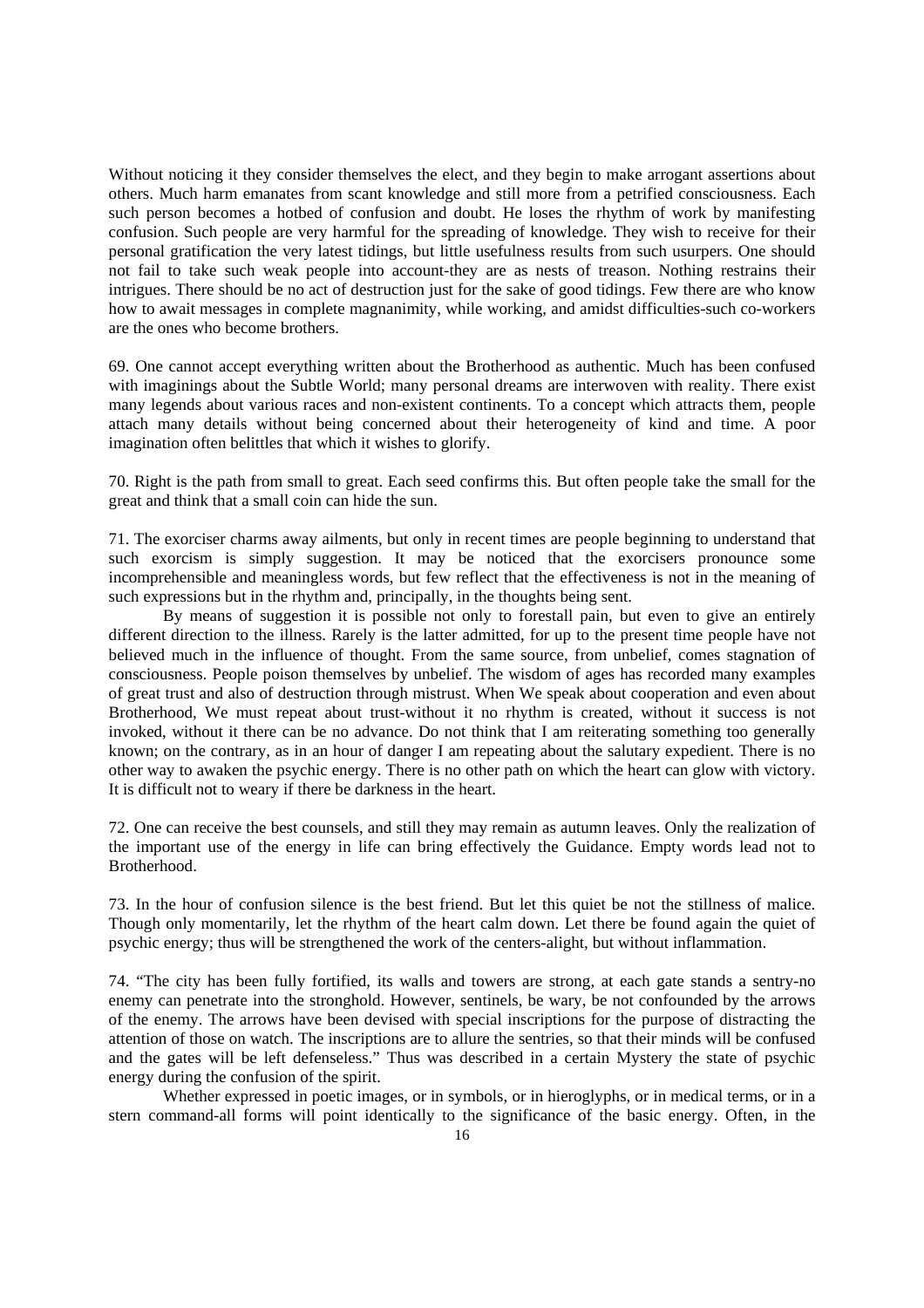Mysteries symbols cautioning against harmful confusion were employed. One may augment strongly the psychic energy, but even small confusion can open the gates to the most dangerous enemy. In an hour of consternation one must know how to evoke even a momentary calm. Such calmness and but one breath of prana will provide a strong shield.

 The physician must harken attentively to the ancient symbols. When Biblical narratives speak about the visitation of illnesses and plagues, it may be understood that the depressed spirit had admitted the most frightful contagions.

75. It must be understood also that when one speaks about the good, right action is presupposed. If right action takes place, then good results from it. But if during the most brilliant talk about the good poor action is performed, then only harm will be created.

There is much talk about good and much evil is done.

76. People assume that a penny tossed to a beggar expiates a committed murder! So long as comeasurement is not realized, no equilibrium can result. Likewise, killing of spirit as well as of body is not understood. Where is the manifestation of Brotherhood, if murder of the spirit be possible? It is not even considered a crime!

77. Courage is increased by proper development of psychic energy. Proper development must be understood as natural growth. Let each one augment his store of courage; it is like opening a window.

78. Destructive is the feeling of contentment. It leads to satiation and to paralysis of energy. One may observe in the Subtle World the most pitiful fate of such paralytics. Even the little that they have succeeded in accumulating during their earthly life is cut short by paralysis of energy. Vagrant shades, they cannot succeed, because without energy it is impossible to advance. You may be asked whose lot is more gloomy, that of such paralytics or of the malignant haters. The answer is difficult. Those who hate can suffer and thus be purified, but through disuse of energy the paralytics lose the possibility of advancing. Is it not better to suffer much but with the possibility of advance? The torments that purify are better than hopeless dissolution. Hatred can be transformed into love, but paralysis is the terror of night. Such hopeless destructions cannot lead to Brotherhood. Paralysis of separate limbs can be overcome by the will, but if the basic energy itself is inactive how can a command be carried out? Many such living corpses walk about!

79. It is useful to observe how people act under suggestion, but at the same time violently deny the possibility of such an influence. Sometimes, out of malice, a man asserts that his conduct is in accord with his own intentions, whereas he is acting under direct suggestion. Man transmits thoughts which are not his own, and makes use of expressions which are alien to him, but because of malice he tries to ascribe them to himself. If one knows whence a suggestion has issued, one can form an opinion about an intentional distortion.

Dark and unsteady is everything created by malice.

80. Usually, when people return to a former place they experience a certain sadness. They feel that something has not been accomplished. And so it is. In Infinity there must always be sensed something preordained.

81. The book about Brotherhood will be divided into two parts. The first, about the foundations of Brotherhood, will be given now; the second, about the inner life of the Brotherhood, We shall send to those who will accept the foundations.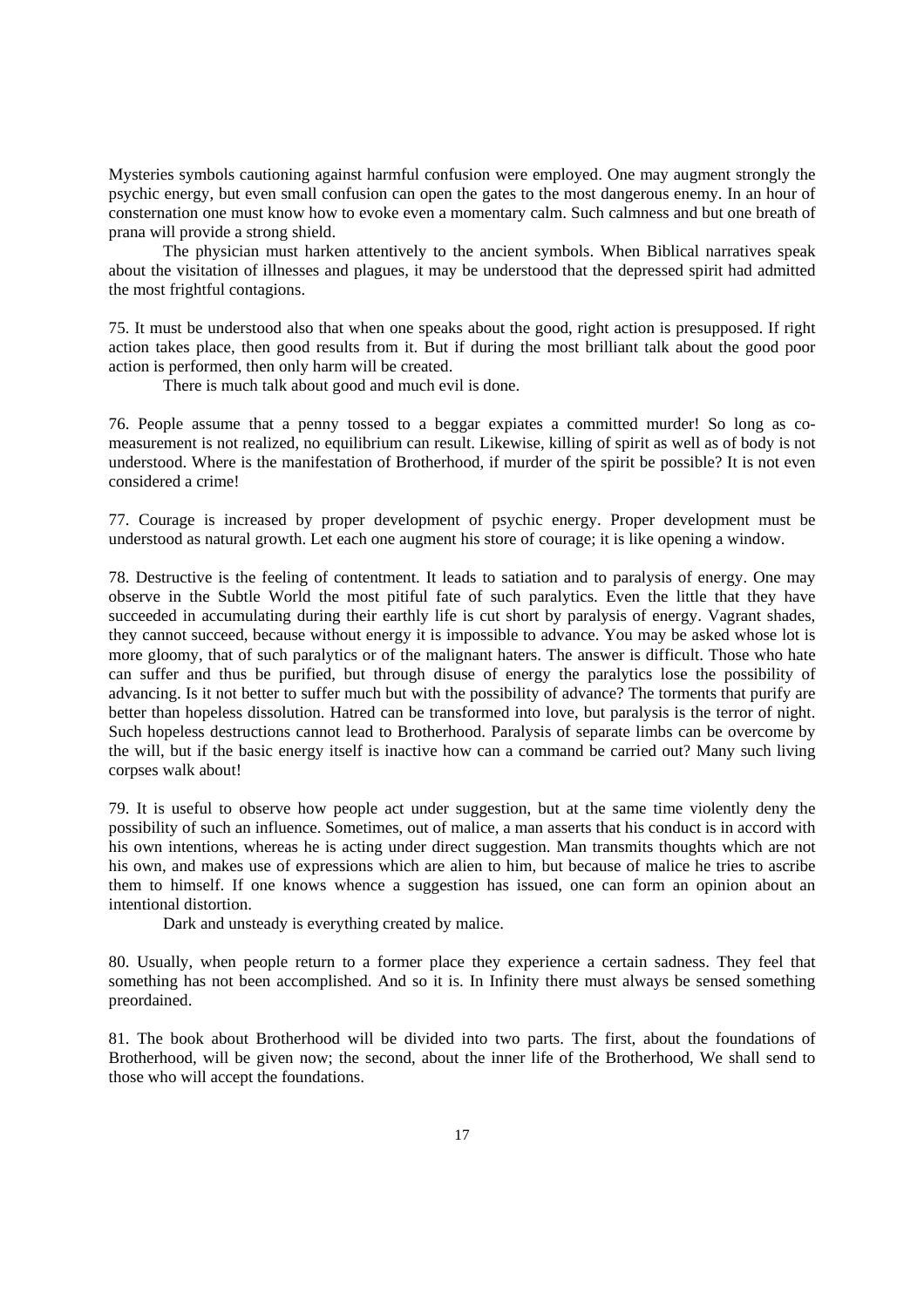82. Composite dreams and recollections represent in themselves a whole science. Sometimes they are interwoven with fiction, but upon dissection they manifest a whole series of separate episodes which are quite real. Therefore, when people speak about something as being impossible, one should reflect that perhaps a combination of some parts may be unnatural, whereas each one of them may be entirely possible. It is instructive to observe precisely which parts of recollections fall out more easily; thus the character of the person himself can be elucidated.

 The manifestation of the most remote recollections can create complex patterns from different epochs. The most heterogeneous encounters can be perceived. Thus, frequently Brothers may be met with, but even the loftiest encounters can be overshadowed by details out of the various ages. Not without reason has it been said that every man represents in himself a complicated repository. Much fire is needed in order to illumine all the dark storehouses.

83. People talk much about thought-forms, but not all thoughts can be clothed in a form. There can be mental dust, which not only has been deprived of formation but which is intermingling with other similar dust clouds;. One may begin to sneeze from such rubbish.

84. Those who talk about thought-forms are rarely concerned with refining and elevating these formations. But even autosuggestion can be useful. Long ago was it said that thoughts are borne in space; hence, it is a premise that they must be formed. Clouds of dusty rubbish are not suitable for sending.

85. The bliss of the thinker or the torment of the thinker? It is customary to represent a thinker as in torment, but if you ask him whether he wishes to be freed from such pangs, any thinker will reply in the negative. In the depth of his consciousness he experiences great bliss, for the process of thinking is a higher enjoyment. People have only two real joys-thinking and the ecstasy over beauty. The path to the Fiery World has been affirmed by these two manifestations. Only through them can man advance to the lofty spheres. Every higher communion will contain these two fundamentals. Therefore, it is absurd to talk about the torments of the thinker or the creator. They are not suffering but rejoicing. However, people understand joy in such a singular fashion! For some people joy is in thinking nothing and doing nothing.

The path to Brotherhood is in thinking and in labor.

86. Mercy is not an easy concept, and only the very far-sighted can scrutinize the effects of it. When magnanimity prompts, "Let live!" this verdict will not be difficult. Perhaps, precisely in this hour destruction might have been approaching, but the far-sighted one understood that the positive is greater than the negative. For the near-sighted such mercy is unfitting, but for the far-sighted it is as an arrow into the target.

87. There are many signs on the path to Brotherhood. The path is not a short one, and all provisions are useful. Who dares to affirm that this or that quality is not suitable for him? It may turn out that precisely the most neglected will be urgently needed.

88. The Burden of this World. Two disciples were discussing the most expressive symbol for this concept. One proposed gold, but the other suggested that white marble might be better. Both agreed that a burden, meaning something weighty, would best be expressed by a stone. But the Teacher observed, "The smallest seed corresponds to the concept of the burden of the world."

89. Do not tell much about the far-off worlds to people who in their earthly existence are unable to understand their own destination. They will lose that little bit of their own, and will not acquire anything useful from the realm of higher knowledge. Observe very attentively what can be contained by a man. People do not begin dinner with a dessert. It is especially harmful to feed people with indigestible food.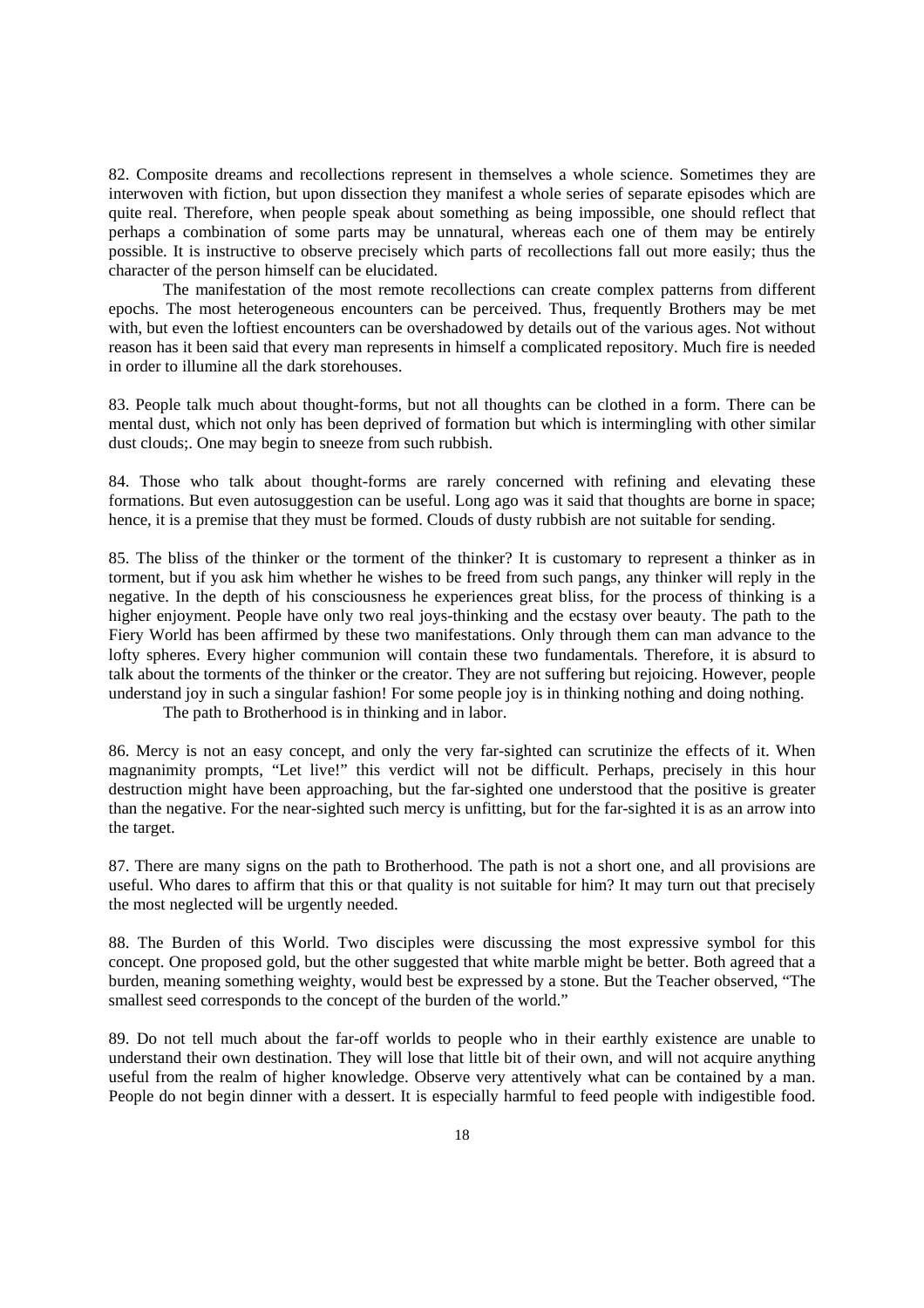The more so is it essential to develop attentiveness within oneself. Listeners must not be bored, for boredom is stagnation.

90. People willingly aspire to a Brotherhood with a ready-made form. But if they are forewarned that quarreling is not permitted, a substantial number of them will lose their enthusiasm.

 Ask people how they picture the Brotherhood. You will find many minor conditions that seem especially important to them. One inquirer was amazed and finally exclaimed, "Can disorder be so esteemed by people!"

Verily, they do not know about the immutable laws of nature.

91. In the most difficult hour people can still occupy themselves with ordinary matters. It is amazing how often a lack of understanding of events is revealed. Repetition about the importance of the hour is not effective. Realization does not knock at the heart. Let us not wait for previsions, however a premonition is entirely natural. Yet people reject these premonitions because no one has told them about the primary energy. Thus people succeed in one thing, but retreat in another no less precious.

92. Detested labor is not only a misery for the unsuccessful worker but it poisons the whole surrounding atmosphere. The discontent of the worker does not permit him to find joy and to improve the quality. Moreover, imperil born of irritation redoubles gloomy thoughts, with effects fatal to creativeness. But the definite question may arise as to what is to be done if not everyone can find work corresponding to his vocation. Undoubtedly, many people cannot apply themselves in the way they would like. There exists a remedy for lifting such a blight. Scientific attainments show that above the everyday routine there is a beautiful domain accessible to all-the realization of psychic energy. In experiments with it one may be convinced that farmers often possess a goodly store of the energy. Likewise, many other fields of labor aid the conservation of energy. Therefore, amid the most diverse labors one may find uplifting strength.

93. All is possible; only depression of spirit can whisper about impossibility. Each step of science does not limit; it provides a new possibility. If something appears impossible from the earthly point of view, it may be entirely feasible through application of subtle energies. The face of a man changes with the source of light. Lightning can alter to the point of non-recognition the facial features and can reveal a quite unusual expression. But there are so many rays and currents, of diverse influence, and they can transform that which exists!

Is it not encouraging to realize that all is possible?

94. It is a sad situation if one is not subjected to attacks. This means that one's energy is in a very weak state and does not provoke any counteractions. Only the unenlightened consider attacks as misfortune. Obesity swims in the fat of inaction. For what sort of fertilization is such fat of use? The emanations of fat attract undesirable entities. More useful is alert striving; it preserves an adequate covering for the nerves. Likewise, thinness must not exceed the point of equilibrium.

95. Each manifestation is multiform. It is especially erroneous to think of a manifestation as having one single source and one single effect. Around each action there can be observed many different realms which exert an influence and on which an influence is exerted. One must assimilate the fact that the sphere of each action is far broader than can be defined according to earthly reasoning. Thus, by each action and each thought people contact several spheres. It should not be forgotten that thoughts infallibly impinge upon the Subtle World. They do not always arrive in a state of clarity, but in any case they will produce a certain disturbance of energy. So many currents are refracted in space that it is impossible to call human action a mere muscular reflex. Hence, one must accustom oneself to the complexity of effects.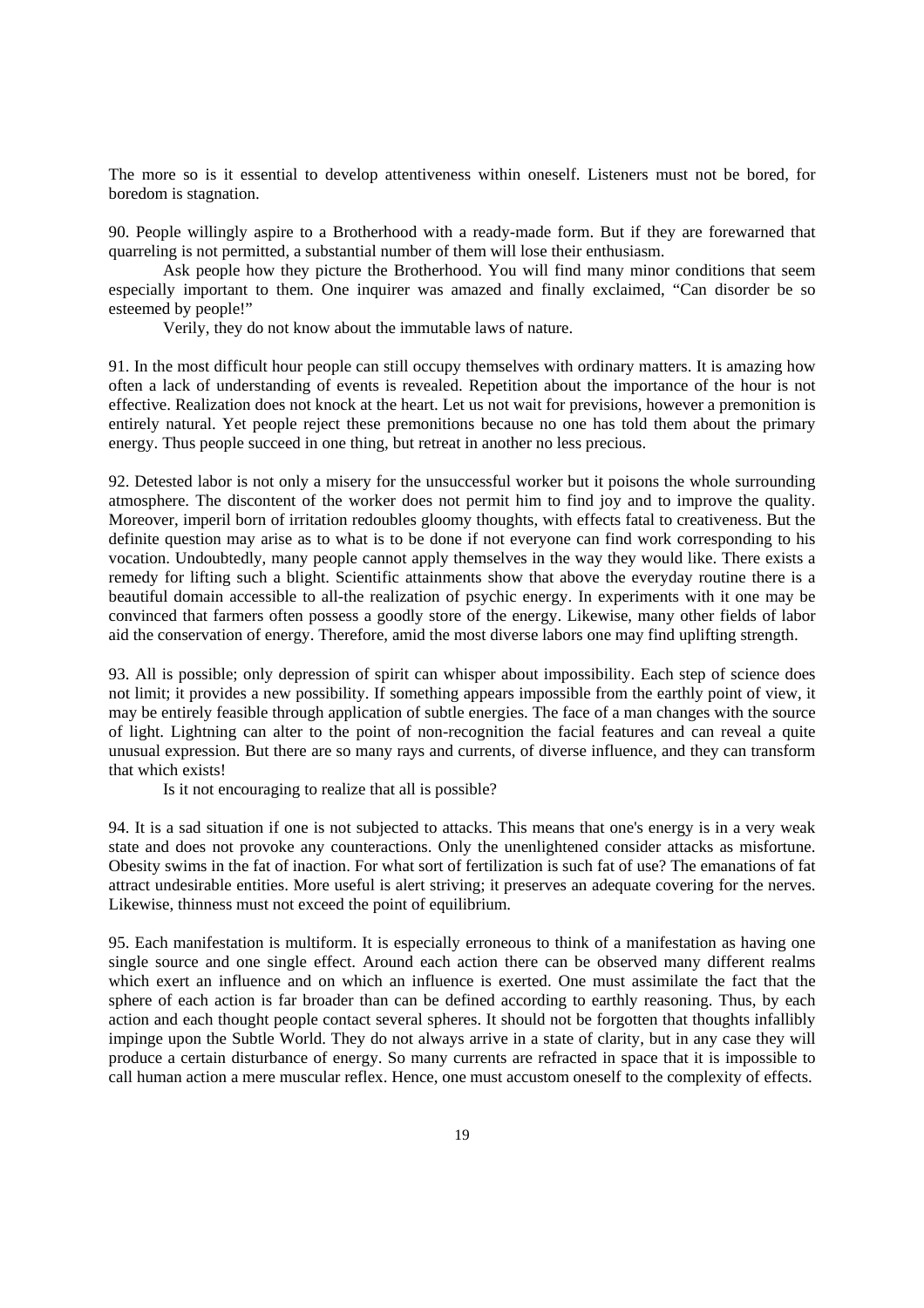96. Once there was an artist who wished to depict thought, but did not know what symbol would be best to express it. One philosopher suggested the conception of a cloud formation, because thought dwells in space. Another thinker believed that a starry heaven would be better. A third suggested that lightning would provide an austere representation of thought. A fourth proposed the idea of leaving the canvas blank, inasmuch as earthly eyes cannot catch a thought, and any form would be too crude for the light of the energy.

97. The starry heaven best of all can lead one away from earthly conditions. The manifestation of Infinity can overshadow earthly accumulations. Earthly terror is eliminated only by the radiance of the far-off worlds.

98. Do not jump to conclusions. People usually rush prematurely and thus entangle the threads of effects.

99. Brotherhood or cooperation? It is impossible to define a sharp boundary between them. Whereas, people are desirous that concepts be quite sharply divided. But much flows into each concept from other concepts. Thus, cooperation will be, as it were, the threshold to Brotherhood; therefore, one must guard the approaches to the Stronghold of the Spirit.

100. The collapse of home and family will be, not in words and actions, but in thoughts. Silently are the foundations undermined. Without noticing it, people themselves foment dissolution. There are not many hearths around which mutual labor is performed in full understanding. But each such home is a step toward Brotherhood.

101. A groom expressed to his master a desire to breed a particular strain of horses. The master replied, "Your plan is excellent, but first put the stable in order." A writer is highly appreciative when his thoughts bring benefit and are not read lightly and fleetingly. Many examples may be cited from different domains to remind one about service, which is orderly in essence. That same orderliness must be applied when the thought about Brotherhood is being molded.

102. We should count each hour in which we have succeeded in expending our efforts in the accomplishment of our task. Service is not in furthering ordinary felicity but in bringing benefit to humanity. It may be difficult to admit individual personalities, but the face of all humanity will be acceptable.

103. How to reconcile the existence of free will with the influences about which much as been said? Free will does exist, and no one will deny it, yet one may constantly observe certain non-conformities with the actions and thoughts of the Supermundane Forces. The point is that the will may be harmonious with the Higher Forces, or it may be chaotic and working against construction. It is deplorable that the chaotic will predominates among people. It does not improve with formal education. Freedom of will is a prerogative of man, but without harmony with the Higher Forces it becomes a misfortune.

104. Though the harm of lower psychism has been spoken about often, still the ignorant cannot distinguish this state from the natural growth of the primary energy. If we hear about a confusing of lower psychism with psychic energy, we shall know that it would be useless, when encountering such ignorance, to try to persuade to the contrary. One should sense where the Source is which saturates our store of energy. One must esteem this Treasure.

105. In ancient treatises can be found the expression "crippled souls." And it is explained that such crippling can be done only by oneself. As soon as a man imagines that no further path remains for him, he shackles his own primary energy. In such fetters there can be no advance. By cutting short the path, the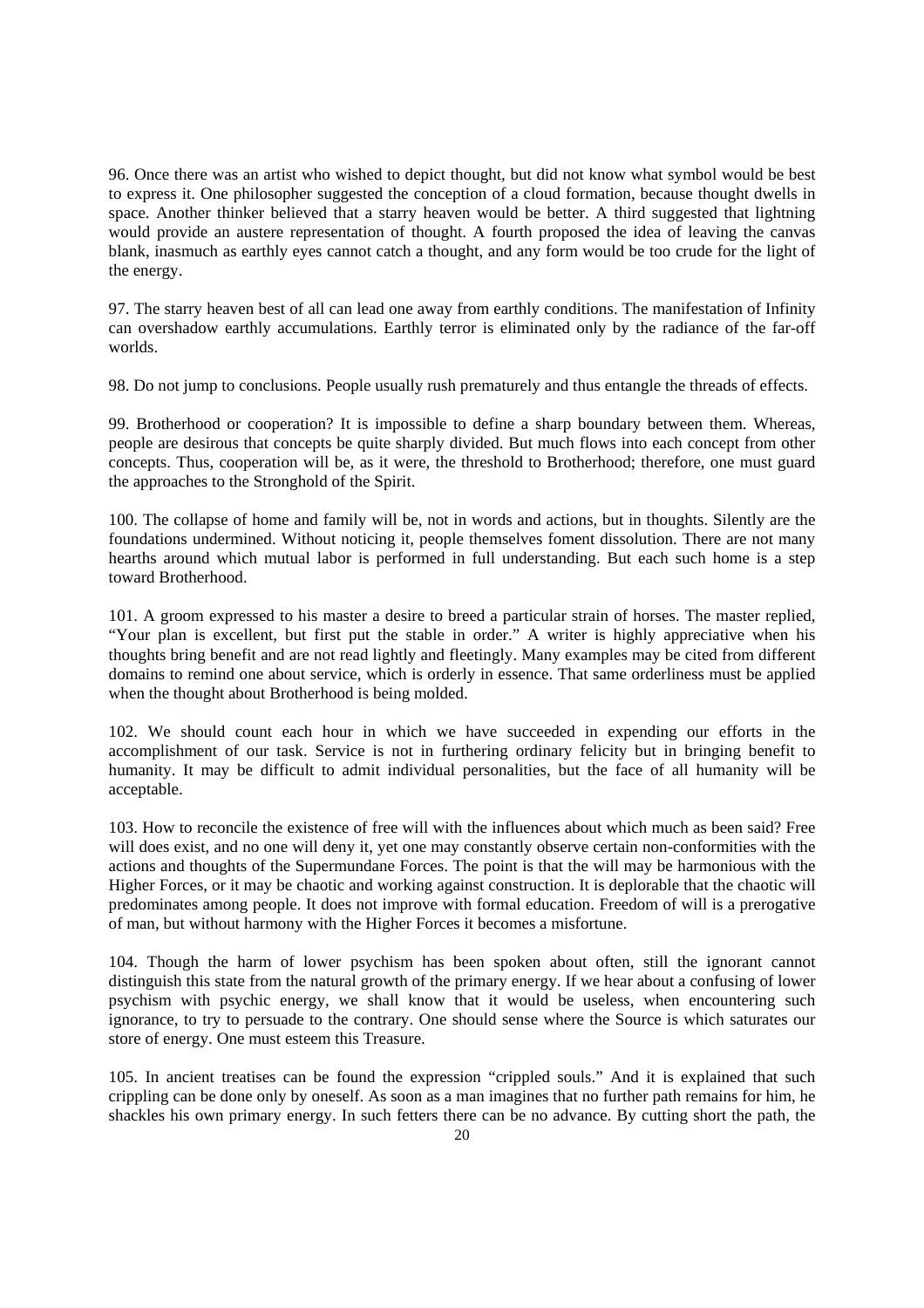man takes upon himself a grave responsibility. This cannot be justified by despair, for of course this dark phantom is engendered by one's own weak will. Having lodged in the spirit, this specter actually injures the health. The phantom has nothing in it of reality. If people will investigate the true causes of despair, the invalidity of these causes will become amazingly clear. If the concept of Brotherhood were near to people, how many such groundless despairs would be dispelled! Yet people would rather cut short their own progress than reflect about the healing fundamentals. The writers of the ancient treatises about crippled souls had good grounds for this expression.

106. In every craft one may be convinced as to how difficult it is to guide in the presence of a hostile will. Not only an inimical but even an inert will can be injurious. Many possibilities already molded will be denied by an evil will. Not only in great events but throughout the entire structure of life can such a situation be observed.

107. Frequently a denier will affirm that he exerts no influence. And in such a case Brotherhood can be enormously useful. It is possible to approach a human being in an unusual way with the call of Brotherhood. As a physician, Brotherhood can have an effect upon the hostile will. However, for this the concept of Brotherhood must be assimilated. Do we often see this?

108. Is it possible to name a man who would be satisfied at receiving only half a garment instead of the whole one expected by him? And so it is in cooperation. If instead of a full brotherly collaboration half of what is offered is suspicion and doubt, then what kind of success can be achieved? It is needful to cultivate one's capacity for cooperation, beginning with the most routine tasks. It is a mistake to assume that cooperation is manifest in great deeds if it has not been present even in everyday ones. One should look deeply into the depths of one's consciousness and ask oneself whether the spirit is prepared for cooperation.

 It is impossible for a man even to think about Brotherhood if he is not happy to take part in a common work. Each common work contains many aspects which correspond to different capabilities. Is the field of labor narrow? Is it not joyous to perceive true co-workers around oneself? The joy We feel at each co-worker is not small. It is necessary to encourage discretely each one who draws near. But one need not lament those who fall by the wayside, if their spirit cannot understand true joy.

109. In Infinity there are many sensations that are inexpressible in earthly words. Some of them fill the heart with palpitation, yet such tension will be neither terror nor rapture. It is difficult to describe the feeling of the one who stands before the fathomless abyss. He is not frightened, yet he cannot act boldly. He does not see any support and he does not know what is to be done in such a situation. But it is his good fortune if behind him stands Brotherhood, completely realized. One should not understand Brotherhood as something abstract. It is here present for the happiness of humanity.

110. If the surpassing feeling of Brotherhood is difficult in the earthly condition, nevertheless Brotherhood is entirely accessible to each aspiring mind. There is no need to make something complicated of it, if you are able to wish for your neighbor nothing that you do not wish for yourself. Thus, every day, in every task, in every thought, one may be affirmed in the realization of Brotherhood.

111. Good deeds are like different flowers in a meadow. Among the healing ones there may be others which are quite brilliant but poisonous. Among the wonderful manifestations there may be found extremely deadly ones, but only by experiment is it possible to make a just selection. Insincerity contains a destructive poison. It can be observed that a construction built upon falsehood degenerates into hideousness. Much is being spoken about good deeds, but they must be truly good. Let people search the depths of their hearts as to when they have been good. No mask can conceal the ugliness of a skeleton of falsehood. Let us not condemn, for each one has already condemned himself.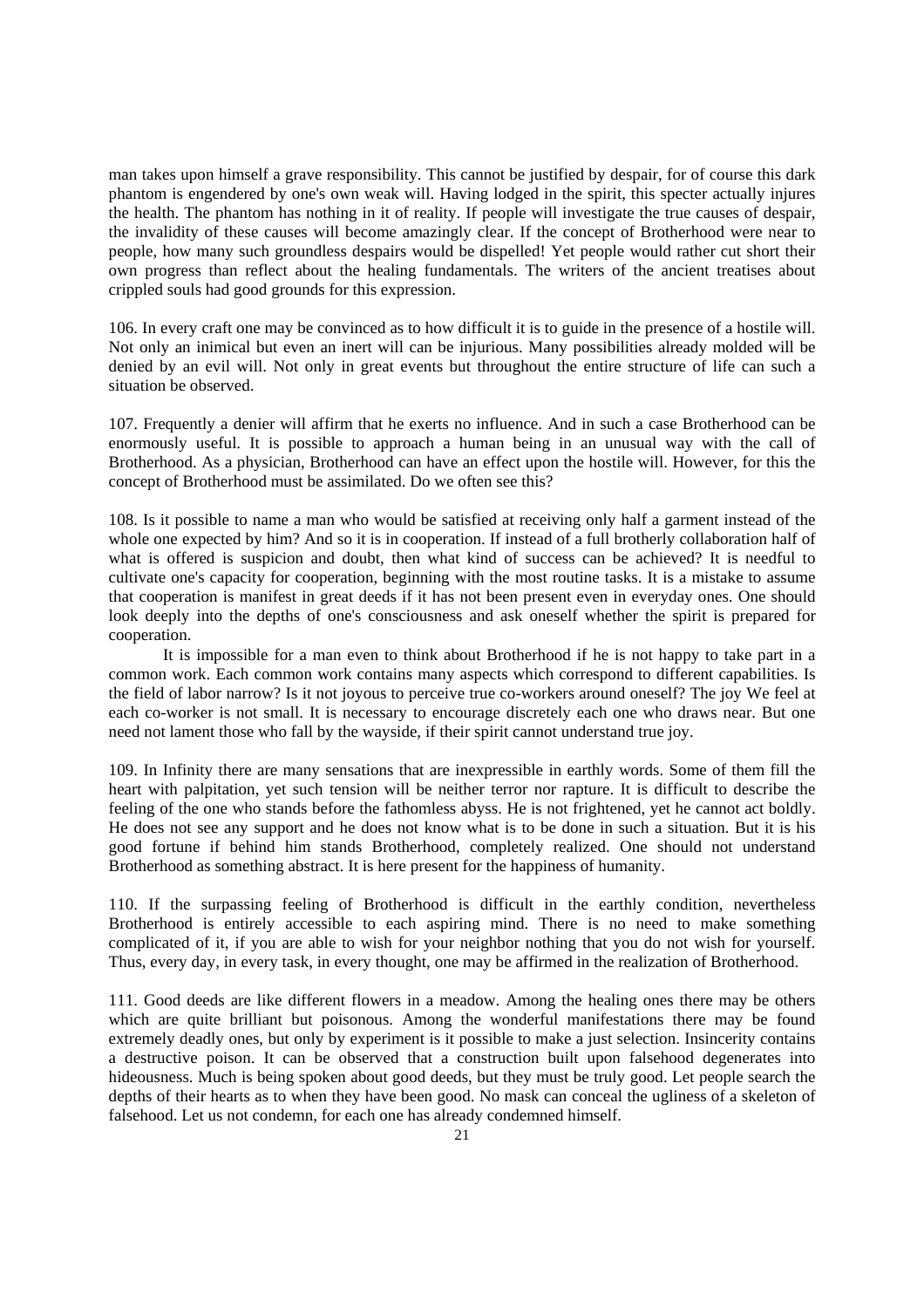112. Never has a tree cleft by lightning grown back together. It is impossible to penetrate into the depths of the heart if it has been darkened as by a lightning stroke. It is not to be expected that the burned tree will become strong and shady again. So, too, amidst calls to Brotherhood one should not rely upon a heart which has forgotten about good.

113. Any scientific knowledge is beautiful so far that it does not terminate in an impasse. A true seeker for knowledge recognizes no situation as issueless. He can gather constantly by developing new branches of cognition. For manifestations of preparedness for Brotherhood, such an infinitude of knowledge is the best step. It is not very easy to cognize such infinitude, yet for one who knows the trend of evolution it will be the natural and only path. But do not let the heart grow hard in such premises. Let rapture be preserved at each approach to new consciousness. A hardened heart will not ascend to the Tower. It will not give strength to the subtle body. Such a stony heart will remain within the confines of Earth. It is very important to understand the life of the heart. One should not permit it to revert to primeval stone. One should watch over the manifestations of the heart. Without it Brotherhood cannot be built.

114. Let us also not forget another quality indispensable on the path-non-attachment to property. Avarice in general is nowhere fitting; this quality holds one back to the lower spheres. The attachment of a miser is an insurmountable obstacle. While it is not easy to renounce property, avarice is indeed the most grave condition of plunging into the abyss.

115. One may make the mistake of assuming that the majority of people know how to read books. Such ability has to be cultivated. When people accept the book, it does not mean that they know how to read it properly. It can be seen how relatively they interpret what has been read, and how far removed their understanding often is from the writer's thought. I affirm that books are too little comprehended, yet the manifestation of the primary energy can be an excellent guide. It frequently helps one to find a needed book and to select from it what is desired. One has but to be attentive. But this quality also must be cultivated in oneself.

116. Often one may hear narratives about the start or abolishment of the Brotherhood. Various countries are pointed out, many epochs are named, but no one can say authentically when Communities have been founded. People regard as a beautiful tale the remnants of indications about the Brotherhood. Many disputes, many misunderstandings are caused by the details about the structure of the earthly Brotherhood. Most often it is regarded in general as non-existent. It may be noticed that people fall into particular irritation in discussing the structure of the Brotherhood. Especially suspicious are people who do not admit the existence of anything higher than their imagination. They forget that the imagination is an accumulation of actuality. Hence, they cannot admit that there is anything above and beyond their own conception of life.

 Too few are the travelers who pay attention to extraordinary manifestations. On the contrary, frequently the most exceptional evidences are dismissed by the most trivial explanations. People, as if blind, are unwilling to observe the evidence; they hasten away from it in order to shut themselves up in their conventional illusions. It may be asked, "Who then is more devoted to truth, he who sinks into the narcosis of illusion or he who is ready to encounter reality with keenness and courage?"

We esteem devotees of reality.

117. Let us not regard the skeptics as devotees of reality. Skeptics go through life muffled in a grey veil. They think that they are rebelling against illusion, but they cover themselves constantly with cobweb. Those people must be singled out who from early childhood have loved the truth.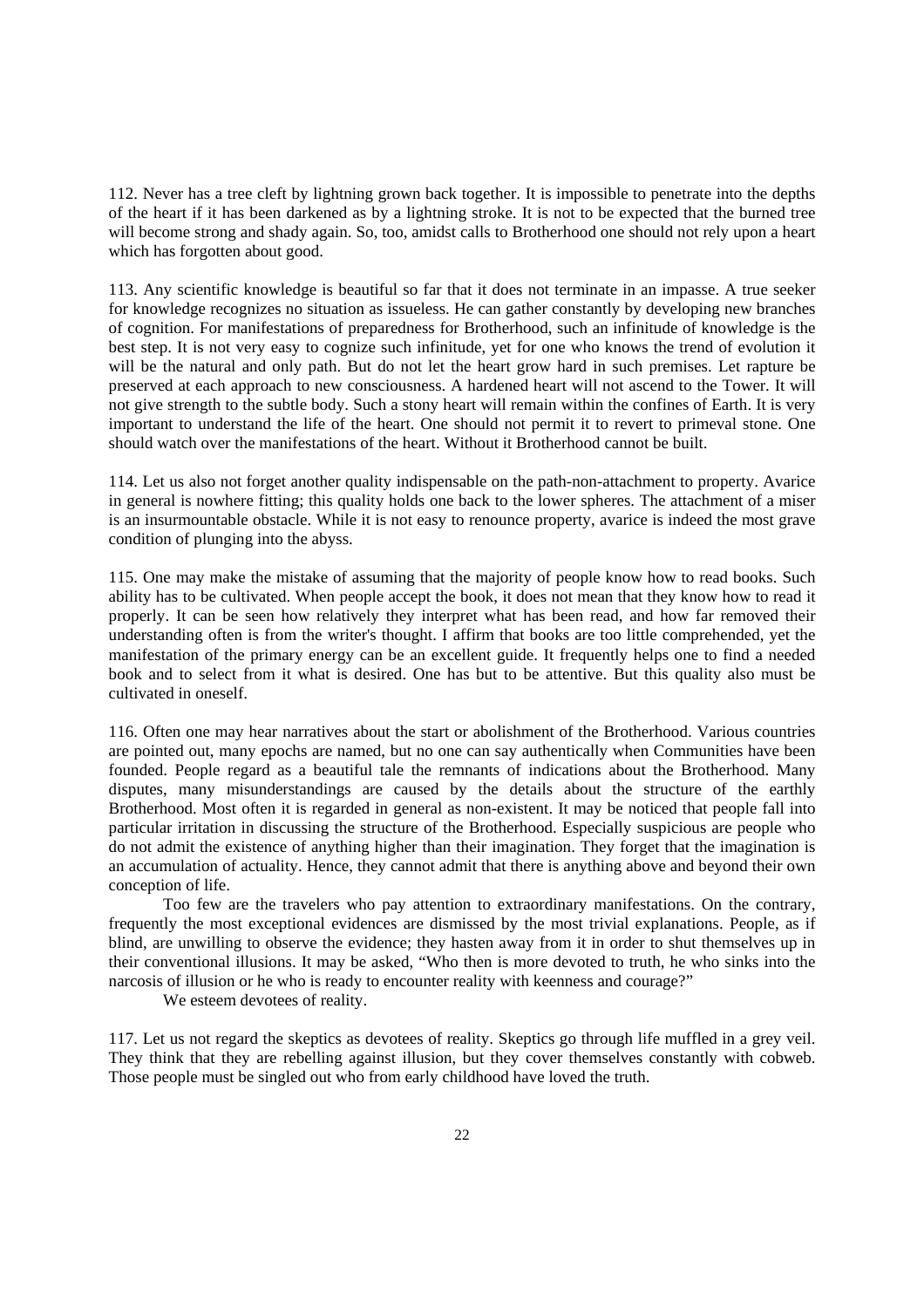118. In legends about Armageddon there are mentioned people with covered faces. Is there not something similar taking place now? It can be seen that the whole world is gradually putting on a veil and brother rises against brother. Precisely, the covered faces are marking time.

119. It may be noticed that patience is developed to the extreme in certain people while others are totally lacking in this quality. What is the reason for this? Such a basic quality cannot be a matter of chance. Know that the possessor of patience has built it up in many lives. A patient man is a worker of vast experience. Only in great labors does a man cognize the worthlessness of irritation. Before the Great Image he perceives the complete insignificance of transitory manifestations. Without many testings it is impossible to appraise and distinguish the qualities of manifestations in life. One should not assume that patience is a distinction conferred without reason; on the contrary, it belongs to the qualities that have been earned with special difficulty, both in the earthly and in the subtle sojourn. Hence, the patient man is rich in experience while the impatient one is a novice in life. Thus let us remember, for the Path.

120. Independence of action is an indispensable quality. It is likewise not easily acquired. It may slip into arbitrariness or weaken to the point of dissolution. Every Teacher exerts his efforts to instill effective independent activity in the disciple, but how is one to reconcile this with Hierarchy? There are many misinterpretations impeding the encompassing of this concept. Whole treatises can be written about the contradiction between independent action and Hierarchy. There will be found very cunning whisperers who will try to prove that in this manner the immutability of Hierarchy is being shaken. The whisperers will try to conceal the fact that the independent action must be accompanied by attunement, or, as is said, by harmony, with all the degrees of consciousness.

121. One should know how to conquer the illusion of contradictions. It is needful on the one hand to cultivate kindheartedness and on the other to understand austerity. For many, such a task is completely insoluble; only the heart can prompt when the two qualities will not contradict each other. The heart will prompt when it is necessary to rush to the help of one's neighbor. The heart will indicate when to stop short the madness of a fierce animal. It is impossible to express in a word of law just when the necessity of this or that action becomes evident. Unwritten are the laws of the heart, but only therein does justice dwell, for the heart is the bridge of the worlds.

 Where are the scales of self-abnegation? Where is the judge of achievement? Where is the measure of duty? The sword of knowledge flashes at the command of the heart. For the heart there will be no contradiction.

122. Penetration into the spheres of the Subtle World will not contradict earthly life. The life of the Subtle World is not necromancy; one must become accustomed to the right understanding. If the earthly eyes do not yet see, nor the ears hear, still the heart does recognize reality. For progress, one needs to recognize the Supermundane World. Such a broadened consciousness will transform the entire attitude toward life. The time has drawn near when one must prepare the consciousness for broad perceptions. Only in a broad understanding will it be possible to discern the process that is taking place.

123. You see that the world is in a state of war. Diverse are its aspects! In one place they are concealed and in another they are obvious, but their meaning is one. Likewise, revolution takes on a peculiar meaning; it can also occur without this name. Some may think that the process is too slow, but in essence it is even hurried.

124. Many times has the planet been threatened with danger from comets. But even in the tensity of the atmosphere people have not sensed anything unusual. There have been certain individuals who understood how tensed the atmosphere was, but the great majority completely failed to notice anything. It is possible to carry out a curious experiment, observing how much humanity responds to certain events. It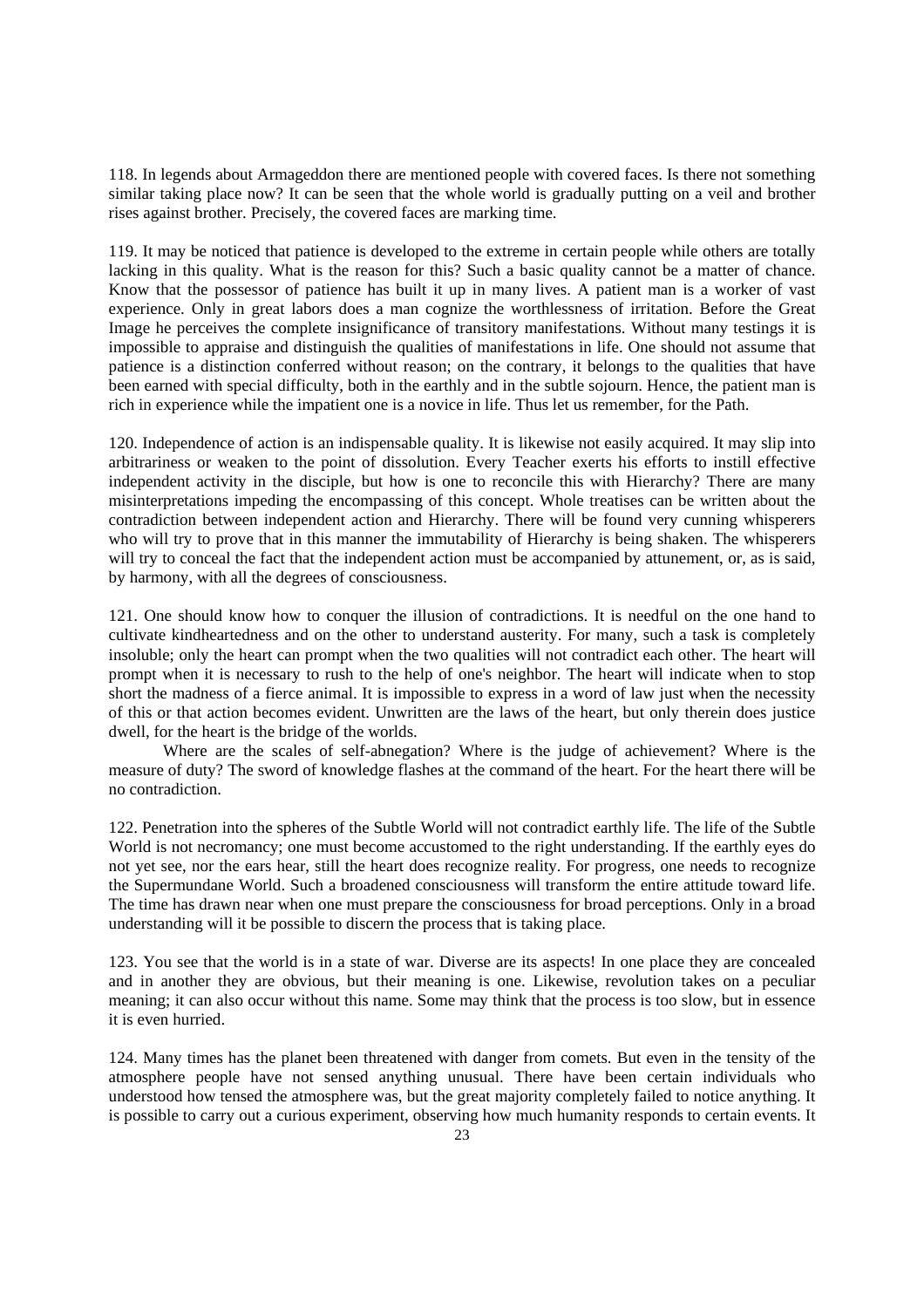should be noticed that even conspicuous world events often do not reach the consciousness. The reason is that people wish to see things in their own way and do not permit their consciousness to express itself justly. Such people are not suited for cooperation.

125. Likewise, of little use are those who work in halfwayness. They are easily disappointed and obtain no results. Labor must be built upon complete devotion. Often it is not given to one to see the fruits of his work, but one must know that each drop of labor is already an indisputable acquisition. Such knowledge will permit prolongation of the work in the Subtle World also. Is it not all the same, if the task is fulfilled mentally and is impressed in thought-forms? The only condition is that the work be useful. It is not up to us to judge where labor is of the greatest usefulness; it has its own spiral.

126. Never before have we held discourses under such tension. Never has Earth been so enshrouded in brown gas. Never has the planet been so flooded with hatred. It is unthinkable not to sense the convulsions of nations; therefore, when I speak about care toward health I have in mind the unusual state of affairs throughout the world. It is regrettable that the nations do not think about the condition of the world. Much energy is being wasted. Do not think that the special tension comes only from private circumstances; it vibrates in conformity with the conditions in the world. The psychic energy is tensed, ready for both reception and repulsion. The spirit senses thoughts manifested in the Subtle World.

127. The explosions of stars have a significance for Earth, not at the moment of explosion, but when the photochemism produces its reactions. This example is also quite instructive for human relations. It is impossible to trace the beginning and ending of the boundary line of manifested correlations. Since there are heavenly bodies in the Universe which are far removed from each other yet have strong mutual reactions, then human fluids also can be active at remote distances. And between the dense world and the Subtle World one may thus perceive a most complex web of interaction. I am not speaking here about thought transmission, but about the emanation of fluids which, as a constant outflowing of primary energy, is impelled in accordance with the magnetic principle. This basis should be kept in mind during each cooperation.

128. It is customary to represent the manifested by a circle, assuming outside of it something unmanifested. Such a symbol is conditional, because the boundary line of the unmanifested is quite tortuous. It penetrates wherever resistance becomes weak.

129. It is futile to think that chaos is somewhere faraway; it is admitted by humanity during all disorderly thinking. Only a steadfast consciousness can be a protection against chaos. Sometimes the smallest outward manifestations will be the results of most profound admittances. A reaction may be not from malice alone but also because of the decomposing chaos; this is an extremely dangerous quality during cooperation.

130. "Brotherhood on earth is impossible!" Thus exclaim those filled with selfhood. "Brotherhood on Earth is impossible," say the dark destroyers. "Brotherhood on earth is impossible," whisper the weakwilled. Thus do many voices try to deny the fundamentals of Be-ness. Yet, so many true Brotherhoods have existed in different epochs, and nothing was able to cut short their existence. If people do not see something, then for them it does not exist. Such ignorance can be traced from ancient times up to this day. Nothing can force a man to see if he does not wish to see. It is time to understand that it is not only the visible that exists but that the world is filled with invisible realities.

131. Through what means can Brothers be in contact? If in the earthly body, then such connection will be a fleeting one. If in the subtle body, then, too, such unity may be frail. Only the bodies of Light can be mutually affirmed. Only under the one ray of the focal point is it possible to find mutual understanding.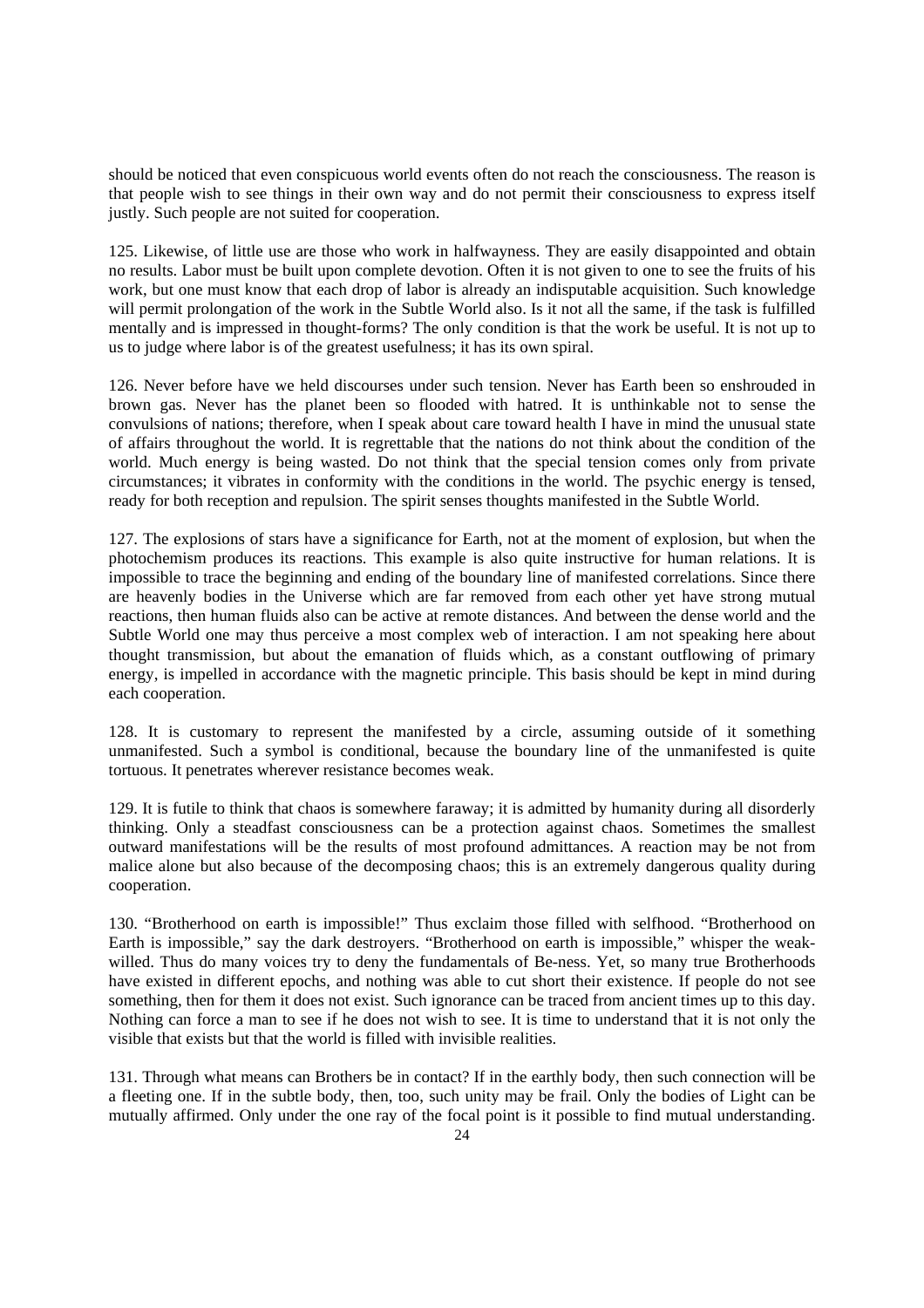Thus, let us not consider the concept of Brotherhood superficially, as then it will remain within earthly bounds and will be useless. The guiding magnet is encompassed not in the earthly body, nor in the subtle, but in the seed of the spirit, in the given Light which surpasses imagination. He who does not understand the higher mystery of Brotherhood had better not belittle this concept. Let him plunge once again into the Subtle World and learn about the radiance of the Higher World. Perhaps the wayfarer will carry along a spark of Light in his new ascent?

Thus, let us adopt care toward the concept of Brotherhood.

132. A reflection is clear on a calm surface. Each agitation distorts the clarity. Likewise, the primary energy requires calmness in order to reflect Truth. It should not be assumed that calmness is decline and enfeeblement. Only disorderly agitation can distort the mirror of energy.

People talk much about the tranquillity of wise men, but it is really a great tension, so great that the surface of the energy becomes mirror-like. Thus, calmness must not be taken for inaction.

133. Defamation by the dark ones is praise. One may follow how the jinn helped to build temples. They did not suspect how much of their work was utilizable. A book could be written about the "Labors of the Jinn."

134. People who bear within themselves the element of brotherly cooperation can be observed from early childhood. Usually they are sharply distinguished from all surrounding them. Their power of observation is high and their impressionability strong. They are not satisfied with mediocrity and they stand apart, eschewing commonly accepted enjoyments. It can be observed that they seem to bear within themselves some sort of inner task. They can see much and make note of it in their consciousness. They are usually compassionate, as if they remember the value of this quality. They are indignant at grossness of conduct, as if realizing all the baseness of such quality. They are concentrated upon their favorite subjects, and they are surrounded by envy and malevolence, since they are not understood and remain alien among people. It is not easy to live one's life with an uplifted consciousness, as it cannot be content amidst the general denial of everything that leads toward Light.

 Such chosen ones are not often encountered. Often they are unrecognized. Theirs is a dream which comes from afar, and which for other people will sometimes seem to border upon madness. From antiquity there has come the term "sacred madness." Wisdom is frequently spoken of as madness. Likewise do people refer to an uplifted consciousness. Let us not regard these as axioms generally known, for actually they remain neglected for entire ages.

Thus, the concept of Brotherhood enters the consciousness with difficulty.

135. The twilight of spirit is engendered by people themselves. The heritage of the Subtle World remains no more real than a dream. It even meets with the hostility of the reason. The reason does not accept manifestations of the Higher World. Especially burdensome for it is the fiery radiance.

136. Knowing how to deal with people according to their consciousness is a lofty quality. One should not forget that the majority of misfortunes proceed from a lack of such commensurateness. It is impossible to propose even very excellent things if they are above someone's consciousness. It is inadvisable to speak to an unprepared man about harmony or vibrational combinations. Who can foresee what such a man will visualize under the concepts of harmony or vibrational combinations? But he can understand it if told about carefulness toward his surroundings. The simplest concept concerning solicitude will be a firm basis for each cooperation of Brotherhood. It is desirable that every cooperation be a nursery of care. In this is expressed also attentiveness, solicitude, compassion, and love itself. How much strength may be conserved by care alone! So many cosmic reactions of the spirit may be regulated upon the use of the most simple care. It is impossible even to imagine to what an extent the aura of the home is strengthened where solicitude is definitely maintained. In many people the understanding of Hierarchy is completely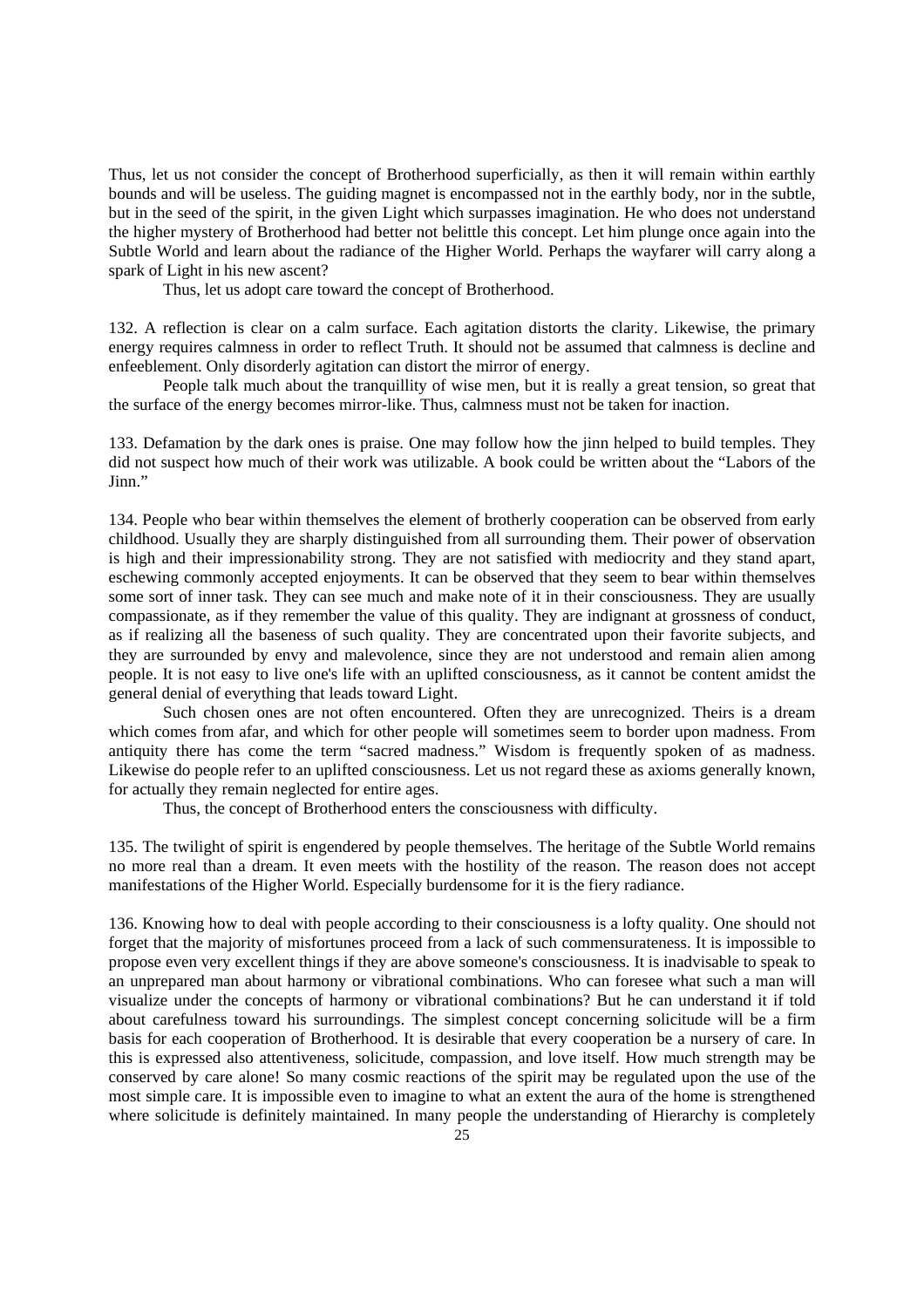obscured, but even in such cases solicitude will help to set the situation right-merely by being solicitous toward each other! This is no great obligation, and yet it is like a cornerstone.

137. People talk much about culture, but this fundamental too must not be made complicated. It is necessary to understand more simply the betterment of life and the raising of morality. Each one who is aware of a better life will regard with care everything beautiful. It is necessary to be more good.

138. Attentiveness helps one to take note of many external influences, but even this striving is developed by long experience.

139. Let us compare the quantity of mental achievements with those accomplished in earthly action. It is surprising to compare the number of mental solutions with the small quantity of manifested actions. Indeed, each thought directed toward good represents an unquestionable value. However it is instructive to trace how difficult the transmission of thought into earthly action has been made. One may truly be amazed as to why thoughts have been so far removed from action!

 A strong enough thought needs no enlistment of action, but aside from such solitary thinkers there are a great number of thoughts which are good yet are not strong enough to react mentally and therefore do not reach the point of earthly action. As always, such a middle way is inert. It can impede the wholesome progress of man.

 Thus, let us very solicitously render assistance, so that each germ of good thought be translated into action.

140. Each ascent is symbolized by action, but it is not easy to judge which action will conform to the thought. Many side issues will impede, coloring in their own way the attempts at action. One must have enormous patience and observation in order to be discriminating in the jungles of contradictions due to chaos. One has to love one's work in order to find therein rest and justification.

141. It may be asked, "Will the number of physicians decrease because of the increase of patent medicines?" This would be a calamity. Physicians are widely needed, if by the word physician one means a highly educated friend of humanity. Verily, the conventionally prepared remedies may bring on illnesses which will have to be treated individually in each case by the physician. There will be required a very subtle combination of suggestion together with the medicaments. We are not speaking about surgery, for this field calls for no discussion if it is kept within its proper limits. A surgeon who performs a needless operation is frequently likened to a murderer. Therefore, in this field also the true straightknowledge is required.

 Still more difficult is the problem of the physician when there is a complication of several ailments; such cases are on the increase. It is possible to treat one disease and in so doing make another one worse. Even now there are many localities which are lacking in proper medical service. This situation results in a general lowering of vitality. Degeneration is not an imaginary thing. Everywhere there can be observed the signs of such disaster. Not only does this calamity strike down the present generation; it also corrupts the humanity of the future. The cry will be raised that such advice is old. But if so, why has it not been applied before this?

The manifestation of Brotherhood can flourish under conditions of true health.

142. Do not lead away to the distant planets people who are wavering. They will stumble because of ignorance. Let them first fortify the consciousness through lessons on Earth. Let them learn about cooperation, about trust, about discipline. A useful assignment concerning the betterment of life can be given to people. Let us not cut short the people's tasks, which would only lead them into new confusion. It is not the exceptions that need to be taken into account but the multitudes. Therefore, let us give at first the most undeferrable. What sort of Brotherhood could there be without the foundations?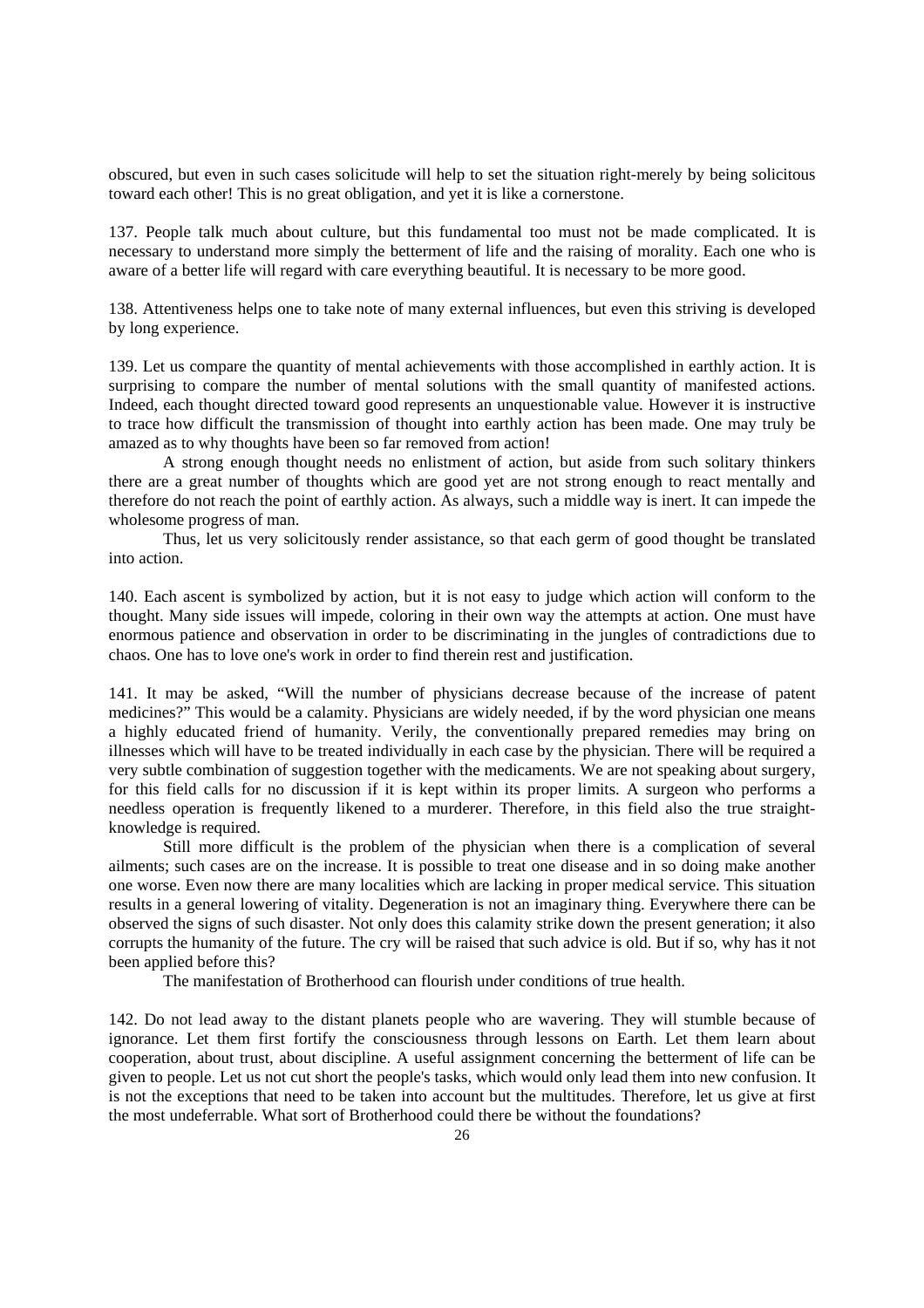143. Tatters are complicating the fundamentals of Be-ness. It is necessary to find the link between the earthly world and the Subtle World. Not on paper but in the heart is it necessary to know just what the people need. Worries and torments denote many mistakes. They arise from the fact that someone had in mind only one group, but not the people as a whole. Salutary counsels are needed for the people.

144. The farmer prepares and improves the field, sows it in good time, and patiently awaits the sprouting and the harvest. He puts a fence around the field, so that animals may not trample down the young growth. Every farmer knows causes and effects. But it is not thus in human interrelations; people wish to know neither causes nor effects. They are not concerned about sprouts, and they want everything to be accomplished in their own arbitrarily prescribed way. Notwithstanding all the examples, people do doubt the cosmic law. They quite readily sow the causes, but they will not reflect that weeds may be the sole harvest.

 Discourses about causes and effects should be introduced in the schools. Let the teacher propose a cause and the pupils think out the effects. In such conversations there will be displayed also the qualities of the students. It is possible to imagine many effects from one cause. Only a broadened consciousness will apprehend what effects will correspond to all the attendant circumstances. One should not be consoled by the fact that even a simple farmer can calculate a harvest. The manifestation of cosmic currents and of mental conflicts is far more complicated. From childhood on, let youth be accustomed to complicated effects and to dependence upon spatial thoughts. It should not be supposed that children need to have safeguards erected against their thinking.

145. People know more than they think they do. They hear about life on distant worlds. They know about energies and currents. They are in contact with many manifestations of nature. The question is merely as to how well they absorb all this information. During an accelerated accumulation of discoveries, it is especially needful to purify the consciousness. The moral foundations become, or rather should become, an attribute of knowledge; otherwise, the gulf between knowledge and morals widens dangerously.

146. Many sowings will sprout in a year's time. The essence of Armageddon lies not only in the exhaustion of old causes but also in the establishment of new ones. It is correct to call to mind what was indicated ten years ago. The causes have begun to give rise to effects. Perhaps someone did rashly utter some decisive word, and over a period of ten years it has resulted in either flame or water. Thus does thought work.

147. It is impossible to exclude from the rainbow even one single tint. Likewise, it is impossible to take away one single link from the Teaching of Life. The rainbow manifests a full spectrum, and the complete Teaching of Life likewise equips for the journey on all paths. The traveler is equally concerned about cloak and headdress and footwear. No one will say that he prefers hat to shoes or vice-versa. Therefore, when someone prefers one portion of the Teaching, he is acting like a traveler who has forgotten his shoes.

 It may be that certain objects appear to be unnecessary at some given hour, whereas tomorrow precisely these may make the journey easier. There are to be found people to whom the simplest word proves to be the best key. It is impossible to visualize the great diversity of human consciousnesses. It were better that those who know be bored for a while than that someone be forever repulsed. New approaches to perfectment are unexpected, and new co-workers are not easily recognized.

148. People are vainly seeking new remedies and medicaments without making use of the old ones. Even milk and honey are not sufficiently in use. Whereas, what can be more beneficial than vegetable products reworked through a succeeding evolution? Milk and honey are to be had in infinite variety, and they constitute the best prophylaxis when employed rationally and scientifically. The point is not simply to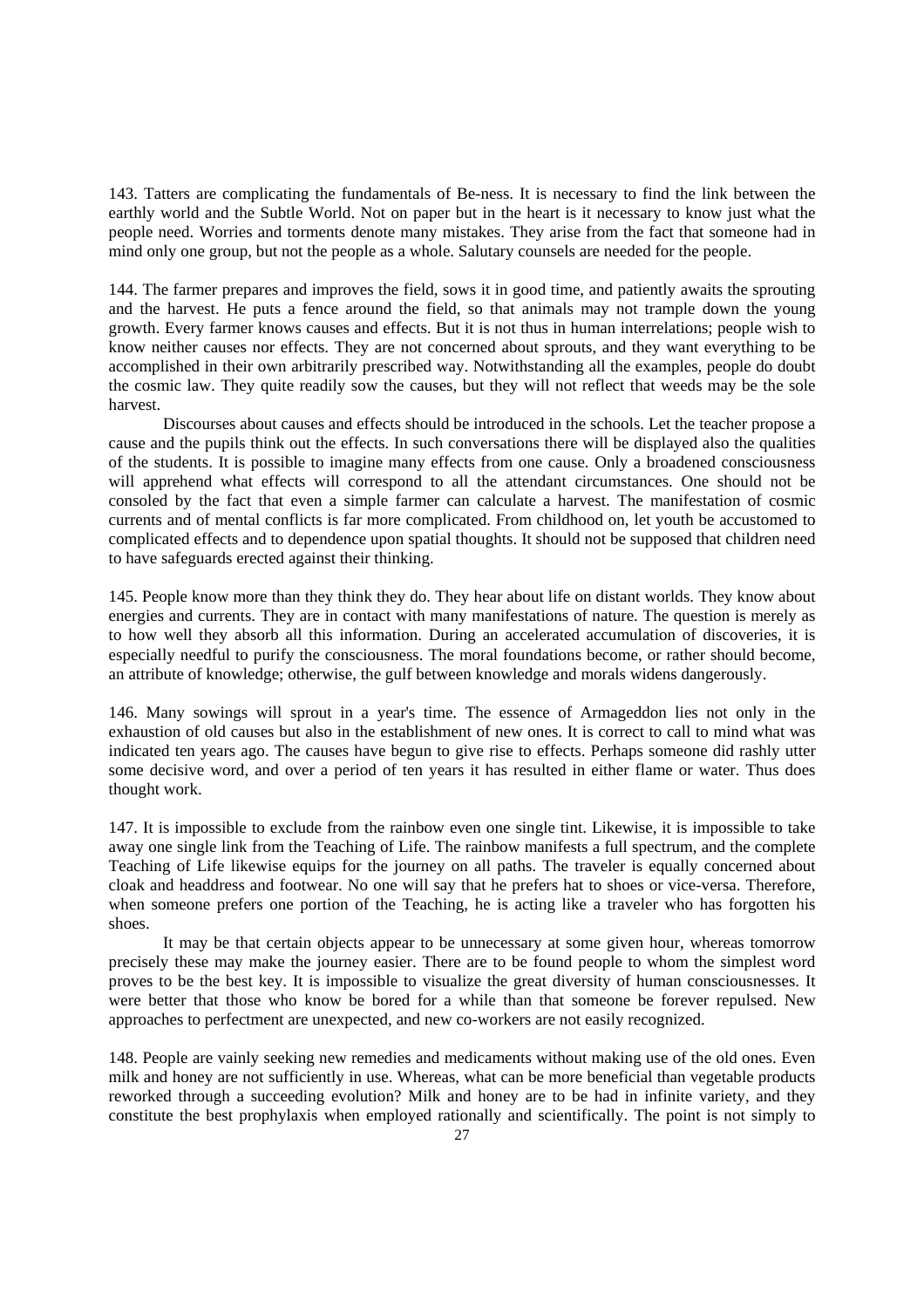drink milk and eat honey; first of all, one must consider what kind of milk and what kind of honey. It is right to assume that the best honey will be from places that are replete with curative herbs. It may be understood that bees bring together not mere chance combinations of their extractions. Nature lore about bees has importance in the way of directing attention to the particular quality of the honey.

 Moreover, many vegetable products require investigation. People regard things so primitively that they are content with the expressions "good and bad," "fresh and spoiled;" besides, they are elated by the large size of a product, forgetting that artificial enlargement diminishes the qualitative value. Even such primitive considerations are lost sight of. In the development of vitality, its essence ought to be derived from all the kingdoms of nature.

149. Continuity is one of the basic qualities of the subtlest energies. People can take example from the higher worlds for earthly existence also. If it is difficult to maintain continuity in work, it can be fully realized in spiritual strivings. We, wayfarers of Earth, can form a link with the higher worlds in spirit; such a bond will permit us to dwell in close union with the invisible worlds. Such unity will teach also earthly unity. Beginning with the higher, let us also be affirmed in the lower. It is not easy to maintain earthly unity. Many petty circumstances intrude and blot out good intentions. Only the testing of forces in a higher application can create continuity of intercourse with the Higher World. Even in sleep it is possible to maintain the bond with the source of knowledge. Thus, even in the earthly aspect one may conform to a quality of the Higher World-continuity.

 It is impossible to determine the structure of spatial forces; great numbers of intercepted currents fill Infinity, but not a single one of them will drop out of the web of the Mother of the World. The awakening of striving toward the higher worlds transforms all life. Not everyone can understand how the transformation of all life is taking place. One can repeat to oneself about continuity and weave each day a portion of the web.

150. People do not know how to find that which is most beautiful. They forget the best moments of enlightenment. But these hours are given to all, notwithstanding different conditions. A moment of enlightenment flashes out like a diamond. It is extremely brief, yet this brevity embraces a contact with the Supermundane World. Such touches are unforgettable! They are as torches on Earth and surpass the reason. One should preserve the supermundane sparks with solicitude.

151. Compulsion upon thought is a grave offense. It cannot be justified. It serves only to provoke new violations, and where then will there be an end to outrage? It is a mistake to presume that something created in the name of hatred can remain firm. Only construction, not subversion, can gather power for free thought.

Thought must be safeguarded. The very process of thinking must be loved.

152. The stratification of observations over the extent of many lives, laid in the depths of consciousness is called dormant wisdom. It would be possible to carry out remarkable experiments by studying when man is drawing from his storehouse of knowledge. It is possible to make a comparison with atavism, which is manifested through several generations. Thus are displayed hereditary racial traits. But throughout his spiritual journeys man accumulates his own load, which he guards within his consciousness. It is instructive to observe the acquisitions of knowledge and inclinations already manifested in childhood, which cannot be explained in any other way except as former accumulations. The more so is it necessary to observe such individual propensities; they may indicate endowments which may later be damaged by an ugly upbringing. Dormant wisdom was already noted in deep antiquity, when questions of spiritual incarnation were sensibly understood. Intellectual advance resulted in a loss and impeded the development of the hidden forces of man.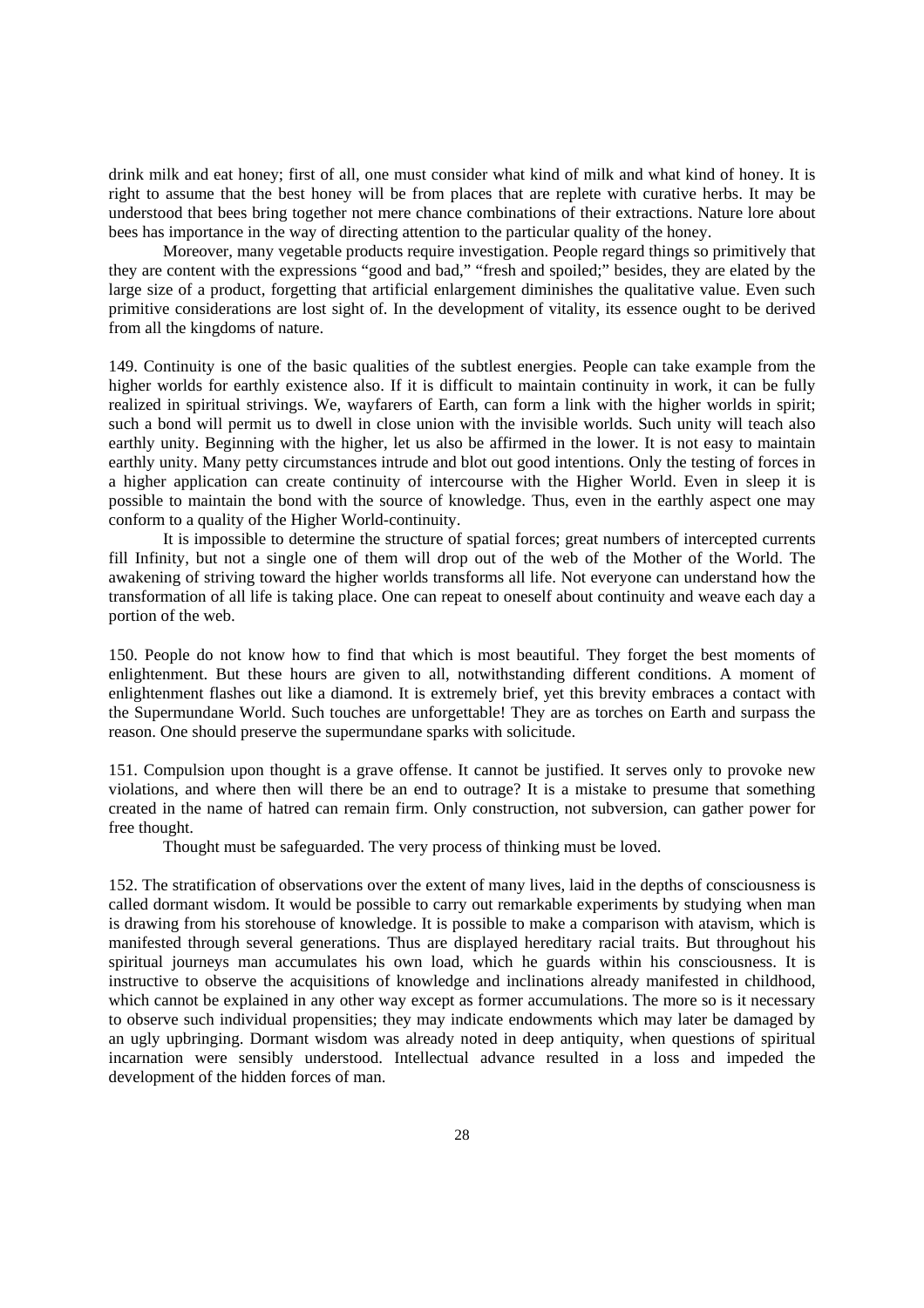153. People in whom the primary energy has ceased its movement have been called walking corpses. One can recall not a few people who continue to display the physical functions but whose energy has already become moribund. From such people one may receive the same impression as from corpses-for in essence they are indeed corpses. They no longer belong to Earth. They still move about and sleep and utter sounds. But the astral body, the husk, also moves and may be visible! Highly developed people can sense such corpses, forgotten on Earth. The faculty of such observation usually belongs to those who have been many times in the different worlds.

154. The world is making haste-here under the sign of war, there under a grimace of light-mindedness, here under a manifestation of hatred, there at the word of the head of the state. Each one is bent on his own acceleration, forgetting the fate of the overdriven horse! Do not assume that it is possible to go on stratifying the energy endlessly when it is tensed.

155. Self-sacrifice is one of the true paths to Brotherhood. But why then is it enjoined, "Guard your strength?" There is no contradiction in this. The Golden Path, the combining path, affirms both qualitiesachievement and caution. Otherwise all would be driven to suicide. Achievement is created in full consciousness and responsibility. Again someone may suspect a contradiction; but a higher devotion, an all conquering love, can teach the combining of higher qualities. Madness does not bring achievement. Faint-heartedness cannot answer for true cautiousness. The conscious realization of duty prompts the right use of energy. Let people reflect about the concordance of qualities.

Madness and faint-heartedness are not suitable for the Path.

156. Much is said about the habitability of planets, yet rarely is there found one who senses such far-away conditions. The earthly nature of people does not take in such matters. Even the subtle existence does not embrace the idea of remote companions. Only the fiery consciousness, common to all worlds, can cognize and testify about distant lives. Consequently, it is possible only for the fiery essence to be concerned with such subjects.

 Earth-dwellers who possess not only a developed subtle body but also a lofty fiery consciousness can have intimations about the far-off worlds.

157. Even under hypnosis people rarely speak about the Subtle World. An earthly will cannot force one to say anything about the Subtle World. What is the reason for this? It is to be found in Hierarchy, which guards against the useless spreading of information. There exists a popular supposition that in the Subtle World the individual principle predominates, whereas the higher the sphere the more is the principle of Hierarchy manifested. Dominating control by means of thought becomes feasible when the tight corporeal obstacles are discarded. Thus, when I speak about Hierarchy, I am only preparing you for the conscious acceptance of future advances.

 There are two types of humanity: one can realize the entire constructive principle of Hierarchy, while the other contends in a most unrestrained manner against any approaches of Hierarchy. It can be noticed how much the Counsels of Hierarchy are rejected by this type of humanity. Such a degree of development, or rather of ignorance, can be changed only through tests in the Subtle World. Only there can spatial thought be sensed and the immutability of Hierarchic Infinity be felt.

 One should not insist upon Hierarchy where in cannot be accepted. A man who is sufficiently experienced will respond at once to a word about Hierarchy. But the underdeveloped will not apprehend it.

158. Yet, for all that, information about the Subtle World does reach Earth. Such tidings are admitted as much as is possible without confusing the clouded consciousness. People should pay attention to children who remember not only former incarnations but also certain details of the Subtle World. Let these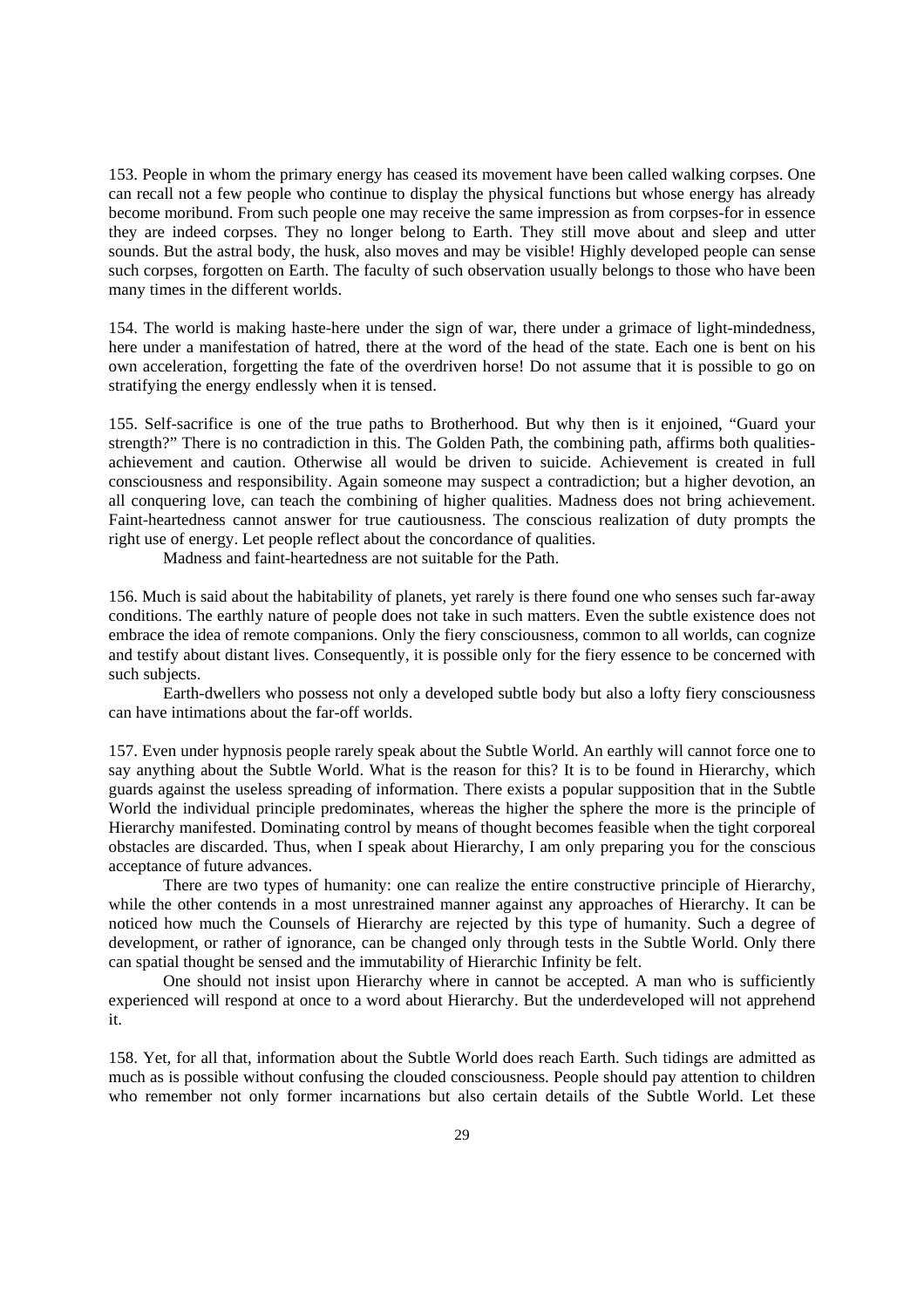informations be fragmentary, yet for the observant scholar it all can be gathered into a whole necklace. The main thing is not to deny flatly that which seems extraordinary just at a given time.

159. Truly, the path of compulsion is like the path of narcosis. He who has been taking narcotics must increase the quantity of the poison taken. In the same way compulsion must be constantly increased, reaching the point of madness. Interruption of a compulsion carries the threat of domination by the dark forces. Therefore, compulsion is worthless for evolution. A conscious awareness contradicts compulsion. But lack of awareness is the ruin of the whole structure.

160. Be not surprised that the simplest examples often prove to be the most expressive. Setting forth on a distant journey, people look forward to seeing something attractive; if this does not happen, the journey turns out to be very abhorrent to them. Likewise, we should grow to love the idea of the Subtle World and the far-off worlds. One can so frighten oneself regarding the far-off worlds that even a move toward them will appear to be inadmissible. People usually have such a gloomy frame of mind toward everything of another world that they may be likened to a rueful traveler who has lost all his baggage. Let people be concerned with suggesting to themselves the best possibilities for success on the distant path. They will thus enter into the region of thought. It will be impossible for one to suffer who thinks beautifully! He will enter the Father's House, sensing in advance all the blessed treasures. Likewise must be comprehended the path to Brotherhood.

161. People like proofs by means of the most practical examples. Even though the inner meaning does not always coincide, evidence is always esteemed. The flow of a river is only slightly similar to the flow of life, yet this comparison long since has been applied. Likewise, an arrow does not fully correspond to a thought, yet the simile is customarily used in life. The consciousness of neophytes should not be too much burdened; let the load be such as they can carry on the path.

162. Ancient philosophy advised thinking about the far-off worlds as if taking part in the life on them. These indications have been given in various forms. Wherein lies their essential point? They cannot be an abstraction. The insistence in the indications about such participation shows that thought about the far-off worlds has great significance. The rays of the planets are powerful, and they exert influence upon humanity. But thought assimilates powerful currents, and in the thought process humanity can profitably accept the far-off worlds. Indeed, for such perception it is needful to think of them as about something close at hand. Thought creates around itself a particular atmosphere; in it the planetary currents can be transmuted to act beneficially. Whereas, the same currents, when met with a thought of negation, will yield grave consequences. It need not be considered that one must think incessantly about the far-off worlds. What is important is to direct to them a basic thought, and it will naturally flow along in a definite direction. Thought is of two kinds: the outward and the inward. The manifestation of outward thought can be recorded on an apparatus, but the inward thought is almost undiscernible, though it shows color and chemism.

 Let thought about the far-off worlds be simple and without doubt; doubt is like a brown gas. Thus, we see that the ancient philosophy contains extremely useful indications.

163. Idiosyncrasies are inexplicable attractions or repulsions, and they appear as trustworthy evidences of reincarnation. No one can explain otherwise these irresistible feelings. It is vain to try to show them to be the effects of atavism, because it is possible to trace their independence of ancestral habits. The special force of such attraction shows that they are deeply implanted in a given individual. They are so firmly fixed in the consciousness that even hypnosis cannot overcome them. But if in individual cases the changes of lives were to be examined, then the attraction or repulsion would be found to be a natural effect of what has gone before. Thus, it is especially instructive to observe such inborn symptoms. They reveal both the capacities of the man and the kind of surroundings that are most favorable for him. Let us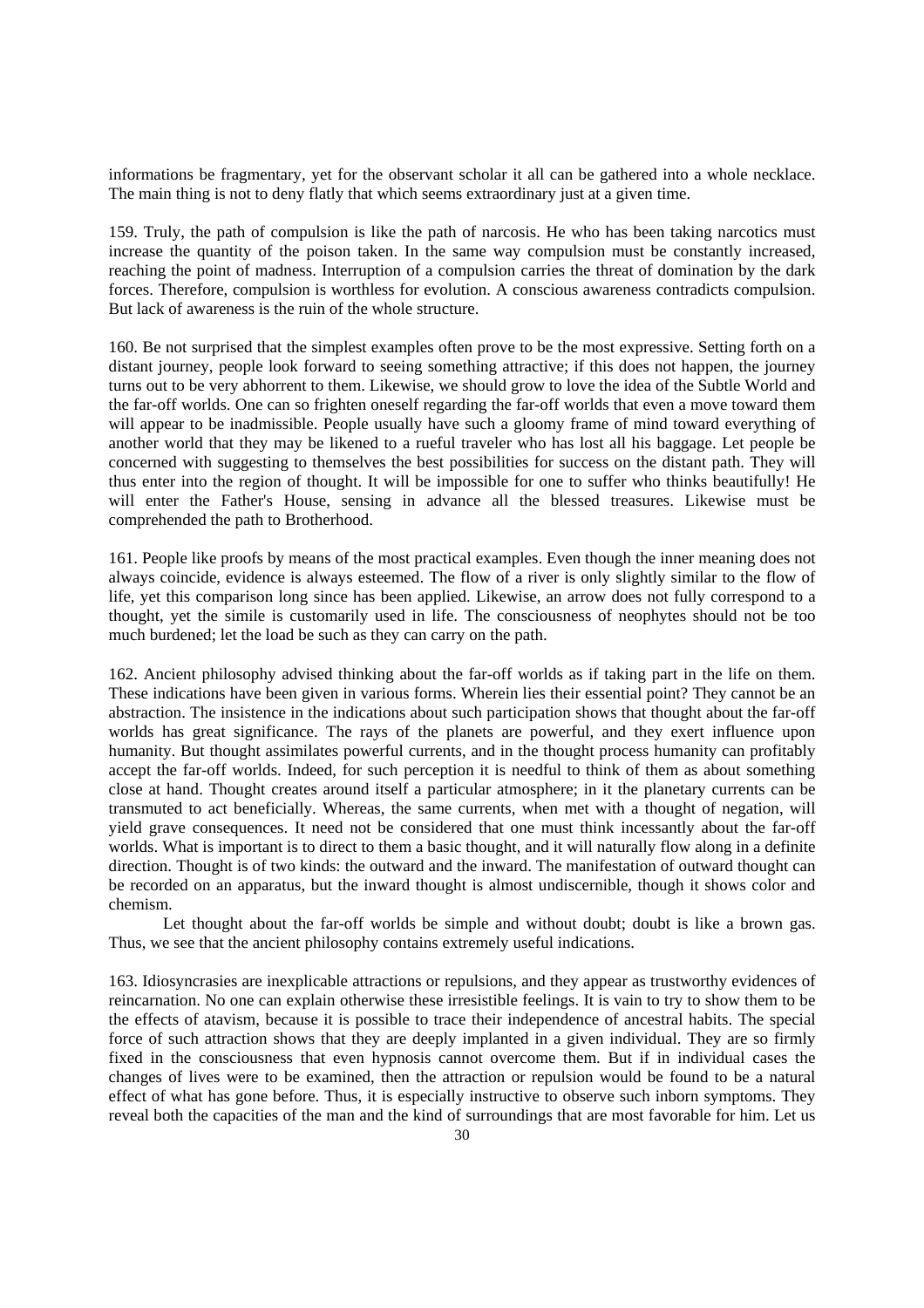not forget that each plant needs its own soil; so, too, in the life of man, indispensable are the circumstances which are natural and peculiar to him.

Let those who rule learn how to arrange the human garden.

164. It is necessary to overcome the feeling of the void. Behind this illusion crawls much that is harmful; irresponsibility appears, and the maya of plunging into emptiness results, followed by dissolution in it. But then, what about the seeds that are indissoluble? From the realization of them will be built up an understanding of the space being completely filled. Such a condition will be the basis of responsibility. Thus, let us begin with the seed of spirit and then broaden the thought to include all space.

165. One should not be surprised that certain names are not pronounced. It is possible thus to understand the distinction between thought and word in the lower spheres. A thought is not perceived, and only the sound of a word can give away something held secret. Therefore, one should exercise discrimination in uttering names and in writing them, because writings may be seen.

166. Once again let us affirm the distinction between cooperation and Brotherhood. I note a puzzlement about this, as if the two concepts were identical. But they are different steps. Cooperation is definitely expressed in outward action, but Brotherhood is conceived in the depths of the consciousness. Coworkers may differ in the degree of consciousness attained, whereas brothers will sense each other precisely according to consciousness. Brothers may not be working together outwardly, but their thinking will be strongly knit together. They will be united freely; their unity will not be a burdensome yoke or a bondage. But precisely these brothers will understand unity as a powerful motive force for the good of the world. It is impossible to place limits upon such unity, for its basis will be love. Thus, cooperation will be a preparation for the realization of Brotherhood.

 Often people are unable to perceive the boundary line where outward actions end and the invincible fundamentals begin. Do not think it superfluous to affirm the foundations of Brotherhood. It is hard to conceive what false imaginings arise during discussions about Brotherhood. Unprepared people think that Brotherhood is a legend, and that anyone can build spectral towers in his own way. They consider that unproven testimonies about Brotherhood cannot convince the reason; but no one is going to try to convince them. Likewise, no one compels collaboration. People themselves arrive at the necessity for cooperation. In the same way will they arrive at the reality of Brotherhood.

167. Rarely is found a ready consciousness, one which does not limit itself by fear, doubt, malice and hypocrisy. It can be seen that harmful limitation comes not only from without; first of all, it stirs about in the corners of the consciousness.

168. Rarely do people hear a cry for help and pass by without a heart tremor. Perhaps a brutalized heart will not lend a hand, but still it will be shaken. A cry for help may be expressed in words or in a single sound, but its heart-rending meaning will be the same. The cries of space likewise may be fragmentary and, according to the meaning of the words, insignificant, whereas their inner meaning is of importance. It need not be thought that the echo of distant thoughts has lost significance; even monosyllabic calls have effect. Sometimes a series of faces rushes past; they may not be familiar, still various frames of mind are felt. From such occurrences there may be built up a sensing of entire countries. One may understand where people are debating, where they are sorrowing, where they rejoice-such signals teach attentiveness. Not only complex reflections of events but also sometimes a solitary exclamation may give a feeling of the general moods. As on the strings the key of the entire musical composition is fixed by one chord, so in space each chord has a significance. On the field of battle a trumpet call decides the fate of an entire army. No one says that one should not harken to the distant signals. Many trumpets are sounding on Earth.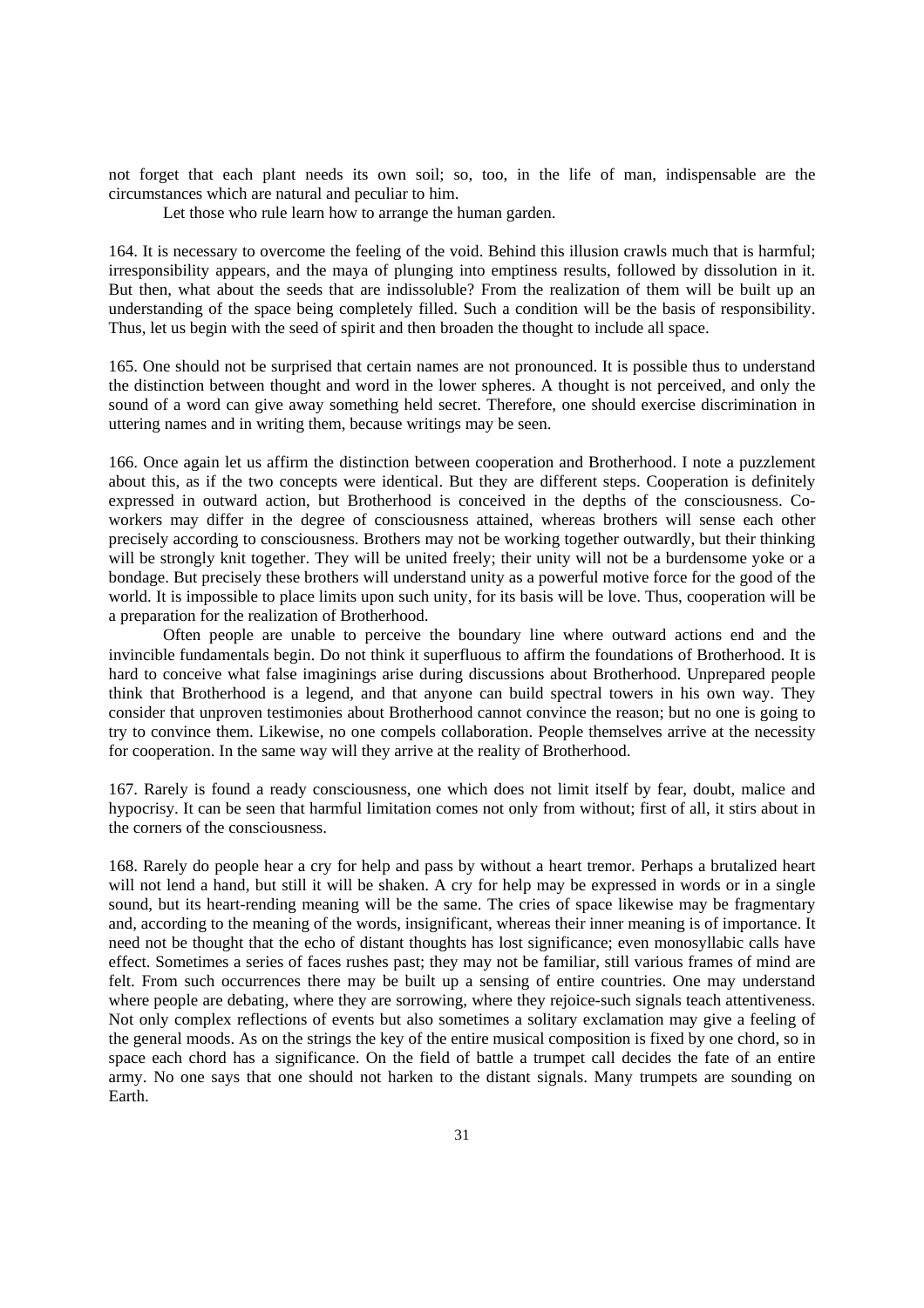169. Is it possible to understand how much the mental sendings are being intercepted? It is difficult to imagine into what lateral canals energy can be directed. There may be accidental receivers, but evil entities may also draw near. Such interceptors may receive partial thoughts, and one may imagine the resulting frightful confusion of the networks. One should be armed for many eventualities.

170. The experienced guide shows the thirsty traveler the spring neither too soon nor too late. The guide knows how to prescribe repose according to the strength of the traveler.

171. One should receive guests graciously, but it is inadmissible to haul them in forcibly-every householder knows this. It is exactly the same in the application of psychic energy-one should not force it, but its manifestation should be received worthily. Let the ignorant prattle about the undesirability of applying psychic energy. When the energy is already at work it is impossible to deny it, and it remains to find its natural application. Let the learned tell what takes place if spatial electricity be limitlessly intensified. Let them tell how such excessive tension will end. It cannot be denied that at present spatial currents have been especially intensified. This is no time to deny them; it is needful to make haste with their application. Many times already has the danger of lower psychism been pointed out. Consequently, it is necessary to reflect about the higher energy, which is understood as spirituality.

172. Inexperienced physicians try to drive a disease inward in order even temporarily to evade dangerous symptoms-thus are established hotbeds of maladies. But the experienced physician tries to draw out the germ of the disease in order to eradicate it in good time. The same method ought to be applied in all sicknesses. It is better that a crisis be lived through than that a destructive collapse seize the whole organism. It is possible to live through a crisis, and such shock may call new forces into life. Whereas disintegration and rot but infect all the surroundings. Thus, let us understand it in forty ways.

173. Whoever defames that which is most exalted testifies to his own dissolution. The horrible denier reeks with corruption. He does not think about his unavoidable disintegration. People do not wish to notice what they prepare for themselves. Each murderer dreams about going unpunished. Where will he find this immunity?

174. Even during most tense days, think about construction. It is a mistake to strive tensely toward a narrowed goal; let construction proceed out of strivings toward the Most High. The shade of the valley should not hide the summits. One should not enclose oneself in an artificial circle. Of what use to one, then, would Infinity be?

175. Great Service has called forth everywhere much misunderstanding. To people it usually has the aspect of something unattainable. They hope that responsibility for such Service will pass them by. But let us reflect upon certain great Servitors. Let us see if They were unapproachable supermen. Pythagoras and Plato and Boehme and Paracelsus and Thomas Vaughan were men who bore their lamps amidst their fellowmen in life under a hail of non understanding and abuse. Anyone could approach them, but only a few were able to discern the superearthly radiance behind the earthly face. It is possible to name great Servitors of East and West, North and South. It is possible to peruse their biographies; yet everywhere we feel that the superearthly radiance appears rarely in the course of centuries. One should learn from reality.

Let us not link ourselves with the vilifiers of Plato and the persecutors of Confucius. They were oppressed by citizens who were considered the pride of the country. Thus has the world raised its hand against the great Servitors. Be assured that the Brotherhood formed by Pythagoras appeared dangerous in the eyes of the city guard. Paracelsus was a target for mockery and malignance. Thomas Vaughan seemed to be an outcast, and few wished to meet with him. Thus was the reign of darkness manifested. Of course darkness, too, has its own laws. The dark ones watch intently a "dangerous" Great Service.

Let us apply examples of the past to all days of life.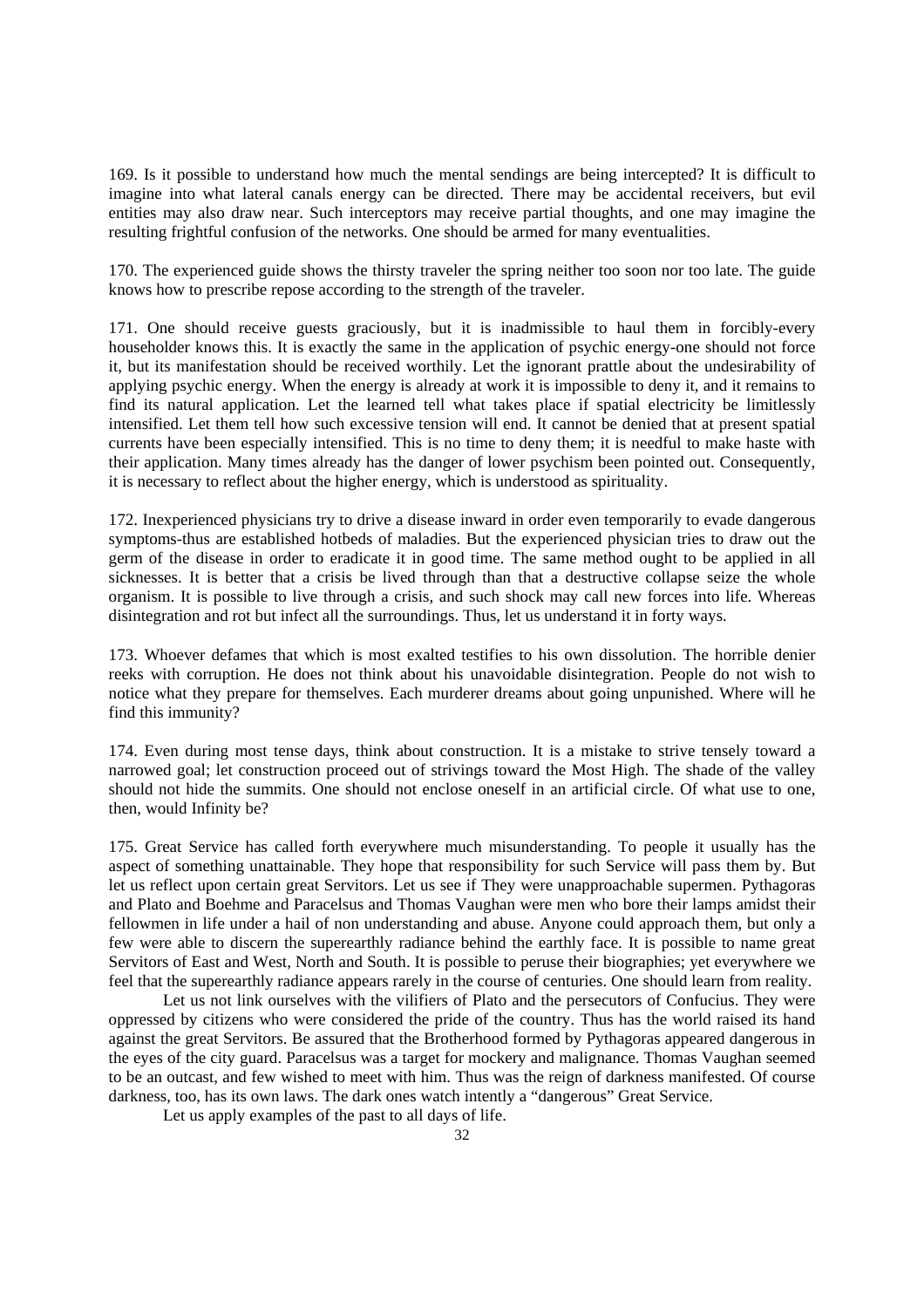176. One should understand that the forces of darkness are battling constantly against Brotherhood. Each reminder, even a small one, about Brotherhood will be violently assailed. Everything that can lead to Brotherhood will be condemned and defamed. Therefore, let us be on guard.

177. In the simplest examples there can be seen indications regarding forgotten fundamentals. The unaccountable whims of pregnant women will remind us about reincarnation, particularly when the character of the child is traced. Likewise, the latest medicine utilizes the concept of primary energy and points out the nervous origin of many ailments. Immunity is regarded as linked to a condition of the entire nervous system, thus putting forward the significance of the primary energy. How, then, may one not recognize it, when science is paying particular attention to it? Can one deny the basis of immunity? People are especially concerned about their health, yet at the same time they lose sight of the most precious factor. How, then, will thoughts about Brotherhood be created, if the fundamentals of life are left in neglect?

178. True, the quantity of insane people is monstrous. Not only must they be treated, but the cause of the increase in number must be discovered. The weak-minded also need surveillance. Madness is contagious. Weak-mindedness in childhood indicates subsequent abnormality through the entire life. People are agreed that the conditions of life are unhealthy; yet, in spite of this, every advice about improving conditions for health will meet with hostility. In this is contained the fear of any unsettling of the foundations.

 It is appalling when that which is really most precious is in danger! Caution must be expressed in all of life. When I forewarn about the need of unity, I am anticipating the possibility of explosions. Amid fiery explosions one has to proceed as if on a tightrope.

179. Even for the earthly ear, it is necessary to listen in order to detect sounds. For the inner hearing more concentration is needed in order that the waves of space be heard. Let it not be thought that mental sendings can reach the destination without acceptance of them. Subtle sense also requires deep perceptions. To those who overconfidently assume that all beautiful birds come flying to them without expecting grain, let us say that each one must sow so that he may reap.

180. Let us refer, with regret, to the generally accepted idea of comfort and security. In it is contained torpor and vacuity. We learn to welcome all inceptions of thought, and We always esteem the pressure of a forward striving. A multitude of examples may be cited from physics and mechanics showing pressure as a motive force. For many, it is not easy to agree that pressure is but the gateway to progress. But if humanity will recognize this truth, in so doing it will also understand the meaning of progress. From the point of such cognition it is not far to Brotherhood.

181. A wayfarer cannot foresee all encounters, but he can find time to follow whoever is proceeding to the crossroads. He should not be distressed if by and by he may be left in solitude. There are paths difficult to traverse in company. Sustained attention to the goal leads to new traveling companions. On the path, it is necessary to keep to the goal with steadfastness.

182. The sword is tempered with fire and cold water; likewise, the spirit will be strengthened in the fire of exaltation and under the cold of defamations and ingratitude. One need not be surprised that vilification customarily attends each achievement. Service is attended by ingratitude. Such tempering has been observed since times immemorial, but the antithesis of fire and water is too little understood.

183. An artist once was ordered to draw a symbolic representation of faith. He executed a human figure expressing inexorableness. The face was uplifted to Heaven, and on it was an expression of unbreakable striving; the very look was filled with fiery radiance. The whole appearance was sublime, but from under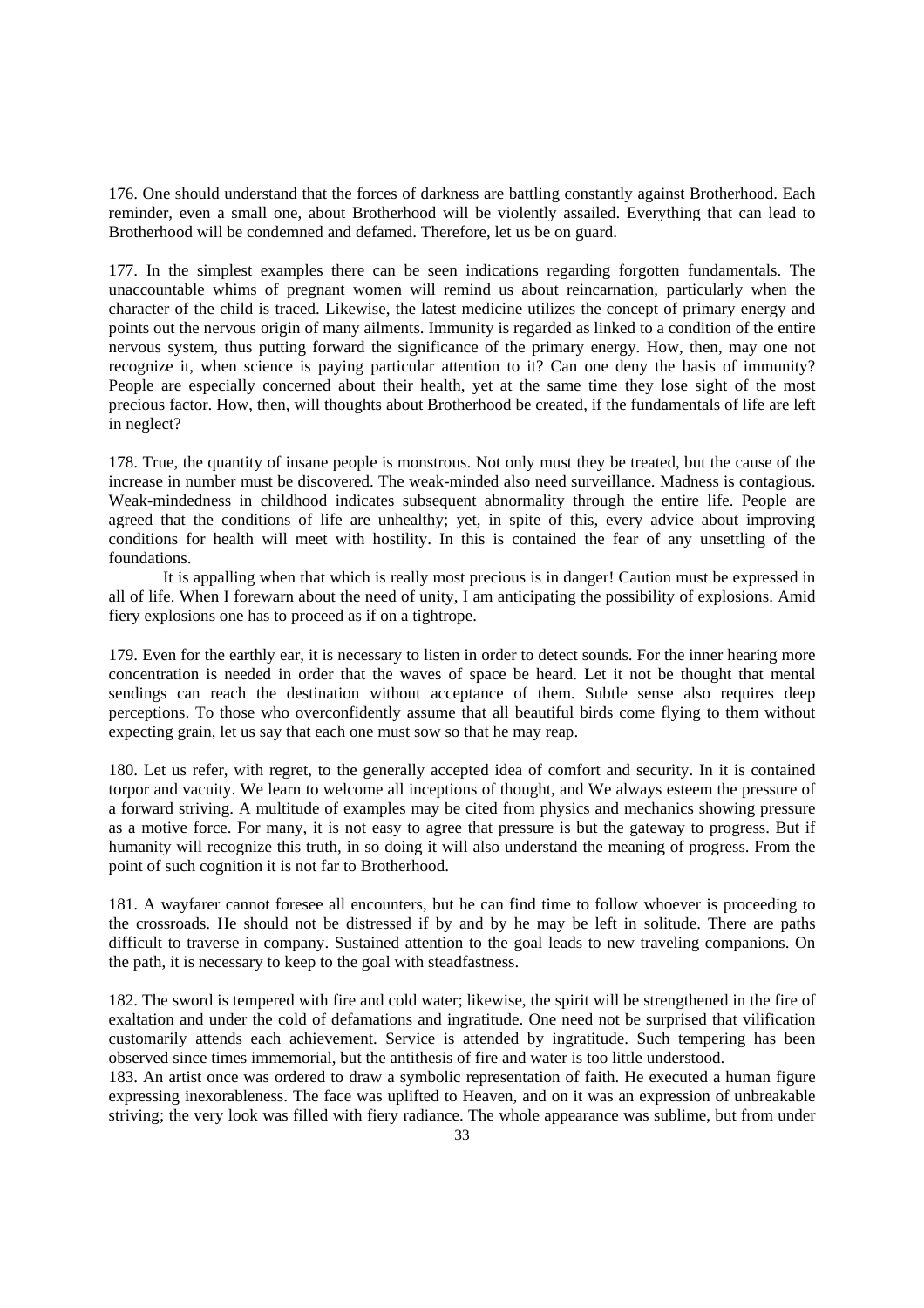the folds of the garment there seemed to be wriggling a small black snake. When the artist was asked what meaning was carried by his dark addition, which was out of keeping with the splendor of the picture, he said, "It is the little tail of unbelief."

 The meaning is that even into a faith of strong degree there may often creep a small black tail of unbelief. Let it remind one of a venomous snake. Much poison is spread about by these little snakes. The most radiant faith becomes ineffective through a trickle of poison. Much has been said about the great power of faith, but it must be complete, unpoisoned faith.

184. Unbelief is the crystal of doubt. Therefore, one should distinguish the two. Doubt, as a form of unsteadiness, can be treated with psychic energy; but unbelief is almost incurable. The unbeliever plunges into an obscure abyss, to remain there shuddering until he receives a purifying shock.

It must not be thought that the path to Brotherhood is possible through unbelief.

185. You see how Our Word is defamed even by those who ought to be able to distinguish Truth. Therefore We point to the new ones, who are not infected with unbelief. Verily, unbelief is of many forms. It is concealed under diverse guises. It is needful to discern where the deadly little snakes are hidden.

186. People frequently hear voices that seem to be calling to them. Sometimes such calls are so strong that they force one to start and look around, though others present do not hear them. Can one possibly doubt that such spatial sendings do occur?

 It is more difficult to understand why a sent thought which, by agreement, is to be received at a designated time is so rarely caught. First of all, people do not know how to put themselves into a definite frame of mind. Frequently, instead of receiving a thought, they thrust it away. Because of this, it is more often that thoughts arrive, which are not those agreed upon, but are ones which succeed in falling in with the rhythm of a mood. Still oftener can thoughts from the Subtle World be caught, because they may more easily harmonize with the energy of people. But people pay too little attention to thoughts from the Subtle World. One of the reasons is that the transmutation of language can be achieved only by strong, lofty spirits. On Earth, people often cannot understand the meaning of something that has been spoken, and it is even more difficult for them to adapt themselves to spatial sendings. Yet one need not be disappointed, for each attention to thought refines the consciousness.

187. The primary energy sometimes, like blood, needs an outlet. It is especially compressed during fiery tensions. Likewise, it is drawn to people who are in need of it. In this, it is necessary to distinguish those who are actually in need of it from vampires who devour it.

188. The Sacred Teaching cannot become congealed at one level. Truth is one, but each century, and even each decade, contacts it in its own way. New scrolls are unrolled and the human consciousness observes in a new way the manifestations of the Universe. Even in its wanderings, science discovers new combinations. Upon such discoveries are the previously proclaimed fundamentals affirmed. Each transmission of the Great Wisdom is indisputable, but it will have its own followers. Those who honor Hierarchy reverence also its Messengers. The world lives by motion, and the issuance of the Sacred Teaching is evoked by advancing. The mediocre call such advancing a violation of foundations, but the thinkers know that life is in motion.

 Even knowledge of languages increases the flow of new discoveries. How much more, then, will unfettered thought bring! Each decade reveals a new approach to the Sacred Teaching. The readers of a half-century ago read it completely differently. In comparison with those who are reading it at present, they emphasized entirely different thoughts. One should not speak about new Teachings, since Truth is one! New data, and new perception of them, will be only the continuance of cognition. Each one who impedes this cognition performs a transgression against humanity. The followers of the Sacred Teaching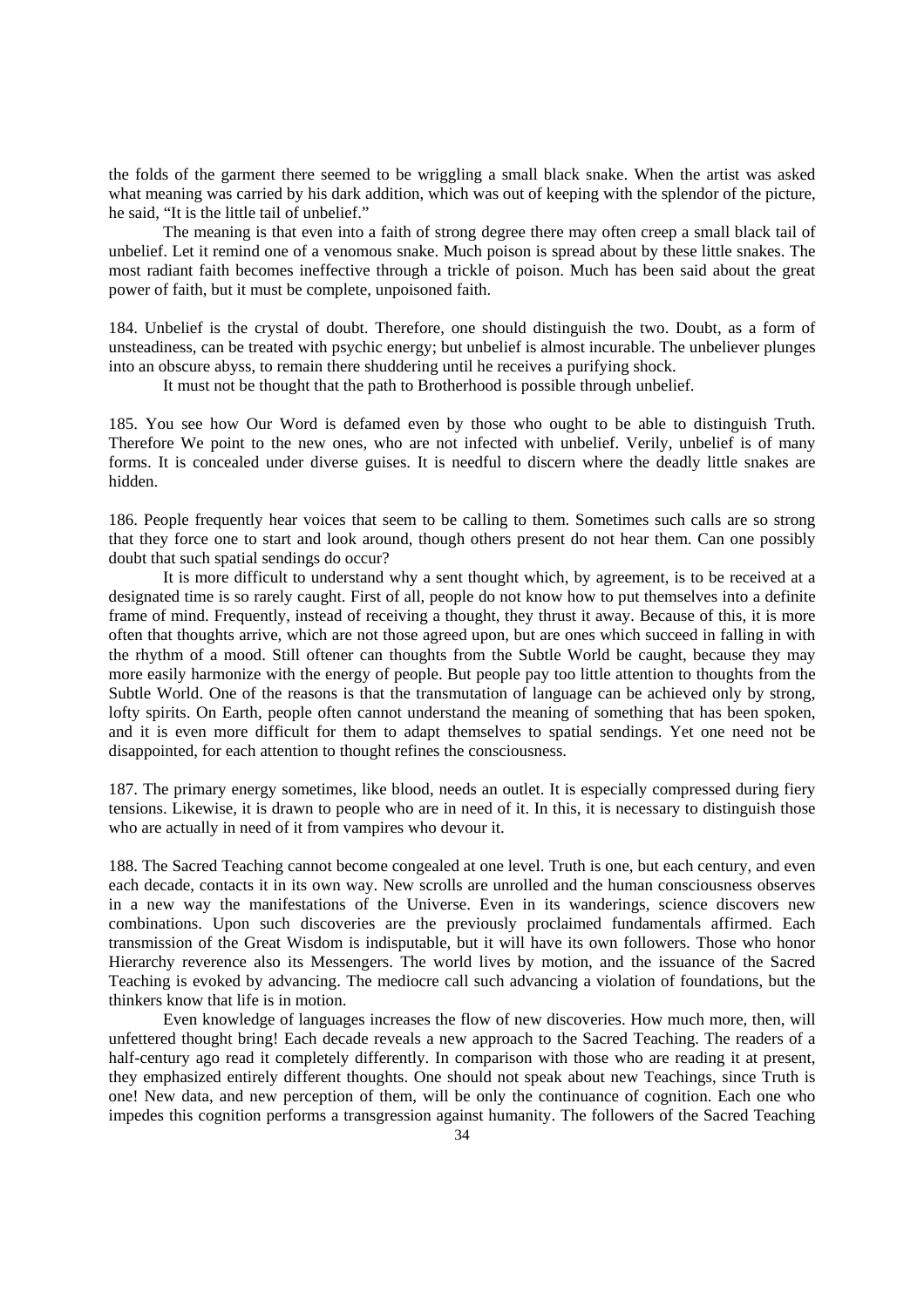will not impede the path of learning. Sectarianism and fanaticism are out of place on the paths of knowledge. Whoever can impede cognition is no follower of Truth. The age of shiftings of peoples must especially safeguard each path of science. The age of the approach of great energies must openly encounter these luminous paths. The age of striving into the higher worlds must be worthy of such a task. Quarrel and strife is the lot of litterers.

189. It must be understood how inadmissible around the Sacred Teaching is evil talk. Disunity and dissolution is the lot of evil. On the step to Brotherhood, is evil talk appropriate?

190. The stupid are capable of affirming that Our Brothers sow sedition and uprisings, whereas actually They are applying all efforts to conciliate the peoples. They are ready to carry on the heavy service of forewarning in time the persons upon whom the national destiny depends. They do not spare their forces in hastening to bring tidings. At the cost of disagreeable methods, They bear the Light, which the forces of darkness are trying to extinguish. Yet the sown seeds of good will not dry up, and in the ordained days the seeds will flourish. But what should those people be called who harm the good? They are capable not only of impeding Advice but of interpreting as failure the most natural consequences. By what measure will the stupid appraise effects? Why do they take it upon themselves to judge where success or failure has appeared? What could happen without the assistance of the Brotherhood? It is hard to imagine the evil interpretation that accompanies each Great Service!

191. To no purpose do physicians explain many ailments as purely physical manifestations. Catarrh, tuberculosis, colds in head and throat, and many other maladies are primarily of nervous origin. A man may feel a nervous exaltation and receive immunity, or through nervous shock may be left defenseless. This simple truth is not taken into consideration. Whereas the time is not far distant when the most diverse illnesses will be cured by means of nervous reactions. The treatment must be along the same paths by which consciousness is produced. It will be found that the most incurable diseases can be arrested by nervous reactions. On the other hand, without due concern about nervous forces the least indisposition may reach dangerous dimensions.

192. The enemies of humanity not only have invented bullets which can pierce everything but they have in store new poisons. It is impossible to stop the flow of an evil will. Only selfless and constant reminders about good can bring the wave of pernicious influence to an end. Do not think that there was formerly less cruelty among people than at present; but nowadays it is justified by the most shameless hypocrisy.

193. Harmony is not always attainable, even if it is proclaimed verbally. It is a common error to think that harmony can be established by reason. Few realize that only the heart is the abode of harmony. People reiterate about unity, but their hearts are full of stinging arrows. People repeat many sayings from various ages about the power of unity, but they do not try to apply this truth to life. They reproach the whole world for dissensions and at the same time they themselves are sowing disunity. Verily, it is impossible to live without the heart. Heartlessness cannot find a harmonious abode. Not only do the sowers of disunity harm themselves but they also infect space; and who can foresee how far such poison may penetrate?

 Do not think that enough has been said about unity and about creative harmony. On each page it is necessary to repeat about this very thing; in every letter unity and harmony should be mentioned. It must be kept in mind that every word about unity will be an antitoxin, destroying the spatial poison. Thus let us reflect about the good of unity.

194. Let us examine in what way Brotherhoods have moved around. Along these paths it is possible to learn about the movement of evolution. It should not be thought that Brotherhoods have hastily withdrawn into impregnable recesses. They have merely concentrated their forces in one strong place, both geologically and spiritually. It may be recalled that there have been hearths of Brotherhood in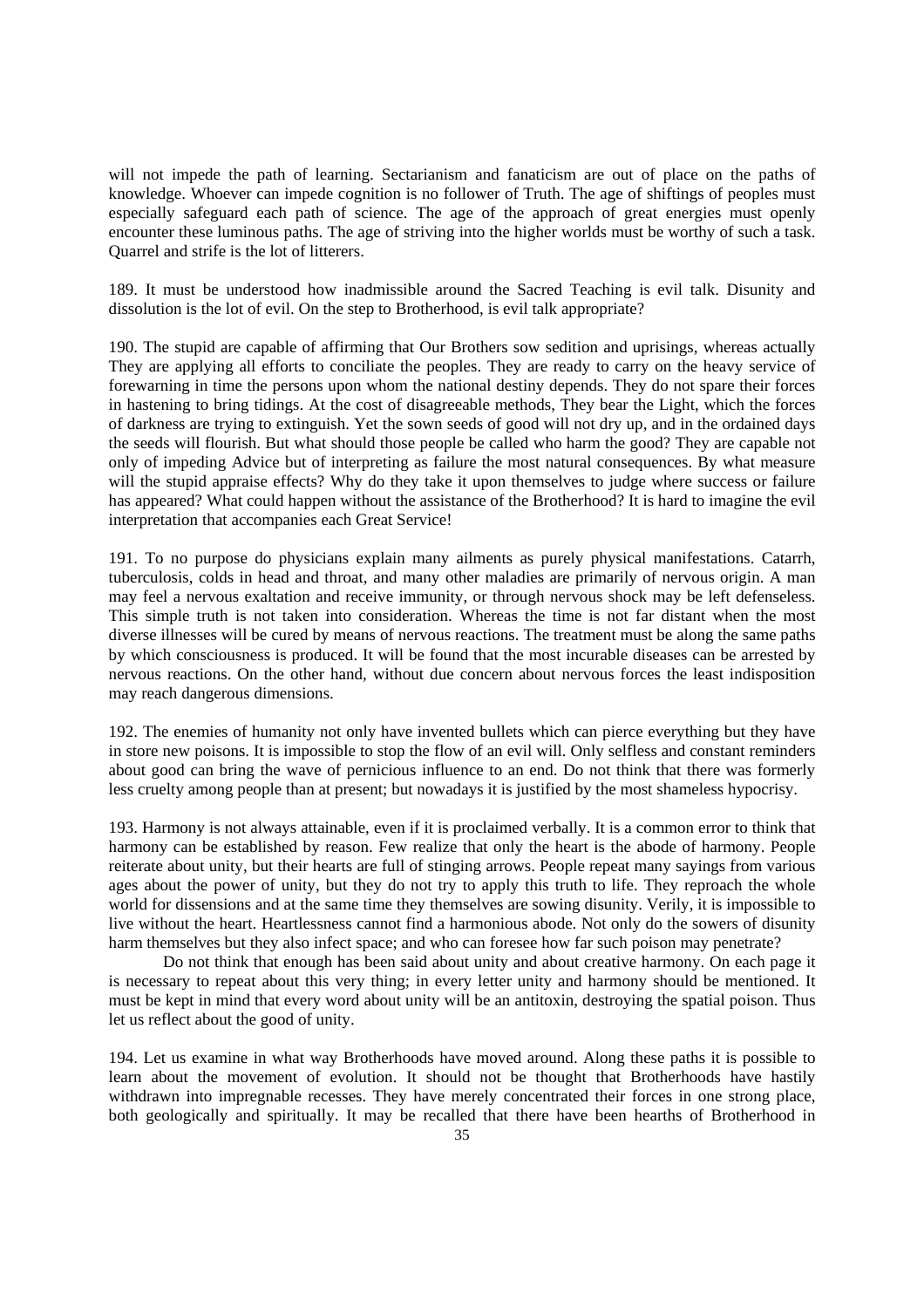several countries, but at the approach of certain dates such hearths have been gathered together into one Stronghold.

195. It is useful to advise friends to send out mutually good thoughts at a definite time. In such an action there will be not only a strengthening of benevolence but also a disinfection of space, and the latter is extremely necessary. Poisonous emanations not only infect man but also are precipitated upon surrounding objects. Such sediments are eradicated with great difficulty. They can even accompany objects for long distances. In time people will distinguish the aura of such infected objects. Meanwhile sensitive individuals can feel the reaction of such stratifications upon themselves. Good thoughts will be the best purifier of one's surroundings. Affirmations of the sendings of good are still stronger than purifying incenses. But one should accustom oneself to such sendings. They need not be made up of definite words but only of a directed good feeling. Thus, in the midst of daily life it is possible to create much good. Each sending is like a cleansing bolt of lightning.

196. Be careful with the throat center; as a synthesized central point it can definitely receive spatial influences. Such radio stations can exert an influence on the mucous membranes, many other reactions likewise can burden the centers.

197. Verily, the Teaching of Life is the touchstone. No one passes by without exposing his essential nature. Some rejoice, some are terrified, some are indignant. Thus, each one must reveal what is hidden in the depths of his consciousness. Be not amazed that the reactions to the Teaching are so diverse and so striking. Narada similarly struck different sparks from human consciousnesses. If someone cannot contain the bases of justice and morality, let him display his own worthlessness. In short, let as few masks of hypocrisy as possible remain. Let savagery reveal itself, for it cannot long remain under a garment of deception. Likewise, let the youthful heart exult; it can manifest itself in joyful ascent. Thus, let the scale of the Teaching be also an indicator of the dividing line of humanity. Evil and good must be distinguished, but such discrimination is not easily made.

198. Among the external signs of fitness, pay attention to the wanderers. Something moves them and allows them no rest. More easily than others they realize the frailty of ownership. They are not afraid of distances; they are learning much. Among them may be messengers.

199. A man who has been saved may still imagine himself lost. One who is already perishing may think that he is victorious. All over the world crawls such lack of understanding. In reality, people are surrounded by phantoms. One can perceive the madness of whole nations. The Teaching can open many eyes and remind about the inviolability of the foundations.

200. He who appeals for better quality is already on the path.

201. The best curative products are often neglected. Milk and honey are considered nutritious products, yet they have been entirely forgotten as regulators of the nervous system. When used in their pure form, they contain the precious primary energy. Precisely this quality in them must be preserved. Whereas, the sterilization of milk and the special processing of honey deprive them of their most valuable property. There remains the nutritive importance, but their basic value disappears.

 Indeed, it is indispensable that the products be used in their pure state. Thus, the animals and bees must be kept under healthful conditions, but all artificial purifications destroy their direct usefulness.

 The ancient knowledge protected cows as sacred animals, and it wove an attractive legend about bees. But in time people lost the conscious regard for the remedies as first given to them. In the old manuals of healing, each remedy was looked upon from the standpoints of both usefulness and harmfulness. But such valuable substances as milk, honey, and musk carry no injury when they are pure.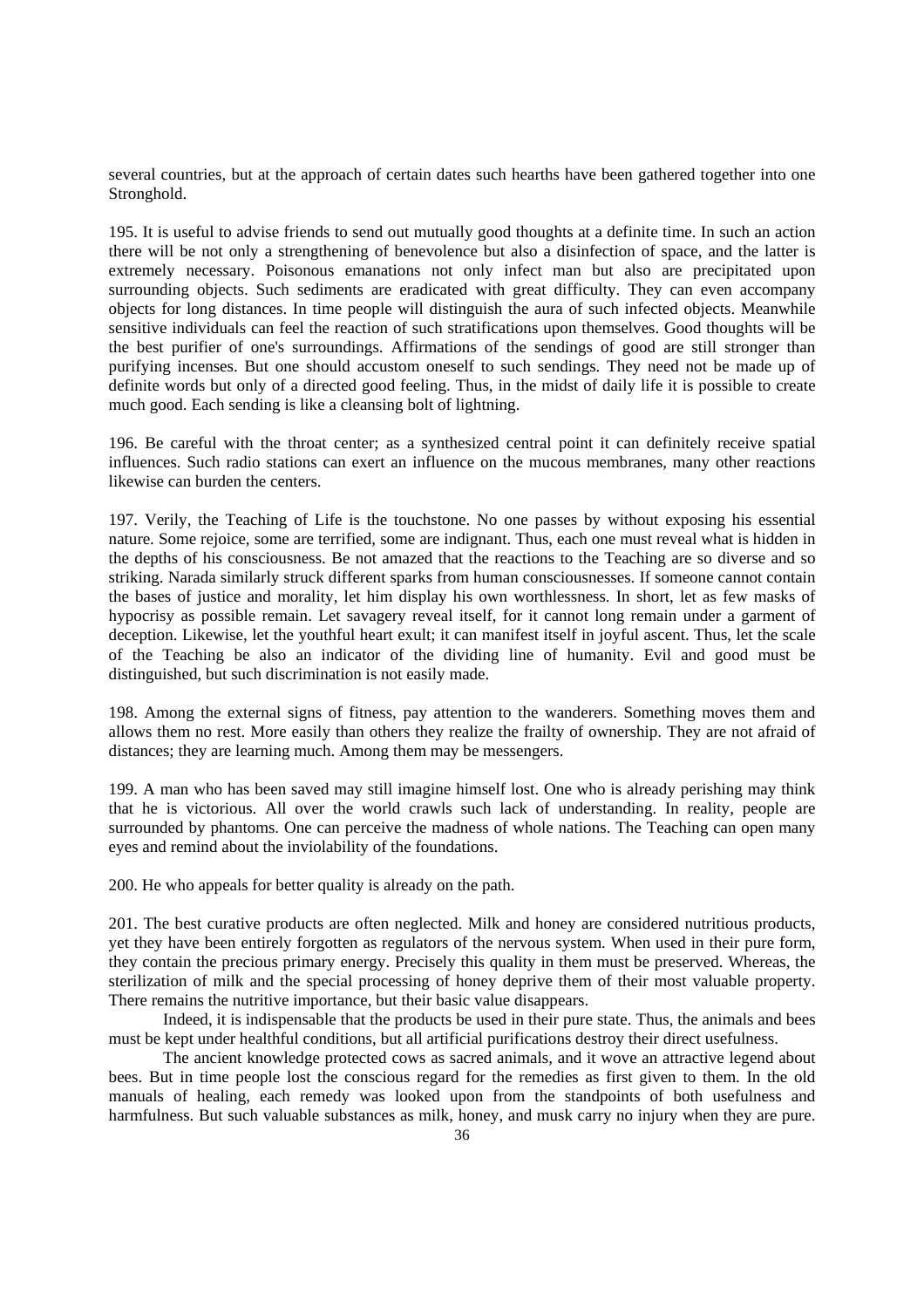It is possible to point out many useful remedies in the plant world also, but the majority of them are best in the pure state, when the basic energy inherent in them, over and above so-called vitamins, has not been lost. The juice of carrots or radishes, or of strawberries, is best in the raw, pure state. Hence, it may be understood why the ancient Rishis subsisted on these wholesome products.

202. Resourcefulness and alacrity of thought can be developed by constant exercise. The first condition will be to think about these qualities; later it is useful to keep thought inwardly directed, so that it may remain alive during diverse occupations.

203. The seismograph indicates a continual trembling of the ground, but these earthquakes are by far not all that is noted by sensitive organisms. The reason for this is that Fire manifests in most diversified qualities. Moreover, the organism often registers insignificant signs that are confused with spatial influences. The human organism records a far greater variety of signs than is customarily thought. All that pertains especially to Fire is recorded by man. The explanations of this pre-eminence are quite scanty. People will talk about fatigue or indisposition, or about a certain frame of mind, but a reaction to the fiery element will not be mentioned. Actually, people do not picture to themselves that they are surrounded by Fire, which acts upon their primary energy. It would seem necessary to esteem everything which can strengthen the primary energy. It was said long ago that selfhood is extinguished by Fire. As long as they are not conscious of fiery baptism, people will think about themselves only; and as long as the most powerful element is not understood, the very concept of Brotherhood will be a barren skeleton.

204. Gradually it will become known that the legend is the true history; then documents will be found. Each revelation confirms the fact that truth lives on and must be perceived. Since myths live on, then too the history of the Brotherhood will acquire authenticity. It can be noted that information about the Brotherhood is especially suspected. Many circumstances are accepted quite easily, but the existence of the Brotherhood has a particularly striking effect. People are prepared to encounter an unknown hermit, but for some reason it is difficult for them to picture a society of such hermits. There exists an order of truths which meets with special opposition. It is not difficult to understand who is against the concept of Brotherhood. These creatures know perfectly well about the existence of the Brotherhood, and they tremble lest this knowledge reach the people. But all is accomplished in due time. If people do not know, still they are beginning to have premonitions.

205. Some messengers proceed with a mission, already knowing whence, whither and why-and how they will return. Others know but inwardly the Indication, and they complete the earthly path as ordinary citizens. Let us not weigh which of them accomplishes an achievement with the greater selflessness. Let people recognize that there exists a great number of degrees among the Spiritual Toilers. Chiefly there must be understood the result and the motive. It is not for us to judge which good deed is the higher. Each act is surrounded by many causes which the human eye cannot discern.

 But let us value the good that is brought us and let us escort the messenger with friendliness. Precisely in this friendliness is found the key to success.

206. Likewise let us learn to distinguish the smallest signs. There are very many of them, flashing out as sparks; but let us not fall into bigotry or suspiciousness. The latter is to be distinguished from keenness. It has been said that keenness is straight, whereas suspiciousness is crooked. Besides, he who is suspicious is not pure and is not free. Knowledge must not be clouded by violence, neither external or internal. People often deplore cruelty, yet they are cruel to themselves. Such cruelty is worst of all. Apprehend justly the mean between apparent contradictions.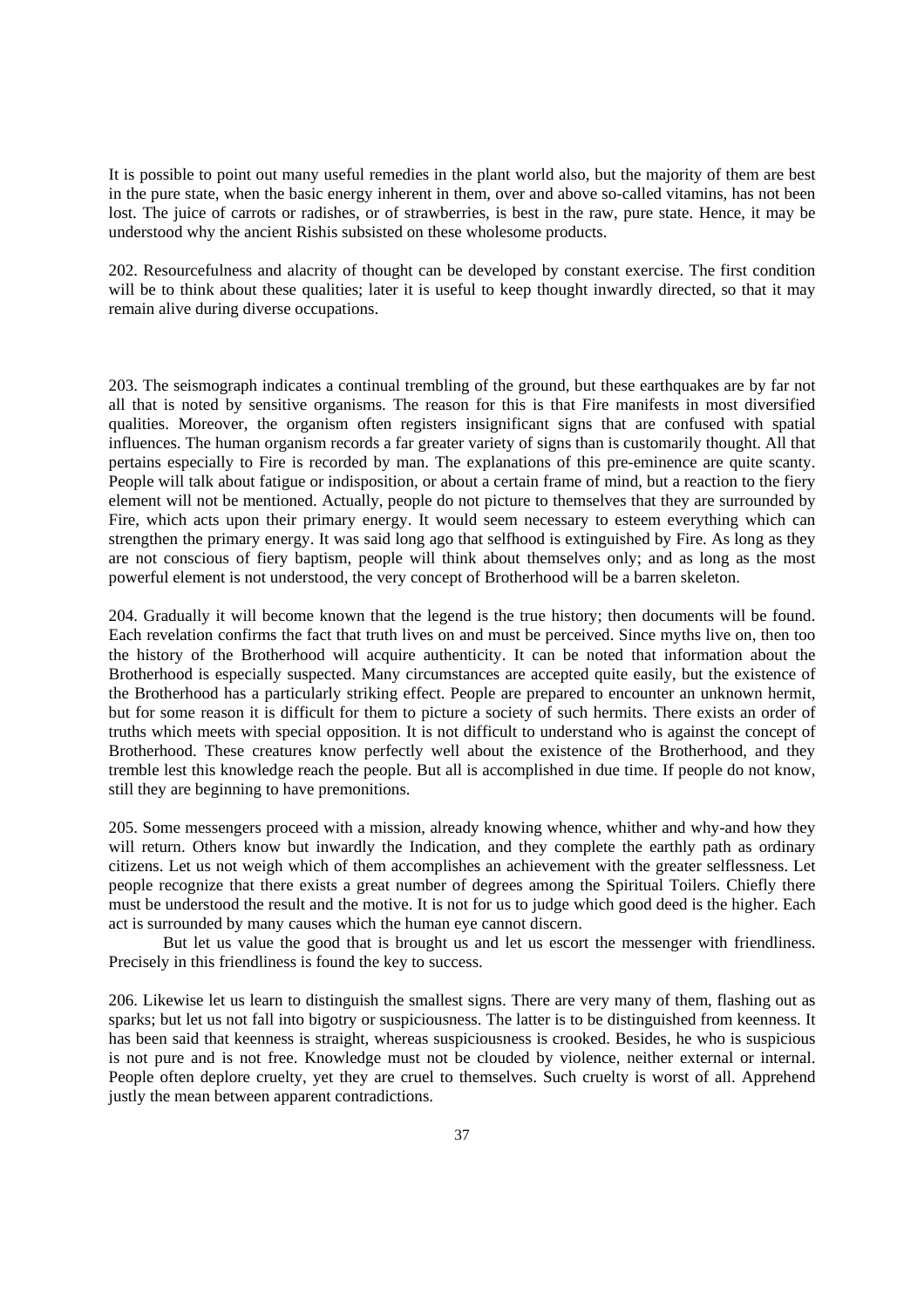207. Take note by what unusual ways events are being molded. Actually, therein is contained the reaction of new combinations of energies. During these days one should not make predictions according to old measures. Likewise, there may be unexpected indispositions. I affirm that the current of events is not to be turned aside by ordinary measures. Therefore let us be attentive.

208. People do not regard sensitiveness of the organism as an advantage. Even very enlightened people often are afraid of such refinements. In truth, a broadened consciousness is required in order to understand how indispensable for further advance is the acquisition of sensitiveness. Under the existing conditions of earthly life various pains may be expected, but certainly these sufferings occur, not as a result of sensitiveness, but by reason of abnormality of life. If there were an uninfected atmosphere, then sensitiveness would be seen as a true good; but people prefer to pollute the planet, if only they may dwell in the savage state. Do not think that words about savagery are an exaggeration. One may wear expensive clothing and still remain a savage. The more grave is the offense of those who have already heard about the condition of the planet and yet do not apply their efforts for the advancement of the Common Good.

209. Admonish people not to malign the Higher Forces. Madmen do not understand that their thoughts are refracted against powerful rays and smite the madmen themselves. If they do not fall dead at once, this still does not mean that their organisms have not started on the way to dissolution. One's own arrow finds the germination of an ulcer and brings it to the surface.

210. Dissolution of the organism is not spread over just one earthly life. One should not accuse one's parents; one should also discern one's own atavism. From absolutely healthy parents are often born very sickly children. The earthly mind will try to find the cause of it in remote forefathers, but he who knows the sequence of lives will reflect about causes contained in the person himself. In its lower and middle spheres the Subtle World preserves many bodily conditions.

It is of benefit to strive upwards.

211. Essentially, transition into the Subtle World ought to be painless. People having completed the earthly path ought to take up quite naturally the next proceeding. But they themselves complicate the solemn change of existence. They have propagated illnesses, and they pass them on to their near ones. They proceed to infect space, yet only by their own effort can they enter upon the path of purification. Compulsory prophylaxis cannot help fundamentally; a general conscious cooperation is needed. Compulsion can save only a small part out of hundreds of thousands of sick people. Rendering the planet healthful rests in the hands of all humanity. First of all, it must be understood that man makes healthy not only himself but also all his surroundings. In such a realization there will be contained true humaneness. Such a feeling cannot be commanded. It must come independently out of the depths of the heart.

 Let the madmen not be surprised that We give so much attention to improvement of health. It is inadmissible to be an egoist and to think only about self. In both thoughts and actions we must spread abroad concern about better earthly conditions. Let us not hide ourselves in the folds of our mantles when it is necessary to exert all keenness and good will toward humanity.

212. Much is said about self-sacrifice and striving toward heaven, but there are examples of lofty selfsacrifice here on Earth. Every mother, under various conditions, in her own way expresses self-sacrifice. But let us be attentive, let us be able to discern the most well concealed signs of this great feeling, for it is so profound that it shuns expression. Among these beautiful blossoms there is to be found also the means for health improvement. Let us find best words, in order that man should not stumble. In this way also may the understanding of Brotherhood enter life.

213. From wherever good may come, let it not be rejected. The step of evolution must incorporate containment. And the good, too, must not be one combined with selfishness. Such a lower degree of good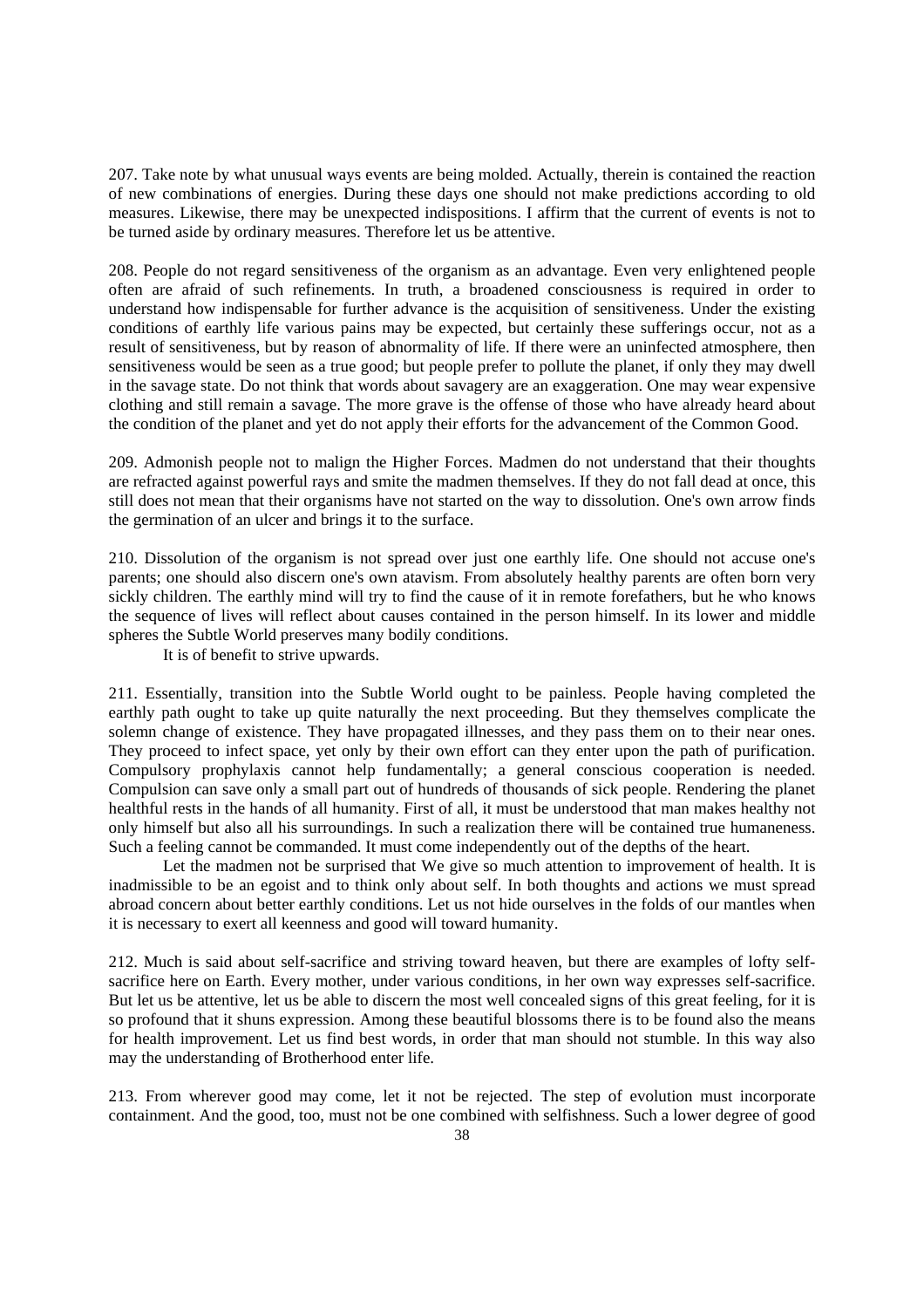must be replaced by a higher. There is so much joy in one's feeling when one can be exhilarated at the good of one's neighbor. But there is so much darkness in a personal appropriation of the General Good. Let the cruel ponder about what has been said.

214. I affirm that there are now many significant manifestations, but people are so blind that they do not see the prepared bread. People do not wish to recognize that which is already drawing near in full strength. Let travelers sing at the crossroads about the preordained Brotherhood.

215. Knowledge proceeds along the lines of both generalization and subdivision. Some scholars begin with the first steps of cognition to apply themselves to the former, while others cannot go beyond the limits of the latter. Sooner or later these too must turn to the method of generalization. One must learn to like this kind of thinking. In it is contained creativeness. Subdivision will be a preparatory path to the same goal. It is useful to be able to understand the distinction between the two paths. Indeed, there are at present many diligent scholars who are quite content with the second. But it is of little assistance when with each new cognition there is arising a synthesis of many branches of science. There is required great mobility of mind in order to be able to find comparison and confirmation from a most unforeseen domain of science. The ability to combine imperative evidences already demonstrates a lofty degree of consciousness. Much has been lost on account of needless subdivisions. There has even been noticed a sort of hostility between the separate branches of science. But are not the humanitarian and applied science branches of the same tree of Truth?

216. Let us not condemn the most painstaking investigation so long as it does not harbor calculated hostility toward a neighboring field of research. Let scholars find within themselves the resolution not to dismiss summarily anything which at the moment they do not understand.

217. People will say that rest is impossible in days of great confusion. Reply, "Let us not quibble about words." Rest, like Nirvana, is an effervescence which does not boil away. But if someone's strength is not adequate for such a concept let him be concerned with clarity of thought. Let him acknowledge that even in the hour of Armageddon it is needful to have a clear consciousness. If we lose clarity of thought in earthly battles, how can we maintain it during transition into the Subtle World? Each earthly impact is only a touchstone for our consciousness. Even during indignation one should not admit obscuration of thinking. Experienced people know that spatial currents are stronger than those of any human combat, yet during such powerful attacks one should clearly preserve the goal of existence.

Let those of little faith not bewail the fact that their rest is being disturbed. They change the significance of the best words and fall into vacuity. What could be worse!

218. During a thunderstorm it is advised not to run about nor make abrupt movements. Likewise, a harmonious condition is indicated during mundane storms. Let us not grasp at a cushion in order to hide from the thunder. Let us not rush to the smallest when we hear the knocking of something great. We must test ourselves in the most diverse circumstances; in this is contained the secret of diversification of incarnations. But people cannot understand in what manner a king is transformed into a cobbler.

219. Let us tell him who strives for practical occultism to reflect about incarnations, about the mystery of birth and of change of existence. It is inadmissible to by-pass manifestations of great significance. Such manifestations, before the eyes of all, can inspire thought about the essence of Be-ness. It is impossible to disregard such remarkable manifestations as the transmission and reception of thoughts. Not for derision are the recountings about little children who appear with remembrance of former lives and who can perceive the thoughts of others.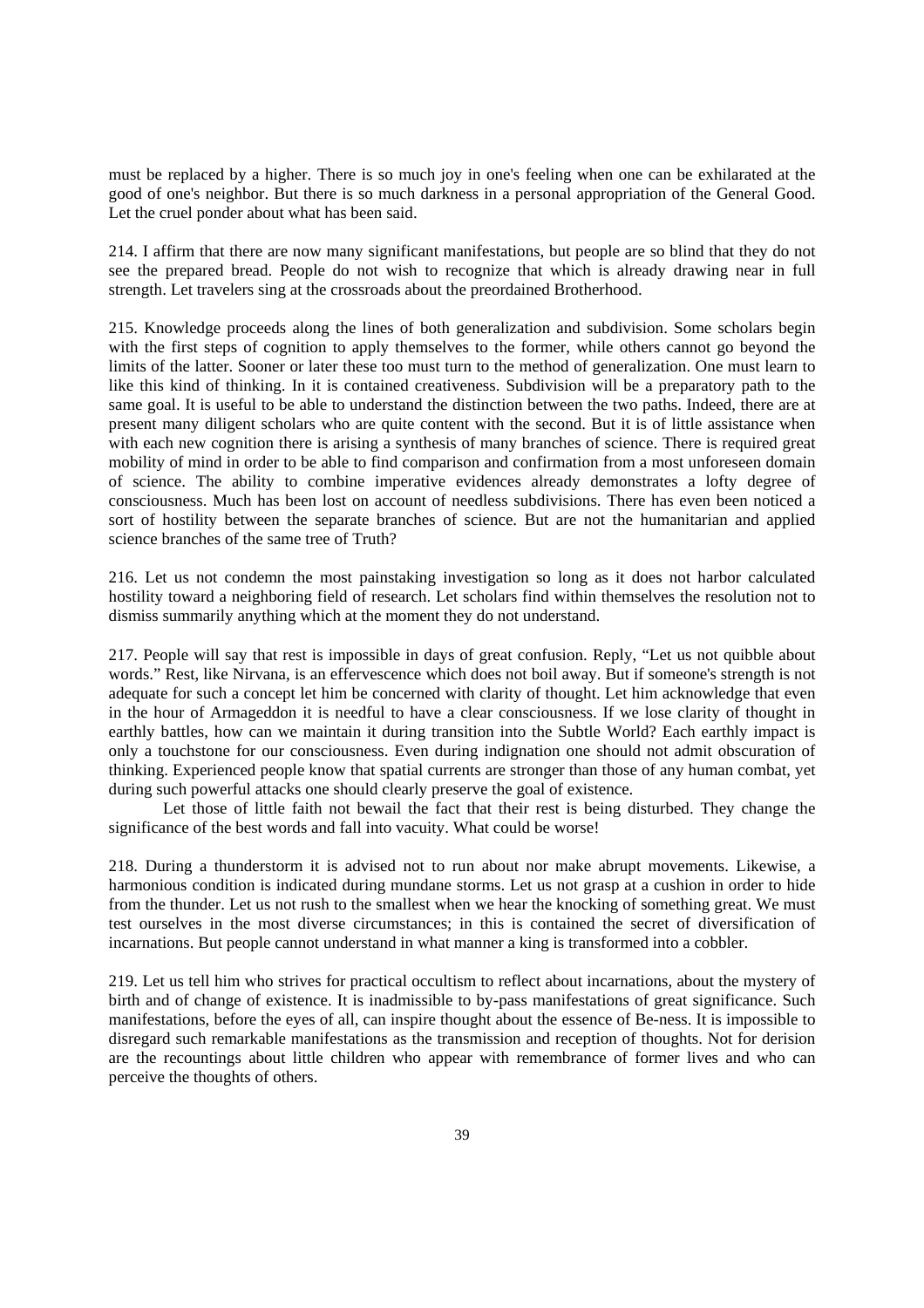220. Each phase of the Teaching answers a particular need of humanity. The present time is distinguished by the shattering of morality. The help of the Teaching must be directed to the affirmation of moral foundations. The findings of science pursue a path different from the way of life; there results a particular kind of savagery, which is in possession of scientific instruments. A minority of highly enlightened workers stand out as rare islands in an ocean of ignorance. Literacy is by no means enlightenment; therefore, the advice is given to reinforce the heart as the focal point of enlightenment. Scientific and medical indications are given; they ought to help to restore the bodily and spiritual health. The more directly these counsels are accepted, the stronger will be their action. The embryo of enthusiasm grows into a beautiful inspiration. A drop of goodness is transformed into effective good. A grain of love grows into a beautiful garden. Who then would censure a desire to help a neighbor?

221. Each book of the Teaching carries an inner task. If brutality can make fun of Brotherhood, this will be the worst kind of savagery. Let people find the strength to restrain themselves from derision. Derision is not acuteness of mind. Humor is contained in a wise attitude toward events taking place, but the gaping mouth of the dull-witted is a disgrace to humanity. Is it a game, when humanity becomes the plaything of madness? They will meet with success who uplift the Chalice with clean hands.

222. Unity is also needed there where the Teaching is being read. The reading alone is not a shield. There should be special joy at the assimilation of what has been read. In the course of the day each one can apply something from the Teaching; then comes the joy of unity.

223. The primary energy seeks admittance into all the nerves of humanity. It is, it does exist. It has been tensed by cosmic conditions. It is unfitting to ask whether one should develop it. It is impossible to develop the primary energy; one can only safeguard it against the waves of chaos. One should manifest great solicitude toward the treasure of evolution. Much was said in antiquity about the time when the primary energy would begin to be intensively manifested. People must not deny that which so imperatively claims its goal. Who is filled with such arrogance as to fall into denying the tidings of the epoch? Only the ignorant and those vaunting a false wisdom will begin fighting against the evidence. But let us not take to heart the attempts of the ignorant. They only make a wreath to each advice about helping humanity.

224. It is impossible to determine who may forcibly suppress searching observations. One should not cover the Light when it shines from the depths of cognition. Let the Light find the ordained paths. During a decline of morality, the attacks upon Light are unavoidable.

225. The domain of the most subtle energies is inexhaustible. It is possible to speak of learning about it but not of having the knowledge of it. I am speaking not for your disappointment but for your encouragement. If we make a cartogram of human penetrations into the frontiers of the distant energies, we find a very irregular line. People have hurled themselves into space, unsupported either by their fellow-men or by the Higher Forces; there has resulted the picture of a diver who has been let down at one point of the oceanic bottom and who has to give an elucidation of all underwater life. It is needful that all possible manifestations be observed and referred to laboratory investigations. So many times it has been said that a single investigator cannot succeed in observing all the threads of energies. Very often the spontaneous feeling of a child could prompt the necessary investigations. Not casually do I speak about physicians and schoolteachers; both have around themselves a broad field for observations. They can draw the attention of those around them to the loftiest subjects. They can be of much use to science, just as are meteorological stations. The most ordinary people can hear about the various small manifestations, but who is to say where is the small and where the great? Often only one link is missing in that which constitutes a very important observation.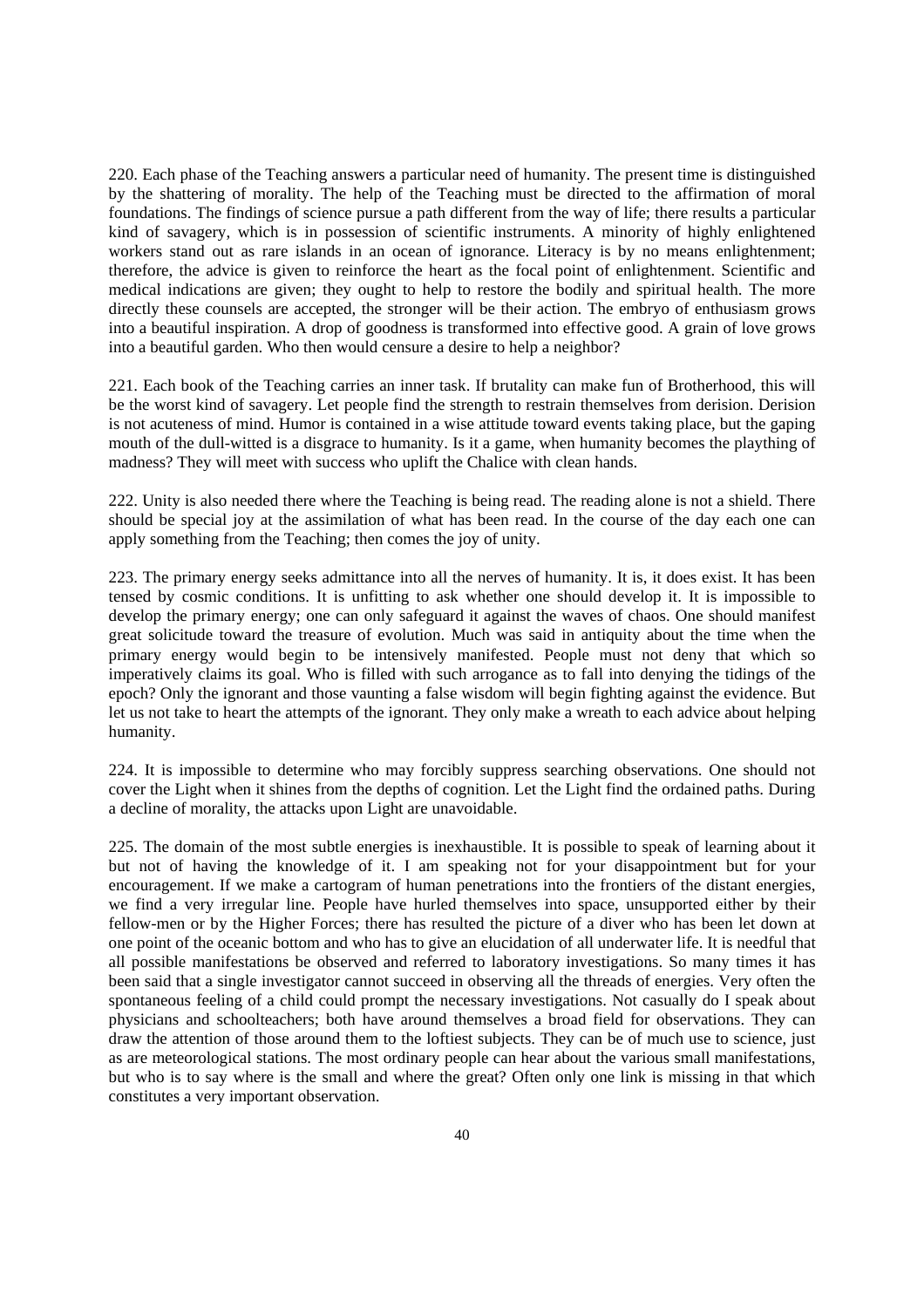226. It is not easy to become accustomed to the thought that our sensations often depend upon spatial currents.

227. It is not easy to become accustomed to the fact that each minute the thoughts can bring a change of mood.

228. It is not easy to recognize that solitude does not exist.

229. It is not easy to feel oneself as belonging to two worlds.

230. It is not easy to realize that earthly life is a momentary vision. It is not easy to understand all this, though people ought to have premonitions of it right from birth.

231. Through the ages many erroneous interpretations have been made owing to the poverty of languages. People have turned to ciphers, to symbols and images, to inscriptions and to all sorts of hieroglyphics, but such expedients have only been of temporary help. Only the contemporaries could understand the meaning of such conventional accessories. In the course of ages they were obliterated, and new fallacies were built up. With difficulty does humanity retain informations for a single millennium. What, then, is to be said about periods of tens of thousands of years wherein languages themselves have been completely altered many times over! Isolated objects reaching down to our time cannot fully define the epochs which created them. Thus, it is needful to apply special circumspection to ancient epochs, which for us are only confused visions.

 The time will come when clairvoyance, scientifically treated, will help to piece together the fragments of shattered vessels of ancient knowledge. Let the ability to decipher patiently the effaced signs be the distinction of a true scholar. He will apprehend too the meaning of containment.

232. Telepathy was recognized long before the transmission of thought. Sendings of feeling are more accessible to man than sendings of thought. It may be noticed that even the word telepathy is uttered far more complacently than thought - sending , which is frightening for many. Even in psychiatric hospitals a physician will readily agree about a telepathic manifestation, but as for the possibility of recognition of a definite thought transmission, this would denote a dangerous condition. Mesmerism was condemned but hypnotism is recognized. There is much injustice, and yet justice has to be restored.

233. In studying the psychology of prophets, there may be seen two phases of the manifestation. On the one hand, solitude may seem to be required, whereas on the other the prophet sometimes is illumined by a vision even when surrounded by crowds. The two conditions are not so contradictory as they appear. It is also possible to receive an impulse of energy from a crowd. There are no such conditions as could not prove to be conductors of the subtlest energies.

234. I continually speak about cautiousness, but I do not wish to inspire timidity in you. A cloud impels the gardener to take measures for protection, but he is not afraid of every whirlwind.

235. Hatred of humanity is reaching out for radical methods of destruction-by gases and poisoning. Let scientists make it clear that these gases do not disappear immediately but precipitate for a long time. Let the inventors of gases settle down in a house the walls of which have been rubbed with arsenic or corrosive sublimate, or other emanative poisons. By experience on themselves, on their eyes, skin and lungs, let them be convinced as to how long the emanating poisons continue to act. Moreover, in a large number of poisons their preparation works injury at great distances. Only criminal stupidity thinks that the damage will be done only to the enemy.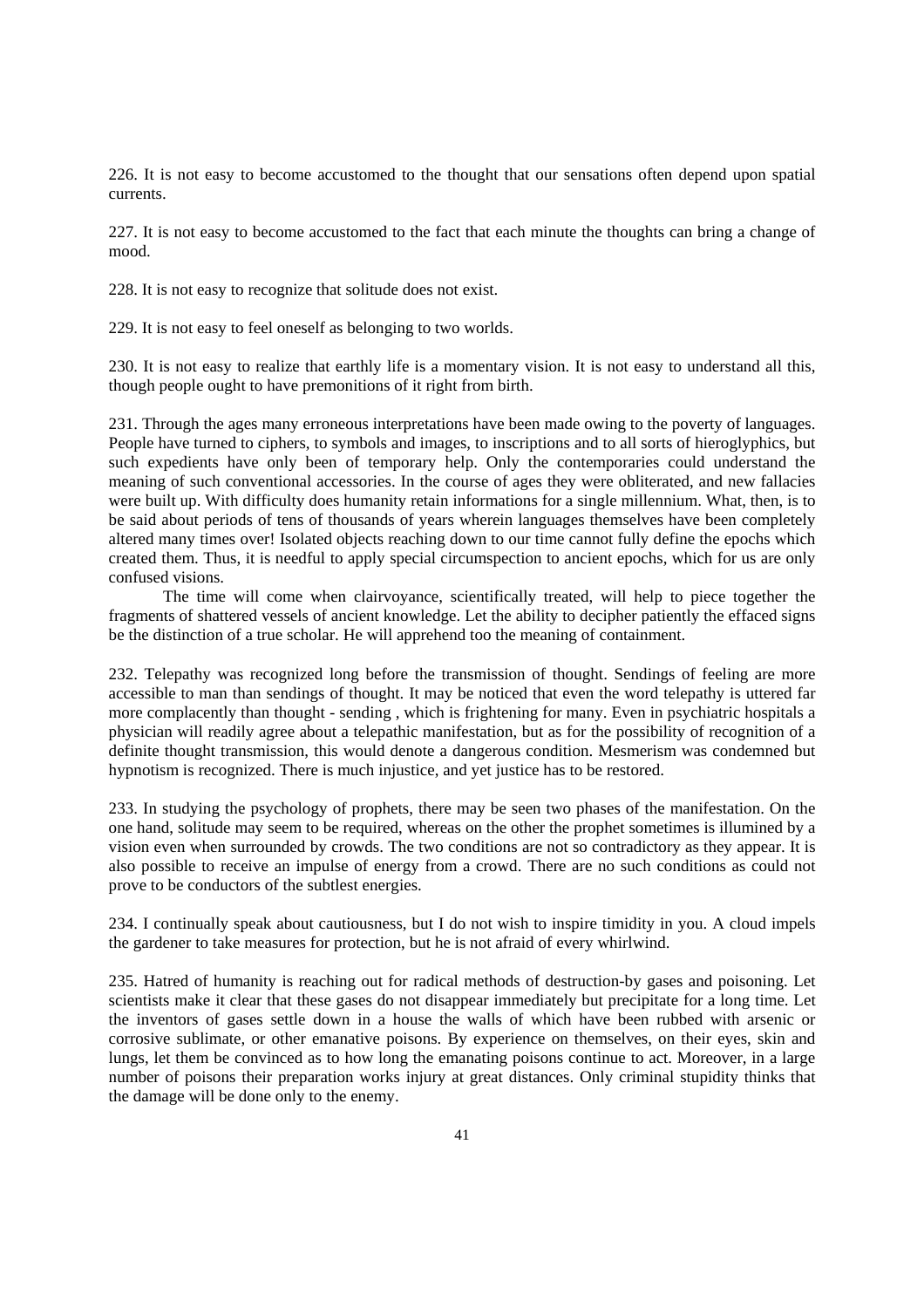Likewise poisonous are the gases which irritate the mucous membranes. It cannot be permissible to poison a people, condemning it to maladies which make their appearance only after a passage of time. So-called enlightened rulers infect wide spaces and soothe themselves with the thought that the poisoning is harmless. Let them try living in a house which has been poisoned!

Among all the scientific discoveries gases and poisons will remain a disgraceful stain.

236. Some means must be found to enable people to understand the meaning of unity; otherwise, popular assemblies will resemble a bunch of balloons pulling to all sides. Some people assume that outward grinning alone should express unity. But the meaning of unified power remains alien to them.

237. Not only is one to be called a wayfarer who is already found upon the way but also one who has been making ready for the path. It is just the same with a world event: it has already been formulated, it already exists, even though the ship has not yet pulled up the anchor. It is needful to distinguish outer movement from inner readiness. Certain people attach no significance to inner readiness. For them, if something is not in motion before the eyes of everyone it means that it does not exist. Let us return again to medical examples. Many sicknesses may be in process inwardly, presenting no external symptoms. Only in the last stage are they manifested, when treatment is already useless. Let us not consider the process only when in its fatal stage. So it is too in human relations.

238. Many teachings enjoin abstinence from any killing. Indeed, what has been left unspoken is the question of the killing of the tiniest invisible creatures. Of course, what was considered was premeditated killing through evil will; otherwise with every breath man would be a murderer. The consciousness can whisper where the boundary line is. The heart can sense and can keep a man from killing.

 If a bough has been senselessly broken let us nevertheless carry it to the temple, that is to say, let us be compassionate. The same feeling prompts one to guard against killing.

239. There is much fire. The far-off luminaries are aglow, and one can see them in the fire of the heart. Verily, there is much tension.

240. It may be noticed that sometimes especially large upheavals have far less destructive effect on the organism than small ones. The reason is that during the large upheavals psychic energy begins to act in a special manner, manifesting a powerful protection. During small agitations the protection may not be so strong. When I say, "Burden Me more when I go into the Beautiful Garden," this is not merely a poetic figure of speech but a practical indication. Long ago it was said that through great upheavals the spirit grows strong and the consciousness is purified. But in such processes the primary energy will be the principal factor. Therefore, let us not be distressed if it be brought into action in one particular way. It is far worse when something petty undermines the organism, and the salutary force is inactive. Such a situation must be recognized; otherwise people will begin to strive for the small and will be content with the mediocre. The store of psychic energy must be supplemented. Without pressure it does not receive the Higher Help. Even the enigmatic saying, "the worse, the better," has a certain foundation.

 It is striking to observe how persecutions and oppressions multiply one's strength. One may marvel as to whence people draw the strength to endure and resist abuses. That same salutary energy which purifies the consciousness also creates an armor. Let us grow to love it, and let us not reject it lightmindedly. People say prayers for protection, yet themselves destroy the best gift.

241. In brotherhoods it is advised that mutual ridicule and defamation be avoided. Even in complex circumstances it is possible to find positive factors, and by such stones it is less dangerous to cross the stream. Abuse, like a thistle, grows rapidly, and with it there is no advance. Frequently, words are employed which call forth emanations not at all good. Each word impresses a glyph upon the aura. Man must take the responsibility for his own engenderments. Filth is unfitting in any brotherhood.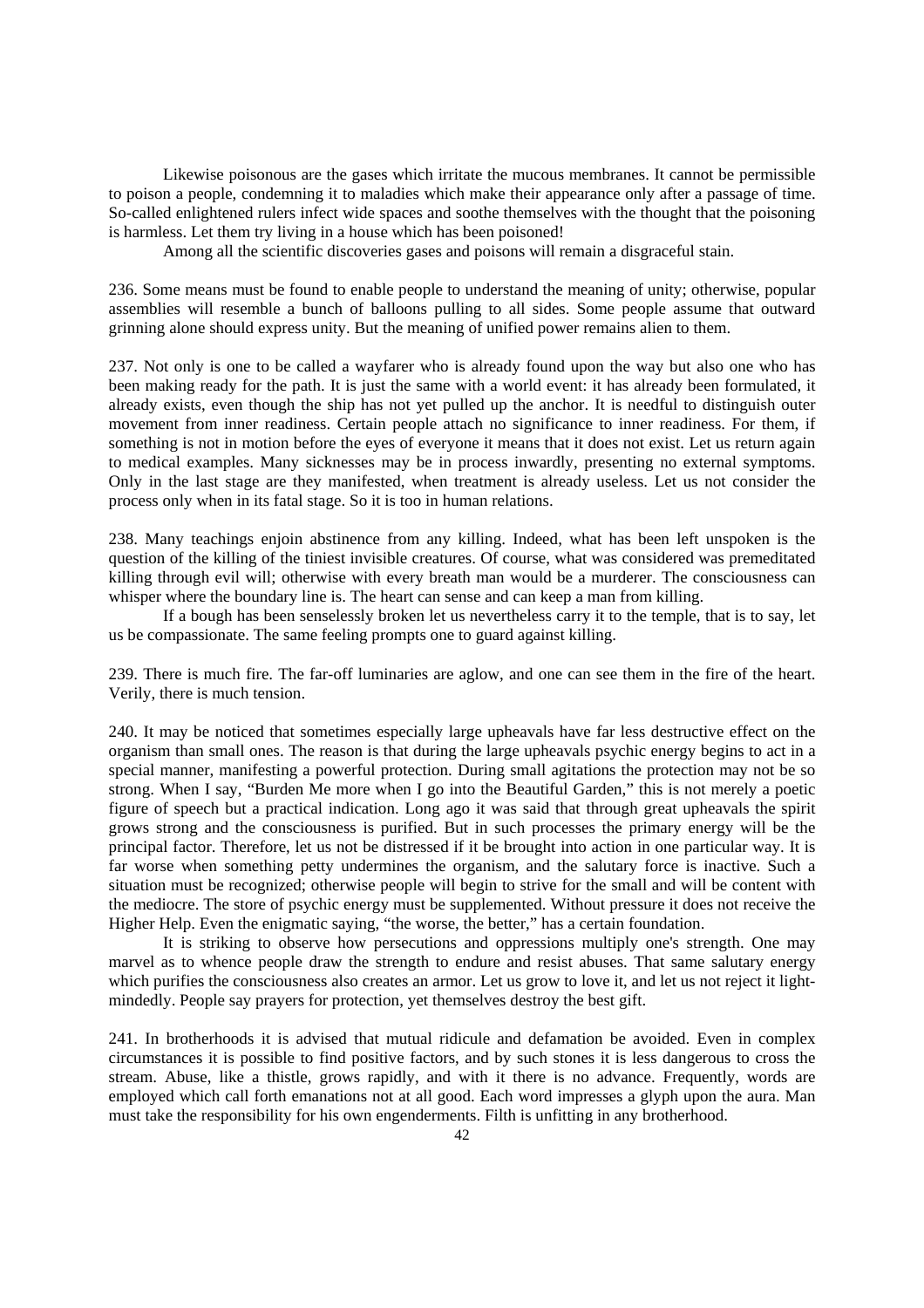242. One should not draw arbitrary conclusions about the causes of the speeding up or slowing down of events. One must be able to take into consideration many conditions, of which the most important usually remain neglected. I instruct you to intensify your attention in order not to increase the complexity of the situation. People do not like to acknowledge, voluntarily or otherwise, how often a grain of dissension ruins the best combinations. Man can be likened to a magnet, yet even a magnet may become demagnetized if it be put in disadvantageous surroundings. Thus, one should accustom oneself to watching over the small grains. Unity cannot flourish if grit has been spilled on each wheel.

243. Cooperation is not easily achieved. For its assimilation a whole series of lives is sometimes required. People understand with difficulty the combining of individuality with communal labor. The human consciousness tosses like a ship in a storm, forgetting about synthesis.

244. "Friendship is in silence," an ancient Chinese once said. It can also be stated conversely. In such a higher state thought replaces many words. People can understand each other in different languages expressed mentally. The mystery of such thought transmission remains a great manifestation of the primary energy.

245. If people would deal with each other more trustingly, they could observe far greater manifestations of a cosmic nature. For example, if they were not so constrained about confiding their sensations, it would be possible to detect entire waves of transitory currents. There can be noticed particular throat sensations or heart pangs, or tension of knees and elbows. Currents can pass through all the centers. This will not be a sickness but a special indisposition. According to these symptoms it is possible to see where tension of currents is passing. But at least some confidence must be shown, without the fear of being laughed at.

246. The same fear impedes recognition of Hierarchy. In justice let us say that Hierarchy is far from any violence. It is ready to help and to send advice, but humanity is ready to suspect each good intention. Without trust there is no cooperation. Let us not forget that lack of trust is a sign of imperfection. A man filled with doubt will first of all not believe his neighbor. Let us not call these reminders moral counsels. Let them be called physical and mechanical laws. It makes absolutely no difference what the fundamentals of Existence are called, provided they be maintained and observed!

247. We never advise feigning a smile. As each unjust pronouncement is repellent, so, too, a hypocritical mask will be an indicator of falseness and of sickness of the aura. But we ask you to be more good in heart-this is the very best balm.

248. People are astonished at the quantity of crimes, but they forget about the incomparably larger number of evil deeds that are never detected. One may be horrified by the countless mental crimes which have not been legislated against, and yet they are destroying the lives of people and the life of the whole planet. One should reflect sometimes how much the fertility of the planet is diminishing, in spite of all the artificial measures taken at times by governments. It is possible to plant a grove of trees and, at the same time, poison and destroy entire forests. People marvel at the remains of primeval forest giants, but they do not ponder whether such giants can grow up nowadays. People strip away the virgin covering of the planet and then are astounded at the spread of sandy wastes. Upon recounting all the species on the planet one may be surprised at how little they are improved. Let us not consider certain peculiar cross-breedings that, like dropsy, can swell the size of certain vegetables. Such experiments have no influence on the general condition of the planet.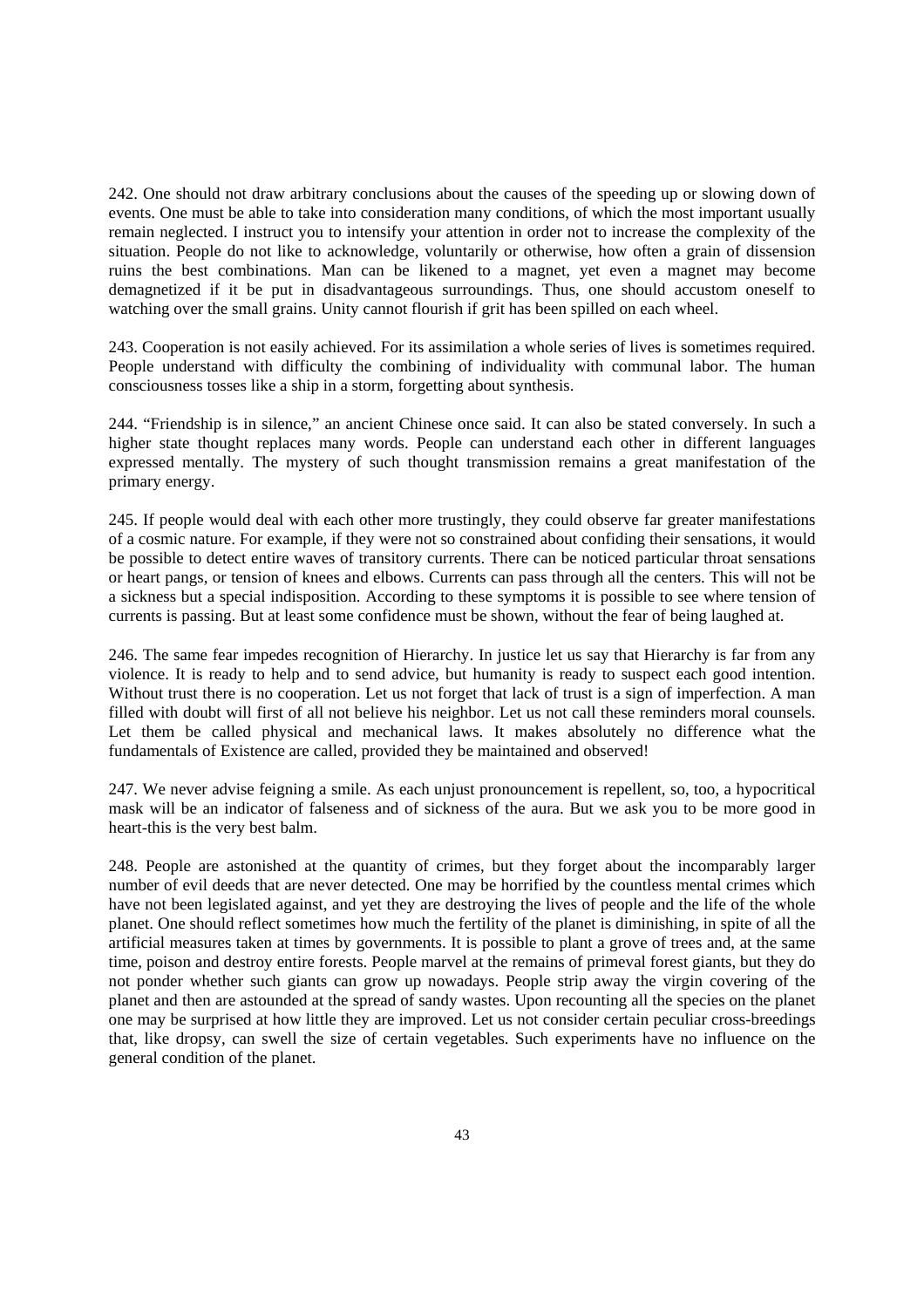249. The heart keeps away many illnesses. It is wrong not to help the heart first of all. Perhaps the heart is outwardly calm yet needs to be given an impulse in order for it to have a strong influence on the other centers.

250. Is a deluge possible which can wash away entire regions? Can there be an earthquake which destroys whole countries? Can there be a whirlwind sweeping away cities? Can there be a fall of enormous meteors? All these are possible, and the swing of the pendulum can be increased. Does the quality of human thought have no significance? Thus let people reflect about the essence of things. It is very near to thought, and many thoughts are directed here from other worlds. Let us not blame sunspots alone.

A single thought about Brotherhood is already salutary.

251. Threat and violence are not of Our domain. Compassion and warning will be the province of Brotherhood. One would have to be of a cruel nature to take a warning for a threat. People judge according to themselves; they try to insert their own meaning into each word they hear. It is instructive to give to a most diverse group of people the same simple text for interpretation. It is astonishing how differently the contents may be explained. Not only basic traits of character but also casual moods are reflected, causing the contents to be misconstrued. Thus, it may be confirmed that the evil see evil, whereas the good see good. The same truth carries through in all branches of knowledge. Only very keen eyes distinguish where is reality and where the mirage of a casual mood.

 When man dreams about Brotherhood, let him first of all cleanse his eyes from the layer of accumulated dust.

252. Quite a few people think that Brotherhood does not exist at all. It may be that in the stillness of the night there sometimes flash out before them fragments of remembrances, but dullness of the reason obscures these dreams. True, in small recollections they may burn into the consciousness. Perhaps they cannot appear in a definite form, yet their meaning flashes like a flying arrow. A definite image may not arise for the reason that man has not been taught to think in images.

253. Likewise, man is not accustomed to distinguish coincidences from regular manifestations; he does not learn to follow the process of thinking, with all the attendant circumstances. So many disciplines are within reach of man in any condition whatsoever! With Us such natural accumulation is esteemed.

254. No one requires that a telephone call or a telegram be repeated twice before he will believe it. But it works out otherwise in the matter of information from the Subtle World. For some reason people invariably insist upon repetition of manifestations, as if they could be convinced only through repetition; in such a manner much energy is wasted. Conditions have already become altered, but man wishes to turn backward. Much is made difficult by such retrogression.

255. Besides, people do not wish to observe how the process of thinking is dependent upon changes in surroundings. Such observations can make manifest many physical reactions, and along with this they may reveal that among visible influences others are continually to be perceived, invisible yet extremely powerful.

Whoever is ready for fraternal labor must know how to watch himself.

256. It may be noticed that people who remember their former lives belong to the most diverse levels. This merely illustrates that the other-world law is far more complex than people on Earth assume. All the more then ought it to be respected and studied. Such investigations must inevitably be of a fragmentary nature, yet this fragmentary information must constitute a convincing chain of facts. The quicker such an earthly chronicle can be begun, the sooner will the truth be revealed. It must be understood that it is not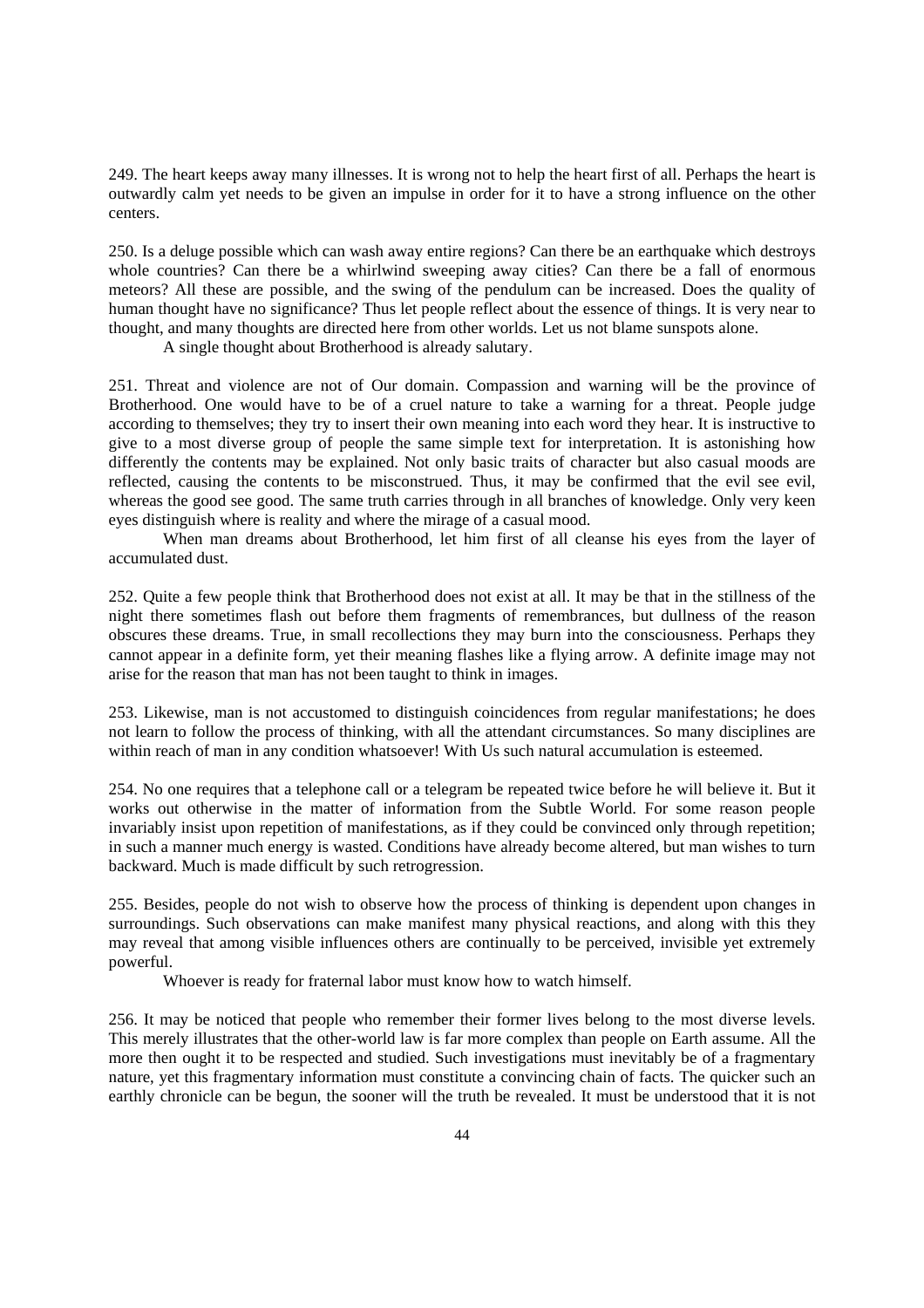Our custom to demand blind faith. What would be the use of such a demand, since observation and attentiveness yield better results?

 It has been said that the web of the Most High consists of sparks; consequently, if one discerns even a single spark it will already be a big attainment. But in such experiments it is possible to achieve success only through mutual trust. Valuable information can be brought even by children, country folk, and various workers in whom even a single spark with which they have come in contact has caught hold. Very often people actually preserve some memories but are ashamed to talk about them. Such hiding places must be approached solicitously. They will not be revealed to an arrogant interrogator or to a hurrying passer-by. Moreover, earthly law prohibits touching upon what is professed to be sacred. Physicians frequently call such confessions madness.

We have already said that all questions concerning the inner consciousness must be severely tested, and if, out of a hundred dubious and obscure communications, one will prove to be authentic, this will already be a success. Thus, let us seek Truth.

257. Let quests of Truth be not full of gall. A man who has lost some object in his home is immediately irritated. What, then, will happen in world-wide quests?

Verily, a kind cooperation is indispensable.

258. Seeds may be scattered by the whirlwind; they may be nibbled by birds; they may be washed away by a downpour of rain-many are the causes and the effects. It is especially difficult for man that he cannot predetermine the result of a sowing. But because of this he should not distribute arbitrarily the results of labor. Man must clearly picture the goal of his work, but the paths of movement and the new obstructions must not distress the worker. In the earthly way it is not easy to reconcile oneself to the thought that seeds can sprout in unexpected places. But let man not forget that the vitality of a seed is great. Thus let us sow, without thinking where the beautiful garden will spring up and expand. A man may select for his garden a splendid place, according to his way of thinking, while the place next to it may prove to be a far more fertile soil where even a seed brought by the wind will flourish. Thus let us sow, having no doubts about the vitality of seeds.

The basis of Brotherhood is trust in work.

259. Sometimes it may seem that an instruction has not been given clearly enough, but is this really true? Will not some of our transitory moods be false interpreters? In time the mood will disappear and the true features will appear. It will then be possible to recognize that the instructions were unalterable. Thus is forged the approach to Brotherhood.

260. Let us not be astonished that after an indicated date the tension, as it were, increases. Let us not forget that this is an effect of what has gone before. But the sowing of causes may already be diminished.

261. Putting on the earthly envelope man has to create good, thus perfecting himself-so speaks wisdom from times immemorial. And over the Gates of Brotherhood constantly shines this Covenant. It will not be contradictory to those who understand the unmanifested, endless evil of imperfection. Though imperfection be inevitable, nevertheless there do exist branches of labor which embody good in its full significance. Is not the work of the husbandman good? Is not beautiful creativity good? Is not craftsmanship of lofty quality good? Is not knowledge good? Is not service for humanity good? It can be affirmed that the essence of life is good, yet man in his unwillingness for perfectment prefers to remain in ignorance, that is to say, in evil.

262. Fire is required for tempering the best blades. Without fire the centers of the organism cannot be refined. Inflammation of the centers is unavoidable, but one needs only to be very careful during such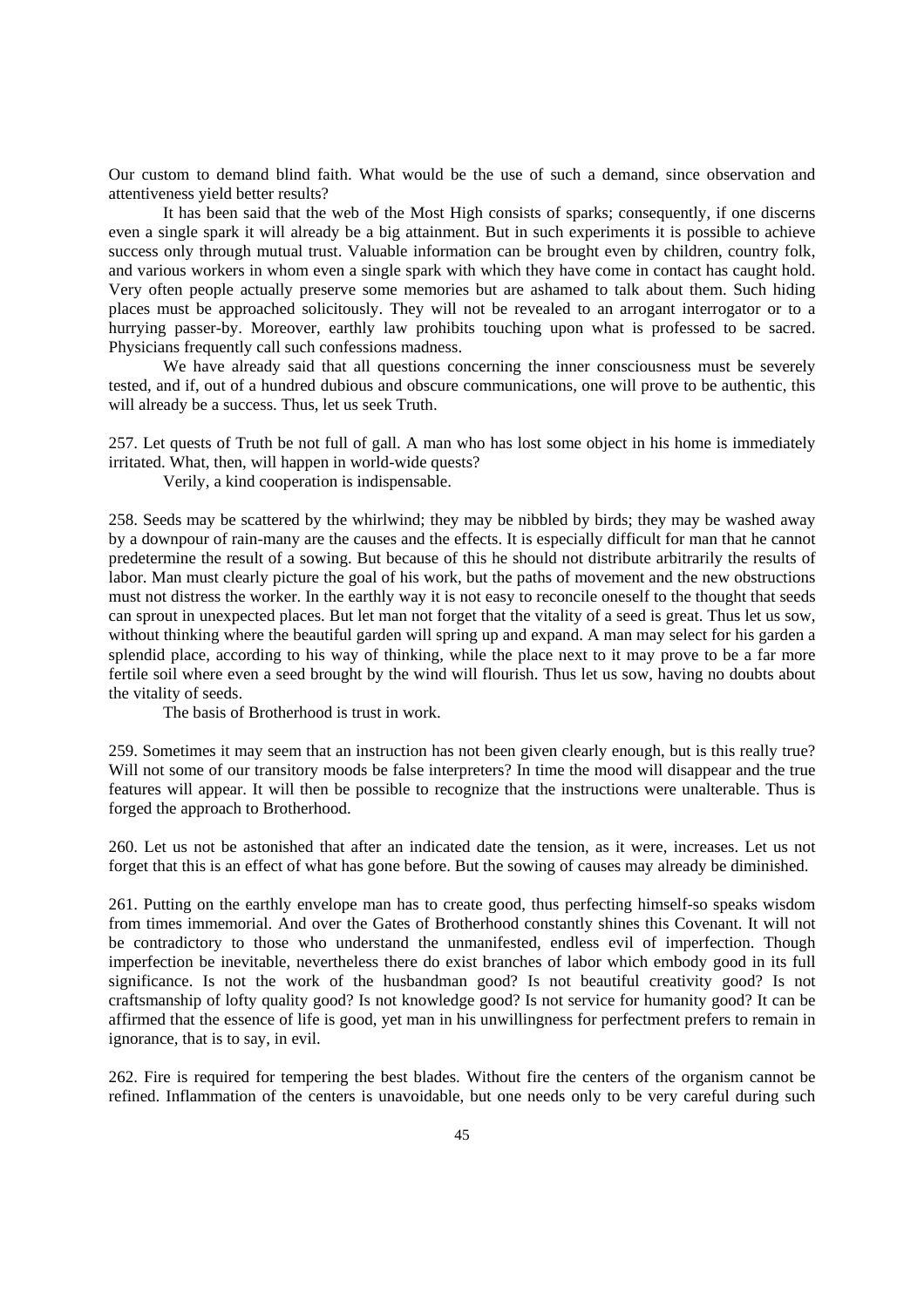periods. A red-hot blade is easily broken; likewise is a glowing nerve filament easily torn. Therefore, let us be very cautious. Such circumspection indicates knowledge of the situation.

263. Picture a house filed with people who know about some important event, but among whom is one who does not know what all the others are thinking about. There will be a great difference between those who know and the one who does not know. Even judging by externals, one can form an opinion about the obvious difference. He who does not know will begin to feel troubled, to glance about, and to listen; he will be suspicious and look around in a hostile way. The more irritation he may feel, the further he will be from a solution of the enigma. In such simple examples there can be observed the reactions of thought and the causes which impede their perception. For the grasping of a thought, first of all, irritation is not useful. There may be excitement or tranquillity, but absolutely no anger or irritation.

Let those who propose to observe thought transmission keep in mind that there may be obstacles which appear insurmountable, but which are easily set aside by man himself. The quieting of irritation only seems difficult. Let us not forget to gaze at a column which represents space, and try to imagine where irritation could be marked on it-no place will be found for it, and it is the same with egoism in the face of Infinity.

264. Comparison of the smallest with the greatest enables the finding of equilibrium. On each difficult path even a smooth rock will furnish some foothold. But the smooth surface results from a great number of streams. Thus, let the wayfarer not think that it is difficult for him alone.

265. An ancient adage says, "He who thinks about death summons it." Likewise, physicians also have sometimes noticed that thought about the end brings it near. Much of folk wisdom contains a particle of truth. But one must first of all reflect-is it possible to be occupied with thought about that which does not exist? It is time for people to recognize that life is uninterrupted. Thus the attitude toward earthly existence will be completely altered. For proper evolution it is necessary to speedily affirm the right point of view toward a continuous life. Science must come to the help of dispersing gloomy fallacies. It is not for man to think about the grave, but about wings and ordained beauty. The more clearly man instills in his consciousness the beauty of the worlds, the more easily will he be receptive to new conditions.

266. The Teaching of Life must first of all affirm the concept of life beyond the limits of the earthly envelope. Otherwise, why the concept of Brotherhood if that which is most precious must be developed for only a few decades? Not for tomorrow must consciousness be amassed, but for eternal paths into Infinity. It is useful to repeat this truth in the light of day and at night.

267. Cooperation can have beginning and end, but Brotherhood, once established, is inviolable. Therefore, let us not be light-minded toward this concept fixed in the foundation. During all existences Brothers will meet together and affirm labor in common. One should rejoice at such a possibility, which will not be exhausted throughout the ages.

268. When people begin to distinguish causes from effects, much is perceived, but up to the present people recognize only effects, and this only in the crudest degree. No one wishes to understand that a certain time must elapse between cause and effect. When a subtle consciousness discerns causes, it is usually subjected to ridicule. A gross eye does not see what has taken place, and the ignorant proclaim that nothing has happened. Therefore it is time to direct thought to the root of the matter. However this is not easy, for confidence has been stifled, and thus the energy of perception has been brought into inaction. Many cases could be cited when cognition was able to foresee in causes the beginning of effects, but a little unbelief washes away all possibilities.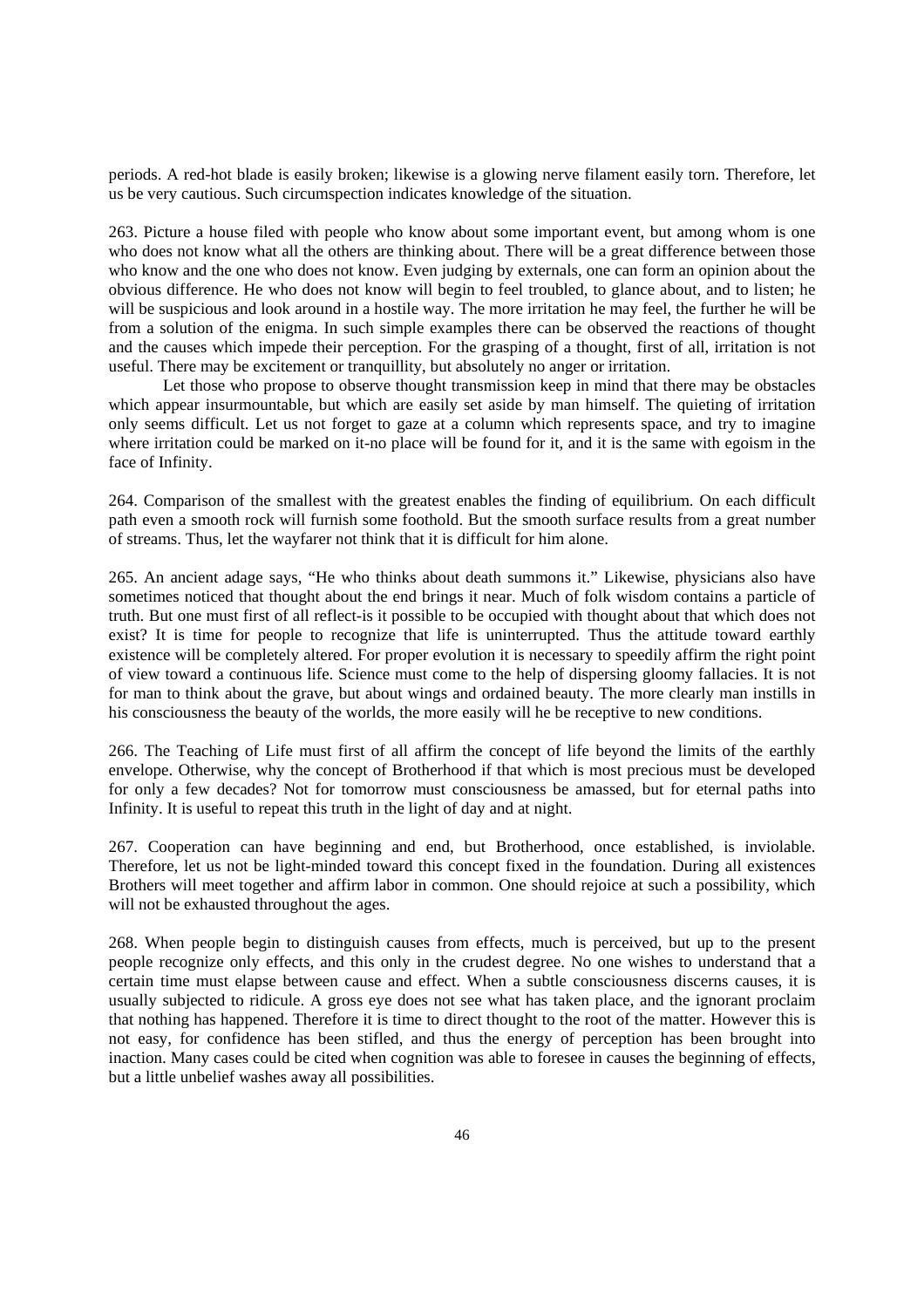269. Chaos is jealous and raging. It overwhelms wherever the least vacillation is found. Chaos loses no opportunity of breaking through a weak barrier. It may be noticed that treacheries take place on the eve of especially useful actions. There has not been a case when treacheries were perpetrated aside from particular dates when paths of progress had been already molded. Actually, darkness and chaos cannot endure anything constructive. They watch over pathways and seek whoever is capable of helping them. Many examples can be named, but on the other hand there are many indicative actions when heart unity has overcome darkness. Therefore, it is so needful to guard the concept of Brotherhood.

270. Sacred pains do not pertain to any form of disease. Such an unusual condition can surpass all known illnesses. Everything becomes so tensed that the least shock can break the tautened strings. As has already been said, such a condition is aggravated still more by the unnatural condition of the planet. The sickness of the planet threatens the heart with pressure. In olden times sensitive organisms were guarded for a profound reason. The term sacred pains ought to direct attention to the heart that has contacted the finest energies. Such hearts need to be guarded, they are as conduits of the higher tension. They need to be guarded both in the home and throughout life. If physicians were less self-opinionated they would strive to observe such rare manifestations. But unfortunately, all peculiar symptoms rather repel indolent observers. Whereas side by side with the mechanization of life the study of higher energies must go on.

271. Sometimes there result converse effects when people approach the higher energies with crude methods. For example, let us take eyeglasses devised for observation of auras. The principle is not bad, but the means are crude and affect the eyesight adversely. Whereas the refinement of senses must not impair the natural state of the organism. Thus, the use of radium has proved destructive, whereas radioactivity as a principle is curative. Likewise, alcohol becomes a destructive narcotic instead of a medicinal remedy. The examples are many. The principal cause lies in unwillingness to realize the bond of the organism with subtle energies.

 Brotherhood and cooperation should assist the refinement of thinking. Refinement of thought provides a passageway to refinement of life. Refinement is also upliftment and growth.

272. There is nothing astonishing in the fact that even an absolutely simple man can see radiations-the causes for this are many. He may be an unusual man by reason of his former lives, or there could be expressed in him this special quality among others less pronounced. Such isolated cases are not rare. It may be noted that even unlettered people may possess extraordinary perceptions. They do not know why such knowledge comes to them, since they are without any guile. Such qualities, though obviously expressed, have nothing in common with the accumulations from past lives. So many chemical reactions can arouse individual qualities, which spring up and then can temporarily disappear. Only an understanding of altered spatial currents can explain the changes taking place in the organism. You know that sight and hearing and all one's sensations vary under the influence of currents. One may be assured that such fluctuations take place not only on manifested dates but also aside from human reasoning. Actually, only external conditions can create such inexplicable manifestations.

273. A wise philosopher, having been sold into slavery, exclaimed, "Thanks! Evidently I can pay back some old debts." An emperor, nicknamed the Golden, was terrified, "Luxury pursues me. When will I be able to pay off my debts?" Thus have wise people thought about the quickest payment of their debts. They understood that former lives surely do not elapse without incurring indebtedness. But a man with much income must make haste in settling his accounts.

274. If someone assures you that he is neither for nor against something, regard him as being against it. Among these voiceless ones there are far more opponents than among the shouters. People hope to conceal their opposition under a mask of hypocrisy. Therefore it is especially valuable when a man has the courage to speak his opinion. However, for correctness of appraisal it is needful to realize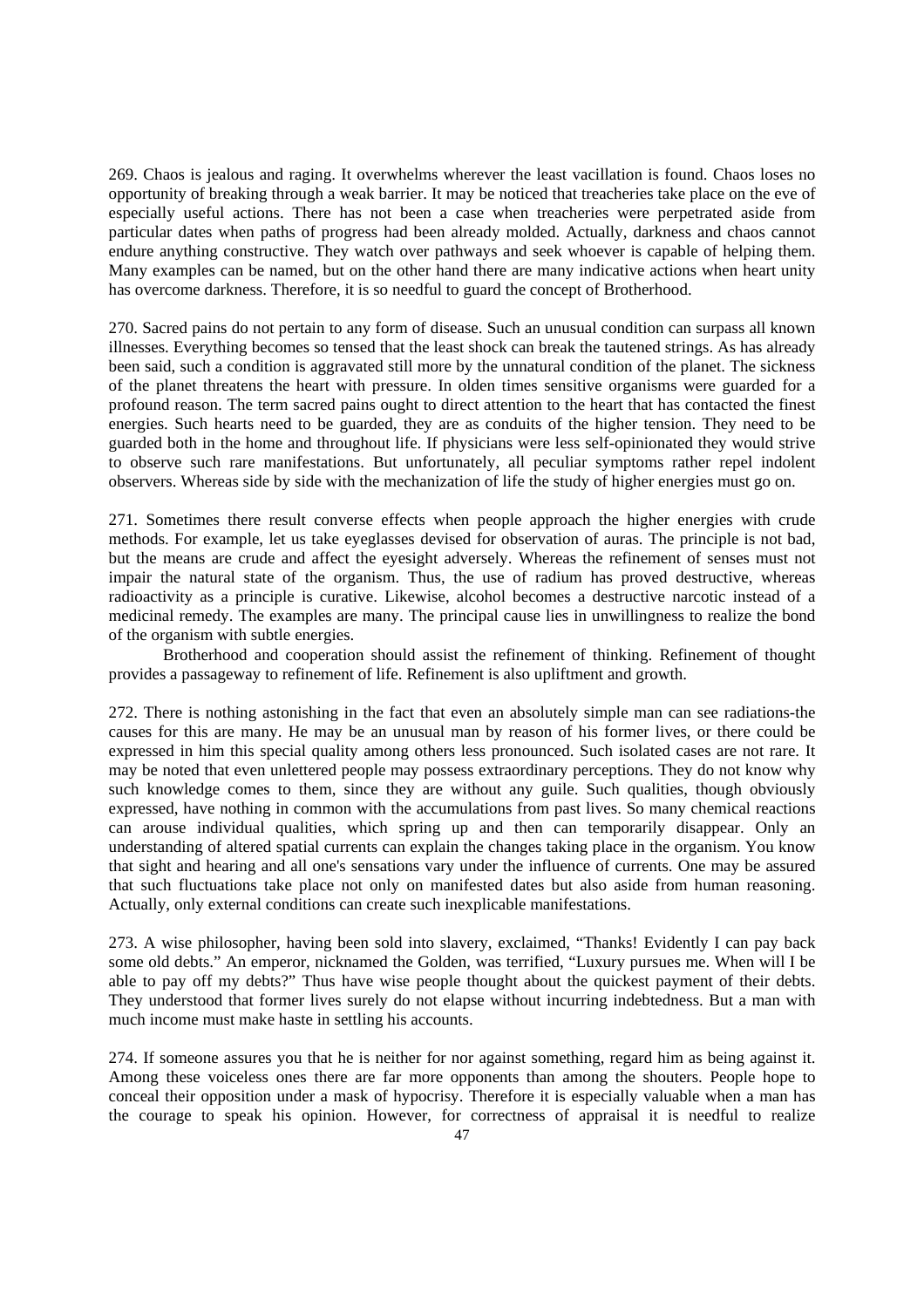Brotherhood as the lever of the world. One should not recognize only one's own personality, because isolation does not exist, and he who tears himself away falls into the lower strata and injures himself.

275. It is correct that people should have identical control over paired organs, but such control can only begin in childhood. A child has equal use of his hands, but in examples surrounding him he sees a preference for the right hand. In schools it is already too late to restore equality. Only amid the first flashes of consciousness can a child avoid the prejudices of adults. To little attention is paid to the curiosity of children. One can learn much from how quickly they notice their surroundings.

276. The Teaching can be assimilated by children extraordinarily quickly, provided the child's peculiarities be observed. In a great degree he remembers what has been absorbed earlier, and it is especially useful if instead of new knowledge the child be helped to recall what has already been implanted in him. In this way it is easier to absorb new subjects later, but one must be observant.

277. Each true worker sometimes experiences, as it were, the fall of all his work into an abyss, moreover an abyss which is unfathomable. Thus the spirit of the worker suffers a most dangerous predetermination. A weak one senses the abyss and falls into despondency, but a strong one recognizes the touch of Infinity. Many observations and experiments confront a man before he can encounter joyfully the face of Infinity. Gone will be regret for human creations which have been dissolved. They, even the most sublime ones, will be dispersed in Infinity. The earthly mind does not realize where its accumulated treasures can be made manifest. A man wishes to bring good to humanity, but instead of the fruits of his labor there lies before him an unfathomable abyss. A formidable mind may shudder at that, but the tempered, manifested warrior of labor sees before him, not a chasm but the radiance of Infinity.

 Brotherhood is needed in all its mutual assistance. Who, then, if not a Brother, shows the Light of indestructible toil? In space grows each sprig of labor. That which is created does not disintegrate, but sows around itself divisible, innumerable forms. True blessing is in the ever-presence of Infinity. It is possible to populate it with beautiful forms.

278. It was said in antiquity, "All people are angels." Verily, people are the messengers of the far-off worlds. Hence great is their responsibility. They rarely take the responsibility of carrying that which is entrusted to them and are not even distressed at losing the treasure. Only a few individuals may sorrow that they have forgotten something they have heard. Let people not forget that they are messengers and a bond with the distant worlds. Such a consciousness in itself beautifies everyday life.

279. It is already known that human saliva may be either curative or poisonous. But in this circumstance a very important condition has been forgotten-namely, that the poisonousness of saliva does not depend upon disease. Likewise its curative quality remains during certain illnesses. This means that such properties are not only physical but they manifest subtle substances which are connected with psychic forces. The transmutation of psychic energy into an actual material substance will be in itself an affirmation of subtle energies. One should observe such manifestations in animals and even in plants.

 The dates are already approaching when the cooperation of material and psychic forces must be formulated, otherwise humanity will begin to poison itself with unrealized energies. Not so dangerous are the increasing numbers of humanity as is its poisoned condition.

280. Disciples noticed that the Teacher often retired to the bank of a stream and gazed intently at the running waves. They asked, "Do the waves actually help pranayama?" The Teacher replied, "You have guessed rightly, because the rhythm of waves is a marvelous alternation which occurs only in nature. In this multiformity there is an amazing unity." Thus, pay attention to all movements occurring in nature.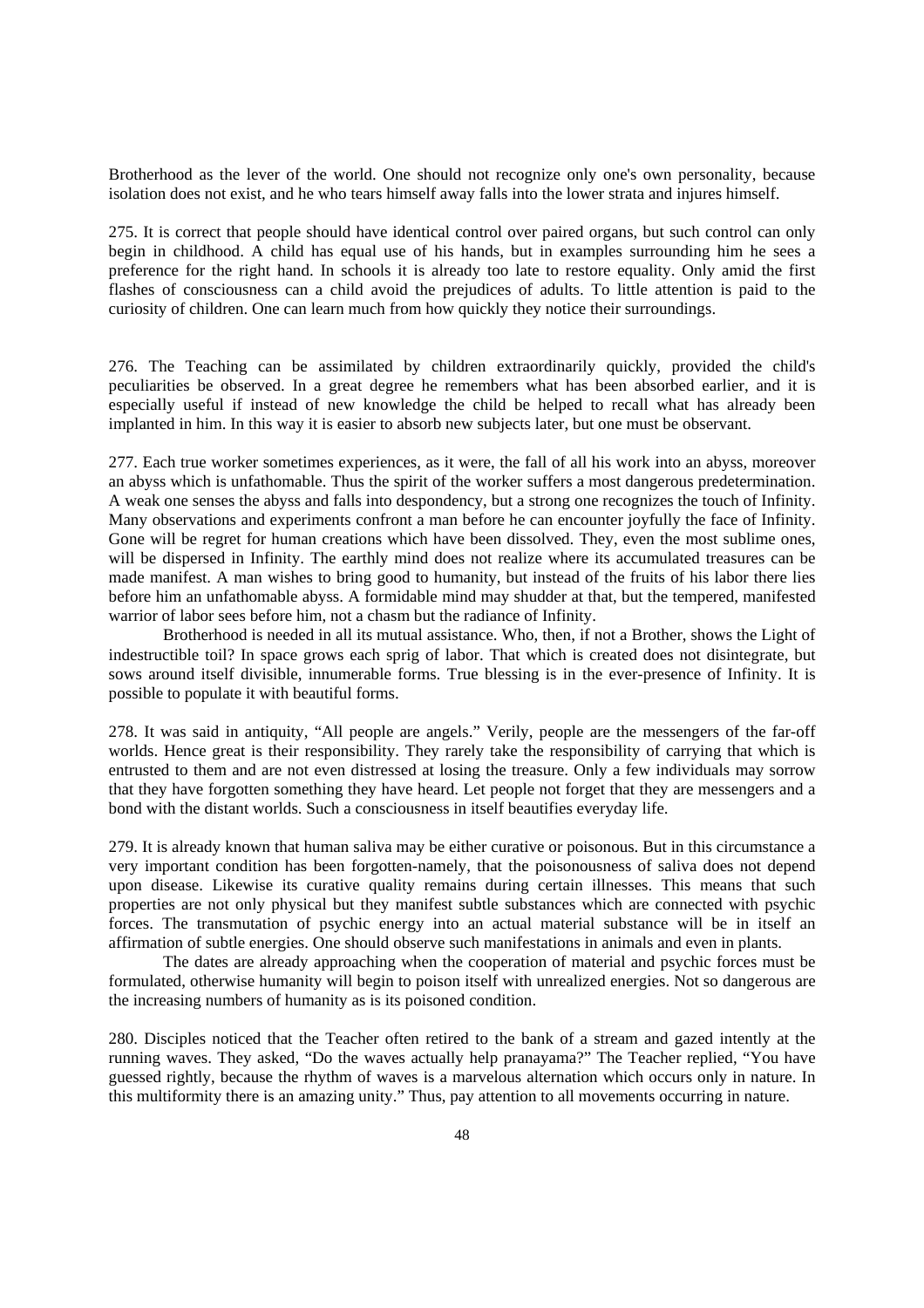281. In an attempt to be wily people frequently say that many conditions prevent them from creating good. Whereas in each and every condition man can create good. This is the privilege of the human state.

282. In the Brotherhood each one works as much as he can. Each one helps in accordance with the measure of his forces; each one does not condemn in his heart; each one affirms knowledge according to his experience; each one lets no time escape, for it is irrecoverable; each one is ready to lend his strength to a Brother; each one displays his best quality; each one rejoices at the success of a Brother. Are these principles too difficult? Are they supernatural? Are they beyond human strength? Do they require superknowledge? Is it possible that only heroes can understand unity? Precisely for the sake of comprehension examples have been given of the better people becoming physicians, cobblers, weavers, butchers, in order to infix better thinking through different kinds of labor.

 Over and above man's work stands the manifestation of woman. She leads, she inspires, she guides on all paths, and she displays an example of synthesis. It is astonishing how quickly she enters any domain. From Earth up to the far-off worlds she succeeds in weaving wings of Light. She knows how to preserve the Chalice in different atmospheres. When We speak about cooperation, We always point to the achievement of woman. The domain of Brotherhood is the field of cooperation.

283. Whoever in speaking attributes the Teaching of Life to himself falls into falsehood. The Sources of the Teaching are beyond human limits. The Truth has been written down in Infinity, but each day it reveals a new hieroglyph of its eternalness. Mad is he who while on earth arrogates to himself the Teaching of Life. The loftiest sage considers himself a messenger. Not the new is proclaimed, but what is needed for the hour. The steward summons to the meal; this is not new, but for the hungry it is extremely important. So much the worse if someone obstructs the call to a meal. He who hinders forges shackles for himself.

284. If someone turns away a hungry man, he is near to being a murderer. Seldom is there not a bit of bread in the house. Hardness, avarice, cruelty, are not on the threshold of Brotherhood.

285. Dispassionateness is not heartlessness or indifference. When people read historical chronicles, they are not irritated, because these writings belong to the distant past; and the experience of life teaches that almost all received communications also refer to the past. Likewise, experience whispers that the future can direct thoughts above and beyond irritation and disturbance. Thus, only the future is liberated from passion. From it is born active dispassionateness. Usually people upbraid one for this concept, confusing it with selfhood; but it is better to attribute it to justice. Only the future, not littered by the confusion of the recent past, can enable one to think rationally. Thus let us carefully analyze the significance of many concepts that have been undeservedly abased or exalted.

286. Verily, human speech should be guarded against various disfigurements that are ugly and unexpressive. Furthermore, language needs to be cleansed of certain archaisms based on long outmoded usages. People often utter words without taking into consideration their significance. Thus they fill their speech with meaningless names and concepts. Indeed they would have to laugh if they were to reflect upon the real meaning of what they had said. So, too, in everything one should abandon the outlived, which has lost its primary meaning.

287. Let us be together; let us stand steadfastly for the future. Only by taking such a devoted stand will we be as if in an impenetrable armor.

288. In many industries workers inhale and touch many chemical substances. A first glance it appears that such contacts pass without injury, but this will be only a superficial judgment. It can be proven that different branches of work give rise in time to identical illnesses. The first intake of a dangerous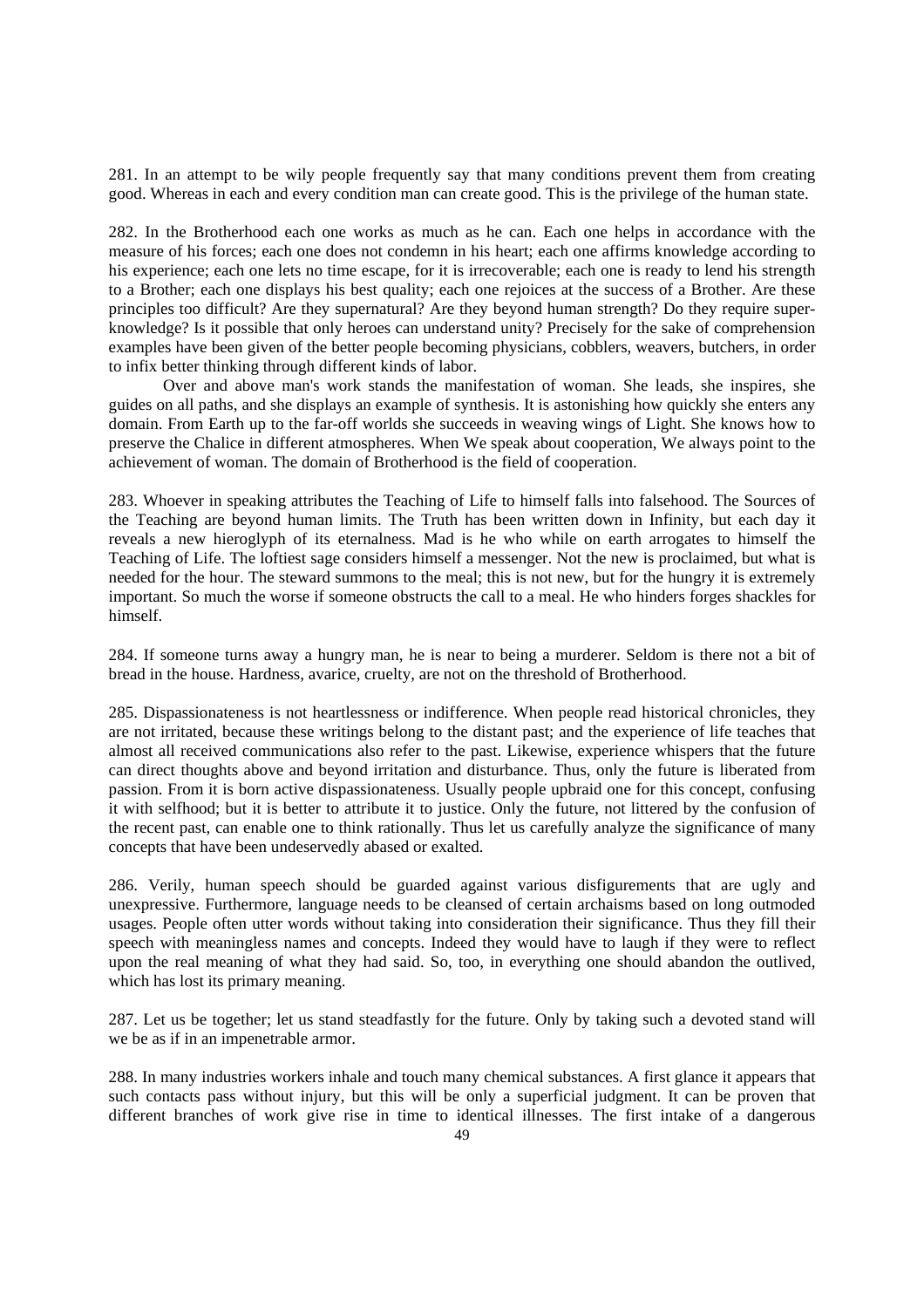substance is not noticeable in its influence, but by constant repetition it takes possession of the entire organism and renders it incurable. I am speaking about this because of another effect, about which people still think too little. They have already noticed the moon's influence; even physicians have paid attention to the influence of the moon upon many human states. But such influences take place repeatedly. The effects may not be noticed with the human eye, but the rays of the luminary dominate not only the physical side but also all feelings. In this it can be noticed that people with strong psychic energy are less subject to the influence of the rays upon their psyche. Thus, the natural development of psychic energy will be an excellent prophylaxis. It will also be so in relation to many other currents; therefore neglect of psychic energy is ignorance.

289. If a messenger sets out upon the path with a definite mission and then forgets it, what should he do? Should he hope that his memory will be cleared up while on the way, or should he hasten to inquire of the one who sent him? Knowing how to inquire will already be an attainment.

290. If the psychic energy of even one individual is a prophylaxis for physical health, then how much more powerful will be the influence of unified energy. The meaning of Brotherhood is contained in the unification of the primary energy. Only broadening of consciousness helps to realize the significance of harmony of energy. On all the planes of life it manifests its beneficent force. No doubt you have been asked many times how to develop psychic energy and how to realize its usefulness. But it has been said enough that the heart that aspires to higher quality of all life will be the conductor of psychic energy. No forcible, conventionally accelerated movement toward a display of the heart's action will be useful. The heart is a most independent organ; it may be set free toward good, and it will hasten to be filled with energy. Likewise, only in friendly communion is it possible to secure the fruits of unified energy. However, for this it is indispensable to understand what harmonious agreement is.

291. It is especially difficult to perceive the instantaneousness of action of the subtle body. People have so bound themselves with the conventional concept of time in its earthly sense that it is impossible for them to get away from the idea of lengthiness of time. Only those who have already become accustomed to issuing forth into the Subtle World know how much one can feel in an instant. Much can be sensed in the spirit, and each perception must be preserved.

292. Treatment by means of music is already being applied, but the effects are not always perceptible. The reason is that it is not customary to develop perception of music. From childhood one should be accustomed to assimilating the beauty of sound. Musical faculties are in need of education. It is true that in each man has been implanted an inclination for sound but without cultivation it remains asleep. Man ought to hear beautiful music and song. Sometimes a single harmony will awaken forever a sense of the beautiful. Yet great is ignorance when the best panaceas are forgotten in the family. Especially , when the world is quaking from hatred, it is indispensable to make haste in opening the ears of the young generation. Without realization of the significance of music it is also impossible to understand the sounding of nature; and, of course, it is impossible to think about the music of the spheres-only noise will be accessible to the spirit of the ignorant. The song of waterfall or river or ocean will be only a roar; the wind will not bring melody and will not resound in the trees as a solemn hymn. The best harmonies vanish for the unopened ear. Can people accomplish their ascent without song? Can Brotherhood stand without song?

293. Similarly, for treatment with color the eyes must be opened. Often a single contact is enough for the eyes to perceive forever the beauty of color, still an enlightened touch is needed. Even if the eyes have already been opened through former accumulations, it is still needful that the call to "Look!" should resound.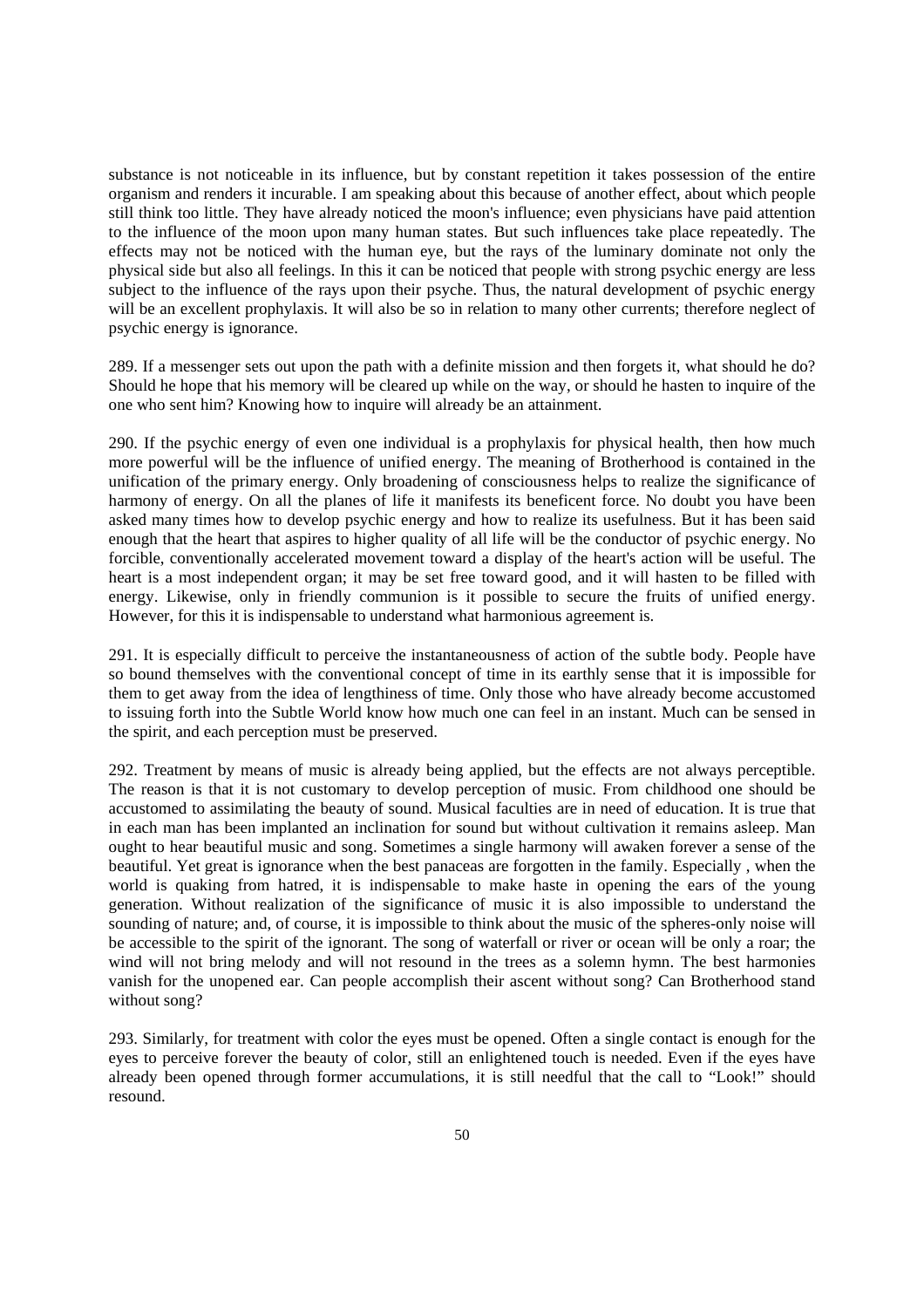And in Brotherhood, first of all, the members hearten and inspire each other with affirmations of beauty.

294. One should make rational use of external energies. It is criminal to subject human organisms to the reaction of insufficiently investigated energies. Thus, it is easily possible to condemn multitudes to degeneration. Such degeneration takes place imperceptibly, nevertheless its effects are horrible. Man loses this best accumulations, and there results, as it were, a paralysis of brain similar to opium poisoning. The appearance of opium smokers sometimes resembles poisoning by charcoal fumes or benzine. Humanity should be urged to take measures so that cities be not poisoned by benzine and petroleum. The danger of insanity is growing.

295. Solemnity should be strengthened by the concept of Brotherhood. It ought not to remain an empty sound. To affirm solemnity means to sing hymns to the rising sun. It must be realized what purification is vouchsafed at being filled with health-giving solemnity. All the proposed concepts have a significance both elevating and curative. We suggest all that which can also fortify the body. Let us not think that exalted concepts are manifested only as exaltation; they also constitute salutary means that strengthen the organism. One should realize the power of beneficent concepts.

296. Solemnity should be proclaimed when Infinity is realized. Some are surprised at the fact that the book Infinity was given before succeeding books. But how would it be possible to understand Heart , Hierarchy , Fiery World , and Aum if the concept of Infinity were not sent in advance? All the aforementioned concepts cannot be in a finite state. Man cannot assimilate any of them, if he does not breathe in the call of Infinity. Can the human heart be considered as a lower material organ? Can Hierarchy be located in a limited space? The Fiery World begins to shine only when its flames flash out in Infinity. If Aum is a symbol of the higher energies, can they possibly be limited? Thus, let us pronounce Infinity with solemnity.

297. After the grandeur of Infinity is it possible to speak about simple earthly unity? Even if this is not asked, still many will think thus. But who, then, has said that earthly unity is something simple? In order to understand it realization of synthesis is needed first of all. But such generalization can come about only through realization of Infinity. Earthly unity is certainly not simple!

 This word is uttered often, but rarely is it applied to action. Can many people get together in unity? No sooner does the principle of labor bring them together, than occasions for discord arise. It is impossible to explain what unity is if in the heart there is no conception of Great Service.

298. Only the call to Brotherhood can sometimes flash out as lightning. Let people think that Brotherhood is inopportune, that it is unattainable; but for all that even a savage heart will begin to tremble, even a hardened, embittered heart will not pass by such a reminder of something forgotten. It is necessary to find the simplest words, for people are expecting the simplest. People can accept a good word if persuaded that it will make better their way of life.

299. You are becoming convinced that people are open to cognition. Such a step of evolution is not accidental. Many shocks and much trepidation have compelled hearts to shudder and begin to resound. Verily, heavy must be the burden in order to enter the Beautiful Garden.

300. If the planet were to arbitrarily slow down or accelerate its motion, one can easily imagine all the ruinous consequences. Hence it is so important to assimilate the significance of rhythm. Speaking of human labor, one should continually insist upon rhythm. Constant and rhythmic work produces the best results. The labor of the Brotherhood serves as an example of this. Rhythm is indispensable because it also affirms quality of work. He who is conscious of rhythm loves his work. But the magnet of love is not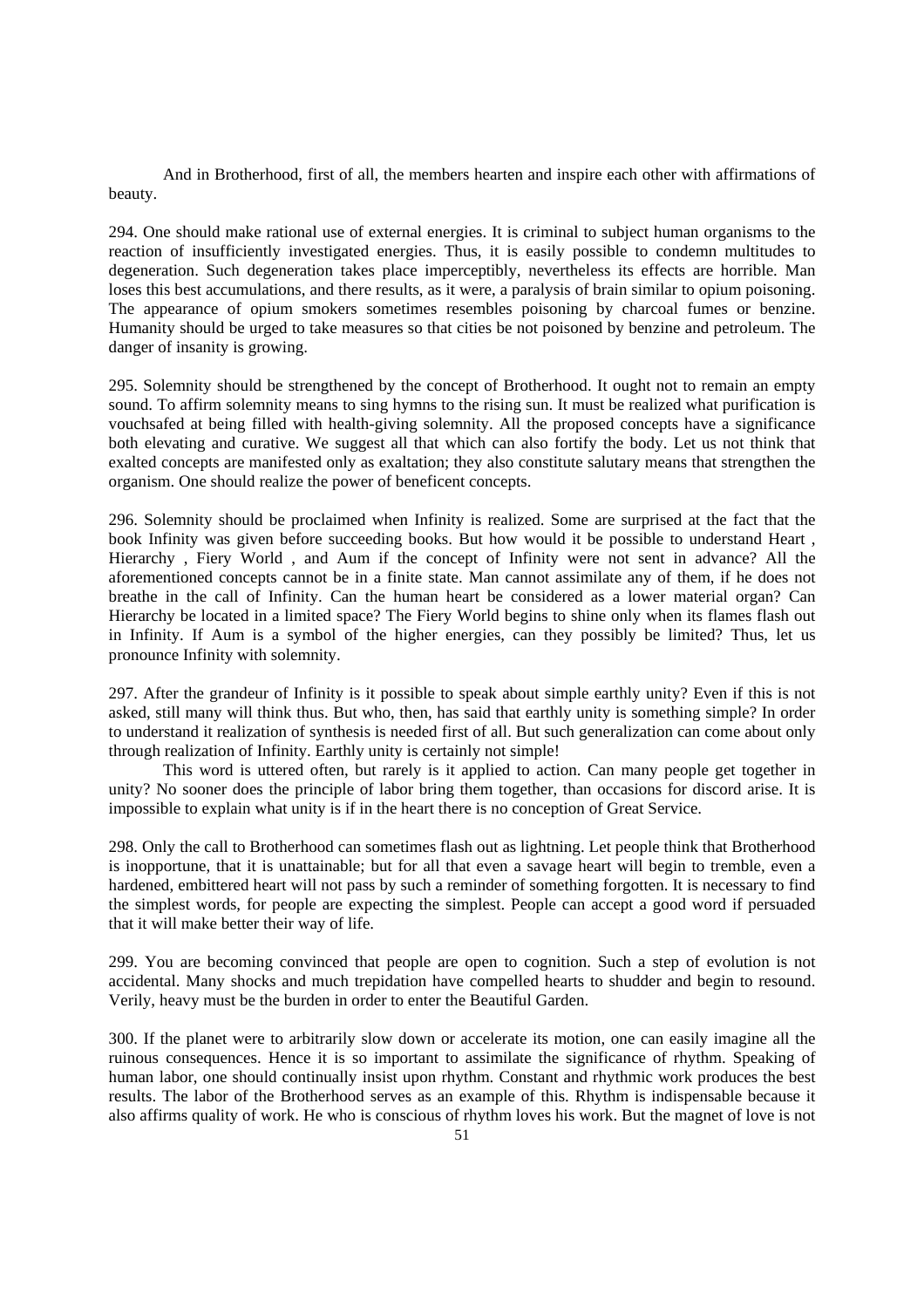easily intensified. Without it reprobation and repulsion arise. Without it loss of quality and waste of time and materials result. It is needful to speak more often about the rhythm of labor, otherwise even gifted and capable workers will lose their aspiration.

 The production of worthless objects is an offense against the people. In striving to Infinity it is needful also to think about the quality of all labor. Each Teaching is first of all concerned about quality, and thus each task must become a lofty one.

301. In view of the expanding growth of the domains of labor, quality has become especially essential. Cooperation of different fields requires an identical lofty quality-this refers both to mental and to physical work. In the province of mental labor a divergence of strivings is noticeable. Opinions may be diverse, but their quality ought not to be ugly. There can be great knowledge and small knowledge, but both can fraternally follow along in perceptive striving. This will not be murdering knowledge. Indeed, such killing is equivalent to taking away life. So many embryos of attainments can be strangled by killers of knowledge.

 Not only is knowledge precious, but equally valuable is the process of acquiring knowledge. At one time philosophers compared such a process to a higher enjoyment. The more deeply it can be felt, the greater the joy. But if in the accumulation of knowledge there enters the bondage of egoism, then not joy but rancor boils up. Conflict is inseparable from the accumulation of knowledge, but it also should be a treasure trove. None of the paths will be misanthropic.

302. Again let us delve into the concept of mood. During transmission at a distance there is frequently noticed some impeding circumstance, which colors the thoughts and gives them another meaning. The human frame of mind tints all of life in unexpected colors. Our moods are called tacit thoughts. They are not put into words, but they can have an influence upon mental energy. It can be easily shown that both the sender and the receiver are in opposing moods, consequently the transmission of thoughts is not precise. From this it should not be concluded that thought transmission cannot be accomplished; for it can be truly precise when concomitant conditions have been provided against. Mood will be the most manifest of such conditions, but its regulation is entirely possible. Organisms fraternally attuned will resound without superimposed stratifications.

303. Certain disciples of lower degrees are afraid to rise on the ladder of ascent, wishing to avoid the responsibility which grows with each step. Such lightminded disciples even suppose that their sojourn on the lower steps is more interesting. They are content with the physical manifestations of materialization and with similar irresponsible occupations. Nevertheless, they know that eventually each disciple must manifest himself in daily labor and undergo the attack of chaos. This is not so agreeable for the lightminded. Thus, Brotherhood itself appears difficult to them.

304. People hope that that which is most difficult will pass, but beyond it will begin blissful Amrita. What will they think if they are told that after the difficult comes the still more difficult? Perhaps people will attempt to leap away from the human path? But whither can they depart? Only he who is not terrified by the most difficult will feel the bliss of Amrita.

305. Let us look at the apostates, who appear in all ages. It is possible to notice many common traits in their betrayals. Likewise it is possible to notice how, according to karmic paths, they have found the way to persons whose manifestation has been hateful to darkness. There can be discerned the same modes of falsehood that they have made use of in different languages. Moreover, it can be affirmed that not a single betrayal has succeeded in darkening the name of the one persecuted-so says the truth of all ages.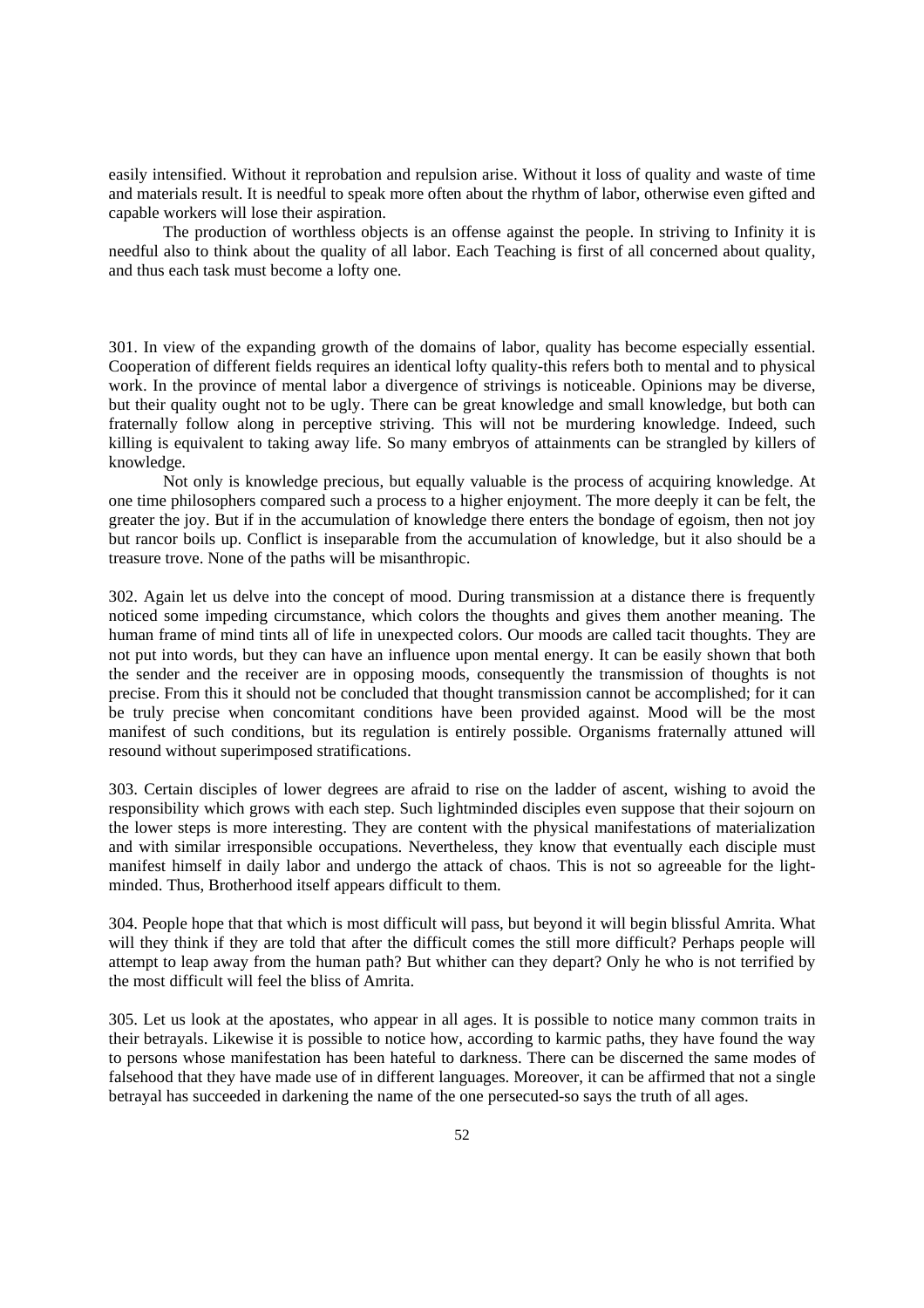One may find unusual writings about unprecedented attempts of darkness to subvert the inceptions of knowledge.

306. There are different kinds of expectation: there is revealing expectancy, and there is also obstructive expectancy. In the first the heart awaits, but in the second the I-self-awaits. A thought, even the loftiest, flies with difficulty through a wall of egoism. It droops at the sharpened stakes of egoism. Jagged is egoism, broken up with envy and savage malice. Such an encounter cannot admit a beautiful thought. Much takes place perceptibly in the process of receiving a thought. There occurs an instant of calm before the arrival of the higher Messenger. But can puffed-up egoism sense this most blissful moment? The heart alone knows how to be filled with expectation. Only the heart does not cry out, I am waiting! Very much egoism sounds in such an I . But to await with the heart, this means to already have a premonition. There is much joy in such a feeling. The ancients called it the guide. I affirm that a premonition is already the opening of the gates. The heart is a cordial hostess; it foresees how to meet the guest from afar. It is needful to exert one's best feelings in encountering thought.

307. It is said that thought must be met in silence; such a condition is useful but it still does not express all the subtlety of the sensation. Actually, solemnity will be the best definition. But for solemnity purity of heart is needed.

308. A physician can feel solemnity; even the sight of disease does not darken the heart that is aglow with help for a fellow-man. It is amazing to observe how good becomes curative. Compassion has its roots in the heart alone. Thus are brotherly qualities accumulated.

309. Under the influence of thought it is possible not to hear even nearby music-thus is demonstrated the power of thought over the physical organism. Likewise, amid the waves of life it is possible not to notice the touch of a Brother's hand, but it can still bring equilibrium. And similarly, music, though not heard, contributes to the exaltation of thought. With Us the unfelt touch of a Brother is called by a secret word. It is not to be expressed by verbal signs, but is reflected upon the heart; therefore the heart is called the reflector of Brotherhood.

310. Do not consider absurd the testimony of the three aviators who saw horses at a great altitude. Such a vision is possible for several reasons. Motion itself can call forth forms connected with it; then, too, speed can concur with manifestations from the Subtle World. As before, it is needful to advise noticing such signs. One should not inevitably consider them as omens, but one should accept them as facts from the spheres of the Subtle World. There are not a few such manifestations, but extremes of attitude toward them are not permissible. People refer to them either with contempt or with absurd exaggeration; rational observation is rarely encountered.

311. A special science shows how to find a rational attitude toward different subjects. Such an attitude engenders a true understanding of Brotherhood. Preservation of sacred concepts indicates development of consciousness.

312. Swiftness of motion up to a certain extent furthers intercourse with the Subtle World. A vortex of movement, as it were, sweeps away the dusty envelope of the lower strata. Whirling dervishes, or the American Shakers, or Siberian Jumpers are based on such movements. And in this way they confirm to what an extent such forcible compressions of energy are inadmissible. The lower strata should not be surmounted with physical violence. The right way is through natural, spiritual ascent. Precisely the manifestation of Brotherhood assists such clearly beautiful ascent.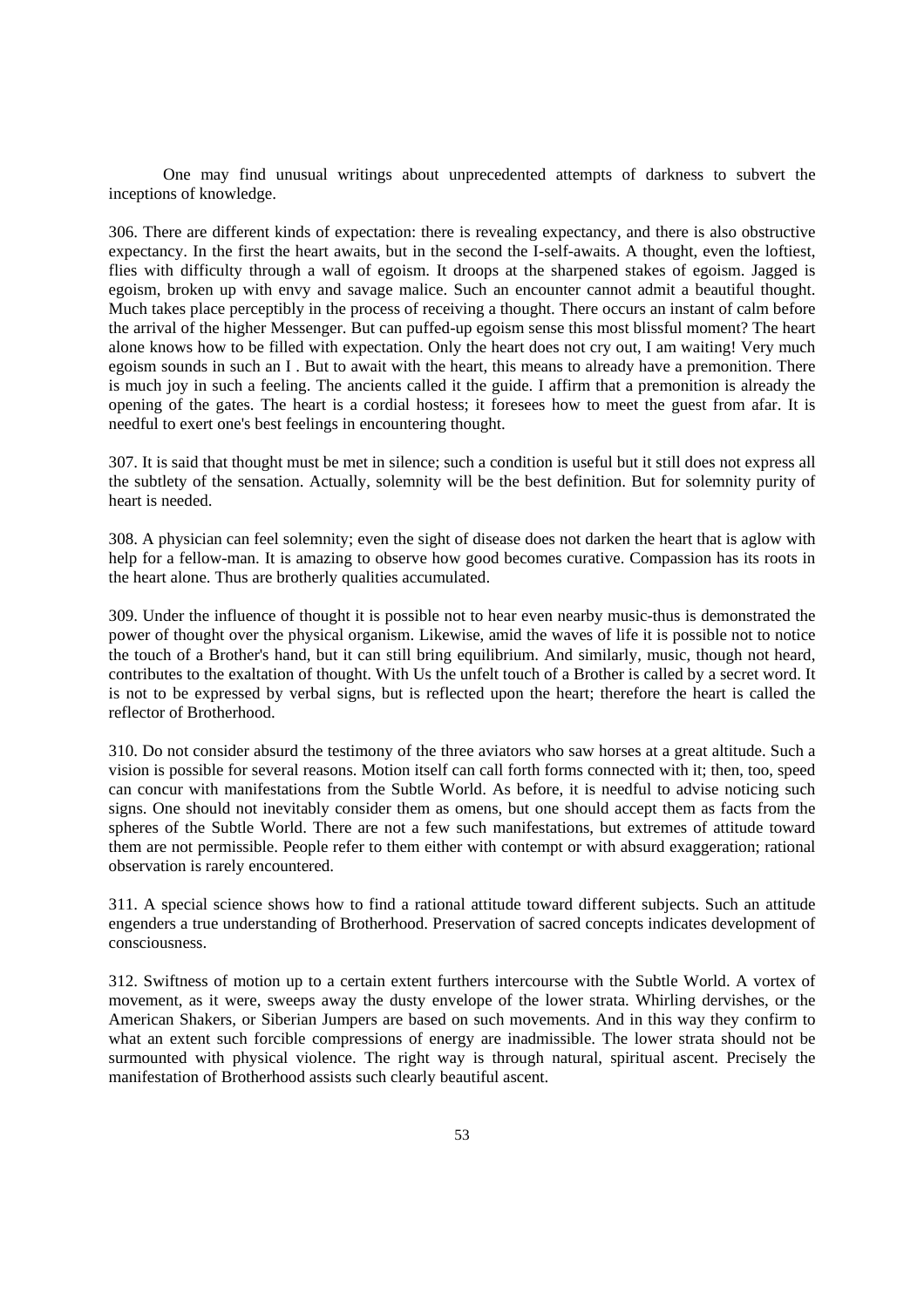313. There could have been noticed extraordinary spatial currents of such tension that they overpowered mental sendings. This manifestation is rare, and the more should it be noted. Raging spatial currents do not continue for long, therefore it is very instructive to observe them. They cannot be prolonged, or they would produce a catastrophe. Equilibrium in itself can resist them, yet each moment is dangerous. We call this the abyss of vortices.

314. Attentive observation is the more needed, for it is impossible to picture to oneself how an important manifestation can take place. Only a very refined organism can sense, as it were, a call; it will be desirous of making sudden observations. It is necessary to be prepared to respond to such a call.

315. It is not easy to gather together a brotherhood in full concordance. Let it be a group small in number, but without contradictions; it is easier for a small group both to convene and to separate. Any forcible bond is contrary to the concept of Brotherhood. Let them be only three, yet will their concordance be stronger than the vacillation of a hundred. Hesitation and confusion are injurious not only to people but also cosmically.

 In olden times prolonged testings were designated in order to assemble a nucleus of the spiritually concordant. However, length of time alone does not solve the problem of selection. An evil seed can remain concealed for years and years. The feeling of the heart can whisper the better intimations. Too lightly do people handle a higher concept, and only a few know how to guard it with full love. Such cherishing is not in gesticulations and obeisances, but in indissoluble heart devotion. For some the bond will be fetters and chains, but for others it is a ladder of ascent.

 The ignorant, those with overcast hearts, say, "Such a ladder is nebulous," because it is not for them to ascend. It is the more necessary to explain about Brotherhood, because soon people will seek cooperation. All encouragement for such cooperation will be needed. Thus, throughout the world respect for work will be manifested. Labor will be an antitoxin against gold. Yet, many times one is obliged to speak about the beauty of toil.

316. It is said that without stupidity Earth would be a paradise. It is a mistake to be consoled with thinking that nowadays there is less stupidity than in ancient times-at present it has become even more malignant. Each advanced stupidity is especially dangerous in playing with explosives. Stupidity does not think about the future. It is not disquieted by thought about epidemics. There are many kinds of new sicknesses, yet there will be still more of them. The manifestation of Brotherhood will be as ozone amid poisoned ruins.

317. An electrical apparatus produces discharges when energy is accumulated in it. There is no intention to shock certain people, but the discharge reaches those nearby. Likewise, a counterblow of psychic energy smites those who contact it with evil intent. The bearer of it does not wish to strike anyone, nevertheless the primary energy sends off discharges when a hostile force opposes it. Thus, the counterblow is not sent, but is evoked by the hostile force. Of course, where the primary energy is more powerful, the blow will be more crushing. It would be an inexcusable mistake to blame the bearer of the powerful energy for destroying someone. Not so, the assailant shatters himself.

318. Capacity for work must be cultivated, otherwise it will remain in a somnolent state. Also, capacity for work in the Subtle World must be developed. But the way to this must conform to the conditions of the Subtle World. There are many earthly means for approach to and realization of the Subtle World, but no forcible conventionality can create the best combinations with the Subtle World. As in all existence, natural realization of cooperation is needed. It may be fully realized or less realized, but straightknowledge should be infused with it. Man should continually feel himself to be in the two worlds. I am not speaking about the expectancy of death, for death does not exist; I am speaking about labor, both earthly and subtle. Such assiduousness in subtle work should not tear one away from earthly labor, on the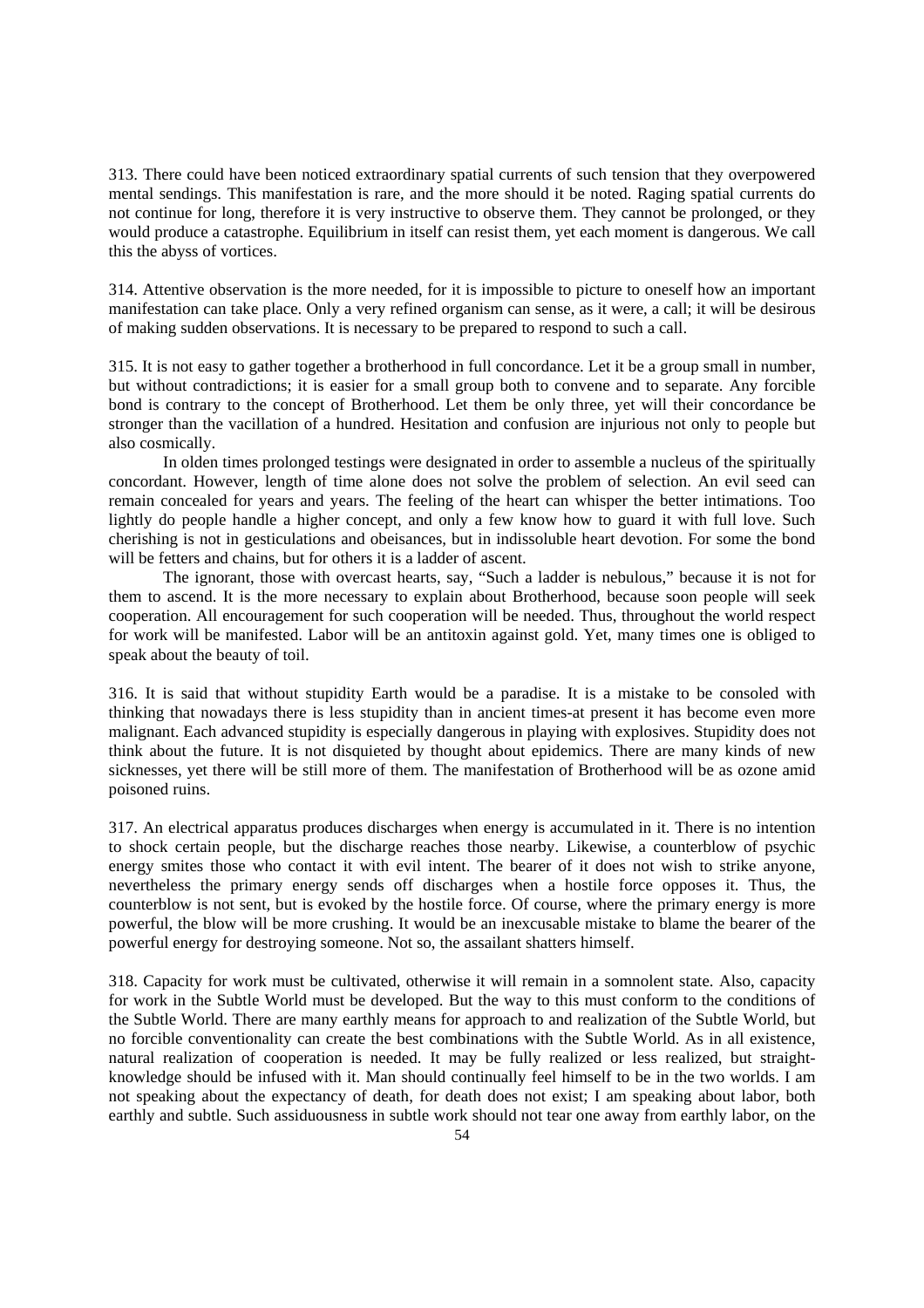contrary, it will but improve its quality. Wrongfully, people do not think about the Subtle World; both asleep and awake they can take part mentally in the most uplifting tasks.

319. Being filled with lofty problems, man prepares himself for corresponding domains. By degrees he so accustoms himself to this way of thinking that he begins to belong entirely to an equally beautiful life in the Subtle World. Earthly life is an instant which has no co-measurement with the Higher World, therefore it is prudent even in this brief moment to derive advantage for the more prolonged one.

Brotherly cooperation brings one nearer to uplifting tasks.

320. The experienced swimmer springs from the heights into the depths of the water. He feels daring and joy at returning to the surface. So, too, the conscious spirit plunges into carnate matter, in order to rise again to the mountain heights. Experience makes such a testing joyful. Among earthly manifestations one needs to find comparisons with the higher worlds. The wayfarer likewise appears as a useful example. Compare the sensations of a wayfarer with proceeding through the Subtle World and you will receive a better analogy. Moreover, call to mind the different kinds of wayfarers and you receive a precise picture of the dwellers of the Subtle World. Some are afraid in general even to think about the way. Some dream about profit; some hasten to the assistance of a near one; some burn with malice; some seek knowledge. One can picture to oneself all the peculiarities of the wayfarers and decide for which of them the path will be easier.

321. In general, fearful wayfarers are not fitted for the path. Can one imagine a swimmer who is afraid of the water? Likewise harmful is fear before advancing into the Subtle World. Only steadfastness and aspiration to the Highest can further the ascent. He who strives toward something beloved does not count the steps of the ladder. Thus, it is necessary to love in order to attain.

Brotherhood teaches this means of ascent.

322. Standing on guard is a sign of broadened consciousness. Many do not understand at all what it means to guard that which is most precious. It is impossible to rely upon those who do not know about value. But one may rejoice at each wakeful sentinel.

Brotherhood teaches such a vigil.

323. Kriyasakti in all its inexhaustibleness has been known to people from time immemorial. I use the Hindu word to show how long ago people defined this energy with complete precision. Is it possible that present day thinkers will lag behind their forefathers? Right now thought-creativeness is found to be under such doubt that it is included in the humanities, whereas according to contemporary terminology, mental energy ought rather to be a part of the physical sciences. Thus, let those who assail thought-energy find themselves in the camp of the ignorant. Do not think that I am saying anything new; unfortunately, there are too few worthy cognizant ones, and as a result the most natural subjects are left in association with some sort of sorcery. Therefore it is indispensable to dispel superstition and ignorance.

324. It is especially difficult to help people involved in karma. It may be noticed that each good action encounters a certain counteraction from the one to whom help is sent. Thus is confirmed the everpresence of the particular energy that is called the guardian of karma. Those who disturb karma, encounter, as it were, a repulse. Each one can recall how his useful counsels have occasioned a most inexplicable rebuff. People who were considered rational have sometimes begun to speak against their own advantage. One should then seek the reason in karmic causes. The guardian of karma is very strong.

325. The lightning of thought can sometimes be seen. The manifestation is rare, but when the energy of thought attains such tension, it should be highly valued. For the time being people may consider such a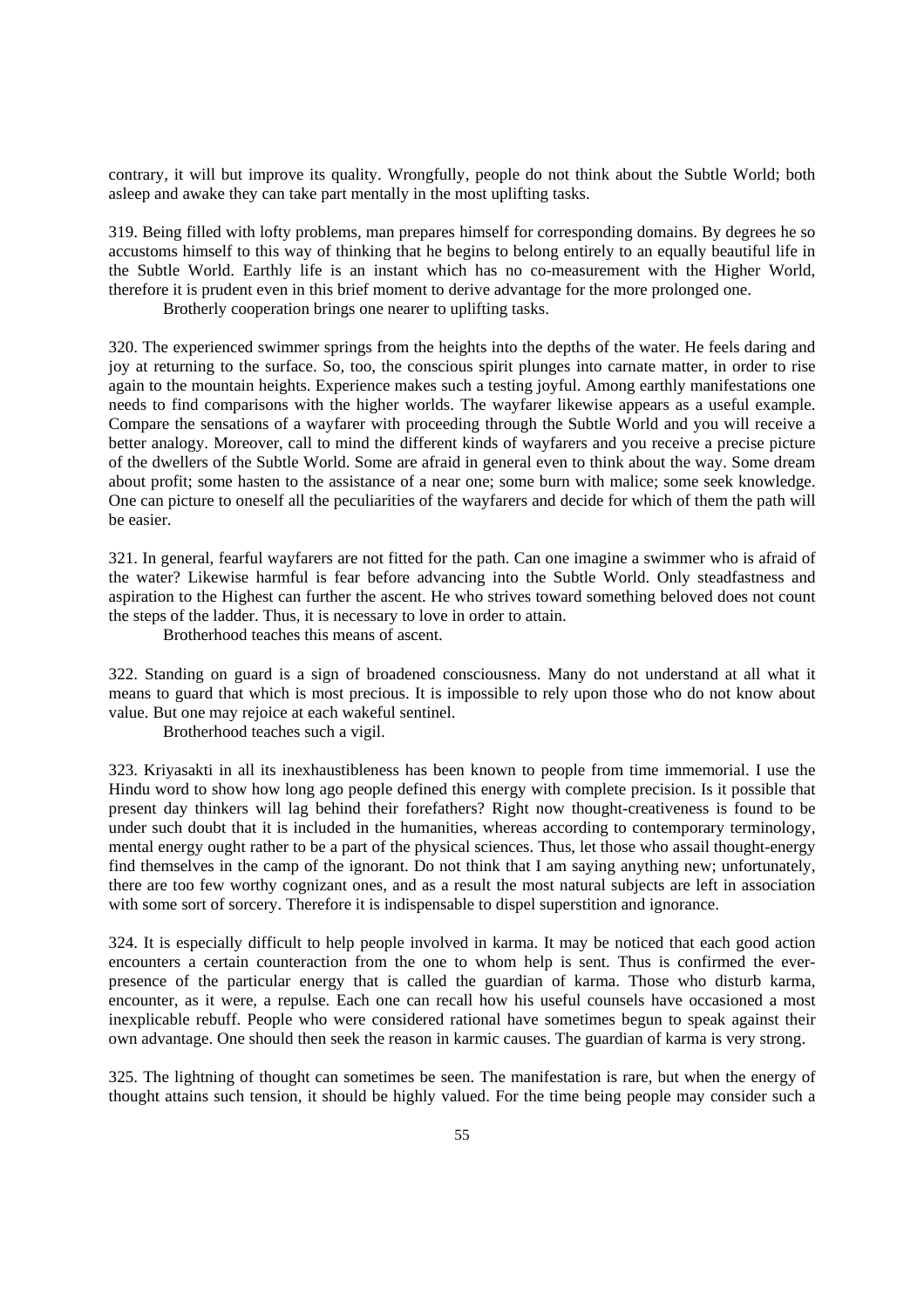manifestation a fairy tale, but the time will come when the currents of thought will be investigated and measured.

326. People are always astonished at unexpected manifestations, but they forget how many invisible conditions are needed for each manifestation in the earthly strata.

327. The Himalayan lights have been observed by many scholars, none the less, for the ignorant they remain doubtful. The non-searing flame of the Himalayas, though people have observed and touched it, likewise remains as before within the limits of the fantastic. Each manifestation of light has energy in its basis, but such a force is denied. Even luminous stars and flashes seen by many are referred to ocular abnormalities. Actually, this poor interpretation is contradicted by the fact that such manifestations are simultaneously seen by several people. However, people do not usually inform each other about their sensations and visions. As a result much remains unnoticed. Therefore, the lightnings of thought also will be mere phantoms for the majority. Yet many animals are called electrical because they preserve within themselves a considerable store of energy; and similarly, certain people can be called electrical. Is it too difficult to imagine that their thought-energy can be visible as a brilliant flash, especially when a crossing of currents may be taking place? One should know how to keep one's eyes open. One must take the trouble to observe, otherwise many remarkable manifestations will pass unnoticed. The Himalayan lights furnish a suitable example.

328. The same tensions of energy also have curative properties. Thus, for example, the lightning of thought is very useful for the eyesight. But it is necessary not only to see it but also to realize the significance of this manifestation. In antiquity these lightnings were called foresight. Other manifestations of light can also have a curative significance.

329. We have spoken here about capacity for labor in the earthly world as well as in the Subtle. But capacity for labor alone is only a possibility for improvement. It is also required that one grow to love with one's whole heart the striving for subtle labor. It can be manifested each instant, and for it all other reflections should be set aside.

330. Frequently there occur fallacies about the names of energies. People cannot understand why the primary energy is called by different names. But there may be names which were given by different peoples. Moreover, the manifestation of different aspects of it has been identified by many definitives. It is impossible to establish a single designation for manifestations which are so very diverse. In the history of humanity it can be traced how attentively people have detected the subtlest shades of this same energy. It would seem that at present observations ought to be deepened, but in fact it proves to be almost the opposite. People are attempting to justify themselves by the complexity of life, but it is more accurate to explain this as aimless dispersion of thinking. The more should one repeat about the art of thinking. If it be not sufficiently developed in schools, then the family must come to its assistance. One should not allow man to become scatter-brained, that is to say, irresponsible.

331. Actually, calamities can turn humanity back to austere thinking. You have noticed more than once that great calamities have transformed a people. Affirmation of wholesome principles has come in thunder and lightning. People are in distress before they ascend. The ignorant cannot understand fiery purification, yet what can be more beautiful than this element when there is no fear! Thus, We often direct you to the Subtle World as the entryway to the Fiery World.

332. The indistinctness of subtle faces, which were seen, has its causes. The faces from the middle spheres can be irksome, and man encloses himself, as it were, in a protective network in order that these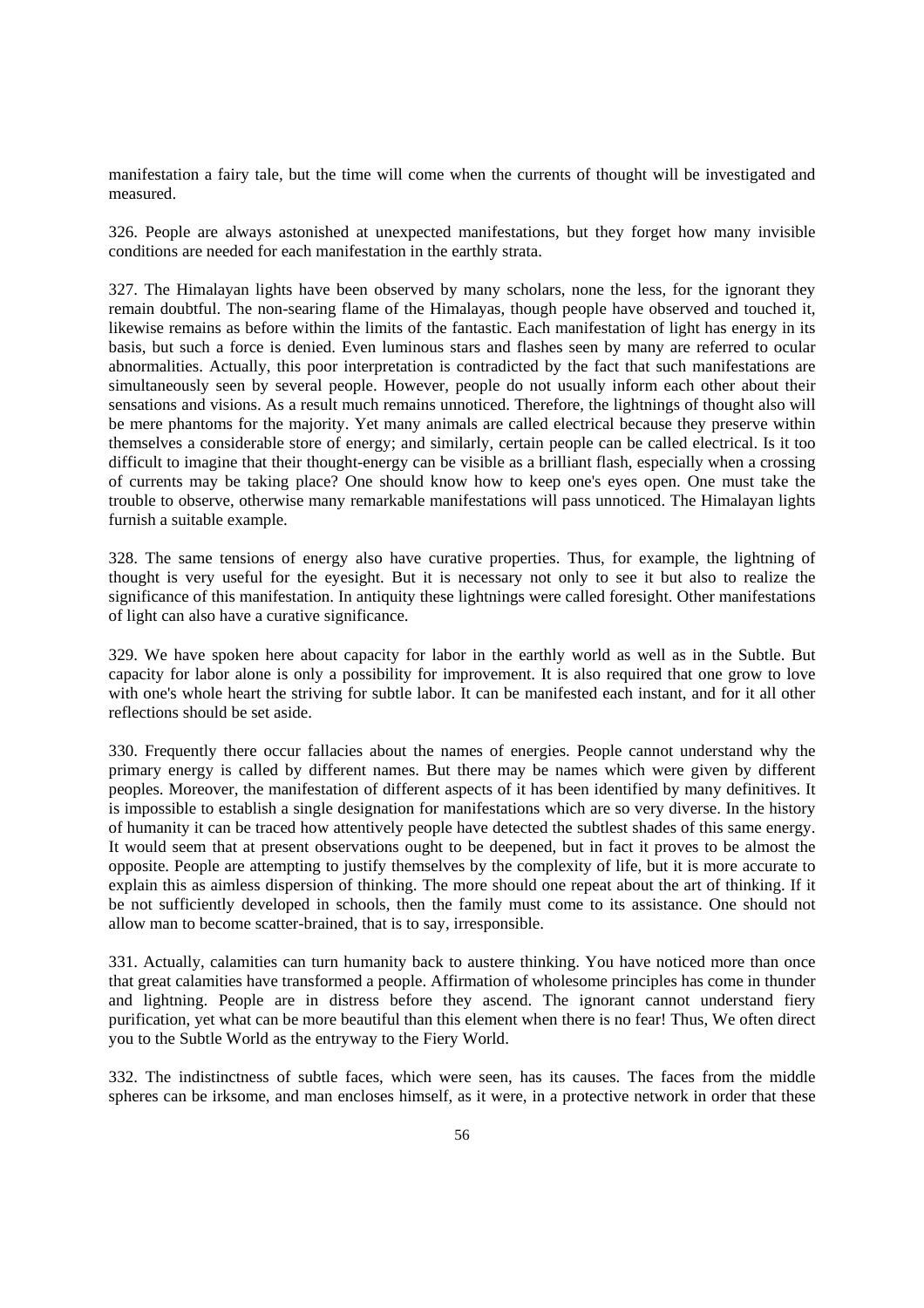guests not fatigue him uselessly. In the Subtle World a similar demarcation of spheres can be noticed, otherwise a disorder would result that would be reflected in many ways.

333. It is undeniable that it is useful to provide oneself with clear thinking for the cognition of the Subtle World. Only then is it possible to cross the great threshold in full consciousness.

334. It is possible to carry out many observations of radiations. It can be proven that over and above the radiations that are accessible even to photography, there exist still more subtle light waves that can be detected by a more refined apparatus. The effect of the waves spreads over great distances. Moreover, the possibility is explained of tearing away portions of the basic aura within the limits of subtle waves. Though it is rare, yet forceful people can see portions of their own auras. Such manifestations are rare because usually a man does not see his own radiation. It may be pointed out that such sendings of radiation are linked with thought-sendings. Thought, in passing through the aura, carries with it a portion thereof. Particles of the aura can be left on the interconnecting thread. Whoever sends many thoughts tears away a great number of particles from his aura. Therefore such mental labor is truly an achievement. Self-abnegation is also contained in that the pierced portions of the aura are easily subjected to the influence of opposed currents. But the restoration of the tissue requires both time and the expenditure of energy.

Let no one conclude that it is proposed not to think in general; however, it must be kept in mind that each self-sacrificing expenditure of the aura calls forth a strengthening of the primary energy. Consequently in giving we receive.

335. Around the question of radiations are associated many considerations. The radiations of physicians and of all workers in fields of service should be studied with great care. A physician can carry away infection not only on this body and clothing but also in his radiation. If this has not yet been recorded, it does not mean that it does not exist. Similarly, the moods spread by certain people depend upon the quality of their radiation. In general, one should become accustomed to the fact that thought rules over the fate of man.

336. Sometimes one may feel, as it were, vibratory contacts on the skin in various parts of the body, but most of all in the region of the spine; it should be understood that this manifestation is also connected with thought transmission, especially when thought of great tension is under way. Such sensations do not usually draw attention to themselves, but nowadays when thought-energy is under discussion, the physical sensations connected with it ought to be observed especially. A thought that is sent is not always transformed into verbal forms by the recipients, but nonetheless it is imbedded in the mental apparatus and reacts upon the mode of thinking. Such an understanding of thought reception should be noted. Up to this time only thought translated into words has been taken into consideration, but the deepest reaction, outside of words, has remained without attention.

337. In this regard antiquity provides indicative examples. People understood long ago that thought needs not words of a definite language. Mental energy strikes upon the brain apparatus and evokes a sounding understood by the consciousness. Whether such a sounding be composed of words or lies deeper in the consciousness is merely a detail. Through the method of thinking the chief understanding is precipitated.

338. In conceiving of Brotherhood the science of thought has enormous significance. When concordance is based, not on conventional agreement, but on heart cooperation, the manifestation of thought is especially intelligible and authoritative. One need not be surprised that the concept of Brotherhood requires so many consonances. These vibrations are joyful ones.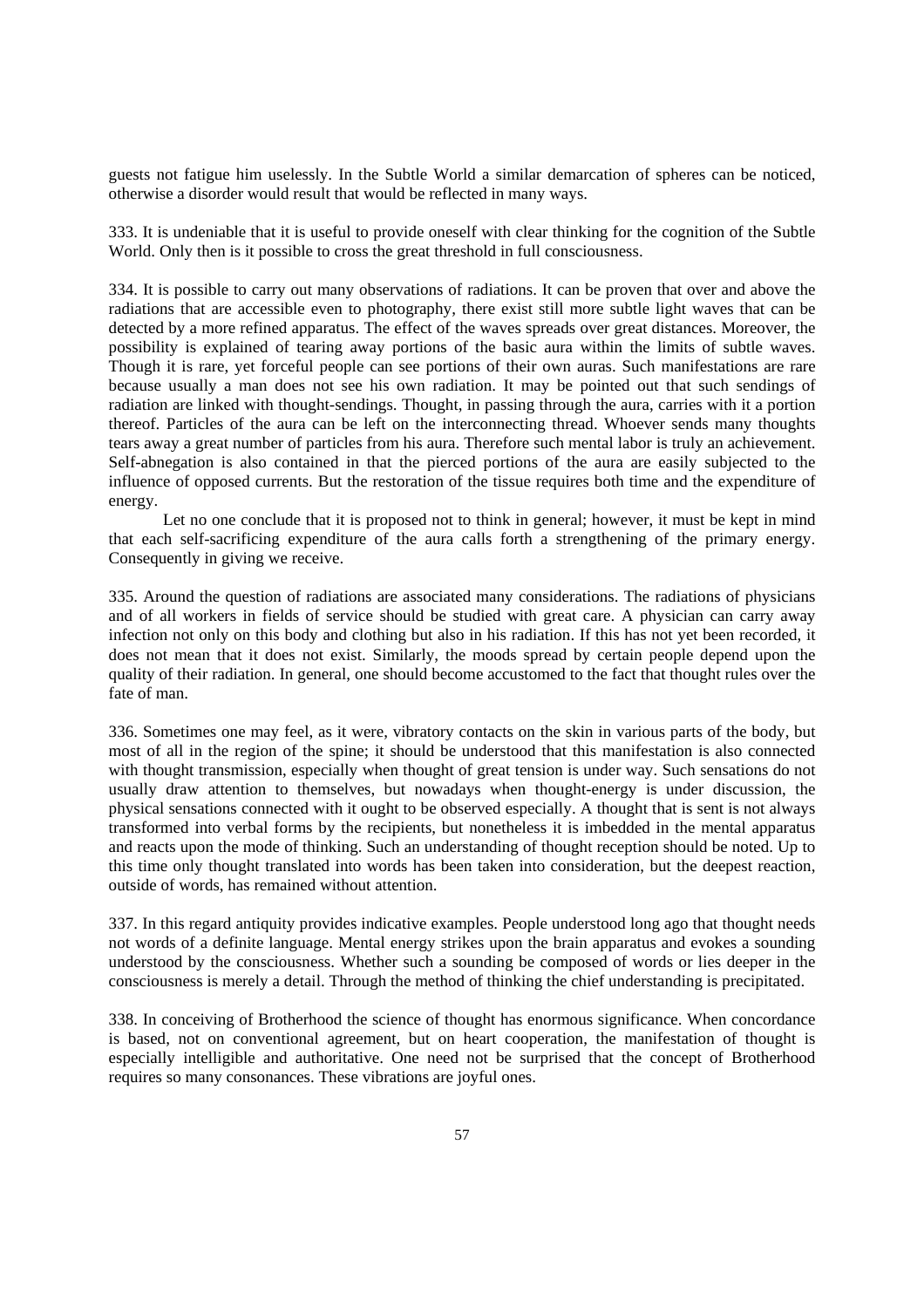339. A dead pearl is revivified when worn by certain people. Only the presence of the primary energy can explain this natural process. One should observe similar manifestations in all the domains of life. It can be seen how long different objects last when used by certain people. It can be observed how animatedly the primary energy acts by its own strength when warmed by the fire of the heart. It can be seen how salutary certain people are, who do not even suspect the vivid presence of the primary energy in themselves. But if, in addition, they were to become conscious of their force, then their beneficent activity would be broadly increased.

 One should not cut short even the least occurrence of the useful energy. No one has the right not to apply the smallest particle of usefulness for humanity. It is trickery to excuse one's own inaction with the pretext that there is someone else who is stronger. Very injurious is each evasion of self-sacrifice. One can revivify pearls without feeling tired; it is possible likewise to warm many hearts by feeling joy.

340. "Furious persecutors, whither are you driving us? Without being aware of it, you bring us nearer to the Refuge of Light." This ancient song can be repeated in all ages. In all tongues is it possible to confirm this truth, therefore it is better to be the pursued than the pursuer.

341. Thought is the law of the world. This law must be understood in all its fullness. Thought is not only verbal expression, the domain of thought is also the domain of mental energy. Precisely this circumstance is lost sight of, and only a small range is allotted for the diffusion of thought. Such limitation prevents from representing thought as beyond the limits of the planet, in other words, it deprives thought of its noble meaning. Thought, just as does thought-energy, actually assumes due significance when it is understood as existing beyond the limits of Earth. It is impossible to limit thought to the earthly sphere, otherwise radio waves could compete with this greatest of energies. Constricting the greatest energy also aids the belittlement of human thinking. Verily, the more man constrains his possibilities, the more does he cut himself off from great cooperation.

 Thought should be studied in the best scientific institutions. Thought should be placed at the head of the physical conditions of life.

342. Prejudice is the entryway for injustice and ignorance. But people should recognize the boundary line of prejudice. This worm lives in the same house with doubt like a younger kinsman. A very keen eye is needed in order to discern such a dangerous mite. Each manifestation, each object, is usually encountered by people with varying degrees of prejudice. People try to justify themselves by saying that since they perceive objects they must as a preliminary measure preserve their unprejudiced judgment. But as a matter of fact, instead of impartiality they disclose the cruelest prejudice. One should keep this popular weakness in mind in order to know from what to liberate oneself.

343. Prejudice is not fitting for Brotherhood.

344. Any belittlement of thought is not fitting for Brotherhood.

345. Any careless attitude toward a manifestation of the higher spheres is not fitting for Brotherhood.

346. Unity is the light-winged dream of humanity; when the dream approaches fulfillment, only a few followers remain. The transformation of intention into action drives the majority away. Thus, affirmation of unity is aspiration to the higher law, which humanity in its present state contains with difficulty. But each one who wishes to serve Brotherhood is not afraid of even the concepts most unaccepted by the majority; though striving for unity will be found only in exceptional consciousnesses. Each healthful place must be safeguarded. Thus will begin to come into being a healthy envelope of the planet. Right now it is greatly poisoned.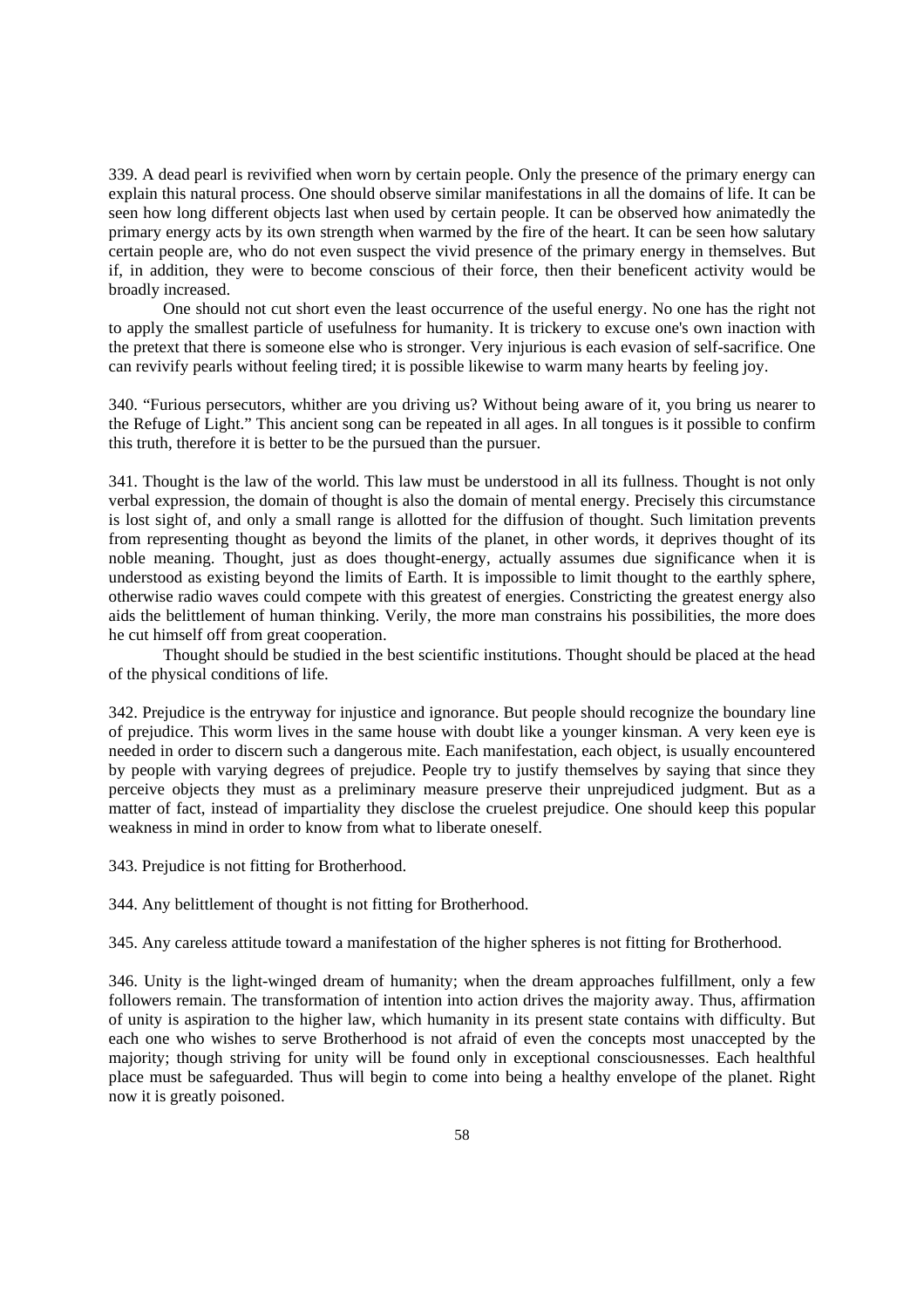347. O, two-legged beings! Why do you so easily fall into a brutish condition?

348. The most ordinary eye can discern signs of the Subtle World. Frequently it is possible to see, as it were, certain color formations. It is amazing how something turbid actually swirls around some people, while at the same time others see quite clearly. Each one can recall cases when he rubbed his eyes after seeing something unexpected, and then as usual referred this sensation to some ailment of the eyes. It never entered his mind that the manifestation seen existed outside of his eyes and could be seen by many others.

349. In great storehouses many remarkable objects can be found, but experts and investigators sometimes prefer to search among small unknown repositories, and such quests yield irreplaceable discoveries. And so in everything, one should make broad surveys in order not to lose new and precious cooperation. It has already been pointed out that the hundred-thousandth one is bringing useful stones for the structure, yet it is inadmissible to jostle a burden-bearer on his difficult path. One should not suspect or upbraid him. The cement of the building should not set prematurely; likewise, wayfarers cannot make progress more quickly than their human strength permits. It is a special joy to see how the structure is being completed. Many would not believe that the local stones were sound enough; they formed their opinion through egoism. But the dawn will show where right judgment was.

Thus, not only in great storehouses but also in small repositories are found precious things.

350. No one can instantaneously transform his consciousness. Many extraneous conditions are required. Only in a sound structure will stones lie undisturbed by earthquakes. Each day we lay the foundation for a new structure.

Whoever can rejoice at each day's labor is on the way to Brotherhood.

351. Even in the purest air a sunbeam reveals dust. With the naked eye one sees this saturation. How much more then is it possible to observe by means of subtle eyesight. One can actually accustom oneself to the realization of the saturation of space. A poor consciousness is reconciled to an illusory emptiness, but from such emptiness is born emptiness of consciousness. Living in emptiness, people become irresponsible, yet any irresponsibility is falsehood. Life in falsehood is a cringing before darkness.

 Let the most primitive microscope assist us in realizing that space is filled. It is amply full. It is instructive to observe how the tiniest micro-organisms are in contact with the Subtle World. The most intense conflict is taking place for the purification of space. These almost undetectable impacts lead to grave commotions. The microcosm contends with the Macrocosm. Such a confrontation sounds improbable, yet equally mysterious is the borderline between the manifested and chaos.

352. One may hear about lucky and unlucky signs from those who study the chemism of the luminaries. Actually, there cannot be fortune or misfortune for the whole world. Thus, it is vain to think that an unlucky day would plunge the entire world into inaction. Nevertheless, if the chemism is tensed and weighty, one should manifest caution. Observations and cautiousness can yield the best results. It is better to remain circumspect on a day of ill fortune than to lose sharp-sightedness on a fortunate day. Incorrect understanding of astrology has led to many afflictions. Let us not forget that the chemism of the luminaries cannot exert an equal influence on everything and everyone. On the heights, on the ocean, and under the earth there cannot be identical reactions to the chemism. The science of the influence of the luminaries will become great when it shall be assimilated without prejudice.

353. One should keep in mind that even the most salutary remedies can turn into harmful ones, depending upon the condition of the organism. For example, during irritation prescribed strophanthus may evince poisonous properties. Strophanthus is a regulator of heart activity and is excellent during tension or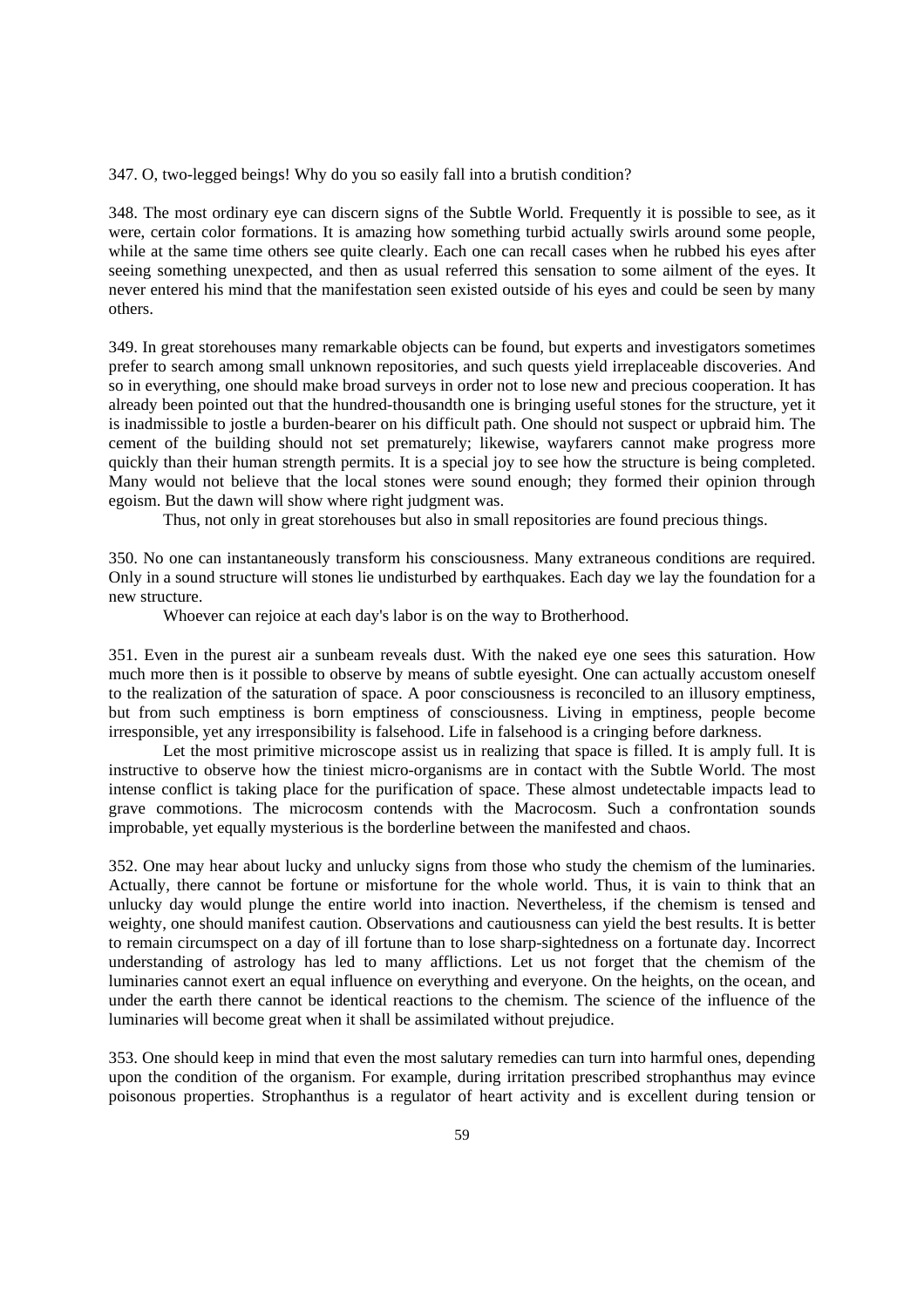fatigue, but not during anger or irritation. Likewise, other remedies are good when they conform to the condition of the organism.

354. Lunar reactions and the influence of sunspots long ago attracted the attention of the best scholars. But why do other, no less significant, manifestations remain neglected? Lunar manifestations such as somnambulism are extremely crude compared with the action of many rays and currents. Even those having refined organisms assimilate only with difficulty the fact that their inner sensations depend first of all upon spatial currents.

 Among scientific discoveries, the statement that sunspots promote wars sounds strange. From the standpoint of scientific analysis would it not be better to say that sunspots engender human madness? Such a definition is far nearer the truth, for this chemism actually reacts upon the nervous system. In this let us not forget that such a chemical reaction is quite prolonged. It would be incautious to consider that a lessening of sunspots immediately does away with the chemism in space.

 Likewise, the results of poison gases go on acting for a long time. It is senseless to think that it is possible to open a window and the poisons will evaporate. They are absorbed in the soil, in fabrics, and they unquestionably act upon the internal organs. Moreover, such reactions are so little felt that only future effects will attract attention. There is much poisoning!

355. Each one who is preparing poison for a brother is creating a terrible fate for himself.

356. Little by little people are beginning to understand that their sufferings are not accidental. People are beginning to reflect upon the destinies of entire nations. It is not easy for them to understand which deeds have been the decisive ones. Frequently the actions which are most diverse in their consequences are not easily recognized. Not a few undisclosed crimes remain in the world, nonetheless, this karma saturates the world.

357. Horrible is the world, because people do not wish to know about the supermundane worlds. People have repudiated Brotherhood, forgetting about cooperation and unity.

358. You have already heard about people for whom all waters are alike, all air is the same, all trees of one species are identical, even the faces of a people are alike-such inattentiveness is amazing. And these people, not being able to notice subtle changes in nature, are the more incapable of forming an opinion about that which is invisible to their eyes. It is necessary to reiterate stressfully about such low consciousnesses, for they have stentorian voices.

359. One should also pay attention to the irregularity of many manifestations. Many are amazed that even the motion of the planets suffers fluctuation, and yet science establishes this. Gradually the reasons for such unexplained manifestations will be revealed, and these reasons will be quite unexpected.

360. Transition from the subtle state into the mental calls to mind the change of the earthly body to the subtle one. Not often is it possible to observe the change of the subtle body to the mental. It is especially characteristic that the liberated one wonders what to do with the subtle body. It is not quickly dispersed, and therefore the astonishment at how and what awaits it is understandable. There can be manifestations of this envelope, there can be seizures of it; only the presence of a strong spirit can assist in dissipating the shell without wanderings. Such roaming envelopes are not at all necessary. Vacillations of the consciousness and attachment to the carnate state create these attractions to the earthly sphere. But if a strong spirit can exhort the liberated one and quiet the shell being left behind, then the transition can be a natural one. Thus it has been in a cited case.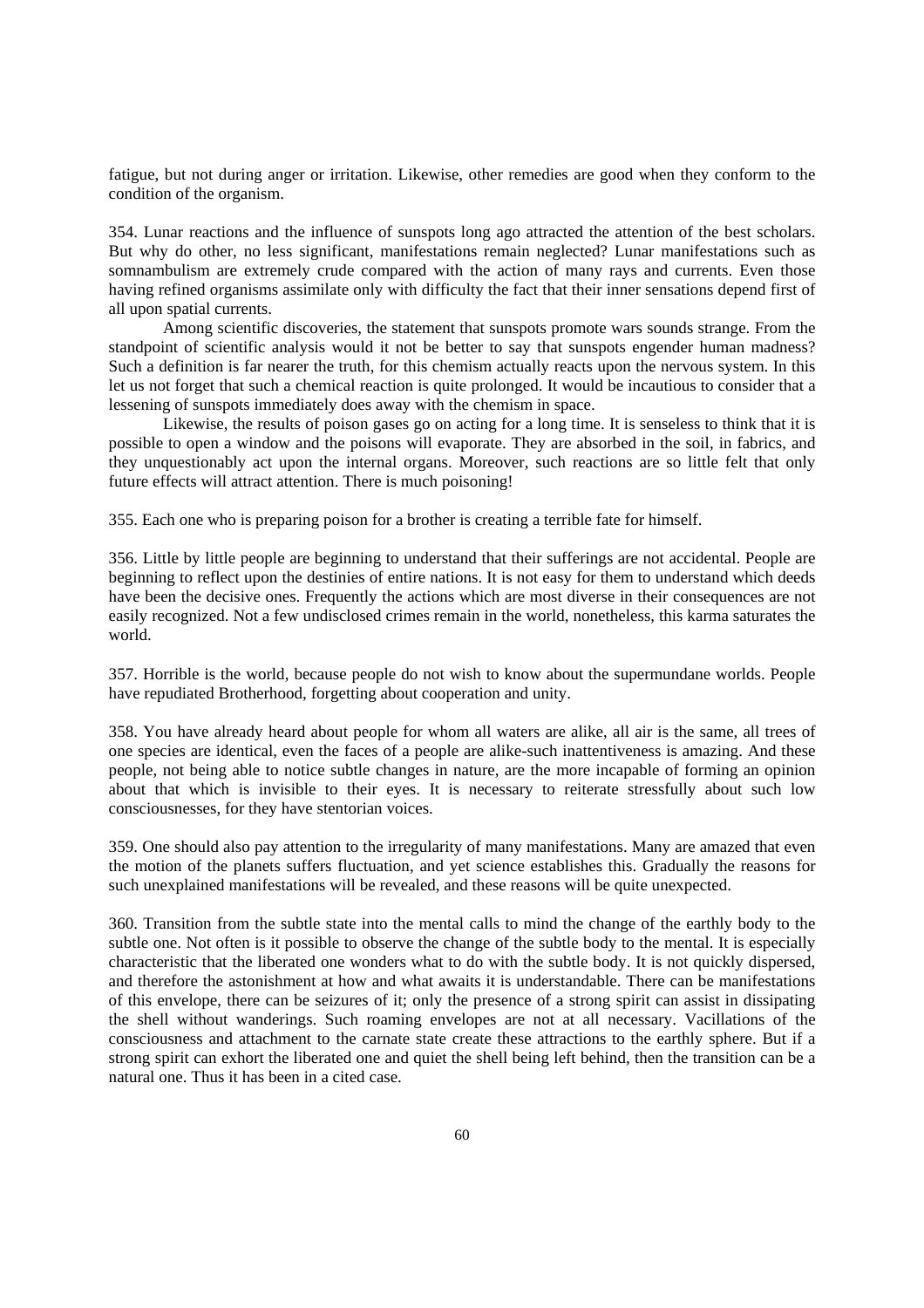361. For certain nations Brotherhood is something so remote that they even avoid thinking about it. They ridicule those peoples of Asia by whom the concept of Brotherhood is still considered sacred. It is cause for rejoicing when, over and above human laws, concepts live on which are beautiful in their loftiness. When people can establish a steadfast union with the concept of Brotherhood, then it will be possible to look forward to the building of firm foundations. Let the heights of the Caucasus, Altai, and Himalayas be the abodes of the Beautiful Brotherhood.

362. Amid the intensified conflict let us affirm the concept of Brotherhood.

363. Just as there exist different states of the body, so are there different strata of thought and memory. If a sending has touched upon a stratum of subtle memory, then it is extremely difficult to transfer it into earthly strata. It is even possible to pronounce the words, but nevertheless they will immediately disappear. They will remain in a fold of the subtle memory and will be manifested only in special combinations of currents.

364. It is impossible to progress without realization of the three worlds. In this they must be accepted just as naturally as is the light of the sun. Many recite memorized words about the worlds, but do not admit them into their consciousness. One can imagine what a drama goes on when the blocked off particles of the worlds are not admitted to cooperation with congenial spheres! Rightly has it been said that man is his own jailer.

365. During the reception and sending of thought there can be noticed a series of manifestations that confirm the fact that thought is energy. Sometimes one's breathing feels stifled. Some explain that the reason for this lies in tensed attention. But for the observer it is especially important to note that the thought process is accompanied by physical sensations. Likewise, sometimes part of a received word drops out; such a manifestation will be an effect of spatial currents, in other words, an effect of energy. Similarly can be observed an increase of heartbeat and irregular pulsation that will also be the result of the influence of energy. There can also be noticed sharp changes of mood and of temperature that are evidences of the currents. Thus it is possible to trace to what an extent all thought processes are connected with physical manifestations. An analogy may be found in observation of radio waves.

 For a long time humanity already has been getting accustomed to the recognition of thought, but how little does the realization of this primary law penetrate the broad masses. Wisely has it been said that ideas rule the world. Yet up to now people repeat this, but do not apply it to life.

366. Notice how swiftly certain words rush past. It need not be thought that this depends only upon the sender; seek the cause in chemical vortices, which you have already observed. Only with great patience is it possible to overcome such spatial conditions. But one may be assured that even such swift thoughts remain in the subtle memory.

367. Thought is lightning. A received thought frequently strikes luminous manifestations in us; it then increases the radiance of the chakras. Likewise, it may be understood that spinal vibrations are closely connected with the reception of thought. I am reminding about such a manifestation, because on the paths to Brotherhood the realization of the manifestation of thought is inevitably needed.

368. It is actually possible to sense, as it were, the expansion of an organ, or movement in the bell or in the solar plexus. The timid will say, "Better drive away all thoughts rather than admit such manifestations that border upon pain." We shall reply, "Just try to kill thought!"

369. During high tensions of currents one should be very careful of one's health. It need not be thought that this will be in contradiction to selflessness. The essence is to be found in making wise use of forces.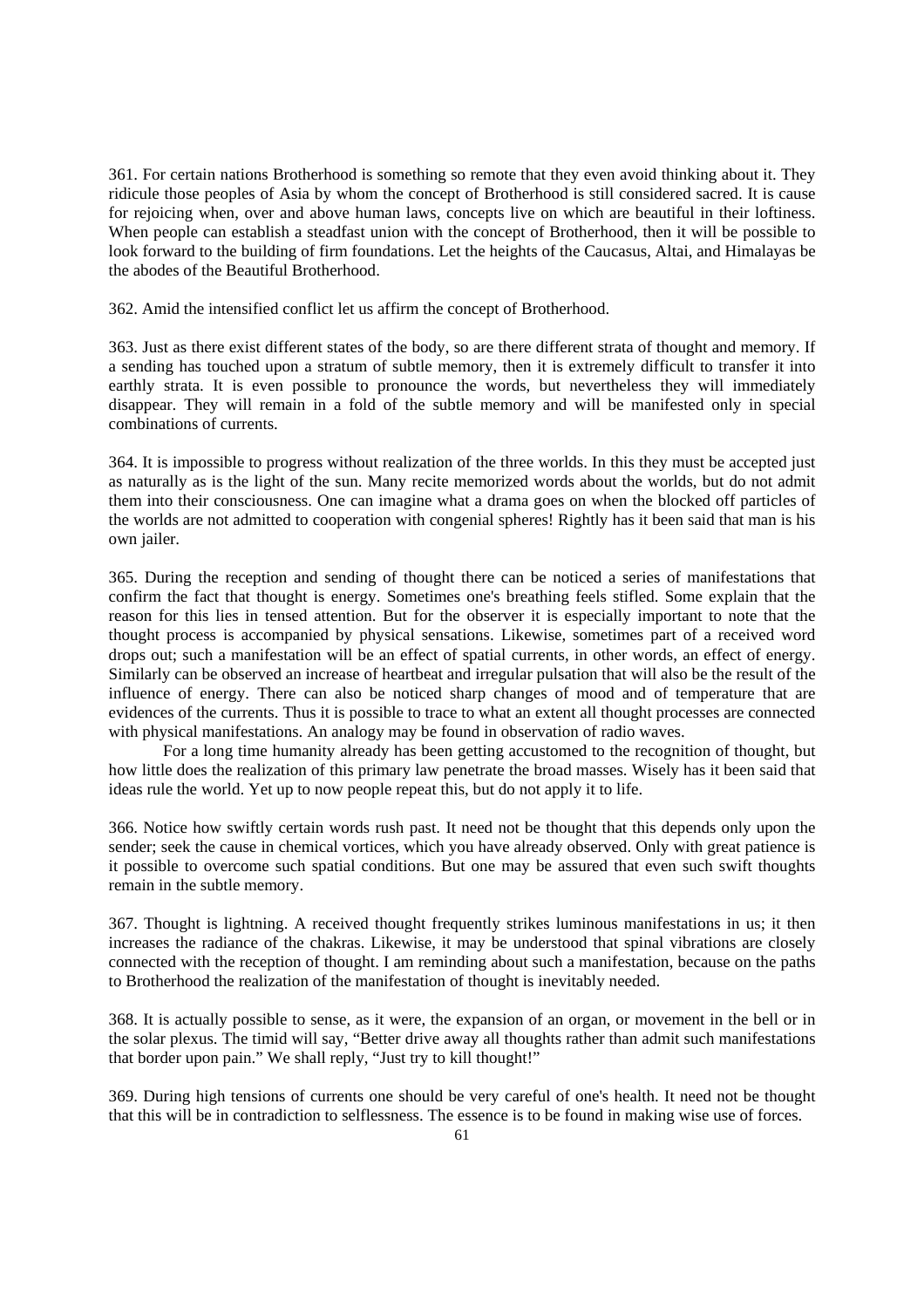370. If there could be more confiding relationships between people, many scientific observations could be confirmed. Let us turn to the question of identical thoughts flashing out simultaneously in different corners of the world. So many accusations of plagiarism could be refuted! But right now we call this to mind in connection with the diffusion of thought. The springing up of identical thoughts, ideas, and images can convince one of the existence of thought-energy. This comparison may indicate atavism on the part of different peoples.

 People often talk about an epidemic of images, and right now you can observe how nations have identical obtrusive ideas. The more identical the thoughts in space, the more powerfully can vortices of energy be formed. But do not think that in them is contained that salutary unity which We have repeatedly prescribed.

371. Terror of the extraordinary links people together, both in the little and in the great. One is afraid to move away from a place, another fears manifestations of the Subtle World. Shock at contact with the Subtle World is understandable as a result of difference of vibrations, but it is difficult to understand why the majority of people are frightened at everything unusual. Each new rhythm exasperates people. When they reject something, seek the cause in fear or in a presentiment of increased rhythm. Not fitting for Brotherhood are such fears of the unusual.

372. People inquire if the envelopes left behind by the mental body can be seen? Not only can they be seen but they will be especially attracted to the earthly sphere. The subtle body is drawn to the earthly sphere if the mental body does not attract it to a higher sphere. It is entirely conceivable that a shell left behind by the mental body will be attracted to the earthly sphere. Such phantoms can be especially terrifying to certain people, because in them the rational principle will be absent. And for the shells themselves such wanderings are not useful; drawing near to the carnate stratum reinforces them and prevents their natural dissolution. But all such manifestations respond only to the lower and middle strata of the Subtle World. A lofty condition furthers the speediest decomposition of the abandoned vehicles. Thus when lofty consciousnesses help the one who is passing over, the envelope is immediately consumed. It is exactly the same as in cremation. The complete analogy should not be surprising.

373. Strong are the rays of Jupiter; they further the rapid diffusion of the forces of Uranus. In time people will discover methods of treatment by means of the rays of the luminaries. Since earthly light rays are curative, how much more powerful are the rays of the luminaries!

374. The envelope referred to was quickly decomposed because assistance was rendered. Such help can be exerted also by the subtle body while still in earthly life. But for this, first of all, absence of fear is essential in order to have complete self-possession in any sphere whatsoever. It is impossible to teach oneself such self-possession; it must be born from within the consciousness. Indeed, the experiences of life teach courage. It has been said, "Each coward will tremble so long as he does not find the diamond of courage."

375. People will wonder why at times a very important thought reaches one fleetingly, whereas ordinary communications arrive clearly. One should decide with caution whether something is important, which appears to be ordinary. Sometimes the most ordinary circumstance contains the solution of something important. Often a single word forewarns about something essential. Often man is cautioned against danger by a single exclamation. It is well if in this hasty word he hears the warning. There are many examples of people having remained deaf to the must urgent Indications. At the moment when misfortune is taking place they recall in a flash how help was offered them, but it is already too late. People usually think that equal help can be extended in all the stages of circumstances. But can a cure be expected when the organism is already disintegrating? It is impossible to grow a non-existent hand, it is impossible to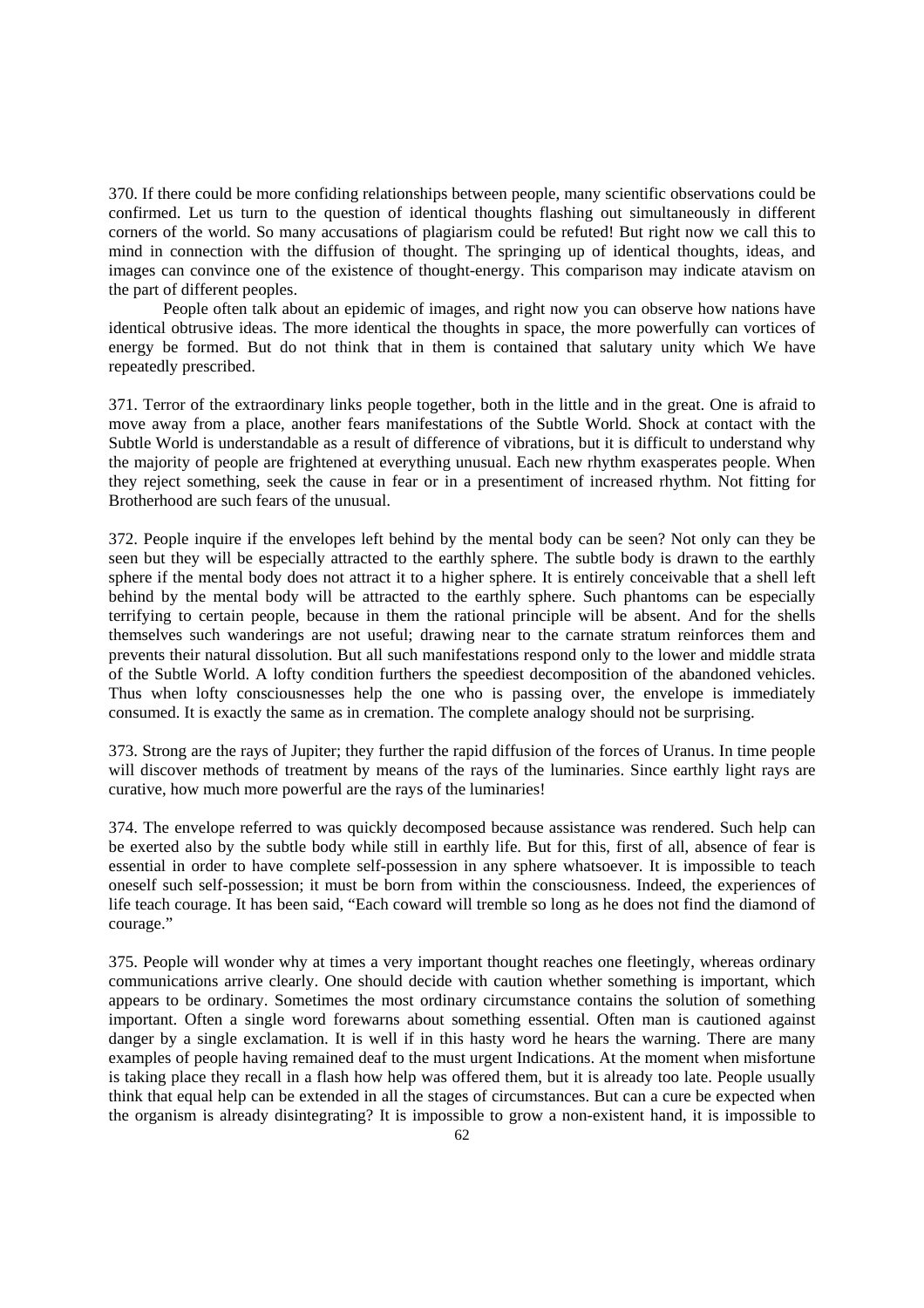reanimate an already dying brain. Many examples can be cited when people beseeched resuscitation of the dying. Such an attitude merely shows complete lack of understanding of how to deal with energies.

 Meanwhile, people lose sight of the battle with the elements. If they do not see this battle, it does not exist for them. In the most tensed hours they are ready to occupy themselves with everyday conflicts, not caring that a terrible vortex may be sweeping over them. They prefer to busy themselves with everyday offenses, leaving to someone else the arrangement of all matters.

376. People will probably ask how speedily can thought act. Instantly, but it must be received with expectancy. One must know how to preserve this expectancy even amidst increased labor. It is inadmissible to forget such a possibility, even when one's whole being is striving into a beloved sphere. Readiness is true courage.

377. Each machine creates a particular psychology on the part of the worker. The rhythm of a machine is a strong indication of the structure of thinking. Therefore one should study the rhythm of different machines. It may be said that a machine is a sign of an existing condition. A machine worker should receive special intellectual cultivation in order not to fall under the influence of the machine's rhythm. Many will not comprehend what has been said and will think that such abstract reasoning has no meaning. It is time to discriminate where is abstraction, and where actuality.

378. Thought does not die away in space. Horizontally and vertically thought traverses space. There is no limit to its expansion. But nothing can remain in the same state. We know about the inviolability of thought, but apparently transmutation of it is taking place, and one needs to know into what the thought is being transmuted. It flows into pure fire. A beautiful circle results. From the fire arises energy-a creative thought-and through the earthly furnace this thought is again united with fire. The circle is closed, and renewed energy ascends regenerated for new labor. Such consummated cycles can be observed throughout the Universe. But the evolution of thought will be especially sublime. Therefore, does not this realization of the value of thought impel man to intensify his thought-energy? Let each one apprehend what kind of thought will be especially creative. Let man weigh in his heart which thought is fitting for him. Thus a selection of values takes place.

379. In its essence Brotherhood is a school of thinking. Each act of the Brotherhood is in itself the expression of a thought useful to humanity. Each new consciousness will be welcomed by the Brotherhood and will find support in it.

 It is right that simultaneously in different countries cooperation is being hailed; such a web will be worthy of the Mother of the World.

380. Be more, more daring, learn how to recognize the date!

381. In studying thought transmission, people usually allow an error to enter which leads to disappointment. They try immediately to transmit a thought to a definite person at a definite hour, whereas it is necessary as a preliminary to test one's own receptivity independent of a definite person. One should learn to discriminate as to which thought is manifested from without, and which has been conceived within. Such discernment is familiar to each one who has been accustomed to watch his process of thinking. Such exercises upon oneself refine one's attentiveness.

382. A hermit dwelling by a mountain stream was asked, "Does not the noise of the waterfall disturb you?" He replied, "On the contrary, it helps my hearing. Moreover, the stream reminds me of two concepts-consonance and continuity. I recall how people transgress their own paths. This variation in thoughts has the stream given me."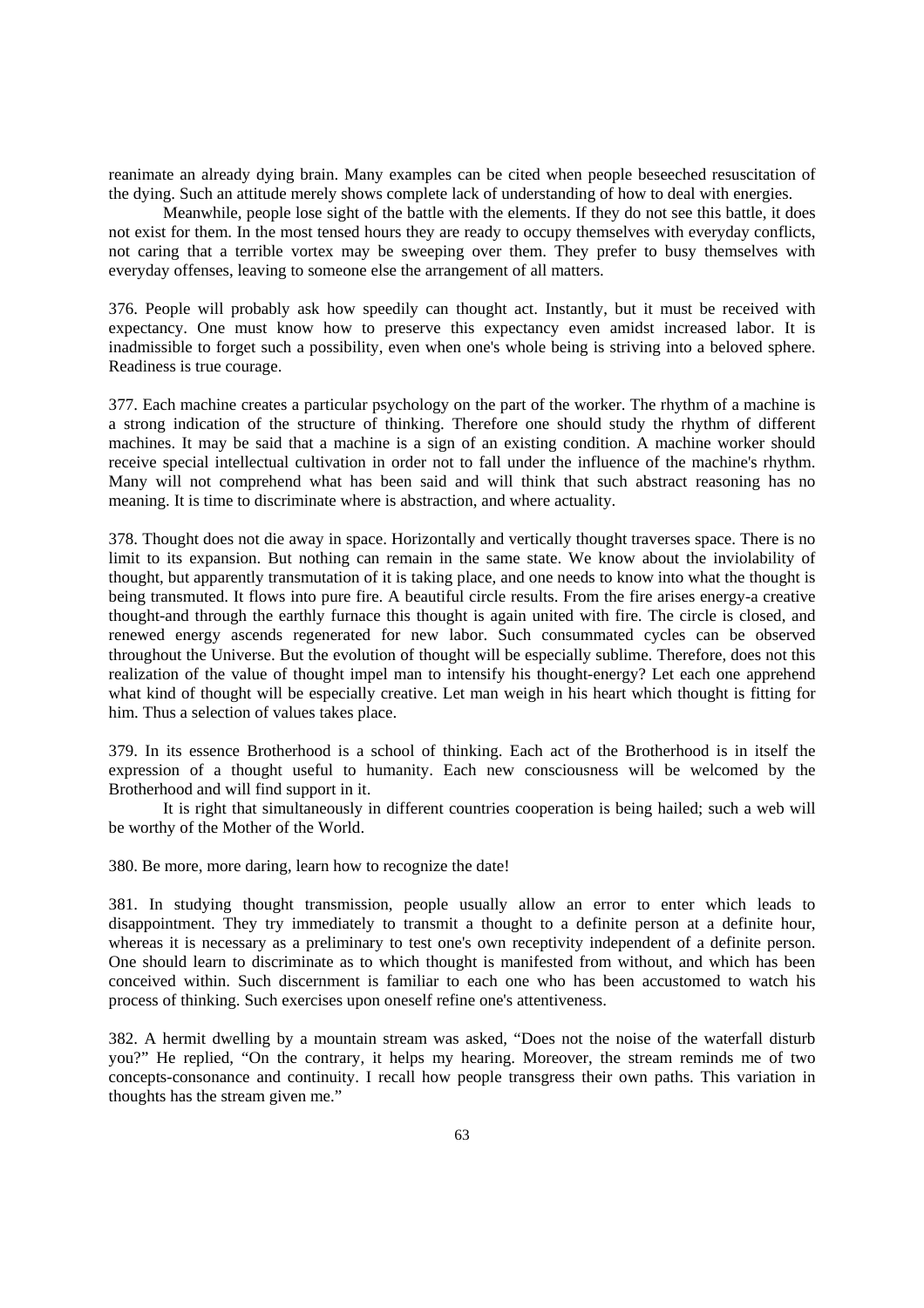383. Is it not strange that the greatest truths do not excite attention, whereas those of no consequence capture all striving? Do not people measure their own consciousnesses by these means? Who established laws of banality, and when?

384. Sometimes it may be noticed that the process of thought ceases, as it were. One should not assume a decline of energy. On the contrary, an outflow of energy is taking place, and it is so strong that the energy is working from within. Such circumstances must be taken into consideration. Of course, not only does the outflow of energy take place consciously but it also flows independently, bringing succor or raising a defense. Many conditions enter in during thought-sendings and processes. One must have a very open eye in order to perceive a sort of vortical cloud being carried along. Likewise, let us not forget that our consciousness is striving inwardly to render help to such an extent that the flesh is not even aware of this benefaction.

385. Reason is the guide of misunderstanding. Rational thinking is being condemned, but irrational actions have also been condemned. This means that there is some force that should supplement the action of the reason. The heart must be the supreme judge. Being the conscience of peoples, it will produce equilibrium. Reason is not equilibrium.

386. Contemporary knowledge of the qualities of the inner man must broaden its field, but this is still far off. Humanity must first be cleansed in the fire of testing.

387. The sensation of a protecting hand can be extremely real. It is not a symbol, but a manifestation of the precious energy.

388. Cooperative labor points out paths for new construction, but one should display sensitiveness to the manifestations of life. The manifestation of growth resounds broadly. Our Community does not use force, it practices voluntary cooperation. The manifestation of understanding prepares messengers of Light.

389. People are astonished at the existence of the Higher World. They do not wish to acknowledge its influence upon the events of earthly life. Events are accelerating. Vortices of happenings do not allow humanity to come to its senses. Man deems himself the creator of the New World. Contemporary leaders think that they are building the New World, but it enters no one's mind that their New World is a grimace of the old. The New World proceeds by new paths.

390. Striving toward the Light cannot be extinguished if a man is searching sincerely. We know the secret places of the spirit, and the froth of life will not stop Us. A temporary obscuration does not mean that a man has fallen off. It is necessary to know how to distinguish the character of these manifestations, their transitory nature; thus is it possible to discover and preserve useful people. Therefore Our selection is often surprising. The main thing is to distinguish the real from the superficial.

391. Let us find courage to meet dates; let us understand the chain of events; and in a threatening hour let us smile at news about achievement. It is twilight in the West. Madmen do not know upon what they infringe, and the ignorant affirm their superiority. It is better not to see the emanations of humanity. Darkness is overtaking those who have lost the path to Light.

392. The man who feels himself unlucky has been called an obscurer of the heavens. He has collected gloom around himself and has infected the distant space. He has harmed himself, but still more all that exists. He has proved himself to be an egoist, forgetting about his surroundings. Depriving himself of good fortune, he has become a breeding ground of afflictions. As the self-satisfied one loses the thread of advance, so does he who is filled with self-pity cut away his own success. It is not fitting for man to doom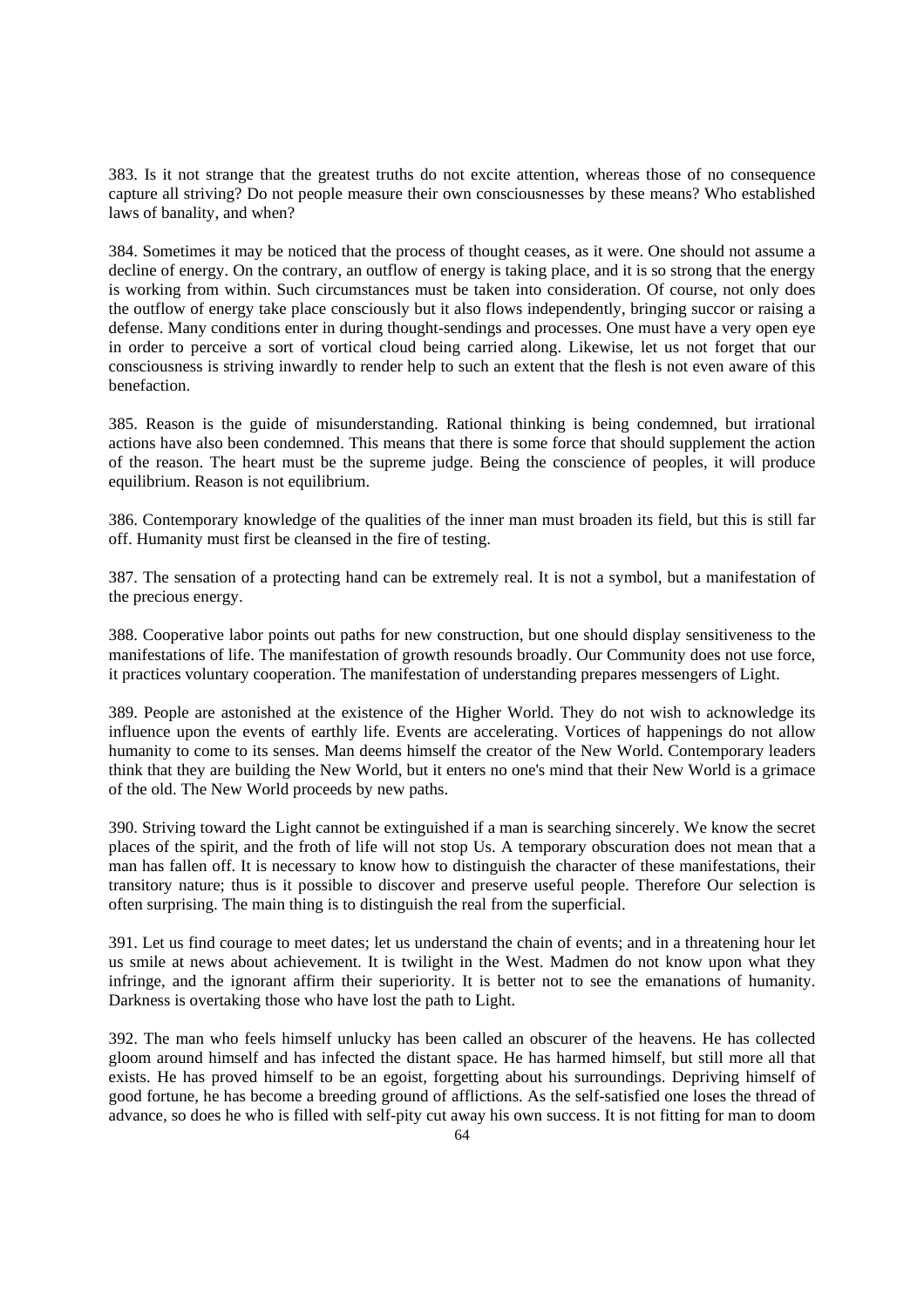himself to calamities. Long-sown wails and groans turn into a ruinous vortex. The itch of envy changes into leprosy; from malice the tongue grows numb. A whole hotbed of disasters is built by the man who gives himself over to the illusion of bad luck. Such poisoners are intolerable in the Brotherhood. Yet many dream about Brotherhood without thinking what a burden They bear! How strong is the man who realizes the good fortune of being a man!

393. During sendings of thought one should select sonorous and unusual words. Do not repeat them, and do not complicate the sending. One may repeat for explanation, but one should not repeat the same word with different meanings. The main consideration is that petty thoughts should not rise up, thus cutting through the basis of thinking. These small flies are difficult to exterminate; they also give a gray color to the radiation. Man assumes that no one and nothing interferes with his thoughts, yet at the same time his consciousness is full of tiny tadpoles, and his thinking turns into a quagmire.

394. The sound of words should be beautiful, such harmony also produces exalted thinking. It is inadmissible to disregard any means of uplifting the consciousness. Foul language, as an infection of space, brings debasement of the whole intellect. Ugliness in all its aspects is a dangerous malady. For humanity's sake one must understand where is cure and where dissolution. It is time to cognize the purification of earthly existence. It is inadmissible to disturb space with curses that unexpectedly smite innocent beings. An arrow loosed in a moving crowd can strike a blameless one. Likewise, during thinking one can strike where karma has prepared a weak spot. Perhaps, without such a blow, karma could have somehow been altered, yet the misfortune of the blow can smite undeservedly. Therefore, people must understand their responsibility for each word let loose.

395. Many think it not worth-while to be concerned about words and thoughts, for the world goes on in spite of curses. But such fools are blind, precisely, they do not see all the afflictions and misfortunes attracted by humanity. Let us not threaten, but advise purifying the atmosphere. Again large areas have been encompassed by violent commotions. Shocks may be expected. Not for long can people put off the results of their sowings.

396. Yogis are acquainted with attacks, as it were, of sudden drowsiness and fatigue, called the cloud of cognition. Indeed, the Yogi knows that at this time his energy is ebbing, attracted by the powerful flow of spatial current. The Yogi knows that he has taken part in Great Service for the good of humanity. It is possible to distinguish many aspects of such services. Sometimes only drowsiness is felt, but sometimes the subtle body strives to take part in an undeferrable action. Then one can see such a subtle body as a vision, or sense an invisible presence. The manifestation of such actions at a distance will be instantaneous. No earthly time is required for prolonged discourses and reactions. When a Yogi feels the approach of a moment of drowsiness, he yields to such an imperative call, otherwise he may let pass an opportunity for cooperation in something great. It is especially indicative that those communions take place at remote distances and with persons absolutely unknown. Thus, the magnet of attraction is the more remarkable on the basis of thought-energy. Many manifestations may be noticed that are usually ignored.

397. The Yogi values many earthly oppressions which fall to his path. Each suffering is called the hastened way. Sharpening of feelings cannot take place without overcoming obstacles. Therefore let us not scorn the accelerating paths.

398. After a separation the wise like to sit awhile in silence. In such a preface is expressed great experience. Let the radiations be settled and thought-energy be put into equilibrium. Each employment of energy should be sensible.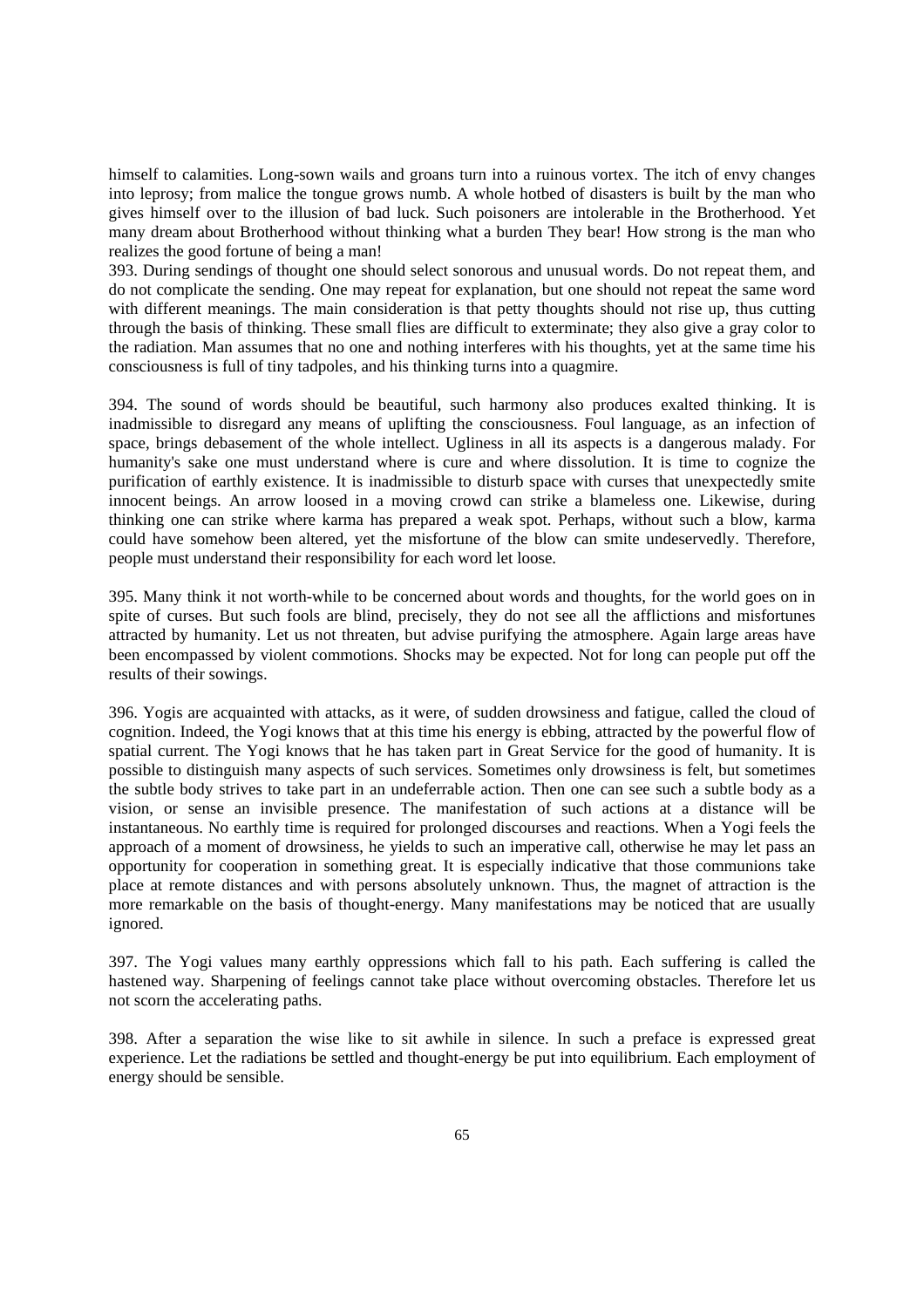399. Pay attention to how much people turn away, falling under the influence of casual rumors. Their brains cease to work and become like a sponge left in dirty water.

400. Even the smallest signs lead to great manifestations, but people do not realize that a pathway overgrown with brambles can lead to a glorious achievement. It is the usual mistake to demand large earthly signs for advancing. One must understand the entire and most subtle fabric befitting the Greatest Image. One must not permit people to defame beautiful existence. Those Images must be brought to Earth which do not cause harmful confusion. As it is, the great Tree is cloven, its separate branches withered. It is not evident that anyone has regretted the scattering of the One Treasure. The foolish assume that discourse about the severed branches is a needless symbol, for they do not even know how to think about Oneness. These ignorant ones cannot understand the collective concept of Brotherhood. What is the dome to them, when they have not even laid the steps!

401. It is time to understand that the human path has been directed toward cooperation. No government will be enduring without affirmation of cooperation. This is not dream beyond the clouds, but the requirement for a date of evolution. Thus, let us not consider it an abstraction when the saving measure is proposed to us.

402. Who can take it upon himself to judge that which he does not know? Who presumes to affirm the presence or absence of something unknown? It is more sensible to admit that much exists which is unknown to people. Let people at times reread this simple truth.

403. Some appear as messengers, who have consciously and selflessly accepted the responsibility; others bear tidings without knowing it; a third group partially affirms a useful word; a fourth displays useful actions by the examples of their lives. There are many kinds of offerings and affirmations. Let us not designate which can be especially useful. Each one within his own horizon can direct people to good. Let us welcome each good offering. Courage enables one to array oneself in impenetrable armor.

404. Why does not a plea for help ring out when it is undeferrable? Help is the force of Brotherhood. It is impossible to compel people if they are not conscious of this undeferrableness. To him who does not wish to follow a path favorable for both himself and the Brotherhood all advices about the power of unity will be superfluous as long as he does not realize his complete error.

405. The manifestation of wise Covenants enables one not to lose sight of the goal. An experienced archer sends the arrow firmly, but the hand of the faint-hearted trembles. The goal cannot be attained through errancy and staggering. Each belittlement of the Sublime fills the spirit with unsteadiness. The beautiful Sublimity is a shield against all errancy. Man goes straight to the Beautiful. He will not turn his back upon the Beautiful, nor will he utter disparagement of the Beautiful.

406. Unbelief does not belong to spiritual discussions only; it belongs to all domains of knowledge. A particular type of people is subject to unbelief. They deprive themselves of any creativeness; they cannot be inventors; they do not know inspiration. Such unbelievers can impede the movement of evolution. There are many of them, and they are capable of condemning everything not encompassed by their consciousness. Let us not take an example from these walking corpses.

407. And yet, how to deal with unbelievers who try everywhere to cause cleavages? There are very many of them, and owing to their ignorance they are very clamorous and meddlesome. One should muster a few scientific arguments against them. They cannot brook having the extreme irrelevancy of their opinions pointed out to them. Fortunately, science in different domains helps to illumine the paths of evolution. Of course, the ignorant will insist upon long outworn concepts. They do not like it when they are asked for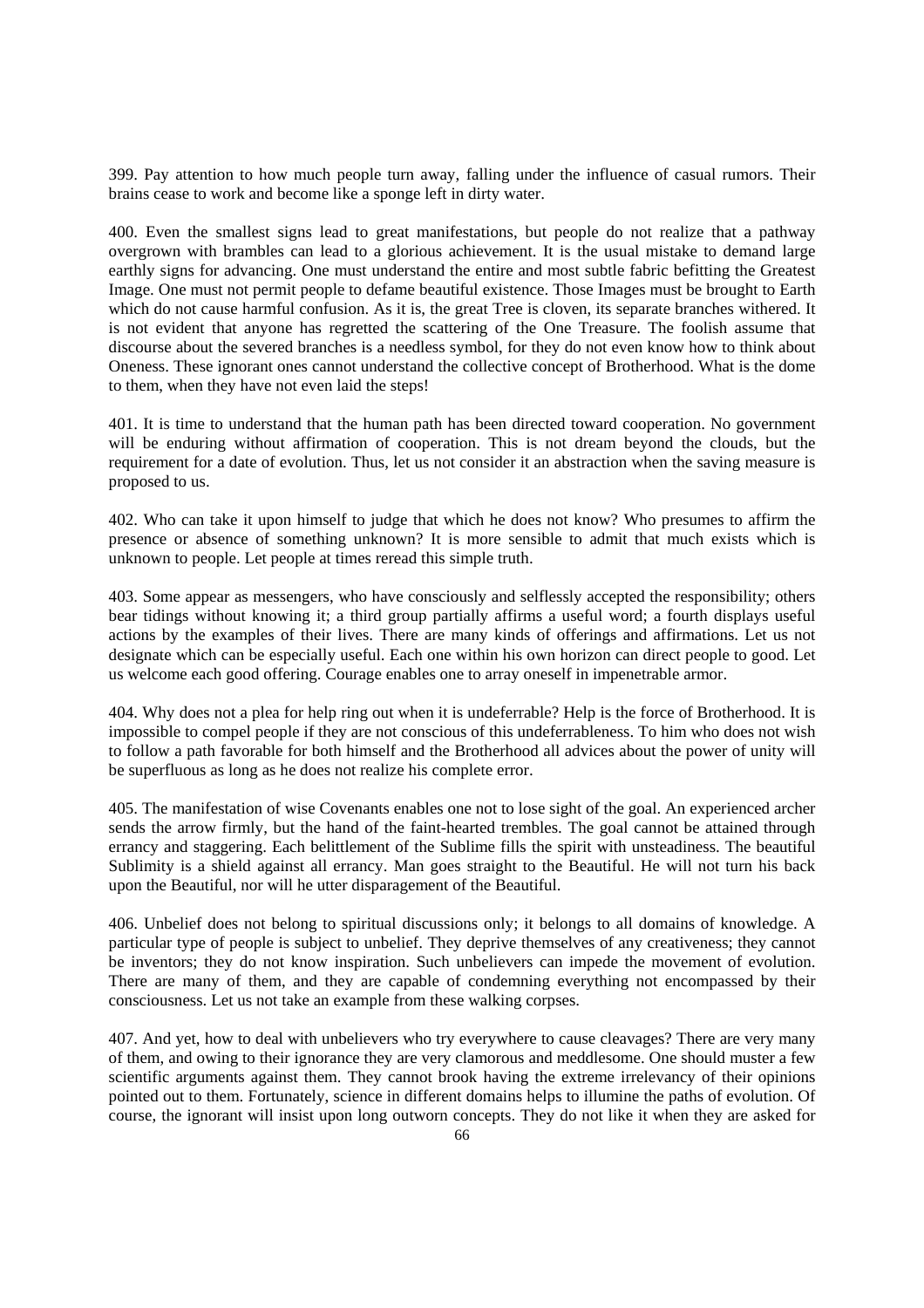proofs. Their attempts to screen themselves with scientific terms merely prove their narrowness of conception. Sometimes it is useful to come in touch with stagnation in order to perceive the entire extent of the obstacles to freedom of evolution. One need not be distressed at the existence of such branded consciousnesses. Each word which serves as a challenge to them will be a useful sowing. Let them even become abusive, nevertheless an agitation of matter will result.

408. Brotherhood teaches discernment of the boundary lines where it is possible to attain useful results. Many are already in such a state of corruption that instead of an agitation of matter only infection of space results. Each disciple of the Brotherhood understands where a contact is already impossible.

409. Tolerance is one of the conditions of observation. True observation is the basis of cognition. An intolerant man cannot form a just picture of things. He deprives himself of observation and loses perspicacity. What kind of cognition can be born from egoism which rejects reality? There are many examples of great truths having been subjected to distortion, because of intolerance. It may be said that intolerance is ignorance, but this definition will be too mild. Intolerance is evil; there can be no good intolerance. It invariably contains falsehood, because it conceals the truth. Only those who definitely lack intelligence can light-mindedly fail to consider intolerance as something unworthy.

410. It has already been said that the science of thought transmission at a distance is ordained as an attainment of humanity. However, it must be an authentic science and must arouse a respect worthy of it. It is inadmissible that people should respect a primitive apparatus more than the great energy contained within themselves. Do not think that an understanding of the forces concealed in man has been sufficiently strongly established. There is far too little respect for such forces among illiterate people. They are ready to hurl themselves into the dark abyss of so-called spiritualism, but they do not wish to reflect about the power contained in thoughts. The science of thought cannot be developed if people do not pay attention to it.

411. Be very cautious, for the currents are not natural. The sharp changes not only of temperature but also of chemism itself cannot be ordinary ones. There are such confusions throughout the world that it is more necessary to protect oneself, otherwise there can be derangement of the centers. Chemism can act as a poison. The manifestation of disorganization of interplanetary currents is too little studied. The air is considered to be as usual, just as are water and fire. But, then, do not these manifestations differ each instant?

412. Each arch has its apex. Disturbing it causes the downfall of the entire arch. Similarly there is in life the Highest Contact without which life turns into chaos. Is it easy to sense this point of Infinity? Few have sensed it, but because of this the manifestation of Infinity has forever illumined their consciousness. Great is the concept of the subtlest energies that uplift the consciousness. It is impossible to call them other than subtlest. Earthly apparatuses do not detect them. No one has seen them, but some have been convinced of their presence by an indescribable feeling. It would seem that earthly forces are forever separated from the subtlest domain, yet for all that our planet is on the eve of realizing the higher energies if humanity so desires. In this condition is contained the chief affirmation of the possibility, for each possibility can be rejected by the insanity of the will. But it is inadmissible that the highest point of the beautiful arch be destroyed by madness. Let each one recollect the best moments of his life. Is it possible that even a cruel heart will not be softened! Let each one sense in his own life the contact with the highest point of beautiful energies.

413. Picture to yourself how the subtlest energy touches us. Such an arrow must pierce all space. Thought words may not be found to express the unrepeatable sensation, yet it remains as the most immutable in all existence.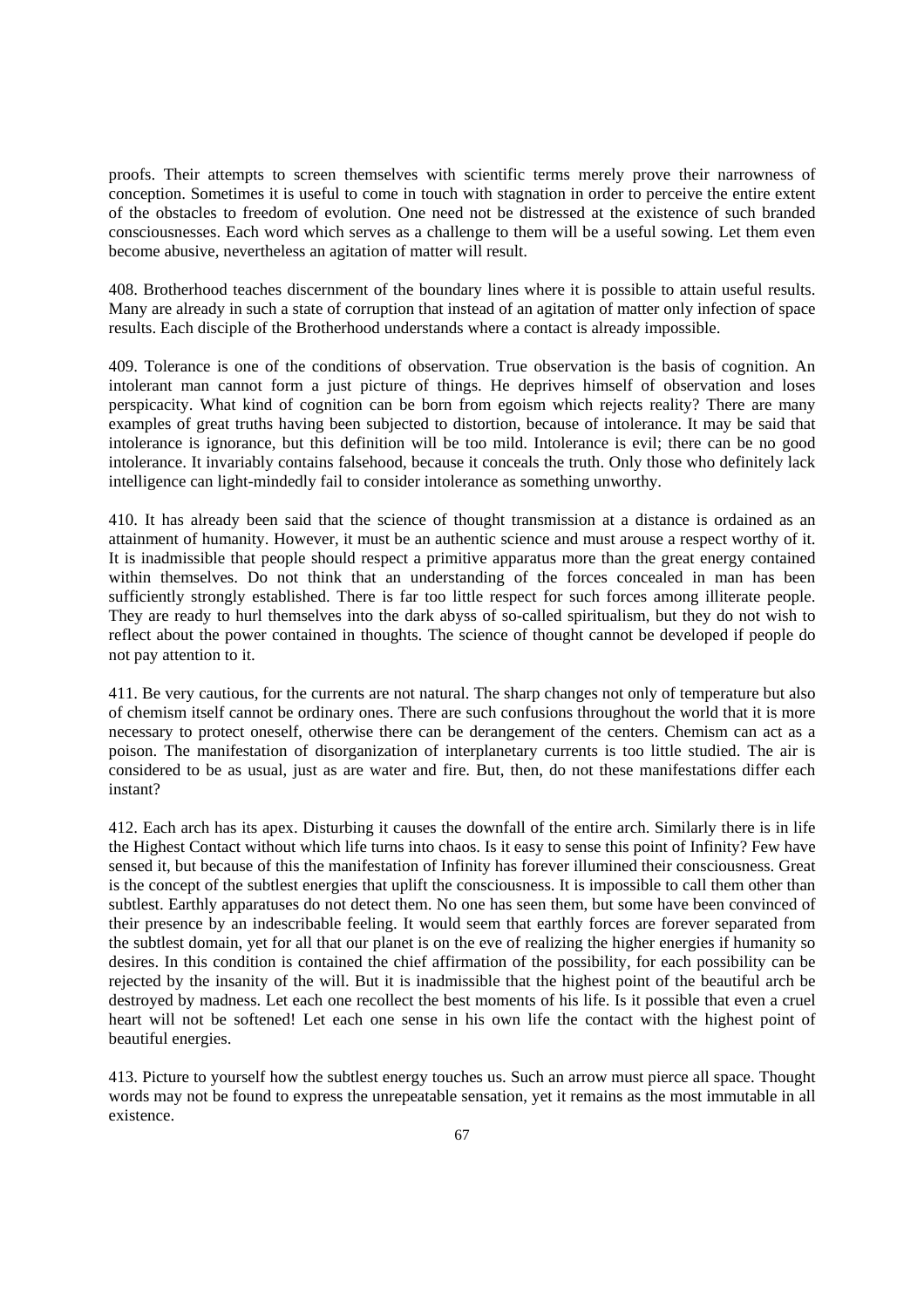414. The man who retains within himself even one subtlest sensation becomes forever an unusual being.

415. Not only exceptions but the majority of people can attain a sensation of the subtlest energies. They have but to think about them.

416. Yes, yes, yes, the usual mistake is that even people who accept the subtlest energies picture their action incorrectly. The manifestation of the subtlest energies is imagined as something thunder-like and physically striking. It is impossible to explain to people that their earthly nature makes the subtlest energies almost mute and imperceptible. Of course, the inner reaction will be enormous, but few are the consciousnesses sufficiently prepared to perceive these higher Contacts. It must not be thought that it is possible to receive sendings from the distant worlds without preparation. One should not be distressed that the dual nature, the earthly and the subtle, is not easily manifested as one. One is again obliged to remember about earthly cooperation, an idea which is assimilated with difficulty. It often excites the lowest passions instead of rational labor. If cooperation is rarely found, even in small circles, then with how much more difficulty is the synthesis of subtlest energies assimilated! We speak, not to distress you, but to implant patience and striving.

417. It is especially inadmissible to strive to apply the subtlest energies for personal aims. Though the Higher Force communicates inner power to us, it is impermissible to forcibly apply the beautiful energy for personal interest and gain. Merely give entry to the beautiful Force, and much will be added.

418. The non-duplication of experiments with the subtlest energies often diverts the attention of scholars. But they forget that it is not the energy which is unrepeatable, but they themselves. Moreover, they do not know how to create duplicate conditions surrounding the experiments. Many times you have had occasion to note how different were the attendant circumstances. But even an eminently experienced scholar does not attach significance to very diverse conditions. First of all, he does not pay attention to his own mood; yet the condition of the nerve centers will be decisive for many experiments. Likewise overlooked is the quality of the co-workers taking part in the experiments. But even in antiquity, and later by the alchemists, the value of cooperation was well understood. They knew also about the significance of sex. They did not deny lunar reaction and the force of the planets. But at present, such elementary conditions are considered almost witchcraft. It is impossible to persuade people that they are the bearers of the answers to many things.

419. Among things overlooked we also find neglect of the quality of thinking. Not enough has been said about this power. For example, man does not pay attention to the fact that during amplified thinking he involuntarily sends his thought abroad. Verily, strong thinkers must be very careful. Their thought can be more easily seized in space. You already know about currents which, as in a tube, preserve a sent thought, but even such a special measure cannot always be effective.

420. It is possible to intercept telegrams; it is likewise possible to intercept thought. Thus, silence is no concealment of a secret.

421. Each one has a great many relations with completely unknown people. Also, his name is pronounced somewhere. Let us not forget that such distant contacts often have a greater significance than contact with our near ones. It may be noticed to what an extent remote information is reflected upon all the inner centers. But such an unquestionable circumstance almost fails to be taken into consideration. People assume that bodily contact is especially important. Let us not deny that the physical handclasp also has significance. But a thought, remote, unharmonized, can exert a very strong influence. No one can see these distant threads, but a refined consciousness feels them.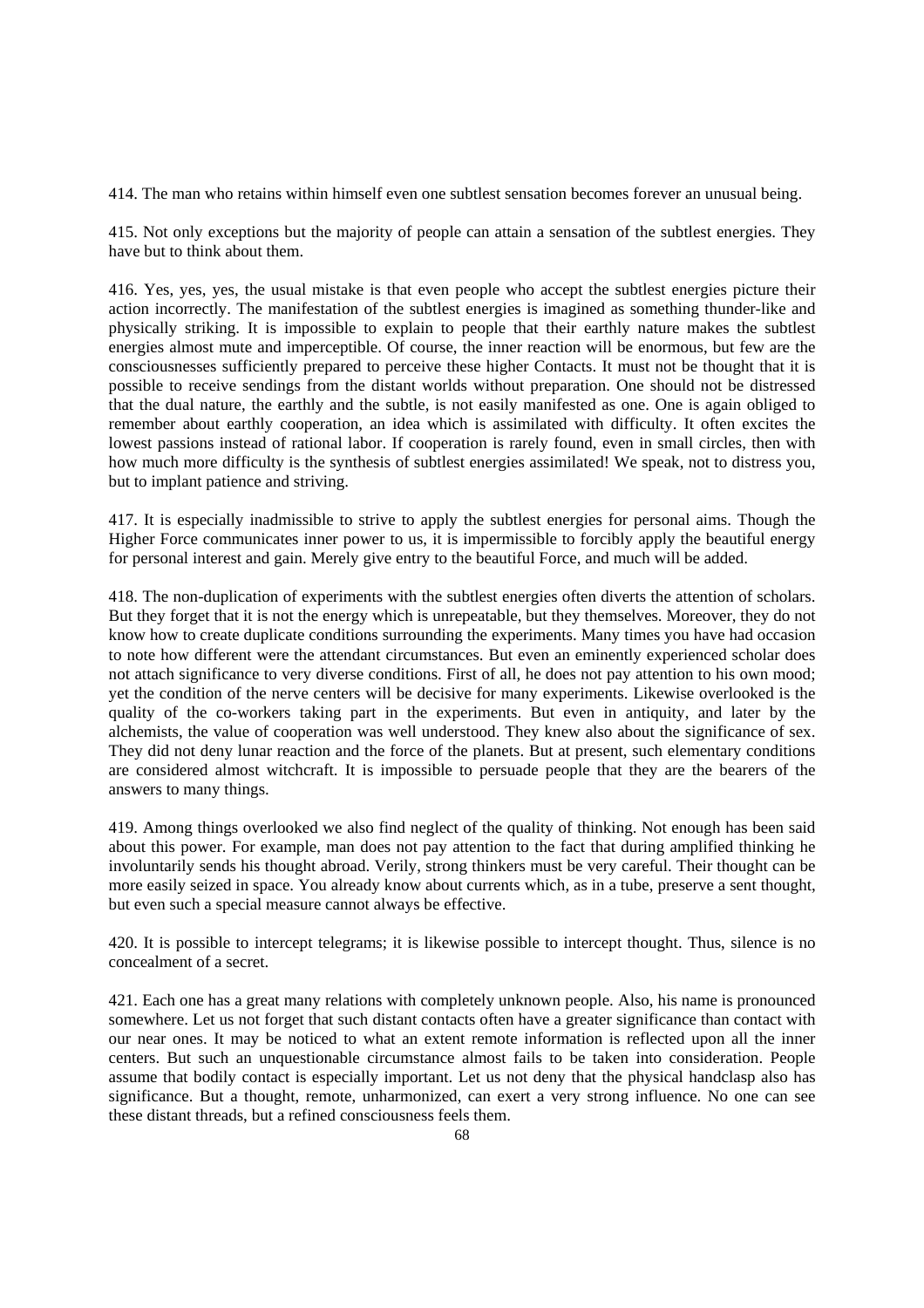422. Is it not remarkable that in sleep the consciousness could trace an approaching onset of heart contractions? Likewise is it remarkable that by certain vibrations it is possible to avert a strong attack of pain. Much can be noticed.

423. Many will read about Brotherhood; many will discuss this subject-but will many apply in life the fundamentals of Brotherhood? Not reading, not conversations are needed, but gleams of brotherly relations. Likewise needed are experiments with the energy of thought; though they may not yield brilliant results, nevertheless they will fill space and help someone unknown. Let empty arguments be abandoned that something has not been successful. Today it did not succeed in order that tomorrow it may blossom more beautifully.

424. Moreover, it is necessary to understand the significance of mutual respect, which lies in the foundation of Brotherhood,. It is necessary to recognize the deep meaning of reciprocity when forces are increased tenfold. Brother will not censure brother, for he knows that condemnation is dissolution. Wisely does a brother help at each turning of the path. Thus, cooperation is first of all a scientific action.

425. When we compare phases of growth of consciousness with scientific methods, we do not wish at all to desiccate beautiful sources, on the contrary, we wish to create steadfast effluxes of energy. Science must reinforce the paths to higher cognition. The time has drawn near when the ancient symbols of knowledge must be transformed into scientific formulas. Let us not demean such a process of clarifying thinking. Let us learn how to find allies in the most unexpected domains. Not enemies, but co-workers will acquire knowledge of all the forces of nature.

 The evidence reminds about the depths of reality. Thus, instead of dissecting a living organism, let us assemble the unification of consciousness. Let people not call Us dreamers, for We are lovers of precise knowledge, as far as it can be precise.

426. A subject must be introduced in schools-the synthesis of the sciences. From it students will perceive how closely connected are many branches of learning. They will see how great is the circle of science! They will apprehend that each scientist is in contact with an entire series of scientific provinces. If he cannot be fully conversant with them, at least he must understand their problems. Through acquaintance with synthesis, students will be able to more consciously select their own scientific activity. Let us not forget that up to the present such choice has been extremely fortuitous, often resting upon vague family traditions. Likewise, the student passed helplessly through disconnected school subjects without understanding precisely why these subjects were necessary. In the study of languages it has not usually been pointed out what are the advantages of each one. Therefore, a dull attitude toward learning has so often been noticed. This has not been laziness, but simply lack of knowledge of the meaning and aim of the subject. Assuming that each scientific subject should have an attractive introduction, the synthesis of science will enlighten even the smallest consciousness and lead it toward labor. It should not be thought that such synthesis can be absorbed only at an adult age. Actually, in their early studies it is especially easy for children to assimilate broad views. Of course, the exposition of this synthesis must be attractive.

427. In fact, the beauty of synthesis will remain throughout life. Each investigator who devotes himself to even the least detail in the structure of the Universe arrives at it through the principle of breadth, and not through narrowness. Thus, cognition will be all-embracing. Verily, where burns the fire of knowledge, there has been ordained a luminous future.

428. Knowledge is the gateway to Brotherhood. Let us not be surprised that the establishment of Brotherhood begins with the synthesis of the sciences. Though each one master but one subject,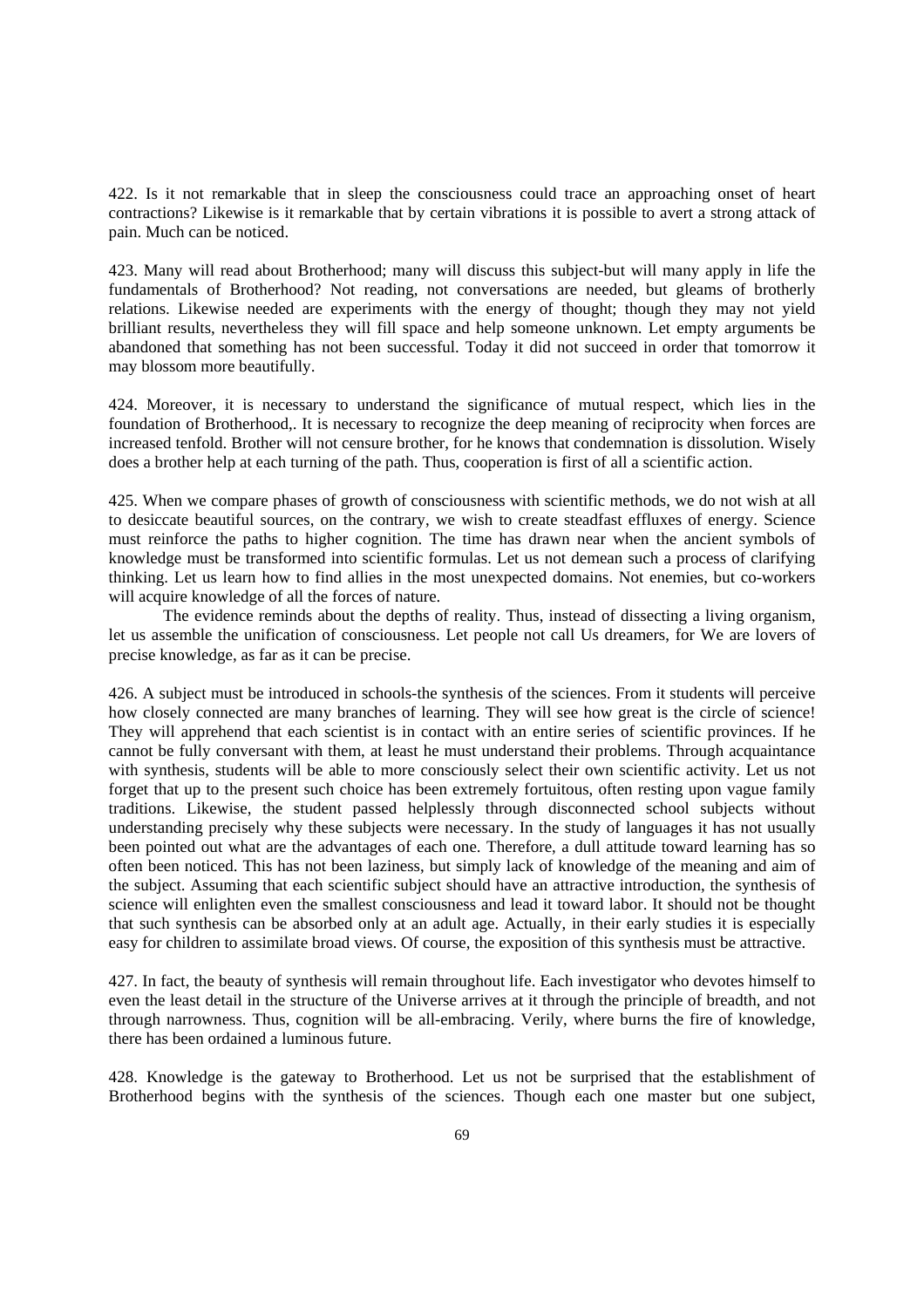nevertheless he will know how to render respect to the countless branches of knowledge. In such respect is born the understanding of Brotherhood.

429. Even in the course of a short human life there can be noted the disappearance and appearance of islands, the shifting of lakes and rivers, the death and birth of volcanoes. One can see a continual advance of some shorelines and the recession of others. No one can say that over several decades a marked alteration of the planet's crust does not take place. Now if, during a half-century, you take the recession of shores known to you and prolong it over the hundreds of millions of years of the planet's existence, you can see what enormous alterations could have taken place. Let people take note of these figures known to everyone and marvel at the change of conditions on the planet. Such evidences are very useful for unreasonable people. Even up to the present the most ancient periods are subject to suspicion, for people do not think about hundreds of millions of years; such calculations are prohibited by the distorters of ancient symbols. But the young generation should be made to confront the great problems. Motion will be the basis to start from. Let our planet, with its great motion, be converted into a small globe. Let us not be afraid of realizing ourselves to be in the vortex of Infinity. Then, too, the concept of Brotherhood will prove to be a steadfast anchor.

430. Someone says, "I know all this," but he is wrong. He does not know about the meaning of Brotherhood. He has not gauged the significance of the planet in calculating the centuries. He has not thought about the flow of the horizon. Thus, let him conscientiously acknowledge how little the most fundamental concepts have entered into life and thinking. Such realization will be the first pathway to Brotherhood.

431. Let people ask the Great Wayfarer, Whence has run his path? He will make no reply, because he bears secret knowledge and He has known when and to whom to transmit the entrusted Burden.

432. A certain settler built his house at the foot of a volcano. When he was asked why he exposed himself to such peril, he replied, "The difference is merely that I know about my danger, but you do not know what surrounds you." Great equilibrium must be found between tranquillity and the realization of danger. It is inadvisable to surround oneself with terrors, but neither is carelessness the solution.

433. For some reason birds are considered carefree, but they not only sense bad weather they also display more concern about dates for nesting and migration than people do. Goal-fitness has been excellently developed in all the kingdoms of nature. This quality is not always appreciated by people; they know too little of the past, and they do not wish to think about the future. For the most part, investigations of the past are casual, and therefore findings are heterogeneous. People usually limit themselves to quests of known places; they forget that life passes along the most unexpected paths, and its traces can be found unostensibly and unexpectedly. It is essential to preserve the writings of contemporaries, which in the course of time will help to find places already leveled to the ground.

434. There exist ancient repositories of which you have heard. The Brotherhood has preserved invaluable memorials of the most ancient times. There are people who have seen these many-storied repositories. By imitating the basic labors of the Brotherhood people may become united in useful cooperation. The Brotherhood is not a myth, and treading in its steps will be a decisive construction. It is not forbidden to copy anything lofty. In all Teachings it is proposed that one test oneself by comparison with the best and most difficult attainments. Placing before oneself a lofty task, it is possible to attain no small results. All dangers will prove to be amusing phantoms.

435. Earthly life has sometimes been called temporal. Verily, among other conditions, earthly life has no duration. Brotherhood directs thoughts to the far-off worlds.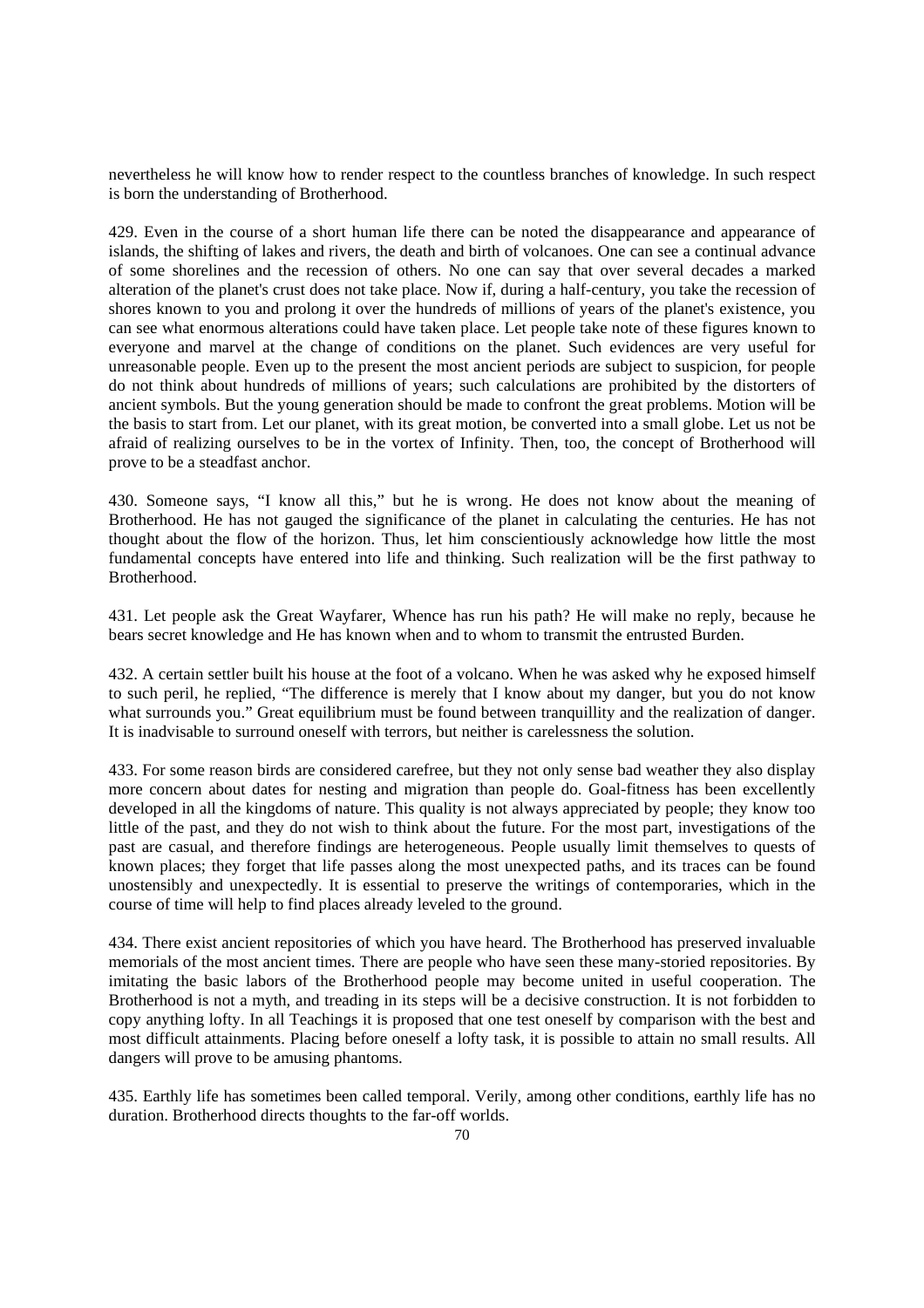436. Joint brotherly service can begin when mutual recrimination has been abandoned. Discussion is not condemnation. There may be brotherly actions which are not immediately understood. It is possible to make inquiries about reasons, but it is inadmissible, through ignorance, to utter condemnation which is like a sharp knife. Brothers so respect each other that they do not suspect unworthy action on the part of a brother; they comprehend any situation and ponder how to render assistance. In such cooperation there will be not the slightest compulsion. But mutual understanding is not born in an instant-a certain period is required to harmonize the centers. Therefore, in antiquity a certain time was set as a testing for newcomers. In the course of this period they could quit the Brotherhood without grave consequences. This period could be from three to seven years, but after that a betrayal would entail the most serious consequences. One must not look at this as cruelty, for he who runs away during a thunderstorm may be struck by lightning. The very speed of his flight only increases the danger.

437. However, not by danger or by terror, but by joy is Brotherhood maintained. In harmony grow superearthly feelings. Whoever has once experienced these exalting sensations already knows the Magnet of Brotherhood.

438. In any experiments one should not give way to excess. In general, excesses are inadmissible, they are contrary to equilibrium. Man, as a complete microcosm, must not violate equilibrium which is bestowed with such difficulty.

439. The psychic nature is individual in both people and animals. It is an error to attribute it to a single race or species. One may notice in certain peoples a leaning toward psychic manifestations, but this quality still does not explain strong manifestations in the case of certain individuals; it is the same in the animal world. Some will say, May not this be evidence of the disorderliness of some laws? Not at all. On the contrary, it merely proves the existence of laws over and above earthly reasoning. There are many questions which lead into error those who cannot think above earthly reasoning. People have become accustomed to think about fortuitous boundaries of nations, taking them for something immutable; likewise an entire people should think uniformly; a species of animals should have the same characteristics-yet life itself teaches one to perceive a great diversity. Man will be far happier when he discovers the thread of laws of the psychic nature.

440. If catastrophe threatens Earth, is it not absurd to write something down, to study, and to conserve? Only from an earthly point of view is it possible to arrive at such a premise. If no Subtle World exists, then from the earthly point of view it is not worth-while to be concerned. But We are speaking about life, not about a handful of earth.

441. "We already know about everything." so say those who do not fulfill the fundamentals of life. Each one encounters this boasting about knowing everything, and each one may be struck by the ignorance of such noisy braggarts. One can but deplore such impudent assertions. Let these persons test their obvious ignorance upon themselves. In themselves they confirm whence come so many failures into the world. Let us not bother to repeat about the causes of misfortune.

442. Without any instructions people know how to care for a beloved object. They will resourcefully discover how to keep it in concealment. They will exert themselves not to break or damage a beloved thing. Someone has said that people are most competent at preserving stones and metals, less so with plants, still less with animals, and least of all with man. You can judge for yourself how just is such an understanding. Man is a most subtle organism, and yet the most cruel treatment falls to his lot. Let us not close our eyes to the fact that the so-called abolishment of corporal punishment is merely a screen for still greater cruelty. When will the abolition of spiritual persecutions finally come! When will people realize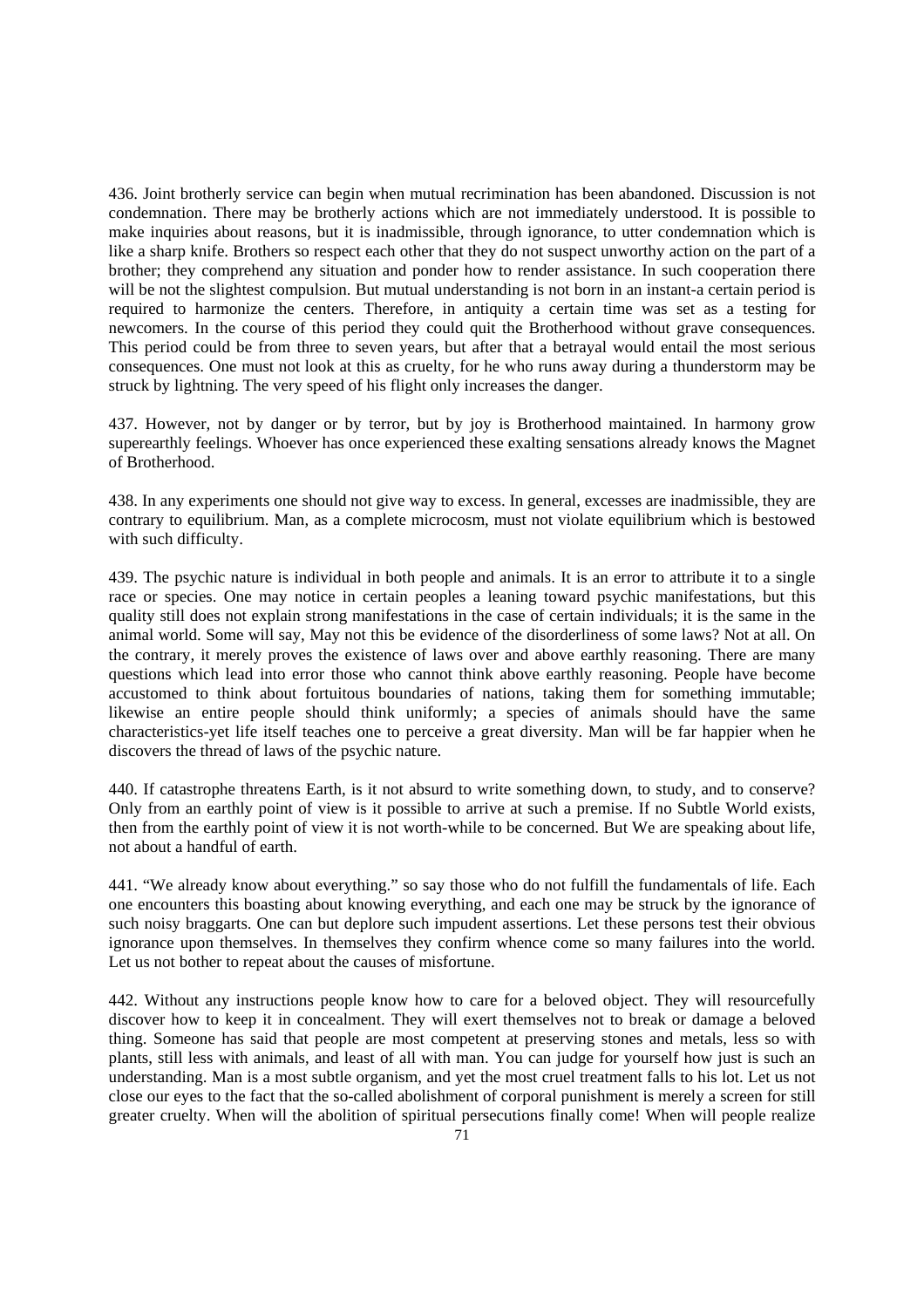that the highest degree of torture is torment of the spirit! As long as they are not conscious of the Subtle World, humaneness will not be realized. Let us not be surprised that some people require the division of the higher worlds into many degrees. Rather, let people, including those who demand the most, understand at least the Subtle World, so that they may know how to enter it worthily. The division will be grasped afterwards when at least the first degree of Infinity shall have been comprehended.

443. Brotherhood, like a Magnet, attracts ready souls. The paths differ, but there is that inner chord that sounds and calls to unity. One can feel the most salutary vibrations, but only a few understand the significance of such healing manifestations. It is impossible to explain in words alone how this unification takes place. One must have a broadened consciousness in order to understand and gratefully receive the Help sent. Thus will man begin to discern how the higher energy draws near.

444. Who can say that the tension of the world is decreasing? On the contrary, it is seething, and people do not even know how to define that which is taking place.

445. Around the concept of forgiveness there is a great lack of understanding. One who has forgiven someone assumes that he has accomplished something out of the ordinary, whereas he has merely preserved his own karma from complications. The forgiven one thinks that all has been ended, but, of course, karma remains ahead of him. True, the forgiving one did not intervene in the karma of the forgiven one and thus has not made it more burdensome, but the very law of karma remains with both participants. The Lords of Karma can alter this to a certain extent if the fire of purification flashes out brightly, but such a flame cannot easily be set alight.

 Great sacrifices have been performed for the kindling of the fire. One must revere the memory of such self-sacrificing deeds. Beauty lives on in such calls. Neither time nor human confusion can stifle the calls to self-sacrifice. The covenants of Brotherhood also tell about this same thing. It is beautiful that even now the concept that has existed throughout the ages is not forgotten.

Let us not reject even a little understanding of the supermundane path.

446. Some people write down the changes in their attitude toward their surroundings. Such notes are useful, for they induce one to ponder on the evolutionary movements which are taking place. Let us not be afraid of making mistakes in such observations. It may be that a casual mood arbitrarily colored an observation, but even through the superimposed colors, movement can still be felt. Precisely such movement, as a symbol of life, will guide man.

447. Among one's customs one must retain all those that contribute to the elevation of the spirit. Let us not uproot feelings which can yield most precious branches. Let us not cut away healthy shoots, for it is impossible to create in an instant something new and more beautiful.

448. Ordinary human sensations are often called something supernatural. A presentiment is quite natural, but as a result of superstition it is referred to the category of unusual agglomerations. A feeling does not deceive, but to sense it will be a certain attainment. Especially do people lose their wits when waves of different sensations simultaneously rush over them. Even trained observers cannot discriminate between contrasting feelings. One may spring up from a nearby neighbor, whereas another comes flying from beyond the distant mountains. Frequently, a nearby circumstance can interrupt very important distant currents. Let us not be distressed by the small when great calls may be hastening on. It is necessary to adjust one's feeling to the greater, knowing that it may arise. Especially when space is so tensed, one must keep one's attention fixed upon the larger tasks.

449. A presentiment is sometimes called the figurehead of the ship. It runs in advance and does not allow itself to be overtaken. The new consciousness understands that the ship has a bow and a stern, but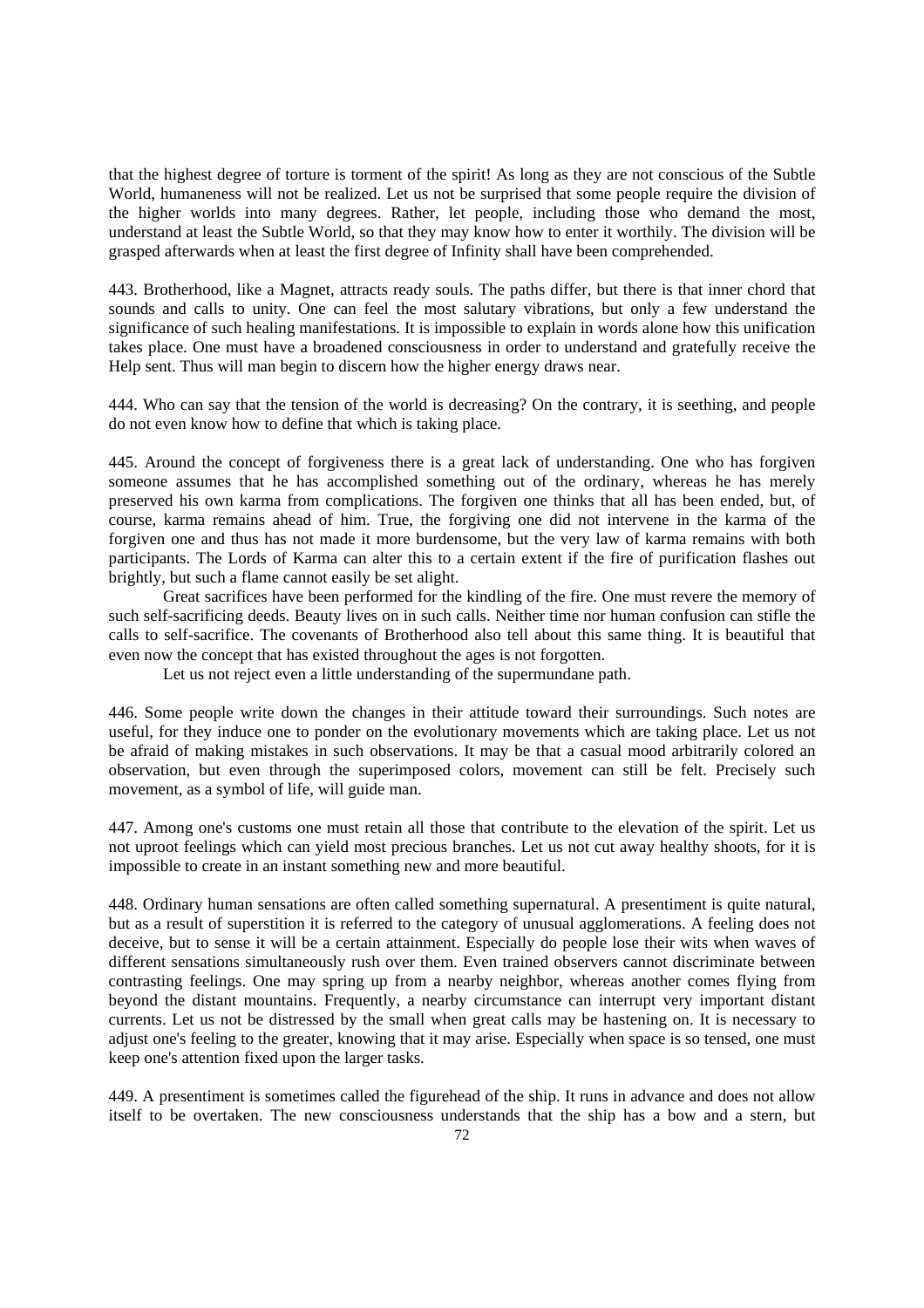superstition adds to the bow of the ship the most fantastic image. Similarly, human thinking adorns the simplest sensations with unheard of forms.

450. Wherein, then, is progress? Some assume that it is in constant recognition of the new. Will not such aspiration be one-sided, and must there not be added to it regulation of the old? More than once it has been shown that people abstractly strive toward something new, and yet continue to dwell in an old pigsty. Someone gives lectures about cleanliness, yet is himself extremely filthy. Will such instruction be convincing? Or a lazy man summons to labor, but who will give heed to him? Let us not be afraid to repeat such primitive examples, for life is full of them.

 Whoever thinks about harmony knows that a house is not new where old rubbish has settled. And yet one can see how beautiful attainments wither because they cannot grow in filth. Not only is such a fate of useful attainments deplorable to see but it is sad that their dissolution litters the already discovered paths for so long a time. This is why I speak about equilibrium.

451. Do not permit any quest to be traduced if it is sincere and has a good basis. Solicitude and care are necessary. As a gardener grows new fruit and fertilizes the soil, so let us be ready to assist the new and regulate the old. Whoever wishes to help must be prepared to assist in every way. Only with such readiness can one find the path of application.

452. Observe and if possible write down the dates of events. Later on, a remarkable mosaic can be put together.

453. As I have spoken about the relationship of the new to the old, so do I also speak about the correlation of the inner to the outer. Formerly, people were taught lying and hypocrisy and received praise for insincerity, but now such subjects have been abolished, for these qualities have become innate. Actually, it is necessary to pay attention to the tragic discord between the inner and the outer. Is it possible to expect special mastery of the lofty energy in such destructive disharmony? People are reaching such a degree of torpor that they cannot even imagine that man can bear within himself both enemy and friend in continuous conflict. It is impossible to possess power when on the face is a mask and in the heart, a dagger. Impossible is successful growth if the entire organism finds itself in a constant state of disunity. We have spoken about unity in order that each one shall understand it, not only in relation to his near ones, but also in regard to himself. Such inner disunity is in itself dissolutive and self-devouring.

 In the discourses about Brotherhood, it is not without reason that unity is so often called to mind. The meaning of this quality must be profoundly understood.

454. Each one has noticed with surprise that in the best Teachings schism has taken place. Certain leaders have even considered such occurrences useful for arousing discussion. But it must be contemplated that around the Truth there can be no contradictions. Only the blind do not see what stands before them. Will not the cause of such blindness be one's own disunity?

455. The history of various senseless disputes can serve as an edifying lesson. Throughout the world these follies are being perpetrated. Is it not timely to remind about Brotherhood?

456. Not only nonconformity of old and new, of inner and outer but also different understanding of the simplest words is an obstacle to the consolidation of progress. Do not consider it strange when the simplest concepts are wrongly interpreted-there exists no unity of consciousness. In spite of beautiful solitary flights people will bog down in one swamp in the majority of cases. It is impossible to instruct them in the higher energies when their very way of life needs regulation. You have heard about a disastrous termination of an experiment with currents of high tension, and you have rightly understood that the cause lay in carelessness. The first success not only did not inculcate carefulness but, on the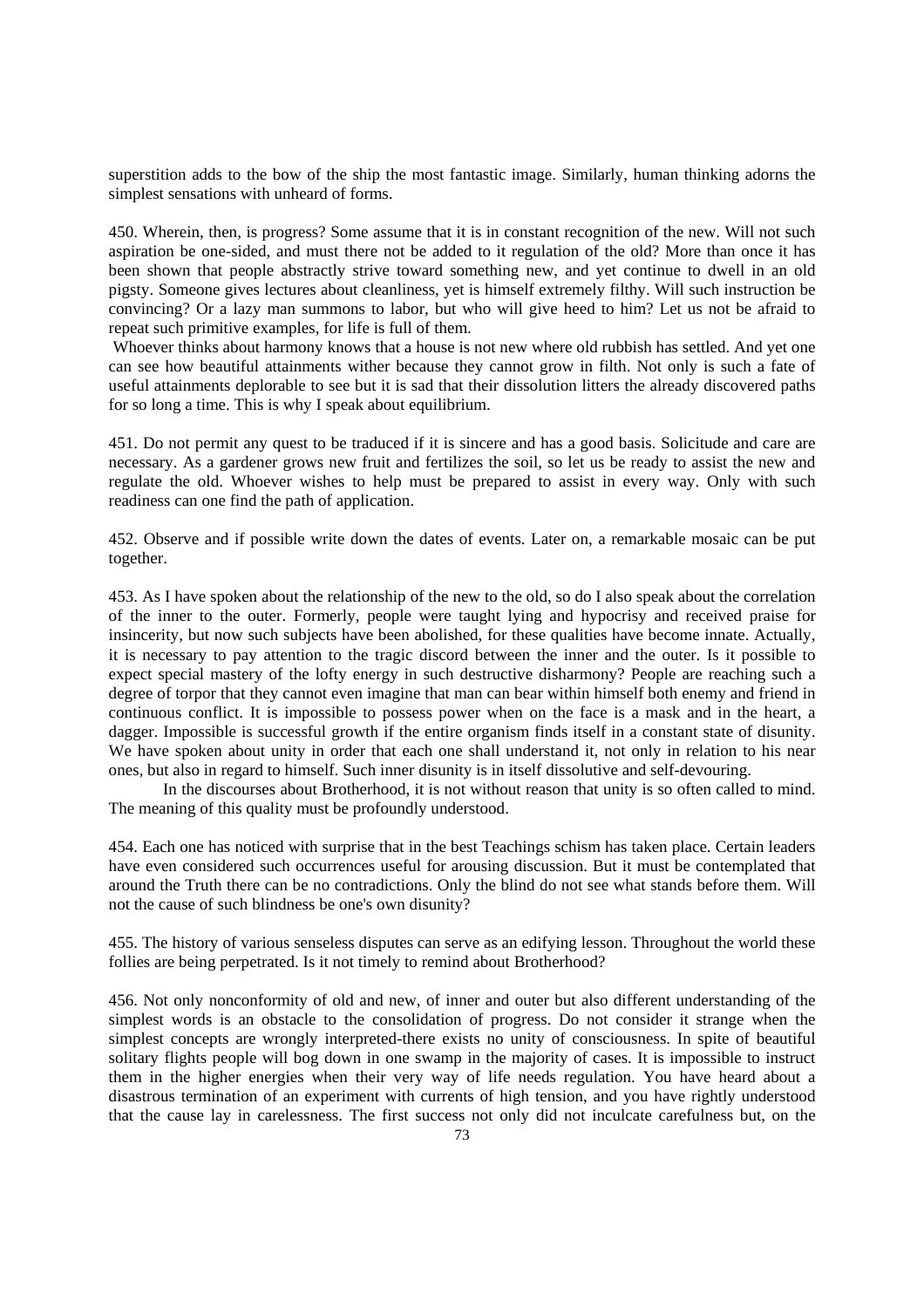contrary, admitted negligence. There are many such examples. Often it is impossible to bestow success, because it proves to be a dangerous plaything in foolish hands.

Much ignorance interrupts the paths of progress.

457. A mission, in itself, likewise bears danger. One must hold fast to one's mission, for hands are stretching out on all sides. Therefore it is not surprising that there are so many admonitions on the paths to Brotherhood. Whoever considers these exhortations superfluous is foolish. Who can boast that his traveling bag is in order?

458. About preparations for Brotherhood the simple truth must be understood-the more, the better. Let us not think that there is enough of everything. One must accept as an essential procedure the review of all things taken along. One should not take much, but it is inadmissible to forget what is needed. The selection itself will be an adequate test.

459. Thirst is slaked by water. Thirst for knowledge is slaked by the path of approach to the Higher World. Many scholars suffer their whole lives from indescribable anguish, because they alienate themselves from cognition of the Higher World. The anguish of the wrong path is most cruel, most devouring! In the end such a man finally abrogates his progress and is in torture without understanding his own error. Much malice is engendered by such beings. They are ready to persecute even the least manifestation of Light.

460. There are many human masks, but one of the most repulsive is the guise of unity. One has to sink into slime to dare such falsehood, to display the smile of unity when in the depths of the heart there hides a grimace of malice. One has to imagine a complete shattering of the spirit in order to understand what an extent such a man violates human dignity.

Such an ugly manifestation takes place often, and how far removed it is from Brotherhood!

461. The Brotherhood is not a shelter, but a beacon of Light, it is as a Watchtower; thus must the manifestation of the Brotherhood be understood. Otherwise, people will often assume that Brothers seed safety from various persecutors. No, the seclusion of the Brotherhood is necessitated by completely other causes. As a Beacon on a lofty peak, the Brotherhood applies its knowledge for the salvation of humanity.

462. Certain Teachers have advised against touching upon insoluble questions. Of course, they had in mind not rousing unprepared minds to resentment, but where discussion is possible, the most far-reaching intellectual excursions should be encouraged. Beauty sparks in prognoses which can come to life in brotherly unity.

463. It will be pointed out that many Communities and Brotherhoods have fallen into ruin, but they are not the ones We speak about. Moreover, they could have been moved elsewhere, but to a stranger's eye it might seem that they disintegrated. Do people know much about life in a neighboring house, much less about that which they are not supposed to know? Each one can recall from his own life the most significant events about which no one has known. Especially if transmitted by thought at a distance, who could learn about them. True, thought can be intercepted, but for this special conditions are necessary. If a thought has been directed with especial clarity to a definite person, it will unfailingly contact his aura. Thus communities can be kept together by the force of thought. But some are so afraid of thought that they decline everything relating to this domain. Such people should not be attracted, their approach ends in treachery. More than once Communities have been moved away in order to free them from undesirable people. It is easier to announce the dissolution of a Community than to disclose those who can do harm. From such a situation one can more easily comprehend why the Brotherhood is to be found in an inaccessible place. therefore, too, each one who knows about the Brotherhood will be careful in giving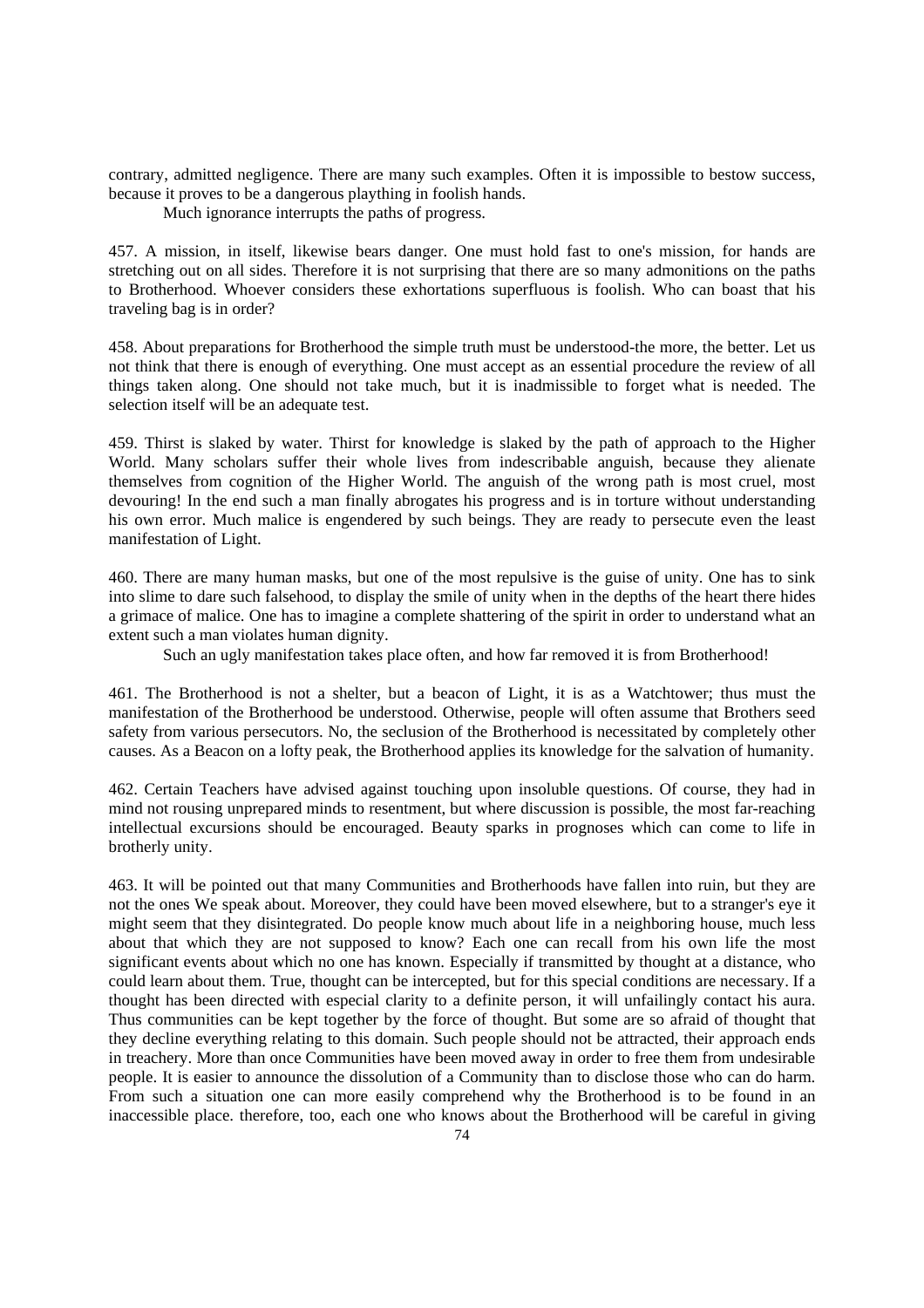out his information. People cannot bear it when they are unable to understand something. Such understandings are stratified slowly. Very rarely is the Chalice filled to overflowing. As a synthesized center, the Chalice preserves the most essential, indescribable accumulations.

464. The Chalice, just as the heart, is especially close to the concept of Brotherhood. The Chalice is the repository of everything loved and precious. Sometimes, much that has been gathered into the Chalice remains concealed for entire lives, but if the concept of Brotherhood has been impressed upon the Chalice, it will resound in both joy and yearning in all lives. To people who are cognizant of it even in an hour of difficulties and clashes, the concept of Brotherhood will be a saving factor.

465. Predisposed observers discern only their own preconceived design in actions and reactions. If all the distorted facts be called to mind, it will be horrifying to learn how many already discovered attainments have been destroyed. It is impossible to show any advance which has not been sullied by premeditated trickery! There are many causes for premeditation-the first will be ignorance, then come malice, envy, aversion to someone's success, dislike for the new-thus, many ignominious qualities distort the facts. In such a frame of mind is it easy to proceed with the cognition of the great energy?

 At each step are encountered misunderstanding and malevolence. One has to have special cultivation of the will in order to accept these obstacles as unavoidable. But even though a man shall find in himself sufficient firmness to overcome such difficulties, still, so many most fortunate confluences of energies will be lost.

466. It is impossible to understand why even the simplest observations are overlooked. For example, in studying aromas insufficient attention is paid to the usefulness or harmfulness of different very pleasant odors. All flowers have a particular designation, yet so-called perfumes bear conventional floral names. No one is concerned about the usefulness of the perfumes, but the essences used to make them up are sometimes almost poisonous. It is regrettable what the teaching about color and aroma has turned into when people propose to use arsenic coloring or deadly aroma!

467. Broad usefulness will be the adornment of the cooperative. Let nothing pernicious be admitted under any covering. Thus, let us draw near to the concept of Brotherhood.

Let us keep in mind that the most difficult hour can be the threshold of new achievement.

468. Always remember about the young co-workers. Remember that it is always possible to find them. Remember that they await you, even under diverse garments. Under a vague aspiration they are still ready to receive a word about new attainment. Through all the domains of science let a call be heard to the spacious truth. Let each one, though it be through physical culture, begin to think about culture of the spirit. Let biology remind one about unending life. If someone likes outlandish words, make no objections, for the paths are infinite. If someone is bewildered, encourage him, because not seldom is perplexity a sign of a secret thought. When someone views things with gloom is this not a sign of frustrated hope? One word about Infinity can bestow wings. When someone is silent, perhaps he is searching for the most expressive word-encourage him with a look. Many bridges can be enumerated by which young friends can cross over the stream. But the main thing remains that the readiness of young forces is great. This must be remembered by all who shake their heads in unbelief.

469. Concerning youth, it is necessary to make arrangements for each one who has chosen the brotherly path. It is needful that this inexhaustible source continually strengthen forces through reciprocity. Let us not think that only after a certain age youth becomes receptive. Memory frequently awakens quite early, and it is amazing how brilliantly thought is at work at a very early age.

470. The consciousness of adults sometimes dies away for a certain time, whereas children are acutely perceptive of precious qualities. Adults often fail to resound to the concept of heroism, but children are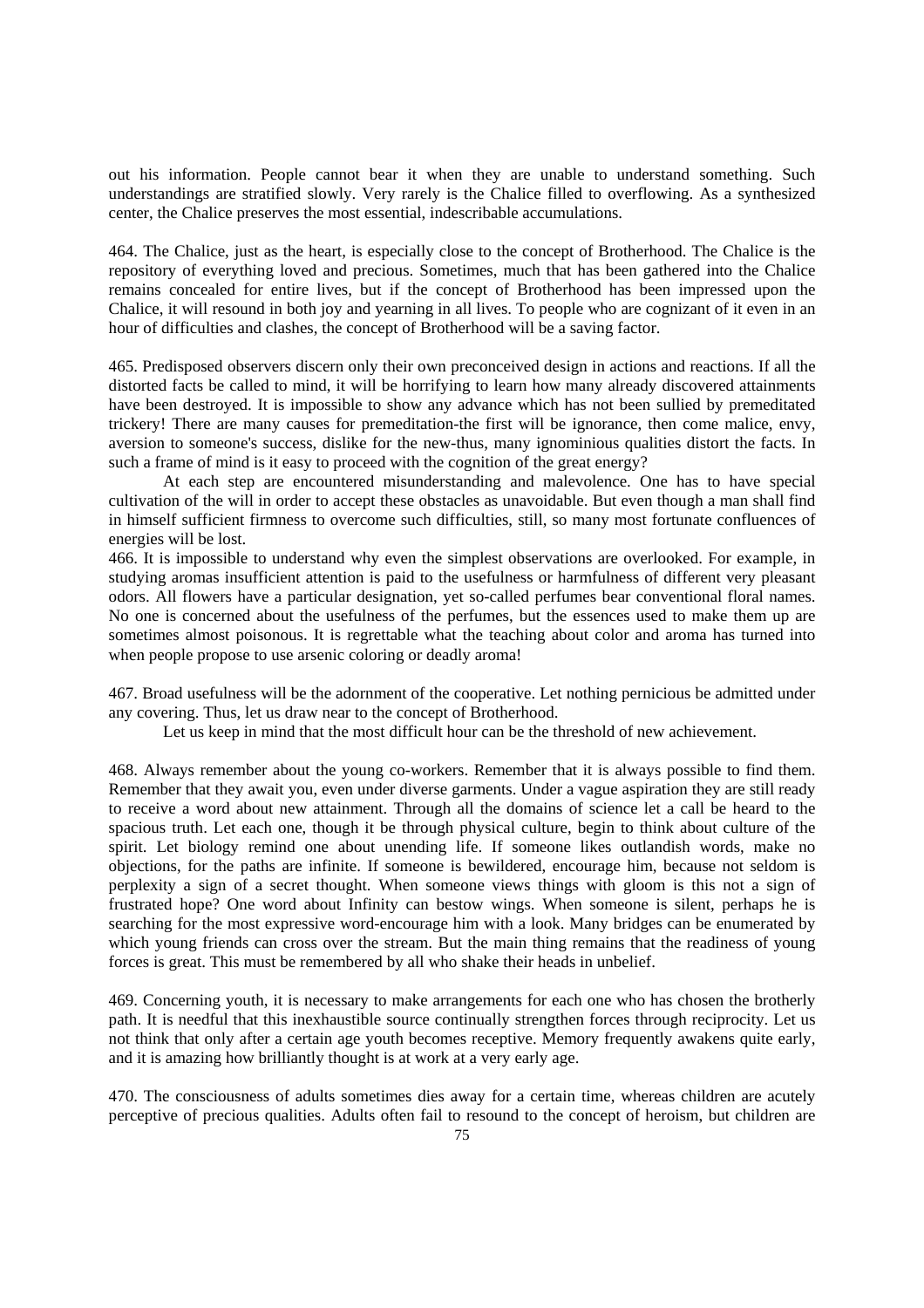fond of popular heroes; they are enraptured by great deeds, and they dream of seeing themselves among the champions of the truth. It is inadmissible to deprive children of this living source of inspiration, which will remain a luminous glow throughout their lives. This aspiration is not sensuousness, but the growth of consciousness which has come in contact with a beautiful image. It is necessary to preserve by all means such contacts; from them is born also the concept of Brotherhood.

 It should not be thought that the realization of Brotherhood comes from any sort of dogmatic moralizing. A beautiful achievement can illumine a young heart forever.

471. The happiness of the Teacher is in encouraging the disciples to dare toward Beauty. Long lists of tedious, torpid incidents do not promote this achievement. The Teacher himself must be aglow so that his approach alone may be passed on fierily. Such an everyday task is difficult, yet people are tested precisely in everyday life, which is the sister of Infinity.

472. An outflow of psychic energy is not at all susceptible to treatment by blood transfusion, but by valerian, musk, and milk with bicarbonate of soda. These basic remedies are supplemented by the psychic energy of the physician-the latter is quite essential. Our young friend possesses an excellent quality-he can give away a large quantity of energy without injuring himself, for there is none of that malice in him which usually has an enfeebling effect. Malice can produce a strong convulsion, therefore the basis of malice is not suitable.

473. Anemia is usually considered to be a blood deficiency, but this factor is not of fundamental importance. It is but a result of an outflow of psychic energy. Thoughtless physicians assume that it is possible to restore strength by drinking blood, but they forget that the inflow of strength will be one of appearance only. It is the same as trying to illumine a large house with a single match. Taking in blood produces much harm; this substance requires study and adaptation. That is why We do not in general advise such mixing of blood. Essentially, it is unnecessary. Increase in psychic energy is attained by the simple expedients of which We have already spoken. But in this let us see to it that there be not found in the vicinity someone who absorbs the energy. Indeed, it can be absorbed consciously and unconsciously. Each irritation, each despondency will definitely absorb the precious energy. When the fundamentals of Brotherhood are being taught, first to be eliminated are all those elements which are adverse to psychic energy.

474. It is advisable to observe the methods of the invasion of chaos. Many suppose that the very concept of chaos excludes any system. A representation of chaos as completely formless will be untrue. Even in each life it can be observed how subtly chaos creeps in. It intrudes as an actual decomposing force. "The Invasion of Chaos" could be the title of an extremely instructive book of observations.

475. Spatial voices have been mentioned under various names in the Scriptures of all peoples. Let us not delve into why such voices have been attributed to the most diverse sources. Right now it merely needs to be kept in mind that knowledge of these voices goes back to remote antiquity. One should not assume that people of the most diverse cultures could be mistaken or be intentional liars. Science has already mastered wireless transmission, which is being continually improved. Moreover, thoughts are being studied, and remarkable observations are already resulting, but for all that, ignorance has so greatly increased that it is necessary to reiterate even the simplest truths.

476. Not only are opinions and ideas about it not admitted but people even consider it harmful for the health to think about the primary energy. Even such absurd arguments exist. Such objectors do not admit that thoughts can be other than harmful for the health, implying that everything concerning thought can be but harmful. I affirm that thought is the natural principle of life. Nothing around this principle can be injurious; thoughtlessness is far more frightful.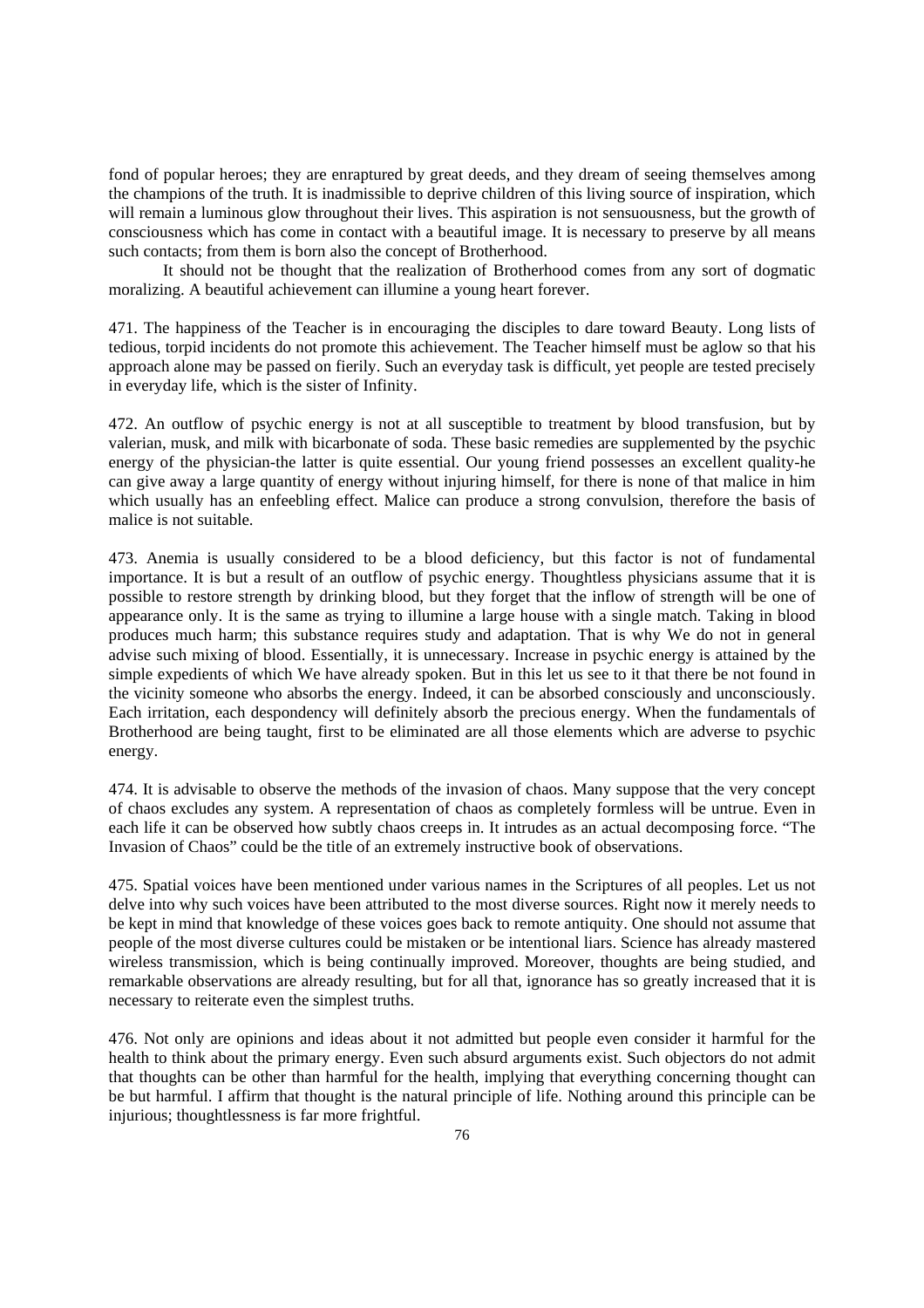477. Everyone has noticed certain people who ask very complicated questions and yet do not apply even the simplest fundamentals in their lives. Such incongruity is a poor sign. Would it not be better for them to apply the refined formulas in life? Such incongruities are to be cast off first of all on the path to Brotherhood.

478. Spatial calls reach Earth through the most unexpected receptions. An imperative call about altruism and mutual understanding reaches certain people. But pay attention to the unexpectedness of such arrivals. If, on a map of the world, the places be marked where Our call is perceived, a very unexpected pattern will result. But there are people to be found who repeat this very same thing without any understanding. Sometimes the sowers of dissension are not averse to speaking about altruism. The very meaning of the word is annulled, and instead of mutual understanding violent hatred emerges. But over and above all obstacles remains the call for altruism and mutual understanding. What is not understood today will come tomorrow.

479. People cannot understand by what signs to appraise actions. Here is an opinion brilliantly expressed, yet in the Higher valuation it is not considered very good. On the other hand, an opinion hesitantly voiced, full of modest reserve, deserves joyful commendation. To a superficial observer such an appraisal is not comprehensible. There can be brilliance in false stones. Deep thinking can also be expressed in very singular words. Where there is more inner glow, there must also be encouragement. When I speak about simplicity, I have in mind direct persuasiveness. When there is talk about raising the people's level, precisely simplicity is required in all its convincingness. This quality must not only be accepted with one's mind but loved with one's heart; from it emanate both cooperation and Brotherhood.

480. Dissonance is more audible than consonance. When one listens to the lower superearthly sphere, one may be staggered by the tortured groans, wails, and cries of terror. After these moans the succeeding spheres seem silent, but this impression is a relative one. The music of the spheres is sublime, but it does not harrow the nerve centers. So, too, in all that exists people are attracted by dissonance, but only a few know how to recognize concordance. On the paths to Brotherhood one must cognize the power of concordance.

481. Those who blaspheme against that which exists hope that their evil projections will go unpunished; they attempt to advance on the path of evil and boastfully assert that no arrow of justice will overtake them. Can one place reliance upon that which has not yet been manifested? Their thought attempts to hold it back, for the reason finds examples of immunity to punishment. But let them remember how shortsighted is reason.

482. Note to what extent even excellent people can be blinded! It is true that they cannot even perceive forewarnings. It is necessary to be extremely careful in cautioning them. One has to give such a warning in parts, not depending upon their eyes being opened at the very beginning.

483. In ancient communities each one undergoing testing was hailed. He was dealt with solicitously since it was known that it was inadmissible to forcibly interrupt the process of this experience. It was considered that each testing is a threshold to progress. No one could twist the path of effects, but brotherly encouragement enabled him not to slacken his pace, even before the most frightful images. Of course, chaos in its terrible ugliness inevitably tries to impede the path of each one being tested. But let these images be dreadful; the manifestation of the most horrible one will be in itself the forerunner of the end of the test.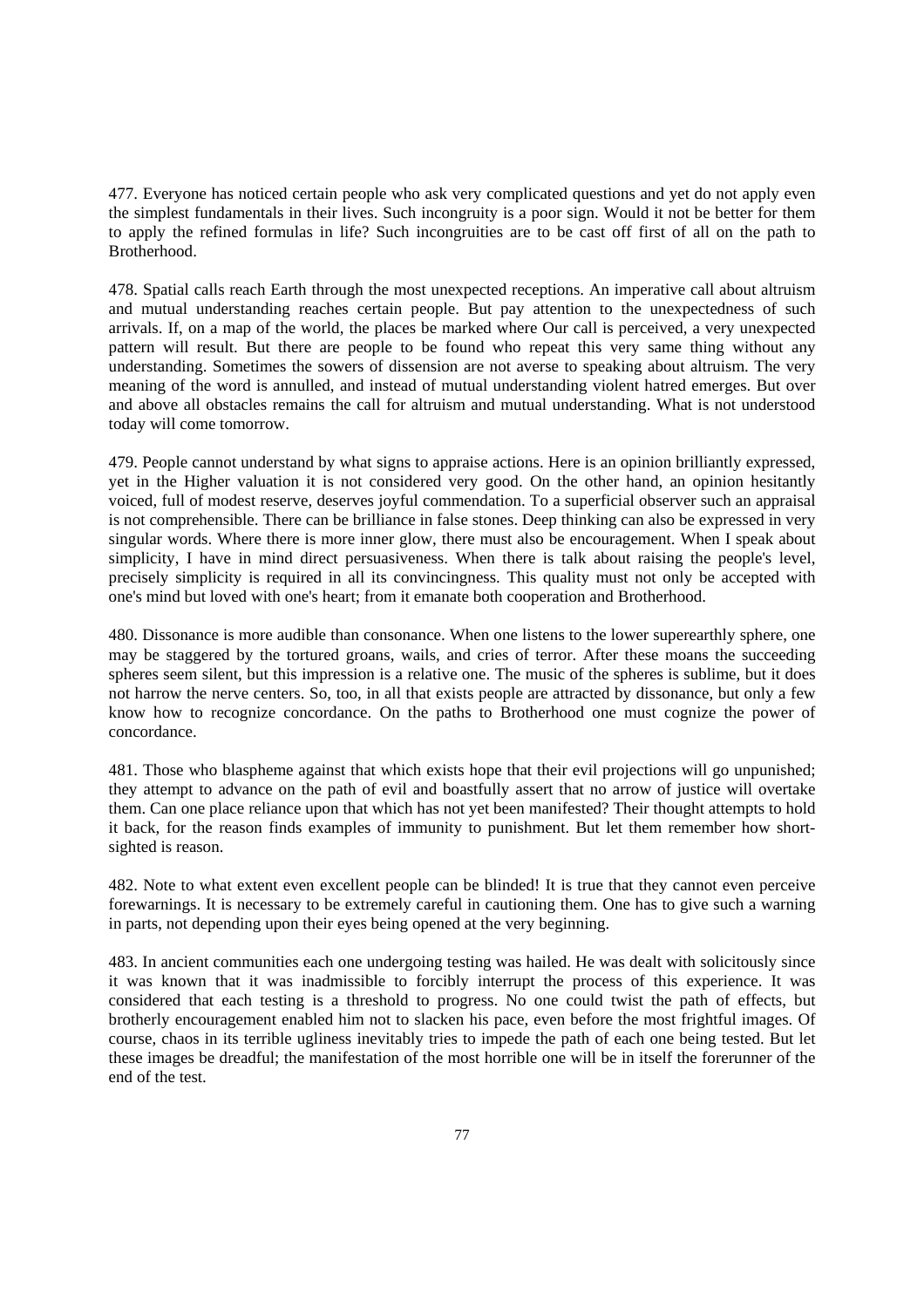484. Disciple, when you choose a most restricted sphere, still leave an hour for the all-encompassing. One cannot breathe in a straitened sphere, but even a small ray of Infinity will provide enough prana. Allencompassment exists in Infinity. When this truth is realized, then there exists no narrow and stifling sphere. In the quest for Brotherhood one must keep in mind these guideposts on the path of liberation.

485. When a great light draws near to someone's eyes, he exclaims, There is not enough light! Must not the cause be sought in blindness? Many examples can be cited when faulty eyes failed to see the light. Insensitiveness to light does not depend upon the light itself, but lies in poor eyesight. People who have eyes obstructed by dust can often be reminded of this. Can such a person be fit for the path to Brotherhood?

486. For the demonstration of concepts let us represent them graphically. Let us imagine unity in the aspect of a beautiful and stable dome. Let the threads of the elevation extend upward and be joined together as the facets of the dome. No one could suspect that unity could infringe upon individuality. With the ancient builders each column, each step was individual, yet none the less they went to make up the general harmony of the structure. The vault was held up, not by ornaments, but by correct internal cohesion-thus unity can be expected where that inner cohesion which rises to the Summit is understood. Let us not weary of collecting the best images around the concept of unity. Unity is so very necessary, and it is so often impaired even among those who already know about Brotherhood.

487. Leave behind all regrets about the past, let us not make the path to the future difficult for ourselves. The very mistakes of the past must not fix attention upon themselves. Striving into the future must be so strong that the light will not grow dim in eyes which are not directed backwards. Let us forsake the past for the sake of the future. One can strive so strongly into the future that in all conditions this blessed eagerness will forever remain. Each striving toward the future is striving toward Brotherhood.

488. It is necessary to understand how many external conditions go to make up man's frame of mind. This swarm is called "locusts."

489. Many have heard about the Kumaras, but few have rightly understood about them. This manifestation is something superearthly-thus do people say, but they forget with what labor the attainment is built. Scholars are already beginning to understand how a human personality enters into the pantheon of heroes. By the same path also are the qualities of the Leaders of humanity accumulated. If they do not pass through earthly sufferings, they cannot respond to people's sufferings. If they do not experience the sweat of toil, they cannot guide people in their labor. Self-abnegation, mercy, compassion, courage are forged in life. Nothing abstract can mold the strength of the spirit. Thus let people understand the Kumaras as the true Leaders.

490. The rhythm of battle lies not in a desire to kill. I affirm that manifested forces do not go out to fight; they stand on the defensive against chaos. Thus it is not easy for many to understand that the battle is continuous, only its rhythm changes. Timid ones tremble at a single mention of the battle and ask, When will it end? But they become completely crestfallen when told that the battle will come to an end only with the termination of chaos. Is this not terrifying for some? But terror is not suitable on the path to Brotherhood.

491. The Teacher bent his head over a cistern and asked the disciple, "What do you see?" The latter replied, "I see thy clear reflection." Then the Teacher directed, "Stir the surface with the little finger-what do you see?" "I see thy features distorted." "Think, if the touch of your little finger so altered my features seen in the water, what distortions will take place in the midst of subtle energies at a coarse contact?" In the smallest examples one can see what is also taking place in the Subtle World.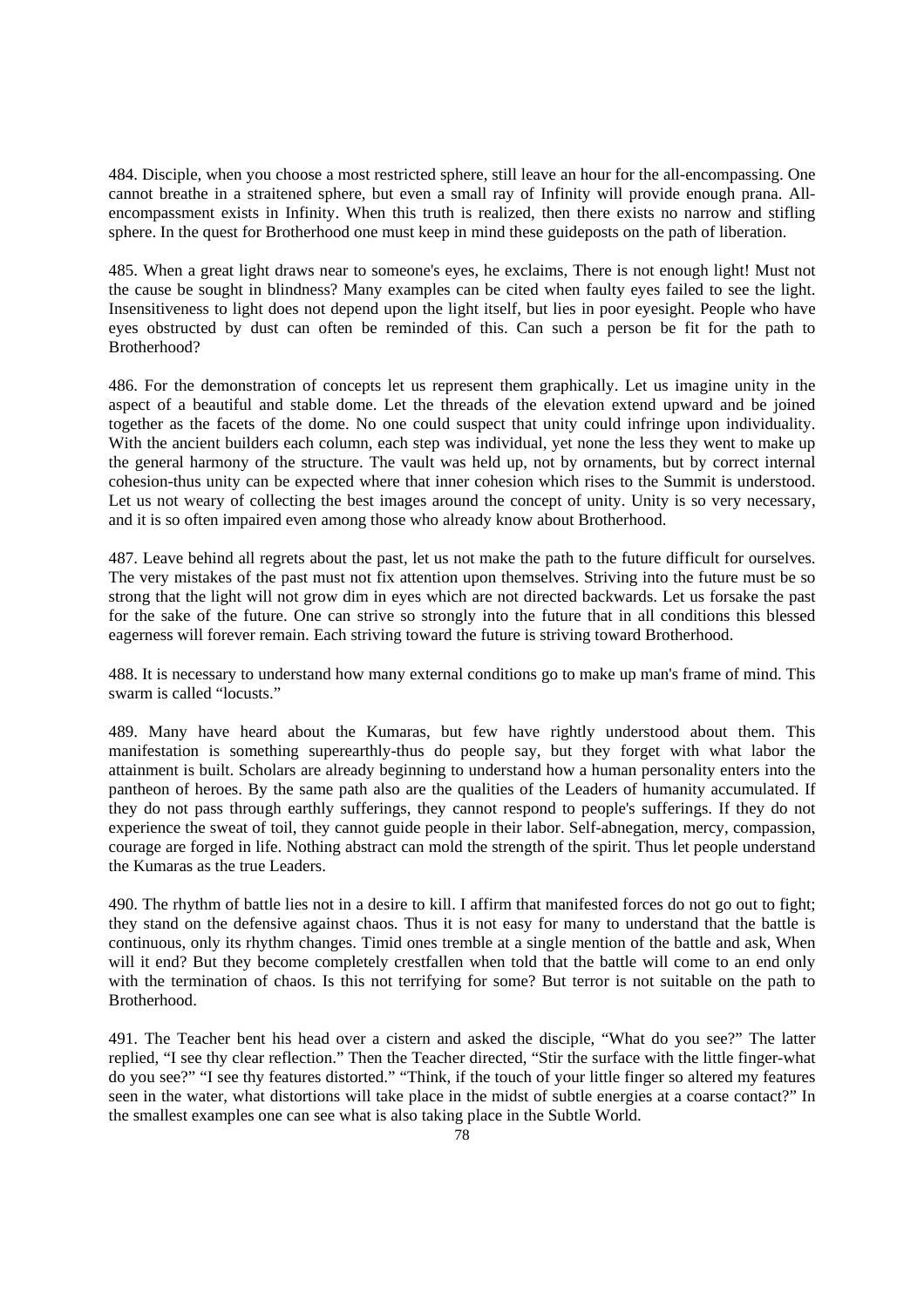492. A great number of cells of the organism are to be found in a dormant state. It has been pointed out that their awakening would make a man luminous and able to fly. Is it conceivable that people in their present state could achieve such an awakening of light within themselves? Reflect that people are fully equipped for the furthermost evolution, but the treasure must be left asleep. The state of consciousness does not permit rapid advance. Only in rare cases is an organism illumined and, with help from the Subtle World, temporarily realizes the preordained possibilities.

493. On the path to Brotherhood one must lose the habit of belittlement. Why touch upon manifestations which the consciousness cannot yet accept? Let no injury take place, even through ignorance.

494. Do not think that ones own thoughts can have a preponderant influence upon dreams. Remote spatial thoughts can also produce such influences. The perception of distant thoughts is very easy during sleep. Dreams must be studied still further.

495. The Teacher has more than once exclaimed, "Joy!" But the disciples have looked around in perplexity, asking, "Where is this joy? The sky is beclouded and there is sorrow everywhere." Yet the Teacher has foreseen joy over and above the temporary frame of mind.

496. The Teacher has more than once forewarned of danger, but the disciples were astonished, Whence will danger break out amid peace and quiet? The Teacher already sensed where there could be the engendering of danger. Let us not be intimidated by danger, but let us encounter it vigilantly. Likewise with joy-let us not cast work aside, let us not lay down our task, but let us strengthen its quality through joy.

497. Those who seek Brotherhood belong to the fiery element. From Fire is born exaltation and inspiration. The luminous element may be revealed in each sigh about Brotherhood.

498. Even terrible criminals have been called "magnificent" because or their appreciation of beauty. Throughout the history of humanity one may find convincing proofs of beauty having been a shield. Constriction of creativeness is a sign of a decline of humanity, whereas each epoch of the renaissance of creative power remained as a step of achievement. Since this is widely known, why is art not applied in life? It may be recalled that beautiful monuments to creativeness have become manifest as salutary landmarks; in striving, people have hastened to them, for they bore peace.

Without beauty one cannot think about Brotherhood.

499. Let us talk about motion. Misunderstandings continue to be piled around this concept. Hearing about motion and mobility, people turn into restless runners. But can bustle be fitting for higher manifestations? Similarly, people do not distinguish outer from inner movement, yet such a distinction is quite essential; it saves one from bustle, which unavoidably leads to falsehood.

 Likewise, understanding of inner motion will bestow dignity of movement. Gestures and movement itself are not easily acquired by people; often they do not know how to handle their hands, feet, and even their heads. The head shakes, the hands wave about, the feet stumble-really, must one even teach them how to walk? However, all these blunderings are due to disorderliness of consciousness. Aimless bustling is an expression of a lack of adaptability to life. It is not fitting to be a buffoon on the path to Brotherhood.

Thus, let us learn to distinguish an inner movement from an outer one.

500. Likewise, let us not weary of repeating about unity; in this concept there is a constant intermixture of the inner with the outer. People will say, We are in unity, there exist but small crevices; but they forget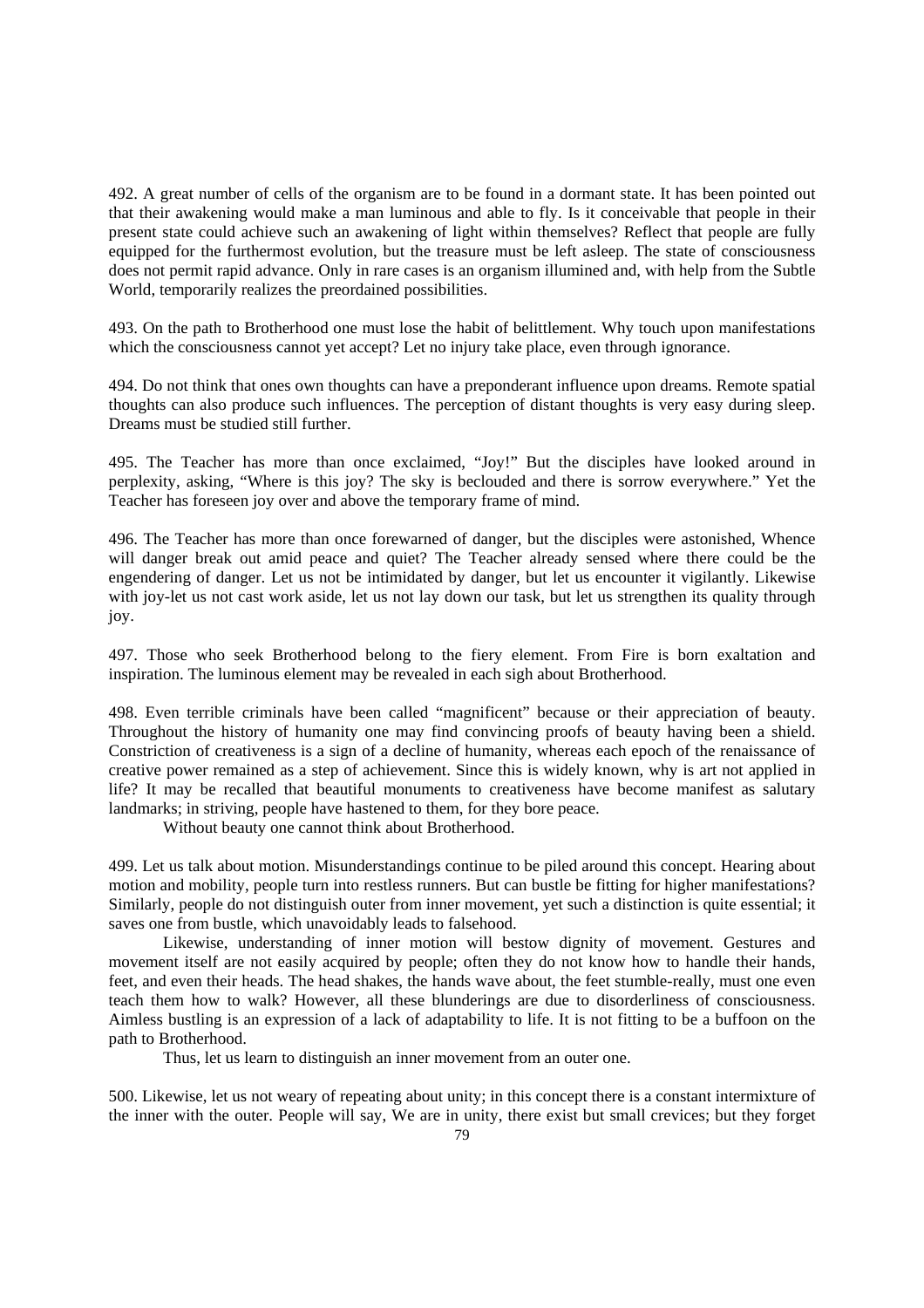that crevices are the seat of decay. Thus, they do not attach significance to inner unity. Yet, what edicts can implant the signs of harmony? It but remains to appeal to humanity's sense of shame. But without an understanding of harmony there can be no Brotherhood.

501. One should also reiterate about peace. Let the word itself follow people on all paths.

502. Can there be any judgment concerning peace among those who are full of coarseness and cruelty? One should observe such peacemakers in their daily home life. One should hear how they discuss their own affairs and those of others. One ought to become acquainted with their jokes and slanders in order to understand their complete unfitness in the matter of peace. But no one is concerned with the moral level of those who sit in judgment on the destinies of whole nations. No one will reflect that nothing clean comes out of dirt.

503. Fury-thus is called that horrible state into which fall those possessed by egoism, and who approach the higher Teachings for the sake of gain. Their condition cannot be called other than fury. Let physicians examine their saliva to be convinced of the pathological state of their organisms. Someone may ask, Do they bite? He will be right, for their touch is poisonous. One may name many examples of this madness. It is amazing with what dark intentions such people approach the Sources of Light. It is shocking to realize that man rushes into a hideous abyss without looking ahead further than today.

504. Where, then, in earthly existence should one seek the flashes of Brotherhood? Signs of it may be found

among very simple workers who have come to love their work. Labor, love, and brotherhood dwell together.

505. A union called a partnership, based on trust, requires a very succinct statute, but the Brotherhood cannot have a written code. Brotherhood cannot be maintained by a stipulated constraint. The very word limitation is out of place in the boundlessness of Brotherhood.

 Whoever understands Brotherhood as a yoke, let him speedily depart. Whoever bows dejectedly before the Gates of Brotherhood, let him quickly turn back. To be able to rejoice at Brotherhood will indeed be a wise joy.

506. Wise joy will be manifested also at ordained encounters. Not often do people sense when their encounters have deep roots. Vivid recollections sparkle like instantaneous flashes. At times they produce an unpleasant confusion, as if they were not to be admitted into the ways of everyday life. Therefore, it is necessary to analyze one's impressions cautiously. Besides the veracity of one's first impression there may be various recollections. Sometimes, even good people may not appear in their higher aspect. I mention this so that you may avoid too hasty a judgment. You have already been convinced of how often friends could mistake the casual aspects for the fundamental ones.

507. In dreams there sometimes appear clearly defined faces of complete strangers, whom one meets later on in life. There are many explanations for such prevision, but first of all, it becomes clear that by some sort of sight man perceives that which he will see later in the physical aspect. Indeed, these encounters bear witness to the Subtle World and to activity in it during sleep. But these deductions do not enter the minds of those who investigate the domain of dreams. It is especially noteworthy that such previsioned encounters often prove to be unimportant in the physical body. This circumstance proves that actions in the Subtle World operate differently from those in the physical one. It is a cause for rejoicing that even by visual examples one may see how heterogeneous is the life of man.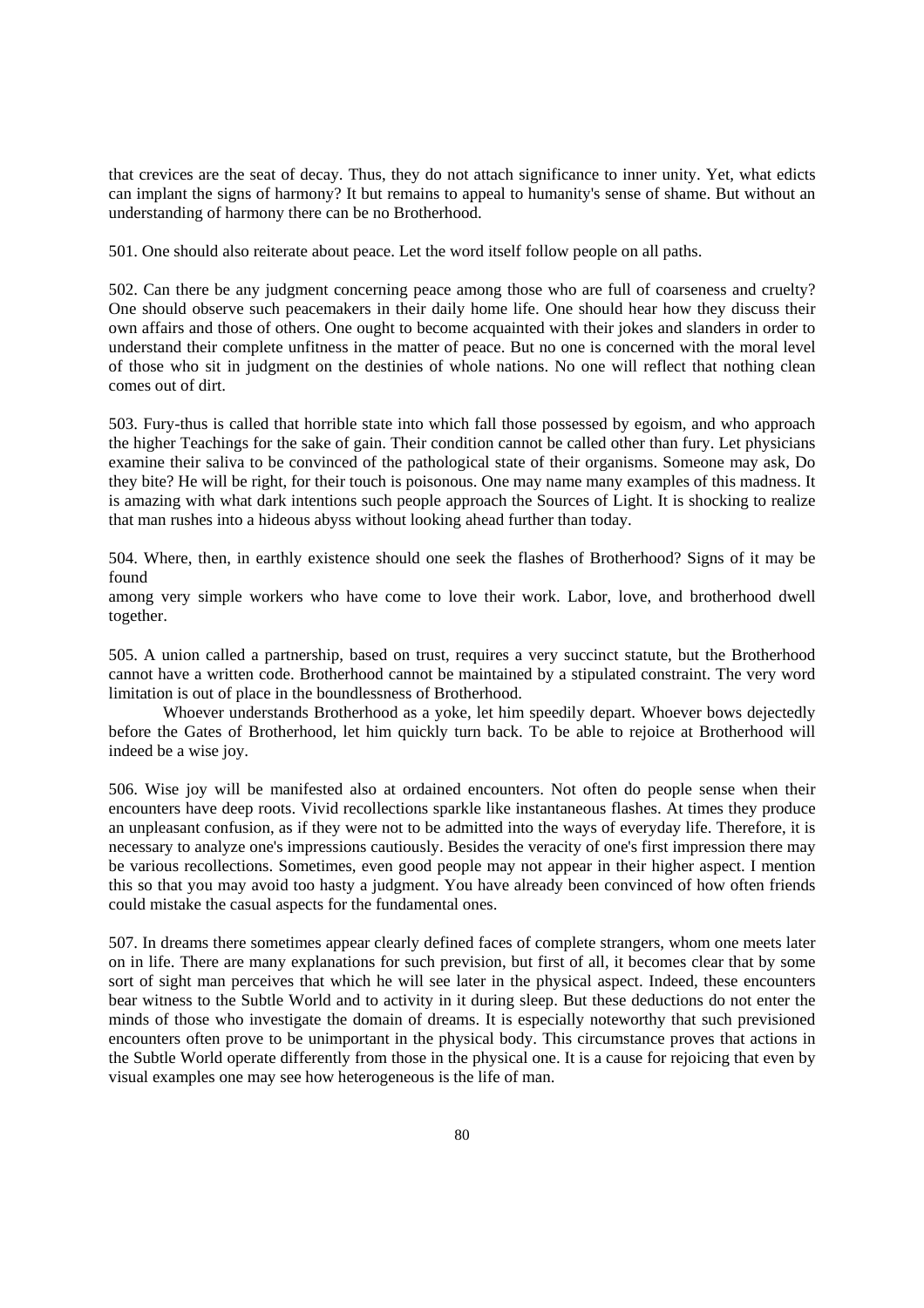508. Spatial currents also are not something abstract. They influence not only the condition of man but even the radio waves. Even in aviation certain strange manifestations can be observed that can be explained only by the currents of space. Thus, let us note each bit of evidence about subtle energies.

 One must have an open and free eye on the path to Brotherhood. When, for some reason, a distant response does not arrive, one must always give thought to the many causes. Aside from the reasons that lie in the communicants themselves, there can be great spatial causes. Currents can be so intensified that it may be necessary to wait for a change so that the transmission can be accomplished.

509. In the East people thought about a Northern Shambhala, which manifested as the aurora borealis. There also existed a legend that a banner would be set up at the point of the North Pole. Thus are traditions fulfilled; and one may glance into the distant future when, through a shifting of the terrestrial axis, new lands will be discovered which are now concealed. I have already spoken about the uncovering of the tundras. I commend those who look into the future.

510. In ancient epochs the meaning of life was understood more profoundly than at present. All the remarkable contemporary discoveries not only have not focused attention upon the fundamental meaning of life but they have often led away the thought even into the realm of mechanics. Efforts must be exerted to direct thought to the very basis of existence. The level of thinking of ancient philosophers should be compared with the trend of the reasonings of contemporary scientists. Aside from knowledge of many scientific discoveries, the philosophers of antiquity often knew how to present very profound formulas of life. It is essential that the art of thinking again rise above the external conditions, which are subordinate factors of existence.

511. Does man know the dimensions of his actions? Can man determine the inception of good or evil caused by his actions, so long as human thinking remains in earthly shackles? Verily, man does not know the scope of what he creates. Only thought about supermundane, infinite Existence can lead the consciousness out of its prison, but it is difficult to correlate the supermundane with the earthly in human understanding.

 Who can remain free of distress from illusory contradictions? Who will accept the fact-"the higher, the more difficult?" Who will utter a sigh that the approach to the Beautiful is not easy? True, illumination can be instantaneous, but this does not mean that the path ahead will be easy. In the ordinary earthly sense, man in approaching cognition already facilitates his path, but this should be clearly defined. Cognition reveals the paths, yet it would be faint-hearted to presuppose the easing of the path. Each joy creates a new care, thus the complexity of perceptions grows.

 Speaking about the Subtle World, people rejoice that there thought will be the sole motive power. Correct, and not at all difficult to say, but is it easy to act by means of thought? For such actions one must know how to think. One must love the process of thinking. In the midst of every activity time must be found for the cultivation of thought. Besides, one must distinguish thought conceived by egoism from thought about the Common Good.

512. Conscious transmission of thought at a distance is still in an embryonic stage. Each undertaking in this direction is to be welcomed, but it will carry little weight for the broad masses. Therefore, together with experiments, lectures about thought-energy should be organized widely.

Brotherhood is primarily a School of Thought.

513. The consciousness of man is the meeting place of all the worlds. In waves of harmonies, in visions, in sensations, all worlds draw together. A treasure-trove has been entrusted to man-has it been well guarded? The cosmic knock may resound, and woe to those who shall not receive the guest.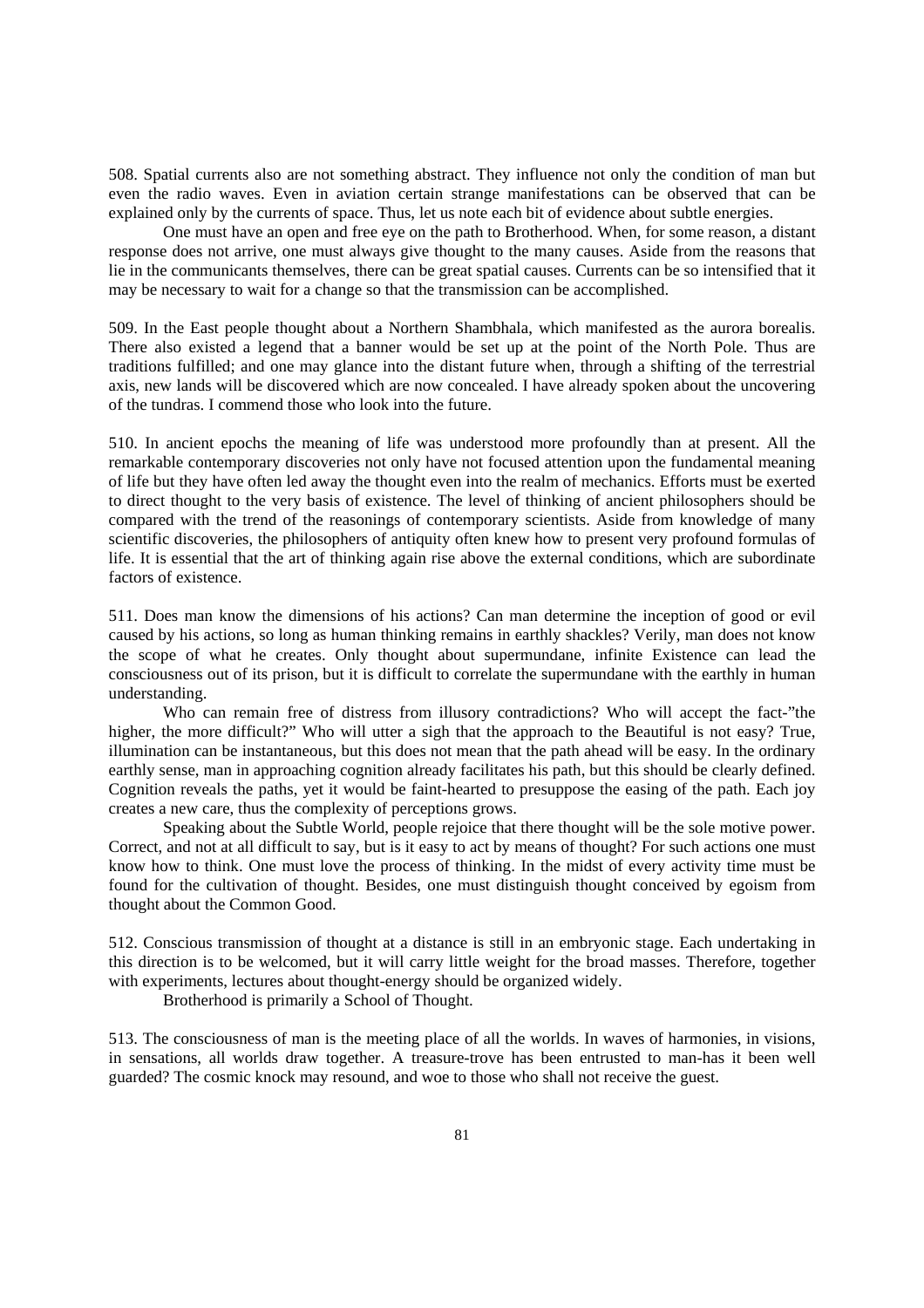People think that the knock of the far-off guest is something abstract; yet does not the physician know about a disorder in the organism which results from indefinable causes? Commonness of speech presupposes illness of the soul. There are many such illnesses!

514. There existed a method of cure by means of natural emanations. Instead of internal dosage, the sick were surrounded with appropriate minerals or plants. Of course, such a method presupposed a subtlety of receptivity. But if people wear magnetic rings and use local applications of the leaves of plants, the surrounding substance will also be useful. One must not assume that the contact of metals and the proximity of certain plants do not act upon man. People consider such reactions idiosyncrasies, nevertheless the properties of minerals and plants are indisputable. People may become intoxicated from a single sniff of alcohol; they become feverish when approaching certain plants-one may notice everywhere the reaction to emanations. This field of man's interrelationships should be investigated.

515. Not only was levitation well known in remote antiquity but it was also understood rationally. Amid the ignorance of the Middle Ages even a thought about flying apparatuses was regarded as sorcery. Only now do people look back with pity at the ignorance of the Middle Ages and accept aviation as something natural. But did the grandfathers of the present generation think similarly?

 I mention this because many attainments are as yet in a state similar to that of the Middle Ages. In a short time auras will be photographed, thoughts will be measured, there will be apparatuses to determine emanations, yet at present only a few people admit such possibilities. Not so long ago television was an idle tale, people considered it inaccessible, yet they promptly accepted it as a factor in their comfort. One may surmise that the measuring of thought and determining of emanations will not be pleasing to many who have become accustomed to concealing even their own age.

 Thus, let us ponder on the happy possibilities that will increase with acceptance of the concept of Brotherhood.

516. The physicians of antiquity determined the quality of emanations by the application of plants and metals. They also made use of certain breeds of dogs which were very sensitive to the emanations of man. But nowadays the simplest apparatuses, such as an electrical machine, will record on a screen the rhythm and quality of emanations.

517. It is unthinkable not to sense the tension of the cosmic currents which absorb the psychic energy. There may be apparent a certain drowsiness, there may be absent-mindedness, as it were, there may be involuntary irritation-it is instructive to observe these signs that accompany the absorption of energy. People are inclined to attribute them to their own indisposition, but let us not forget the external causes.

518. He who wishes to damage a stringed instrument bangs upon the strings with malice in order to break them and bring the instrument into complete disarray. Does not the same thing take place when a hostile force intrudes for the purpose of upsetting the rhythm of labor? Only true workers understand the significance of rhythm; they know how difficult it is to attain such rhythm. Its violation is sometimes equivalent to murder or poisoning. The enemy's hand actually stretches forth to destroy this, one of the most refined achievements of man.

 The ignorant will say that strings are easily replaced. But even the usual strings are chosen with care by a musician. Far more subtle is the structure of the rhythm of labor. Such destruction cannot be remedied. The Brotherhood is particularly concerned with the preservation of labor in its best rhythm. Likewise, in all communities people should learn to mutually safeguard labor; therein will be expressed the lofty measure of reciprocal respect.

519. Do not think that many understand the beautiful consonance of labor. Moreover, not many understand the distinction between joint and individual labor; for most it is merely a contradiction,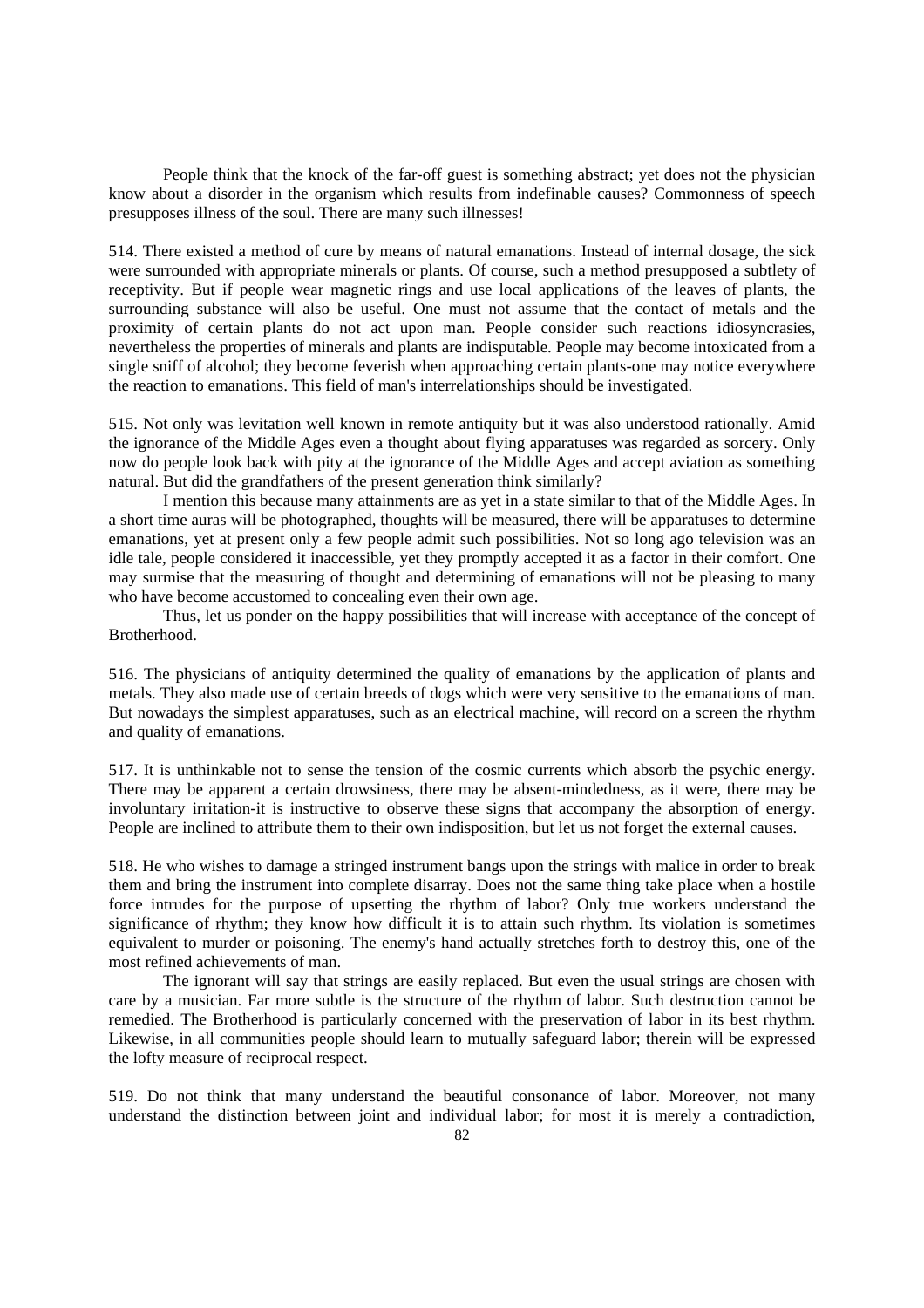whereas it is but evolution. People must not lose individuality, yet in a chorus each voice contributes to the common success; and with this realization one must keep in mind the fundamentals of Brotherhood.

520. Throughout the world, seek Brotherhood in everything. It is to no purpose to think that the higher concepts enlighten one only in exceptional cases.

521. It is significant that physical exertion sometimes creates a particular clarity of thought. The same thing occurs through reaction to cold or heat. Does this not signify that thought is energy? The affirmation of thought, as well as the measurement of energy will yield many new discoveries. Many particular manifestations are concomitant with the unification of thought. You have read about manifestations which were magnified owing to the quantity of people present. It can hardly be claimed that all those present were thinking in unison. This means that the energy of thought acted as such. The current of energy assisted the participation of the forces of the Subtle World. At each gathering of people one may notice a special condensation of helpers from the Subtle World. Let us hope that the thoughts of people will attract good helpers. In its unified thinking Brotherhood creates a powerful current of Good.

522. Someone found a spring of healing water. He was carrying some of it in a vessel, and in his joy he spilled the precious fluid. Not every effort helps thinking, otherwise all prize fighters would become thinkers. It is useful to apply co-measurement everywhere.

523. Thought about help is especially useful. He who is himself in need and in straitened circumstances thinks of helping others; such self-abnegation is a great touchstone.

524. In different epochs there have appeared particular themes and symbols, which could not have been regarded as the work of individual creators. They remained as signs of the entire epoch. At present the subject of Atlantis is being particularly mentioned. Quite independently, in different parts of the world people have recalled forgotten cataclysms. Let us not consider these remembrances as threats. We are far from menaces. We may remind and caution, but not one of Us makes use of the dark force of suggestion through terror. Free will remains the distinctive quality of man. It is to be regretted if this marvelous energy propels madmen into an abyss. One can take warning measures, but it is inadmissible to break the law of free will. In the course of the fate of Atlantis one may see that plentiful forewarnings were issued, but the madmen did not listen. Likewise, in other epochs reminders can be perceived.

525. The Atlanteans had mastered aviation, they knew how to crossbreed plants, they employed powerful energies, they knew secrets of metals, they excelled in deadly implements of war. Are not these achievements reminiscent of some other ages?

526. The rapprochement of the worlds will proceed under the sign of the science. One should realize that many details of the great process appear to be disconnected and unexpected. Indeed, this seeming disconnectedness only appears as such to the human eye. In reality, the system of manifestations is quite exact. Let the most diverse scientists carry out their observations. It is obvious that at no time up to the present have quite so many phenomena been taken note of by scientists. Let them, for the time being, be accepted as utilitarian; the main thing is that these observations be recorded on the pages of science. Eventually these fragments will be brought together in one system. Thus, out of disparate facts broad domains can be established, subject to scientific determination.

527. The current of thought is sometimes subjected to the most unexpected influences and intrusions. A truly honest thinker will not conceal the fact that the discipline of thought may be disturbed at times by extraneous influences. Besides, the force of reaction becomes so powerful that the original thought completely changes direction. Let us not take it upon ourselves to decide why such a reaction takes place.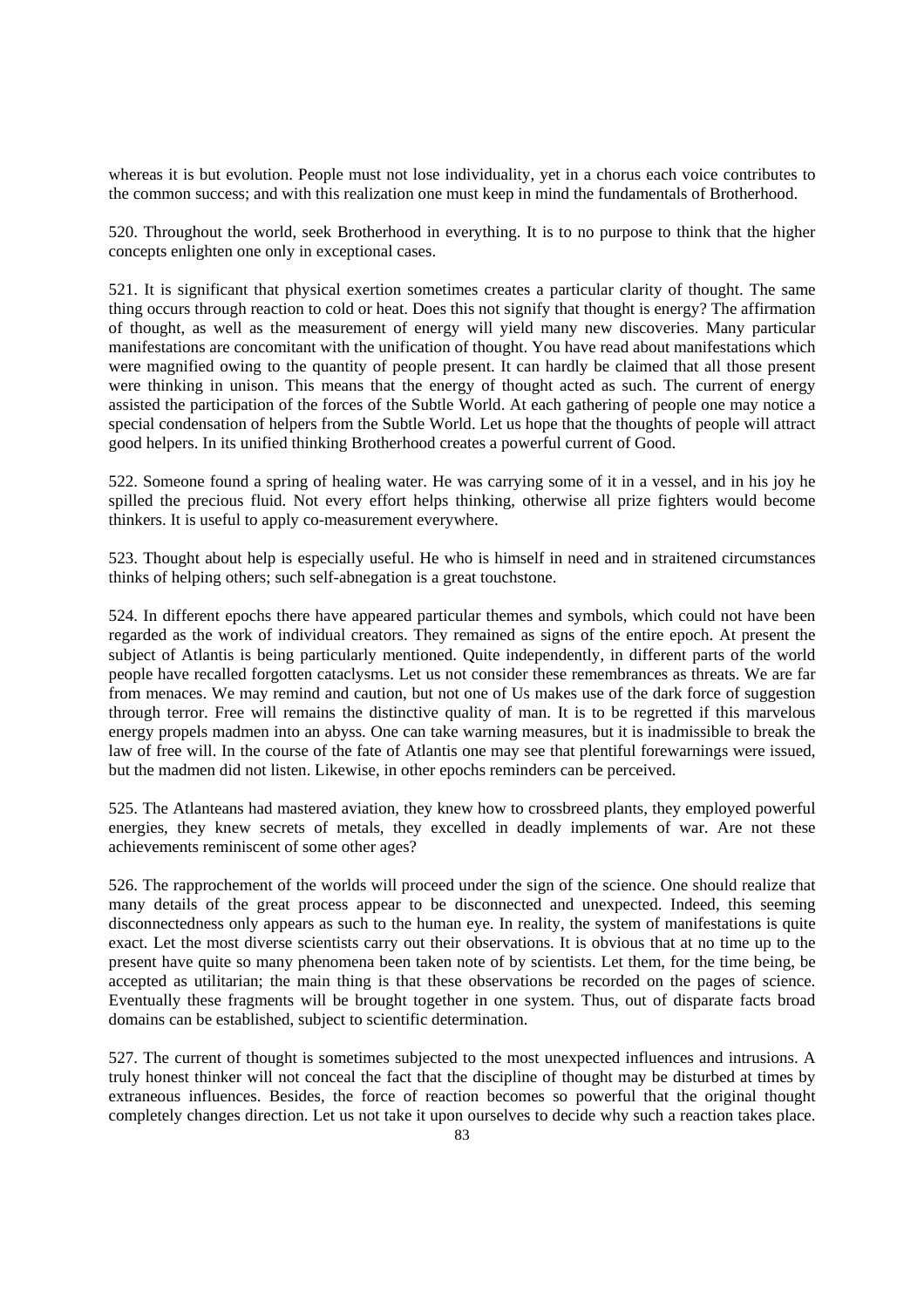It may be that the force of the thought attracts other similar complements. Perhaps a crossing of special currents takes place? The chief thing is that an outside energy obviously exerted its influence. Such observations often take place in the Brotherhood.

528. All efforts must be made to engage the cooperation of science.

529. Habit is second nature-a wise proverb indicating to what an extent habit dominates man. Precisely, habits render a man immobile and unreceptive. One can suppress habits, but it is not easy to eradicate them. People are continually encountered who boast of their victory over habits. But observe the daily routine of such victors, and you will find them slaves of habit. They have become so imbued with habits that they do not even feel the weight of such a yoke. It is especially tragic when a man is convinced that he is free, whereas he is really shackled in the fetters of his habits. It is most difficult to cure a sick man who denies his illness. Each one can name such incurable ones among people known to him. Yet in order to assimilate the concept of Brotherhood, mastery of existing habits is indispensable. Under habits We have in mind not the service for good, but the petty habits of selfhood.

 It is Our custom to test those who are approaching the Brotherhood on liberation from habits. Such testings must be unexpected. It is best to begin with small habits. Man is often concerned with defending them more than anything else. They are considered to be natural qualities, like birthmarks. Yet the newly born have no habits. Atavism, the family, and school foster the growth of habits. In any case, a routine habit is an enemy of evolution.

530. Through realization of true values routine habits will be rendered insignificant. The best liberation comes through a comparison of insignificance with greatness. It must not be thought that one should not speak about the small on the way to Brotherhood. It is justly regrettable that the fundamentals of cooperation and community are not understood by humanity. The chief enemies of cooperation will be the small habits of selfishness.

But is it possible to think of Brotherhood if even cooperation is not realized?

531. Since the worlds are on trial, each particle of them is being tested. One may foresee that someone will be terrified at such a supposition. But only injudicious thought can stand in the way of welcoming the law of evolution. Through expansion of consciousness one grows to love this incessant motion; would it be better to remain in the unchanging prison of errors and delusions? On the contrary, it is much more joyous to sense the constant testing, which engenders the feeling of responsibility.

In each cooperation on the path to Brotherhood responsibility will be the basis of growth.

532. Evolution, being the beautiful law of motion, must be understood also in relation to the centers of the human organism. As a symphony requires changes of keys, so does the organism rely upon different centers. Such a change does not signify the dying off of one of the centers, but it is a sign of the development of the next possibility.

 Pay attention to the formula-thought-heart. It will not be understood at once; let us not coerce anyone's thinking, nevertheless some will propel their attention in this direction-it leads to Brotherhood.

533. The ability not to coerce another's will is one of the most difficult tests. Compulsion does not produce a good harvest, and yet it is necessary to guide and protect on dangerous paths. A great deal of experienced and solicitous guidance must be exercised.

534. Non-realization of Infinity leads to many errors. Thus, people begin to imagine that Earth is the center of creation, or they attempt to measure and define the dimensions of the manifested Universe. In this they forget that the manifested is continually evolving. There cannot be even a single static moment. But people are so imbued with earthly measures that they attempt to subject to them even the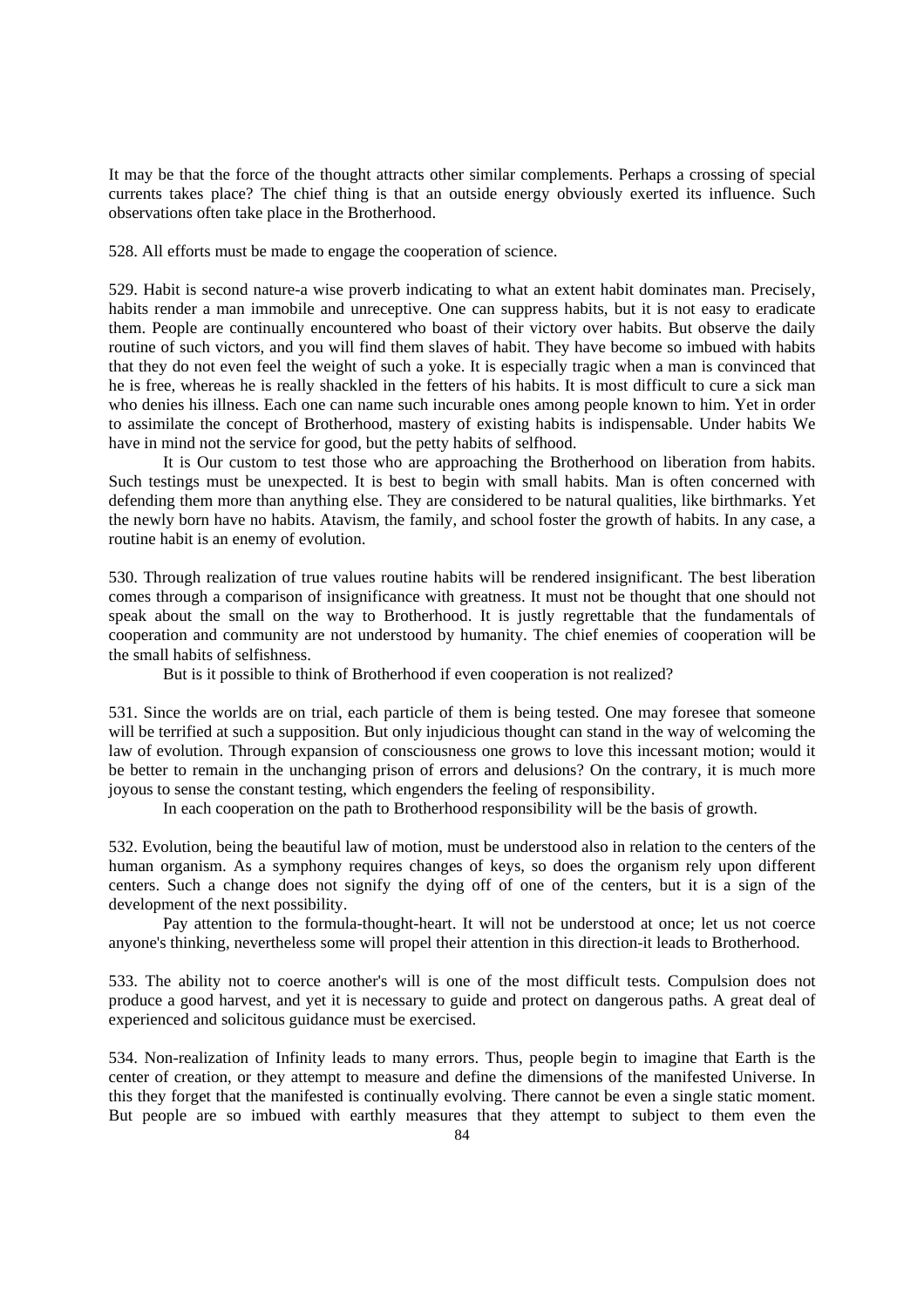immeasurable. Let us not obstruct any quests. We have rejoiced even at small stratospheric flights, however one should guard against improper conclusions such as those that represent Earth as the center of the Universe. Such conceit is not befitting an enlightened scientist. It may be that he considers each point of Infinity a conditional center, but more probably he simply does not realize Infinity.

535. Doubtless, many will disparage an indication about the continuous evolutionary process of all that exists. Yet even from the point of view of all scientists this process of perfectment is undeniable. Only the ignorant can attempt to hold everything back in a motionless state. They will act thus owing to their ignorance of the past and from inability to think about the future. Thousands of hypotheses may be advanced, but let them be in motion, about motion, and because of motion.

 First of all, the Brotherhood tests those who are approaching on the realization of motion and of Infinity.

536. It is inadmissible to imitate the dark inquisitors who strove to confine the Universe in a prison of immobility.

 537. Among the sayings of the classical world may be found some indications regarding the profound foundations of Be-ness. It has been rightly said that "sleep is like unto death." In these few words it is explained that both conditions pertain to the Subtle World. But this meaning has been forgotten and the idea of immobility of the body has been placed foremost in this conception; and yet, even in primary schools the proverbs of antiquity are being taught. At the same time one could point out the significance of words and thus implant many true concepts. To affirm truth in simple words is equal to the manifestation of a indelible table of covenants.

 Moreover, why be confined to the so-called classical world? The most pointed, inventive expressions may be had from remote antiquity, provided one knows many of the meanings in the ancient languages.

538. It is right to commend Ayurvedic medicine. It should be understood that many thousands of years left cumulations of experience and wisdom. But let us not, after the fashion of the ignorant, make a deadly separation between homeopathy and allopathy. Let us not forget the accumulated knowledge of China and Tibet. Each nation had to face particularly threatening dangers and took special measures to oppose them. Thus, he who collects the best blossoms will be a victorious physician.

539. The Brotherhood was sometimes called a salutary Community. This definition has a dual significance. Actually, the Brotherhood is primarily concerned with curative principles and establishes them among its fellow members. Each brotherhood, as a true unit, will be in itself the carrier of health. Attention should be paid to how a way of life in common reciprocally strengthens the condition of the organism if harmony has been realized. This principle of mutual strengthening should be investigated by science. It is especially instructive to observe that even in the physical sense mutual assistance has a great significance. Since there can be insatiable vampires, there can also be inexhaustible benefactors.

A Brotherhood of Benefactors is an invincible Stronghold.

540. Can faith and trust replace the force of muscles and nerves? Indeed, life itself confirms this truth, but what faith and what trust! Man should not affirm that his faith has limits. Love has no limits, and likewise faith. No one will dare to say that faith can be manifested no further. Many will be indignant at the statement that their faith is insufficient, but at some time they will comprehend how much they could have increased their energy.

## Brotherhood is a School of Trust.

541. Some will call Brotherhood an exalted cooperative. Let us not stand in the way of such a definition. It is essential that the concept of Brotherhood enter life, and cooperation is already near to the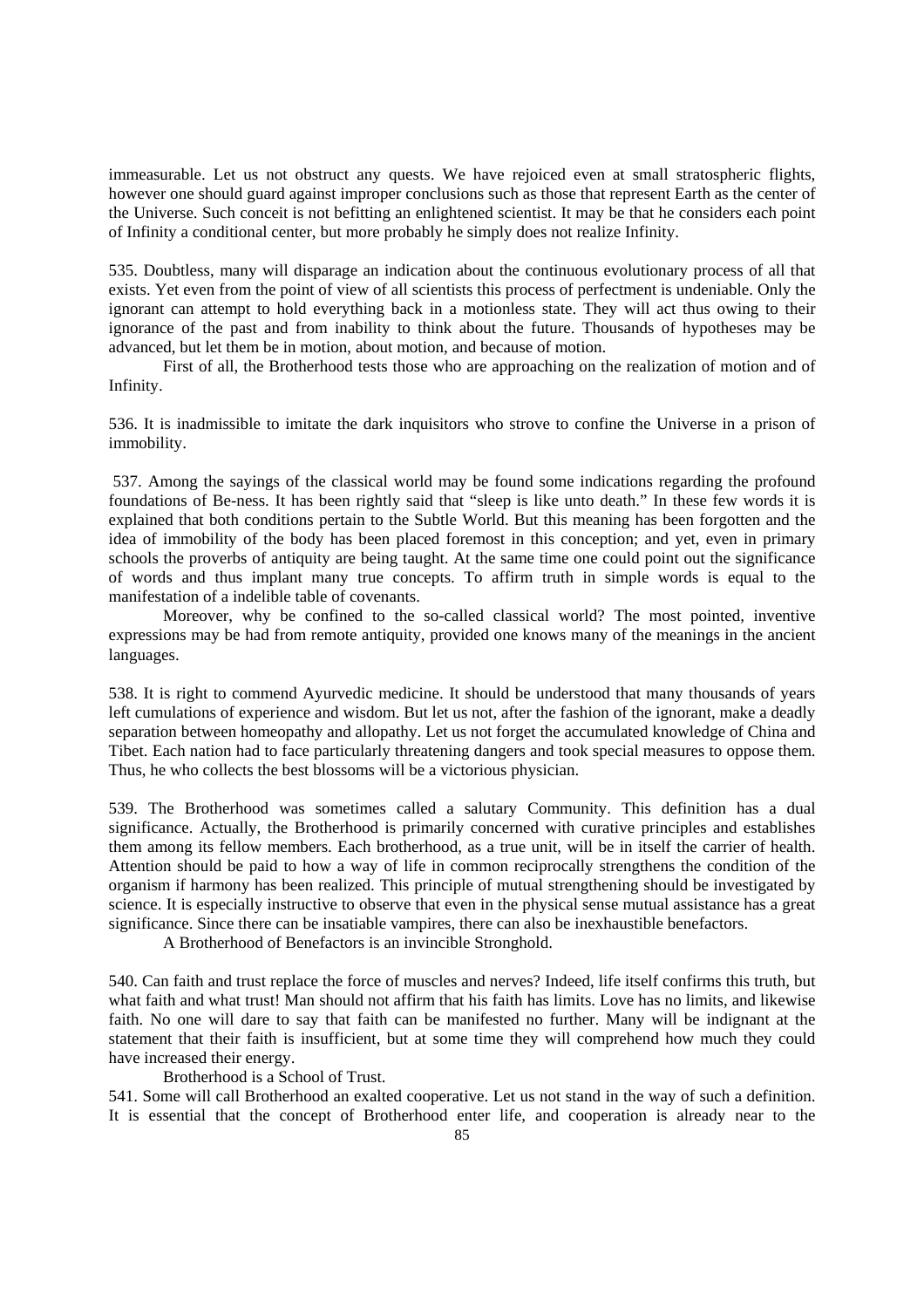understanding of the broad masses. Each heightening of cooperation will thereby be an approach to Brotherhood. Let people ponder carefully upon those traits of their characters which contribute to the strengthening of cooperation. Precisely these qualities will be of need to them on the path to Brotherhood. Let us not renounce the feature of communal life if individuality will be preserved in it. Each cooperative must also safeguard the individuality; only on this condition can cooperation be multiform and fruitful.

 Thus one can elevate oneself from Earth to the understanding of the beautiful concept of Brotherhood.

542. We call to calmness and at the same time constantly speak of battle. One should understand this struggle as an accumulation of strength through work. It is impossible to intensify energy without labor, and each labor is a battle with chaos. Thus, knowledge of the meaning of battle will bestow calmness.

There is no contradiction which is not subject to comprehension.

543. Let us comprehend likewise how essential is the elimination of injustice. It is necessary to be fortified in a firm resolve that injustice will not be admitted. If such a decision is firm, a new accumulation of strength will result. It is not easy to safeguard oneself against injustice; it can make its appearance in any of the details of everyday life. There should not be any small injustices; each of them already violates the basis of evolution.

Thus, on the path to Brotherhood let us safeguard justice.

544. The corroding worm of discontent must be ejected from each cooperative. Some will call it striving for perfectment, others will call it doubt. One may name many stratagems, but they all will merely conceal the unbearable feeling of discontent. People do not take into consideration whence comes this worm into being. It is terrifying to think how many undertakings are destroyed because of discontent. One should investigate whence it arises.

545. People are drawn toward the Brotherhood by their feelings, and bodily, but primarily in the spirit. And only in the spirit, in the heart, lies the true path.

546. In the transmission of thought at a distance, certain methods are employed that are not without foundation. In two rooms, both painted in the same color, preferably green, a single note is sounded and the place is filled with one aroma. Such details undoubtedly have significance, but only of an auxiliary nature. The power of thought depends upon calmness and heart-striving. This should always be kept in mind, because people too often place the will in the brain. Such a brain-sending can be interrupted in space by a still stronger current. In general, the subtlest receptivity is needed around the will and sendings of thought.

 To isolate a clear thought, without incidental waverings, will be in itself a lofty discipline. In the Brotherhood attention is paid to such purification of thought. Speaking of Brotherhood, it is unavoidable to touch upon thought-sendings. The work of thought will function from small to great tasks, and the discipline of the heart will be required for success. Each heart is surrounded by anxiety, agitations, and tremor. One can overcome these tremors by addressing oneself to Hierarchy, not halfway, but fully; such an appeal is not at all frequent. Yet for the simplest experiments unshakable striving is required. Usually a swarm of tiny, malicious insects attempts to violate the purity of thought. All these petty ones must be subdued by brotherly unity.

547. You are becoming clearly convinced of the preconceived opinions formed by people who presume to be scholars. It is deplorable when a disciplined thought chooses a prejudicial path. It is dishonest to read a book with a premeditated condemnation. If such a reader has not yet experienced personally many indicative manifestations, the more cautious should he be in his judgments.

We primarily value reality, facts, and indisputable manifestations.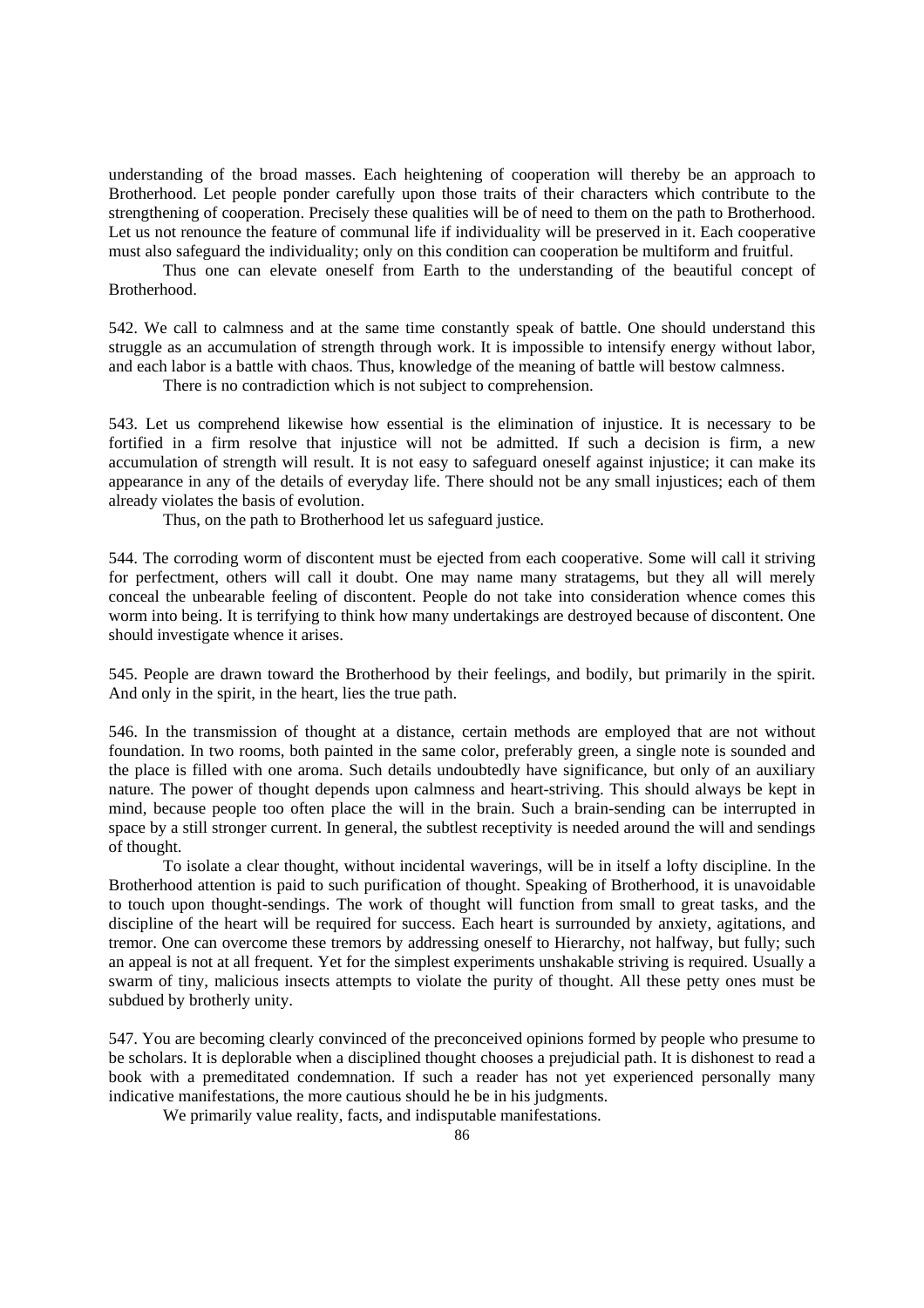548. Blessed is true cooperation; in it is the element of space. As Infinity ceaselessly flashes out in each spark of an electrical discharge, so, too, common labor engenders limitless effects. Therefore, let us not call labor small and of no consequence; no spatial spark should be condemned by man. The quality of spaciousness should be reverenced as something supermundane. And so labor is a furnace of Supermundane sparks.

Cooperation is beautiful, but even more beautiful is Brotherhood.

549. I affirm the concept of brotherhood; it reminds us of that Brotherhood which will always be the dream of humanity. So many lofty deeds are affirmed by a reminder about the Great Brotherhood. The thought alone about the existence of such a Brotherhood fills a man with courage. One must muster all one's courage in order to resist the onslaught of darkness. But what, then, will strengthen such superhuman courage? Precisely Brotherhood can bestow invincible strength.

550. Do you wish to glorify labor? Then show your capacity for it. Do not censure him who labors daily. Do not enfeeble yourself with disproportionate work; convulsion of the muscles is not strength. Thus, disclose to what an extent labor has become a vital necessity. Only then will your praise of labor be worthy of Brotherhood.

551. Do you wish to affirm unity? Then prove how devoted you are to it. Show by your own example that you can proceed in one service. Thus, in antiquity, disciples were sent into far-off lands, in order to prove to what an extent they would not dissipate their accumulations during the various conditions of the journey. One may perceive how an unsteady consciousness falters at each casual glitter. Is it possible to affirm unity and devotion if each turn of the road can cut off the foundations of Be-ness?

One should not wonder that there is such a multitude of tests around Brotherhood.

552. Do you wish to be courageous? Then prove your courage in battling for Brotherhood. Assurances alone will not create courage, nor will praises affirm achievement. No preparations can be a guarantee of success. Courage is tested by unexpected obstacles. I have already spoken about courage; if I repeat it, it means that this quality is especially needed on the path to Brotherhood.

553. Do you wish to be a healer? First of all ask yourself if you have sufficient strength to issue it for help to your fellow-man. Indeed, ask yourself, Can I give without regret for myself? Prove that your strength can bring healing without the use of any remedies. We do not have in mind efforts of the will and suggestion, for the primary energy is self-sufficient. One should ask oneself about this on the path to Brotherhood.

554. Do you wish to give proof of your best quality? Ask yourself about it. Do not wait for an opportunity, because each instant provides many opportunities to display any quality; one has but to wish to disclose it. Such readiness will be the best garment on the path to Brotherhood.

555. Let us not be in doubt as to what to do in moments between labors. Let us not forget that each particle of time can be used for higher communion. There is joy in that the thread of the heart can be in constant communion with the most Beloved. I affirm that the voice of love requires no length of time. As a field of grass is filled with different flowers, so, too, the calls of the heart are radiant amid labors; they signify approach to Brotherhood.

556. Communion, like fragrance, spreads far. If it is beautiful, the quality of broad dispersion is a blessed one. Let space be saturated with the best thoughts; many of them will join harmonious radiations. Though not all can absorb the full expression of thoughts, yet the beneficent substance formed by them will be a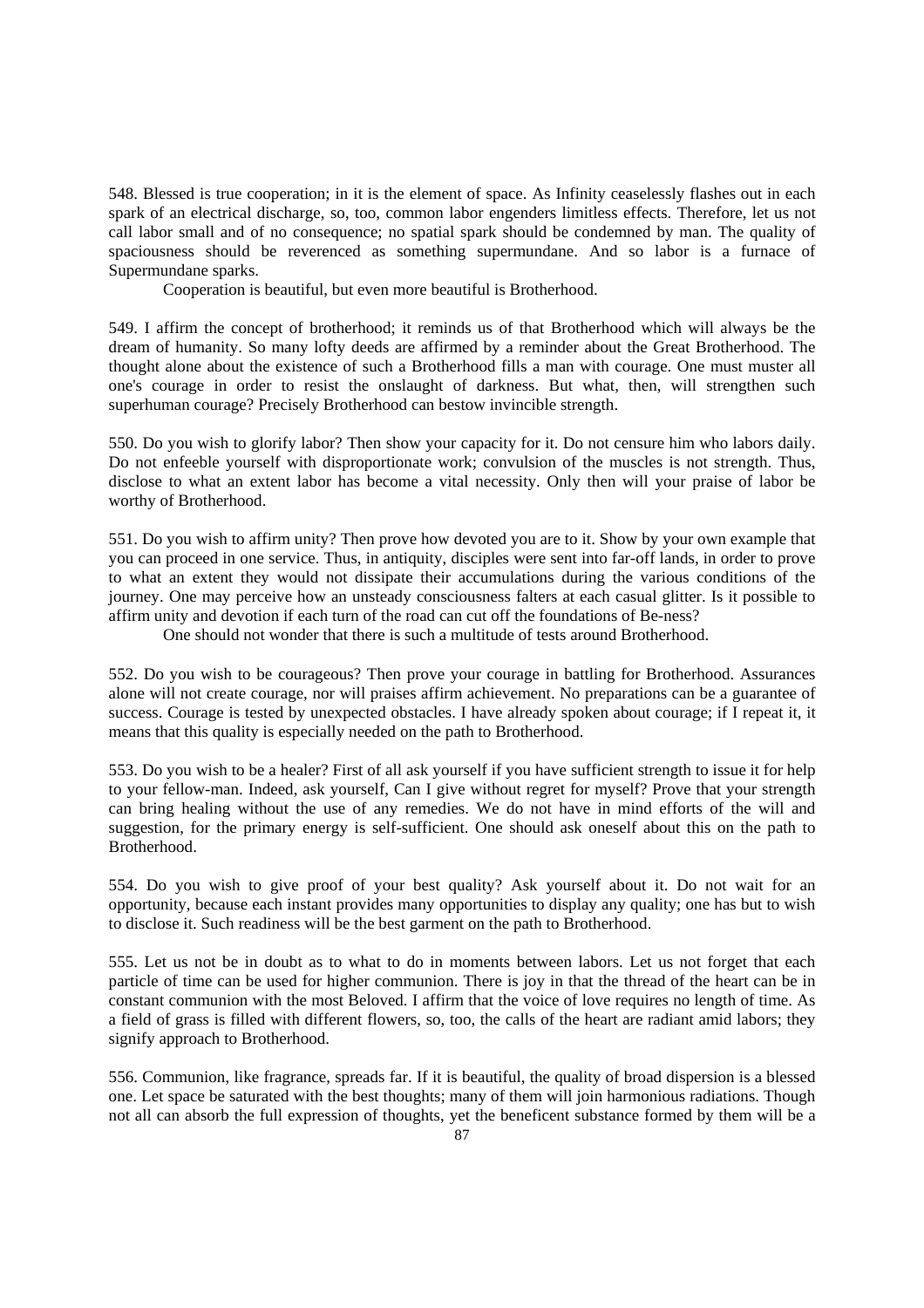healing one. One should offer gratitude to the unknown Senders, who impregnate space with beneficial substance. Thoughts manifested in lofty communion are as a spring in the midst of a desert. Pursuing the direction of such springs one may find the Brotherhood.

557. He who adheres to the Brotherhood knows full well where the Ineffable begins. Do not attempt to break his silence when he has reached the limit of possibilities. One should not burden him with questions which cannot be answered without harm. Only ignorance can assume that it can assimilate each answer. Yet, there can be answers so incomprehensible, as if spoken in an unknown language, that the consonance of the alien words may appear to convey the wrong meaning. Great cautiousness is necessary during the contact with higher concepts, Brotherhood being among them.

558. Verily, one should not wonder when psychic energy involuntarily wends its way to remote distances, owing to urgent need. One should recognize such a state as unavoidable and help one's energy to strive in accordance with its magnetic attraction; let it labor usefully.

559. Throughout the entire history of the world, waves of attention to the inner forces of man could have been perceived. These waves are linked with the periods of evolution. In any case, a growing attention to the essential nature of man will always be indicative of an especially significant period. If, at present, there are observed particular strivings for cognition of the essence of man's forces, such aspiration corresponds to cosmic conditions.

560. Upon each piece of handiwork particles of the human substance are stratified. Not only the state of the maker's health is left upon objects but also his spiritual striving remains indissolubly upon them for ages. It is possible to render harmless the effects of poison or the traces of infection, but stratifications of emanations cannot be ejected. Therefore it is so important that things be created with good will. For many this statement will seem like a fairy tale, yet it is not rare for people to call objects good or evil exactly as people are called.

Life is in everything-thus teaches the Brotherhood.

561. It will be asked, Can so-called living corpses wander about on Earth for a long time? For long periods, depending upon their animal attraction to the physical world. Psychic energy will leave them, their radiations will become negligible, and a small apparatus will reveal the signs of death. These walking corpses easily fall under the influence of strangers. They repeat empty words of their bygone days, convincing no one. Physicians may vainly examine their aorta, pointing to a valvular disease of the heart. These corpses are sometimes sensed by certain animals. Often these corpses remain as heads of big enterprises, nevertheless their dead husks permeate everything therein. The walking dead are strongly attached to life, for they do not understand the change of condition. They fear death.

562. It will be asked how to distinguish one who has acquired great knowledge. The greater the knowledge, the more difficult it is to distinguish its bearer. He knows how to guard the Ineffable. He will not be tempted by earthly moods. The path to Brotherhood can be entrusted to him.

563. Those who can see will behold much. Those who can sense will hear much and will know how to meet unexpected messengers-absolutely the unexpected, though awaited ones.

564. The Brotherhood knows no rest. Let the meaning of rest be pleasing only on the physical paths.

565. The Silvery Tear-thus We call the lofty degree of readiness for tests. The first word recalls the silver thread, the second-the chalice of patience. One should constantly keep in mind that the concept of the supermundane lives side by side with the earthly concept. This consciousness is very hard to maintain, for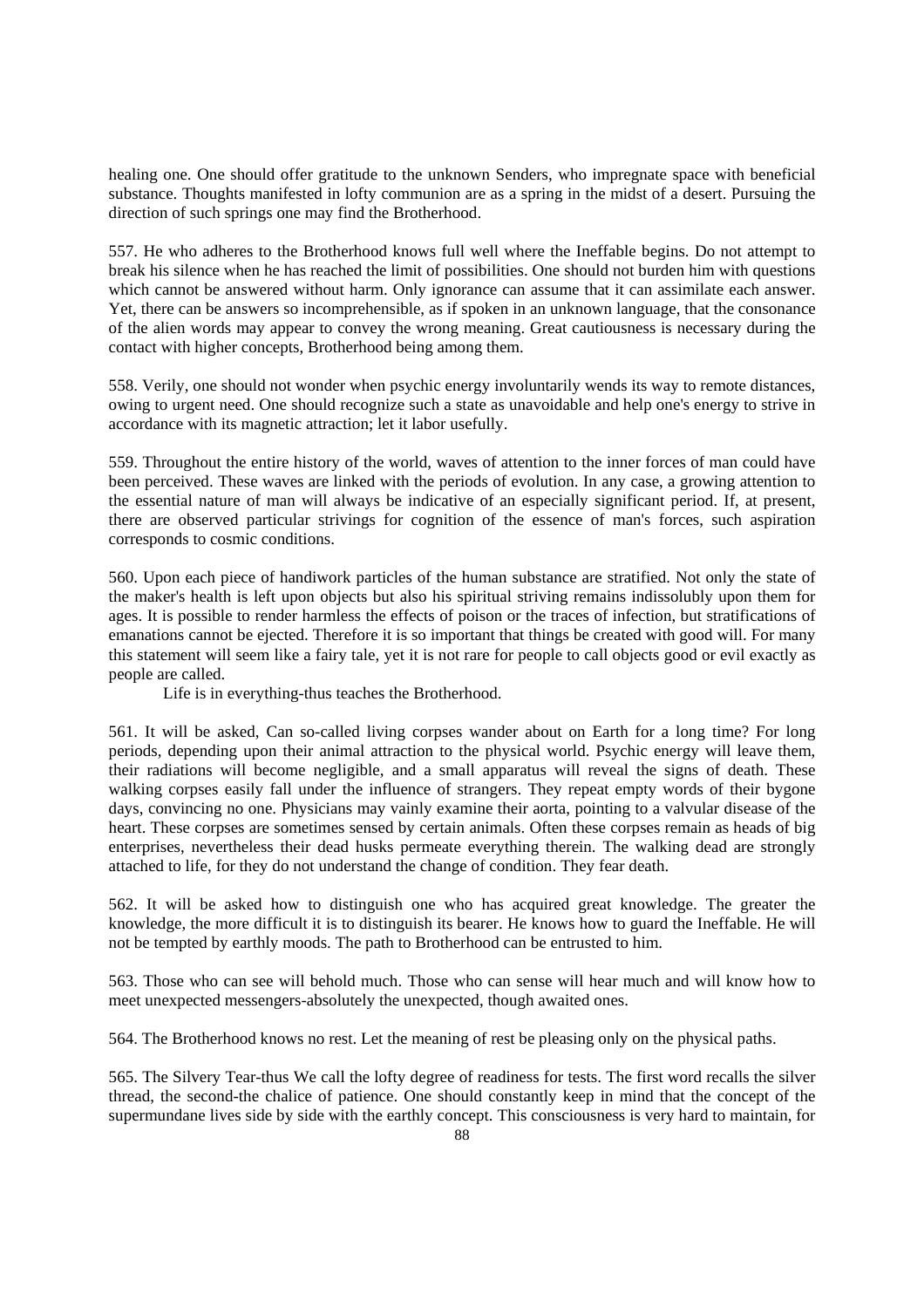even good consciousnesses think only along one line in the hour of testing. We should not console ourselves with the thought that the silver thread is sturdy; let us rather safeguard it as if it were something fragile. Moreover, let us not forget that the chalice of patience is easily filled to overflowing, even in everyday life. It is not difficult to pass judgment on another's circumstances. Tests of equilibrium should be carried out upon oneself. Each such victory will be in itself a true success. Life provides many an opportunity for such victories. Preserve in memory each such conflict, instructive processes of thinking take place in it. The symbol of the tear for the chalice of patience is not accidental. It is difficult to restrain one's indignation when one observes a senseless destruction. A complaint about the brutalities of people often runs along the silver thread. The Teacher will often send a ray of Light so that one can look into the distance. Only the telescope of the spirit can cover the judgment.

The sowing of Armageddon is sprouting, in it is to be found the cause of causes.

566. There are many causes of madness. Let us not exculpate ourselves merely by obsession, let us ponder on all the ugliness of excesses. Also, let us not forget that, owing to a desire to escape karma, breakdowns of consciousness may occur. Man, feeling the unavoidability of something, strains his will to such an extent that a darkening of consciousness takes place. Moreover, brain sicknesses can also occur. The reduction of insanity depends upon physicians. And too, the idea of cooperation will constitute a salutary aid.

True evolution will deliver humanity from madness.

567. People know of monasteries which have been in existence for thousands of years. People know of business houses which go on for centuries. Thus, people are agreed to recognize the fact-findings of the most diverse institutions. But only about the Brotherhood do they express various doubts. Any possibility of the existence of the Brotherhood is especially denied by people. There are many reasons why people so greatly fear the concept of the Most Beautiful. Does not someone fear that the existence of the Brotherhood may reveal his intentions? Or that he may be compelled to think about the good of his fellow-men? An entire arsenal of weapons of egoism is brought to bear against the peace-loving Brotherhood. Simplest of all is to deny the very possibility of the existence of the Brotherhood. Historical examples, supported by biographies, would seem to prove the existence of the Brotherhood in different ages.

But those who do not wish to hear are particularly deaf.

568. It has been said that each man carries his particular mission. Actually, each one who has taken on an earthly body is already a messenger. Is it not wondrous? It changes nothing that most people have no conception of their destination. This forgetfulness is due to a lack of realization of the three worlds. One may imagine the transformation of a man who recognizes the usefulness of his earthly path. Brotherhood furthers such realization.

569. Since each man carries his own mission, no one can be left without help-and so it is. But one may picture the distress and sorrow of the Guide when he sees how much his counsels are rejected! At each crossroad one may notice the conflict between the wisdom of the Guide and the light-mindedness of the wayfarer. Precisely in the smallest acts is free will manifested, and the Guide must bow in sorrow before this immutable law. But in the Brotherhood there can be no such destructive conflict, because everything is based upon mutual respect.

Freedom is the adornment of wisdom, but profligacy is the horns of ignorance.

570. Free will is a solemn bidding to the wayfarer. Before reaching the far-off paths, it is essential to give him the precious gift of free will. Each one may act according to his ability, he will not be constrained. But the wise one will realize what a responsibility he bears for the use of the treasure of free will. It is as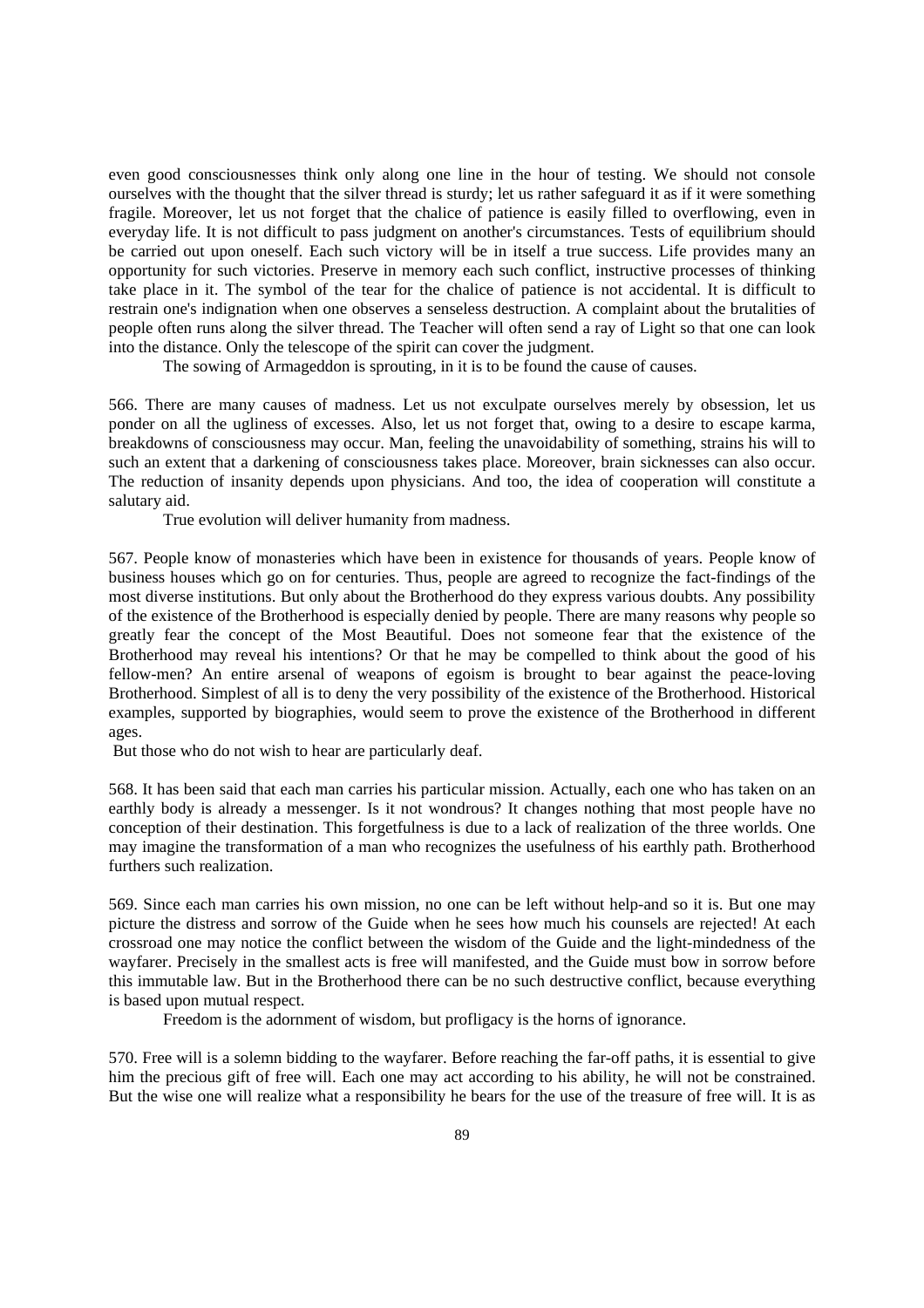if a purse full of gold were given him; it can be spent at his discretion, but an account would have to be rendered. And the Brotherhood teaches not to spend the entrusted treasure without usefulness.

571. Do not cause suffering-such is the Covenant imparted by the Brotherhood to the wayfarer. Let him realize how much easier it is not to cause suffering than to treat it afterwards. Should humanity renounce the causing of suffering, life would be immediately transformed. It is not difficult not to torment one's friend. It is not difficult to think of how to avoid inflicting pain. It is not difficult to imagine that it is much easier not to allow illness to take place than to cure it later.

Do not cause suffering-such is the Covenant of the Brotherhood.

572. Is it impossible to imagine how diversely is assistance given? It should not be thought that the means of assistance are limited only to the methods of charitable institutions. The best help arrives unexpectedly, but one must accept it. There are many meetings; there are many unknown letters; many unexpected books are sent, as if by chance. Over many years, he who possesses a searching mind will compare these strange incidents, and if he is not devoid of a sense of gratitude, he will send his thankfulness to the unknown Guardians. But a hardened heart not only forgets the help received, but even derides the hidden Helpers. First of all, the Brotherhood inculcates the beautiful feeling of gratitude.

 He who rejects cooperation inevitably falls into slavery. There are different aspects of bondage which should be recognized, otherwise the branded slave will think himself free and will even become so used to his shackles that he will regard them as a chain of honor. It must be understood that in human society there can be either free cooperation or slavery in all its aspects.

Brotherhood is a manifestation of highest cooperation.

573. Be not ashamed to reiterate persistently if you see that the salutary counsel is being scorned by the ignorant. It was rightly spoken about casting pearls before swine, but it was also spoken about building a whole mountain by the daily casting of handfuls of sand.

Understanding of counterpositions in itself leads to Brotherhood.

574. For some Our counsels are a reliable staff, for others an intolerable burden. Some will accept the Advice as something long awaited, whereas others will find grounds for discontent in each counsel. Man cannot understand how fully must the advice be in harmony with his consciousness. One cannot put into practice many useful courses of action merely because of their rejection. Good does not dwell with rejection. Good has an open door, it needs no locks.

Only in the Brotherhood can one learn about openness and secrecy.

575. Amidst millennia how can one discover the Founder of the Brotherhood? Nations call him Rama, Osiris, Orpheus, and many better names whose memory has been preserved by peoples. Let us not vie with them as to whom to give primacy. All these were tormented and torn to pieces. Contemporaries do not forgive concern over the Common Good. In the course of the ages let the Teaching be transmuted, and thus the scattered parts of the one body will be collected. But who will gather them? The memory of the people has affirmed Her who will apply her forces for the joining of the living parts. Remember the many who have toiled for the Brotherhood.

576. Eternal life is the most obscure concept from the point of view of earthly thinking. Different people sometimes even belittle this concept into a prolongation of life here on Earth. What an error! Worlds will be renewed, yet the dwellers of Earth must remain congealed in the same garment! Is it possible for the Teacher to be concerned with the prolonging of earthly life? The Teacher thinks of the eternal life in all the worlds. But why, then, does the human heart pray for eternal life? The heart prays for eternal life of the consciousness. It knows that there is great good if the consciousness be uninterrupted and passes the ascent untiringly-thus teaches the Brotherhood.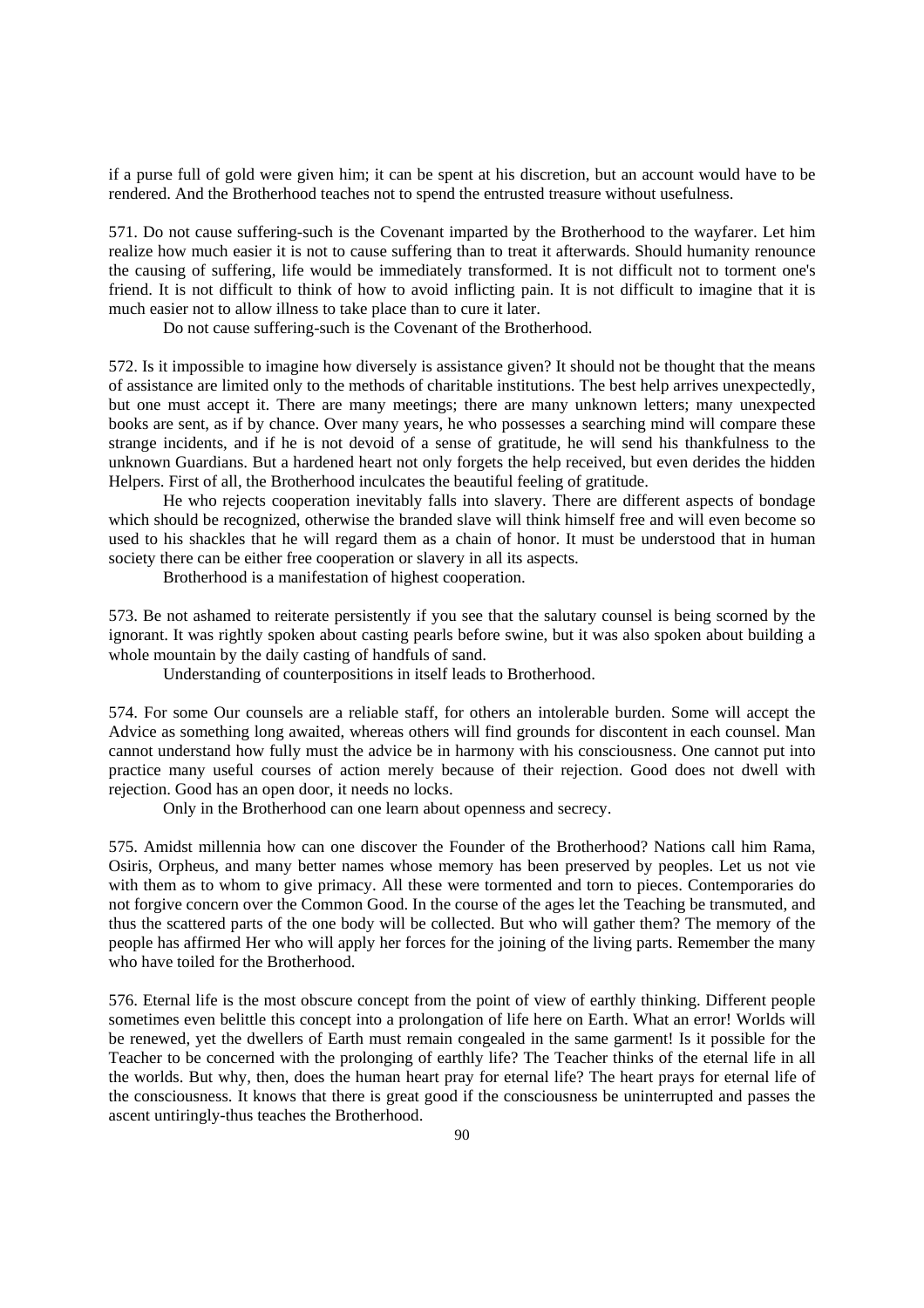577. One should not speak or even think about the Brotherhood if dissension, disturbance, and unbelief are felt. As delicate blossoms droop in a smoky atmosphere, so also the Images of the Brotherhood fly away amid irritation and falsehood. That which was still convincing yesterday can be distorted in the confusion of the heart. The clearest reflection of the Tower of Chun can be shattered by a crude touch.

 Can the loftiest concepts be reviled by profanity? Such blasphemy settles indelibly upon the aura. It sticks fast to karma, as mud from under the wheels. It is not easy to wash it away. We do not threaten, but are drawing a comparison.

578. With what can one block the path of evil? Only with labor on Earth. Thought and work directed to the Common good will be a strong weapon against evil. People frequently begin to verbally curse evil, but the disparagement is so ugly that it is impossible to fight it also by means of ugliness. Such weapons are worthless. Work and lofty thought will be the arms of victory-such is the path of Brotherhood.

579. Great beauty is contained in the acceptance of full responsibility. The vouching of the heart will be that feeling of pathos which will uplift the primary energy. It will often be asked, How to increase this power? By the vouching of the heart. Conscious responsibility will be the beautiful impeller of energy. Thus does the Brotherhood teach.

580. "The stronger the light, the denser the darkness"-and this saying is also not understood, whereas one must accept it simply. It should not be thought that darkness increases from the light. Light reveals the darkness and then disperses it. The bearer of light also sees the dark shadows, which vanish at the approach of light. The timid assume that darkness will fall upon them; thus thinks timorousness, and the light trembles in its hands, and because of this tremor of fear the shadows come to life and play antics. In everything fear is a poor counselor.

 The neophytes of the Brotherhood are tested upon fear. A most hopeless situation is shown to them, and one waits to see what solution will be chosen by the tested one. Very few will think, What is there to be afraid of since the Brotherhood stands behind us? Precisely such a premise liberates one from fear and brings to light a free, beneficial solution. But most often, before thinking about the Brotherhood, a man will promptly get distressed, irritated, and filled with imperil. A plea from one filled with poison will not be useful.

 The Light of Truth is the light of courage, the light of devotion-with these words begin the Statutes of Brotherhood.

581. In the vast mountain region it is not easy to seek out the Abode of the Brotherhood. It is hard to picture the entire complexity of the massed mountains. You already know about the special protective measures. If there exist signs marking off the boundary lines, who will understand these marks? Even if there exists a description of the path, who will discover the indications in the complicated symbols? Yet even a thoughtless person will understand the reason for such cautiousness. In ordinary life people know how to protect a beloved man. Where there is heart and feeling the means will be found.

Let us safeguard the Brotherhood.

582. Some will say to you, "We are prepared to understand the Fundamentals of Brotherhood. We are ready to build up cooperation, but we are surrounded by such intolerable conditions that it is impossible to manifest greater readiness." In truth, there may be conditions that do not permit putting into practice that for which the heart is ready. Let us not expose innocent workers to danger; they can apply their abilities under other conditions. For a time let them construct Brotherhood in their thoughts. With such construction they can purify the surrounding space, and such thoughts will be salutary. But let them not fall into conceit, believing that it is sufficient to build mentally. No, the wayfarer will affirm the manifestations of achievement by human feet and human hands.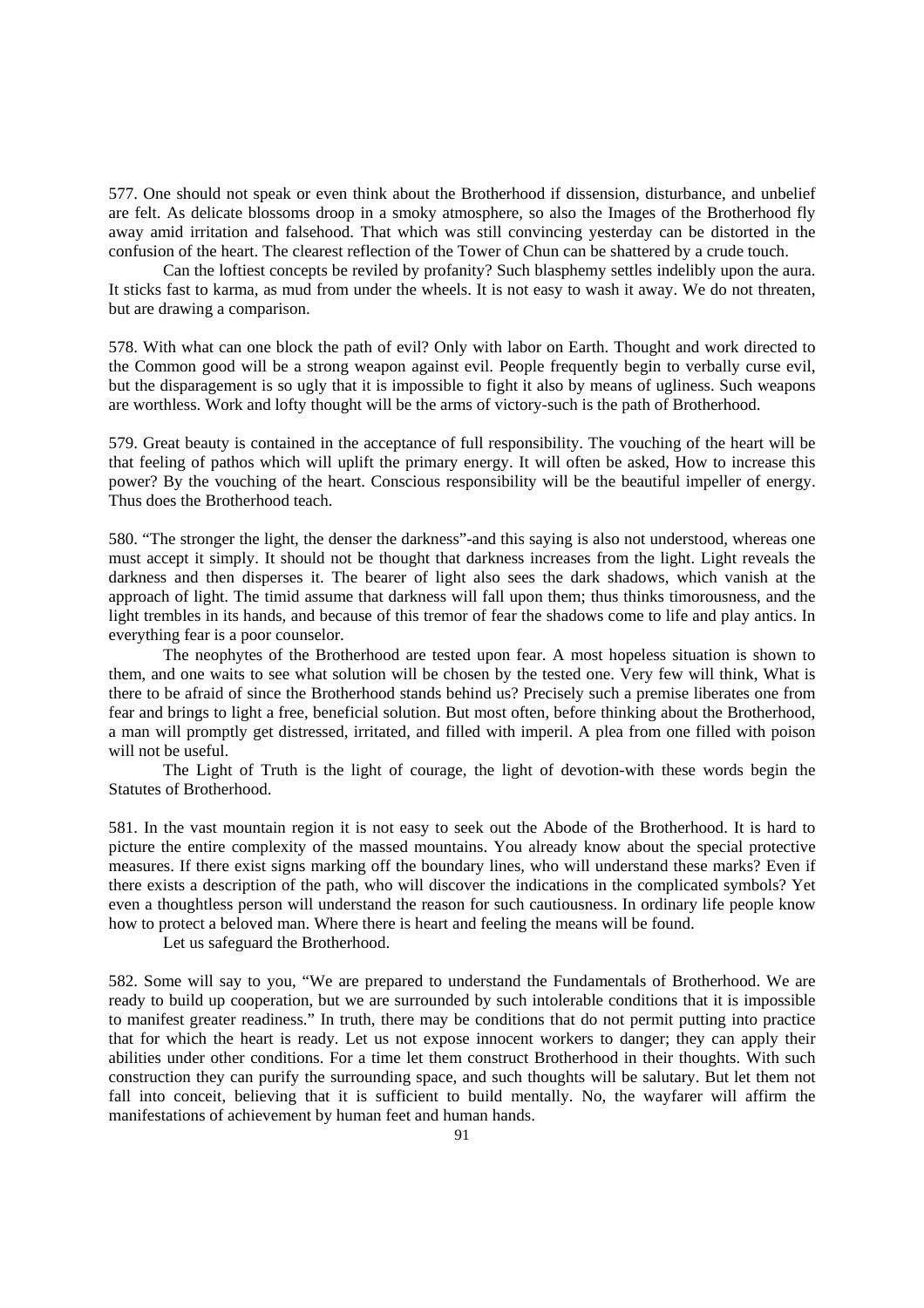Likewise, although we will show solicitude for the overburdened ones, let us warn them not to give way to unwarranted fear. There can be no cogitation about Brotherhood when the mind is contracted with fear. The best approach to Brotherhood may be darkened by fear. Let us not forget that people are accustomed to being afraid of everything at all times.

583. Understanding of Brotherhood may come unexpectedly. People themselves turn possibilities into obstacles. Someone calls Earth a cemetery because death occurred upon each spot, but another considers this same Earth to be a place of birth because upon each spot life has been conceived. Both are right, but the first has imprisoned himself, whereas the second has been liberated for further advance.

Thus, look for co-workers there where they think about new life.

584. New life is in cooperation and joy for the Brotherhood. Do not think that thoughts about Brotherhood are already old. They appear eternally, as long awaited flowers.

 At some time humanity will become weary, so weary that it will cry out for salvation, and this salvation will be in Brotherhood.

585. Each instant, someone somewhere is undergoing terrible misfortune. Let us not forget these perishing ones; let us send them thoughts of help. Perhaps people do not realize that afflictions are forever taking place, without end. In the Brotherhood they are known, and benevolent arrows are sent. Even if you cannot determine precisely the place of its destination, nevertheless send your salutary thought into space. It will find the right course and will be joined magnetically with Our Help. Beauty is found when, from diverse quarters of the world, thoughts of salvation come flying-in this each one will emulate the Brotherhood.

586. The primary basis of the Brotherhood was established, not as a haven of refuge, but as a focal point of thought. Since unification of thought produces multiplication of energy in a striking progression, it is but natural to bring together powerful thoughts. Such a base will be the point for diffusion of the thought of salvation. But people do not know how to be united in thought even for an instant. They break up their impulses by a multitude of petty thoughts. Some have tried blindfolding themselves and stopping up the ears and nose in order not to be diverted by external sensations. But is the distraction an external one? It actually lies in an undisciplined consciousness.

Only Brotherhood can cultivate the will.

587. One may bow down outwardly before Brotherhood, while inwardly one may try to avoid Brotherhood with apprehension. There are many examples when hypocrites turned away from the concept of Brotherhood, yet bowed humbly down before it for the sake of display. Actually, fools are better than these hypocrites. Whom do they propose to deceive? Can it be the Brotherhood?

588. Let us look into the future radiantly; let us attract through love-such is the Covenant of Brotherhood.

589. Man cooperates oftener than he supposes. He is constantly lending psychic energy. During each materialization there is a discharge of ectoplasm, but aside from this substantial discharge, people give off energy at each contact and through this are joined together, as it were. Thus even a miser finds himself a giving co-worker. Still people forget about the constant exchange of energy. They do not understand this important action, for no one has told them about the radiations of energy. Only from the Source of Brotherhood have warnings about the great significance of primary energy begun to be widely disseminated.

590. It is essential to accustom oneself to subtle perceptions. Indeed, one should assiduously sharpen one's senses. Sometimes people try to accustom their ear to certain musical chords at varied distances.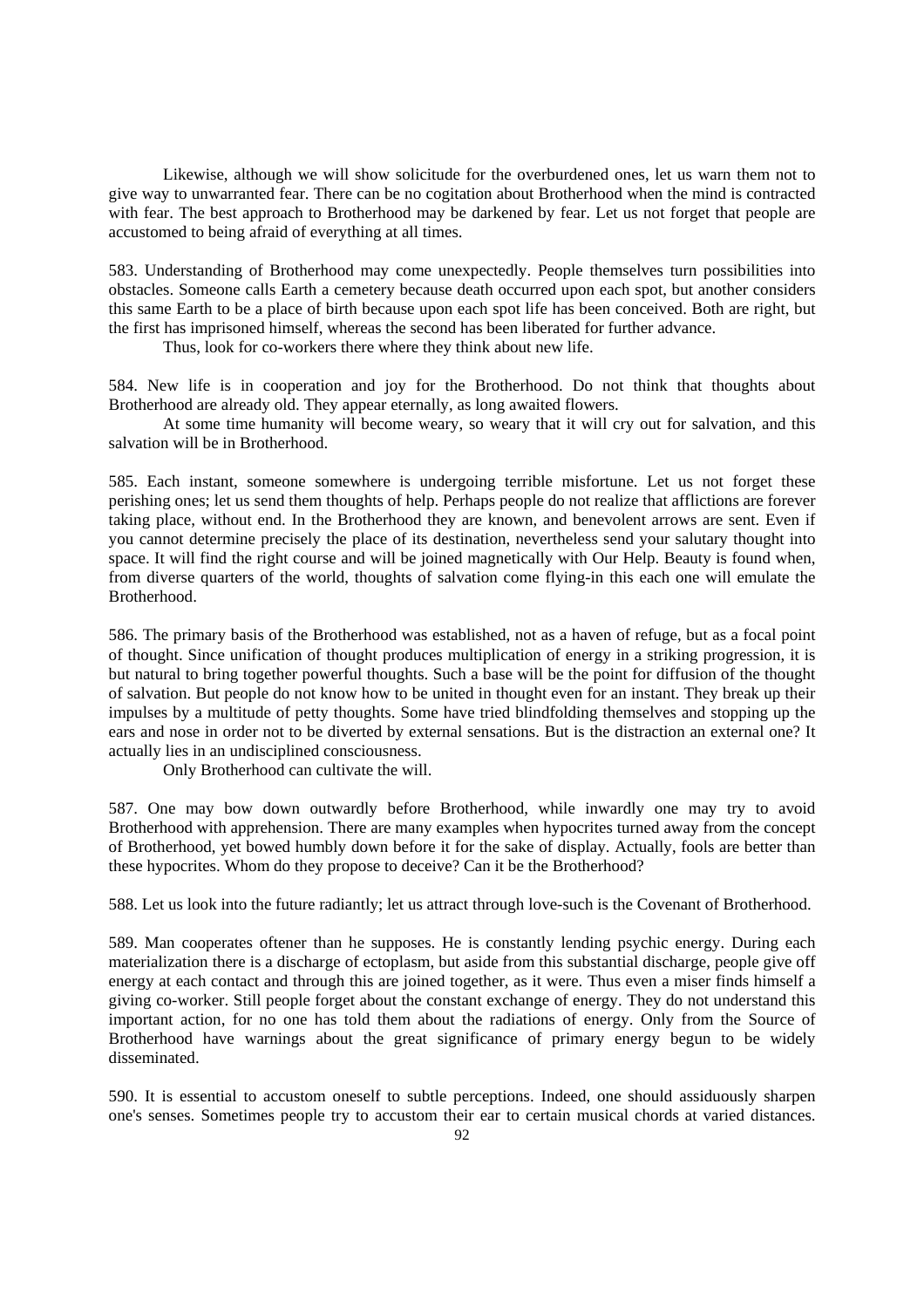Even such a simple experiment yields unexpected observations. The very same chords will be perceived differently at various distances, which means that something exists, which intrudes and alters the quality of sound. If there can be changes even in such an ordinary perception, then how many reactions take place during subtle perceptions! People do not even think about them.

591. Harmony of labor is so necessary that special attention is paid to it in the Brotherhood. We advise having several tasks on hand in order the more easily to bring them into agreement with the inner state of consciousness. A better quality will be attained by such a method. It is too bad if a man begins to detest his work because of transitory currents.

 I affirm that a wise change of occupation will heighten the quality of labor. Brotherhood teaches a solicitous attitude toward labor.

592. Because of the inexhaustible riches of nature it is difficult to isolate one portion from the whole. Verily, everything is so permeated with the all-embracing principle that even from a grossly material standpoint one thing cannot be separated from another. Take the tiniest insect, could it be studied apart from its surroundings, without all the causes of reactions and effects? The more difficult it is to study man apart from nature. All the branches of man's knowledge merely bear witness to their artificial subdivision. Biology, physiology, psychology, parapsychology, and a great number of similar subdivisions simply compel one to ask, Where is the man? It is impossible to study the great microcosm without realization of the primary energy. Only such a unified concept can advance observations into a grander scope of man's nature. In this one should also remember the lofty concepts which uplift the spirit; among the first will be the Brotherhood.

593. The peoples of Asia have preserved the memory of the Brotherhood; each in its own way, in its own tongue, with its own possibilities has preserved in the depths of its heart a dream about an actual Refuge. The heart will not relinquish its dream about the Community of salvation, but will remember amidst sorrows that somewhere beyond the mountain peaks dwell the Protectors of the peoples. The very thought about them purifies the thinking and fills one with vigor. Thus, let us honor those who do not relinquish their best treasure.

594. In all ages the Brotherhood had special Ashrams. They could be shifted but the Center stands firm in the cragged Towers. It should be affirmed that the currents of the Brotherhood are constantly pervading the world. One need not judge as to whether they are successful or unsuccessful; such premature deductions will only reveal a limited way of thinking about the Brotherhood.

595. The thought about cognizing the manifestations from below or from above is correct. Usually cognition is acquired along with the growth of consciousness. Man raises himself with difficulty, as if climbing toward a mountain top. That which he observes hanging above his consciousness oppresses him. Many concepts appear to be difficult, and he begins to avoid them. But there may be another means of cognition-man heroically uplifts his consciousness and then observes manifestations from above. Thus, the most complex manifestation will appear to be below his consciousness and will be easily apprehended. The second means of perception is the path of Brotherhood. By austere and inspired measures it awakens the consciousness and leads it upward, in order the more easily to perceive the most complex manifestations. This means of uplifting the consciousness is especially needed in a time of pressure and cumulations. It can be applied in each sagacious school of thought, but it should be known as the path of Brotherhood.

596. A city of science will always be the dream of enlightened people. Not one would presume to raise objections to an abode of scientists, where in peace and wise communion truths would be brought to light. Each learned worker would have the best equipment at his disposal. One can picture what discoveries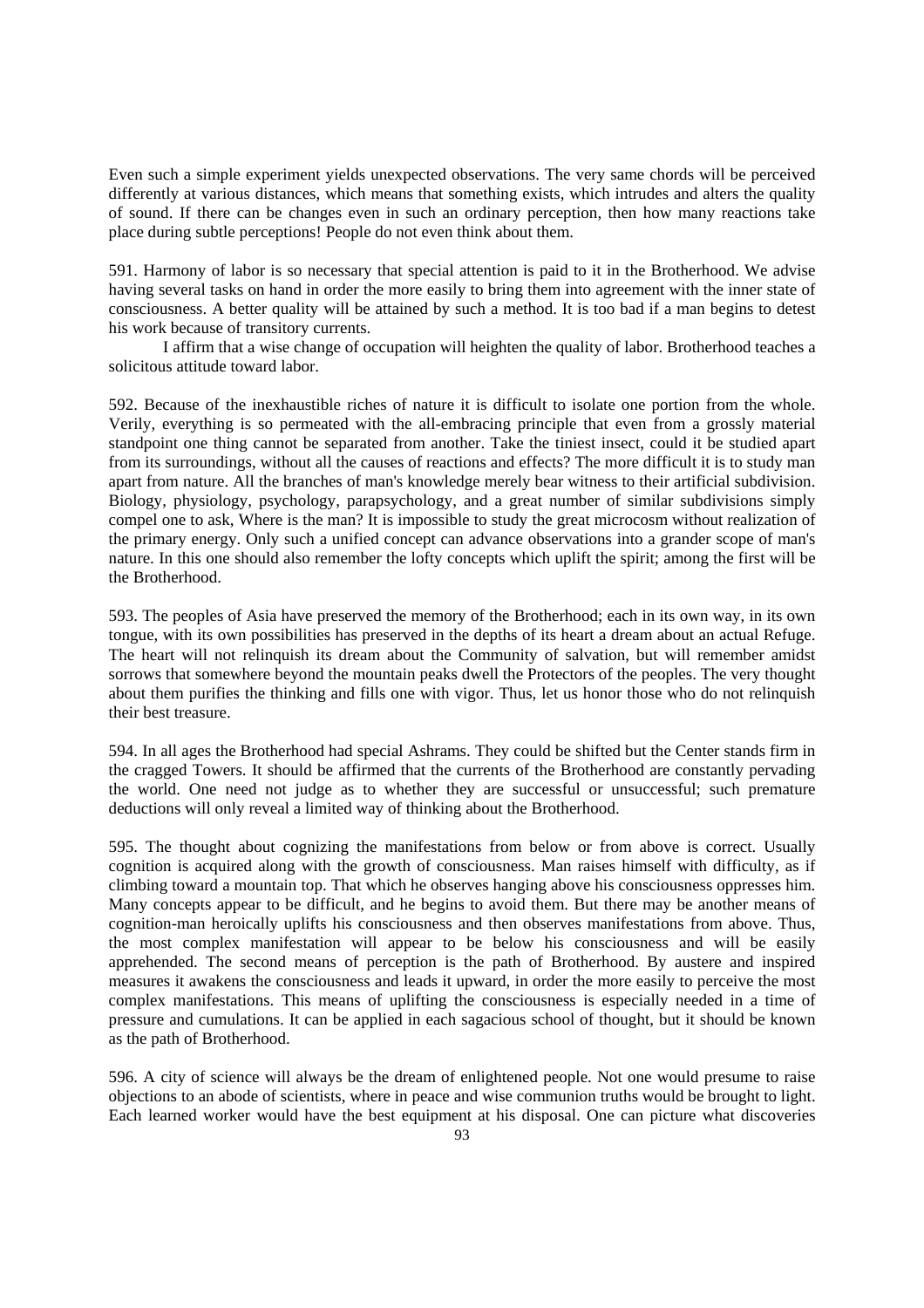would issue from general concordance and cooperation of all the branches of science! No one would consider the idea of such a city utopian. If only the means and good will could be found! But if one were to say that a certain Abode of Knowledge does exist, a multitude of doubts and denials would come tumbling out. And if to the word science one were to add the word Brotherhood , it will certainly be said that such a chemical combination is impossible. But who has said that science and Brotherhood are incompatible?

597. Precisely, Brotherhood is founded on knowledge. True science lives through brotherly communionsuch is the Covenant of Brotherhood.

598. Contending for precedence cannot exist in Brotherhood. A natural hierarchy flows out of priority of knowledge and preeminence of spirit. Thus, a most disturbing circumstance to humanity is resolved in the Brotherhood simply, without involving needless quarreling and friction. Where it is realized that priority is a great sacrifice, there can be no wrangling about earthly denominations. So much time and energy will be conserved by the principles of Brotherhood. Let us not becloud the luminous concept by the fact that it has been pronounced at times along with the misunderstood concepts of liberty and equality. Everyone understands the relative value of both these concepts, but Brotherhood based upon the heart's straightknowledge will be unconditional. Thus, one may regard the Brotherhood as reality.

599. As bees collect honey so you, too, should collect knowledge. It will be asked, What is new in this advice? Its newness is in that one should collect knowledge from everywhere. Until now knowledge had fixed limits, and entire domains of it were kept under prohibition, suspicion, and in neglect. People have not had the courage to overcome prejudices. They have forgotten that a scholar, first of all, must be open to all that exists. There are no forbidden domains for a scholar. He does not belittle any manifestation of nature, for he understands that the cause and effect of each manifestation have a profound significance.

Brotherhood teaches unprejudiced cognition.

600. Let it not be thought by scientists that any censure of them issues from the Brotherhood. Scientists are Our friends. We do not call bookmen, full of superstition, scientists; but each enlightened scientific worker receives a greeting of welcome from the Brotherhood.

601. Likewise, let us welcome those schoolteachers who can find an hour to talk to their pupils about the dignity and responsibility of man, about the primary energy, and about the treasures belonging to all peoples. Such preceptors will indeed make more manifest the path of labor and achievement. They will find harmony between the preeminence of the spirit and the health of the body. They will introduce the book of knowledge into each dwelling. The life of such teachers is hard. Let there live in them the lifegiving dream about the Brotherhood.

602. Preserve solemnity. Surround yourself with solemnity when you think and speak about the Brotherhood. Thought about Brotherhood is in itself a great communion. Thought that is pure and clear will reach its destination. But where words about the Brotherhood are dragged in the dust of the bazaar, do not expect a harvest. The whirl of curses will not be stilled; cognition of the forces of nature is not obtained amidst revilements. Long since did We discourse about co-measurement. Each concept requires its proper environment. Because of this, seek for the reason why sometimes a concept is exalted, while at other times it grows faded, becoming frippery.

 Harmonious discourse about Brotherhood will give an unprecedented upliftment of the spirit if it be truly harmonious. Thus, let us apprehend all the qualities necessary for approach to Brotherhood. Once again let us confirm that a mood of solemnity will be the best guide to Brotherhood. The meaning of the word mood indicates that it is not external but internal, in a concordance of all the strings of the instrument. Such clear concordance is rarely realized.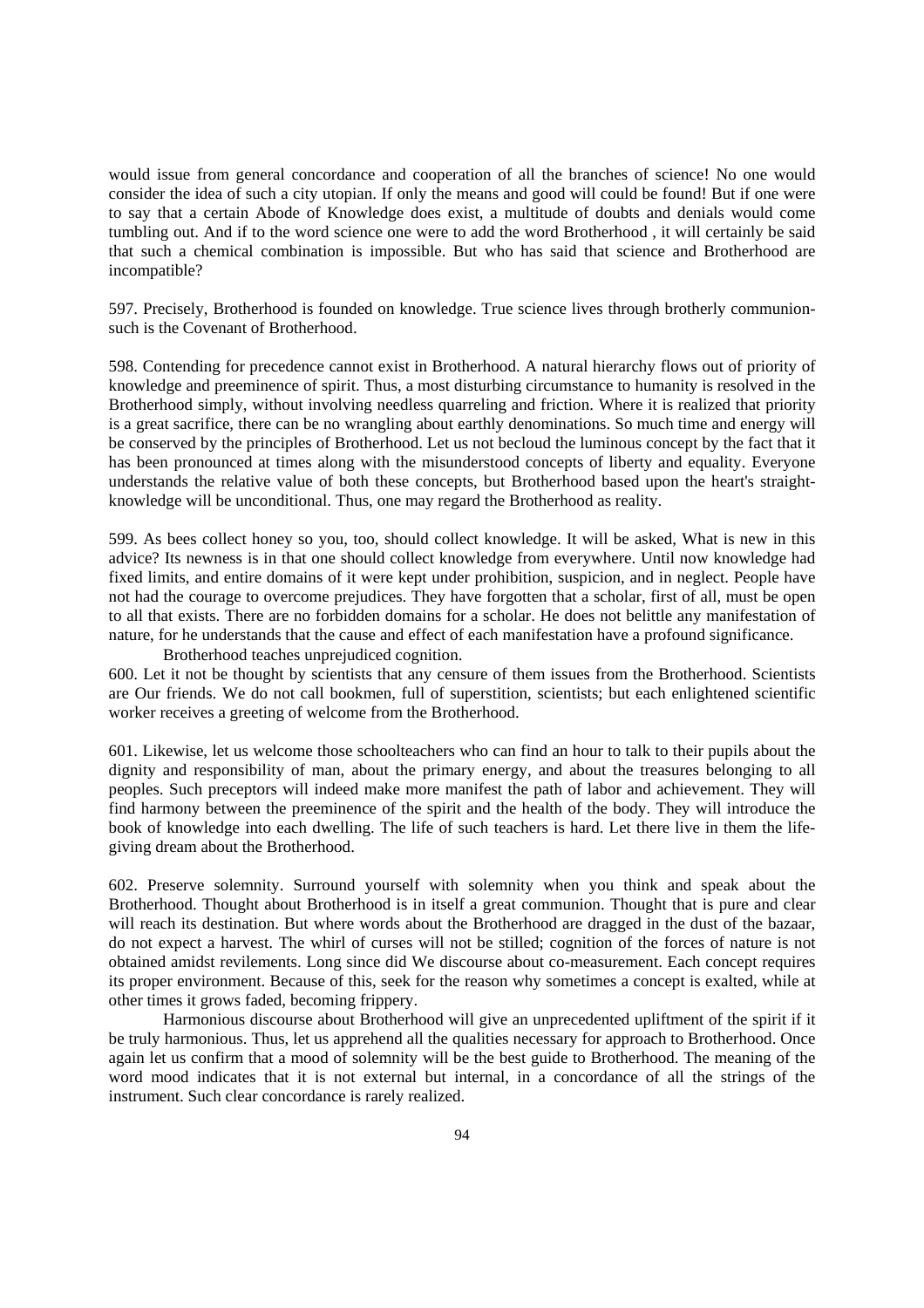At the crossroads people shout lustily about Brotherhood, but any discipline seems to be a compulsion. Only solemnity helps one to utter with dignity the beautiful word, Brotherhood .

603. Amidst deeply engrossing occupations you have more than once felt a sudden expenditure of energy. Even during the most absorbing labors you might have sensed an inexplicable absentation. A perceptive disciple values these flights of consciousness. He will have a fleeting thought, "May the Teacher help me to bring assistance where it is needed. May it be good for the world."

604. The assumption of personal superiority is one of the most shameful manifestations of the imperfection of the spirit. It not only corrupts all the surroundings but it also remains as the greatest impediment to improvement. It is essential to counteract such an ailment with a powerful restorative. Thought about cooperation and Brotherhood will be salutary in guarding against such a dangerous ailment, and will call forth new strength.

 In the Brotherhood there can be no assumption of personal superiority, just as there can be no self-satisfaction.

605. An increase of criminality is observed everywhere. No one can deny that the most subtle crimes attract weak human minds. The usual measures of combating crime are not effective. Therefore, the hope remains that the principle of healthy cooperation may lead humanity into the boundaries of dignified labor, but let us also summon the principle of Brotherhood.

606. Determine in your consciousness whether the concept of Brotherhood serves the limitation or expansion of your possibilities. If someone feels even the least constricting reaction, let him not come near the Brotherhood. But if the heart is ready to accept the advantages of Brotherhood, then the message will come.

607. Captives were formerly considered the indispensable attribute of the conqueror. Later it was realized that such barbaric customs are incompatible with the dignity of man. But let us see, has the number of captives really diminished? On the contrary, it has increased in all walks of life. Such abasement particularly strikes one's eye when one observes the prisoners of ignorance. It is hard to picture the throngs of those bound by superstition and various prejudices! The most demeaned slaves could not have been in a more bestial state than those bipeds shackled in ignorance. Only the most urgent measures of knowledge can prevent mass madness.

608. Suicides are on the increase. No one will deny that there never have been so many self-inflicted interruptions of life. It means that no one has told these unfortunate ones about the significance of life. No one has warned them about the consequences of their action. Are there among people none to raise their voices for truth and beauty of life?

 Brotherhood has saved multitudes of people from rash acts of madness. Among the statutes of Brotherhood may be found an edict about curing soul and body. Many messengers are hastening to prevent madness. Sometimes they will be received by people, but not seldom a violent free will rushes ahead to pass judgment upon itself..

609. Imagination is insufficiently developed in people. They are unable to imagine causes and effects. They do not know how to picture to themselves the most beautiful possibilities. They have not been taught imagination and inspiration. The best strivings have been scoffed at, and people have been persuaded not to think. But those who know not how to think have no imagination. Loss of imagination is renunciation of joy.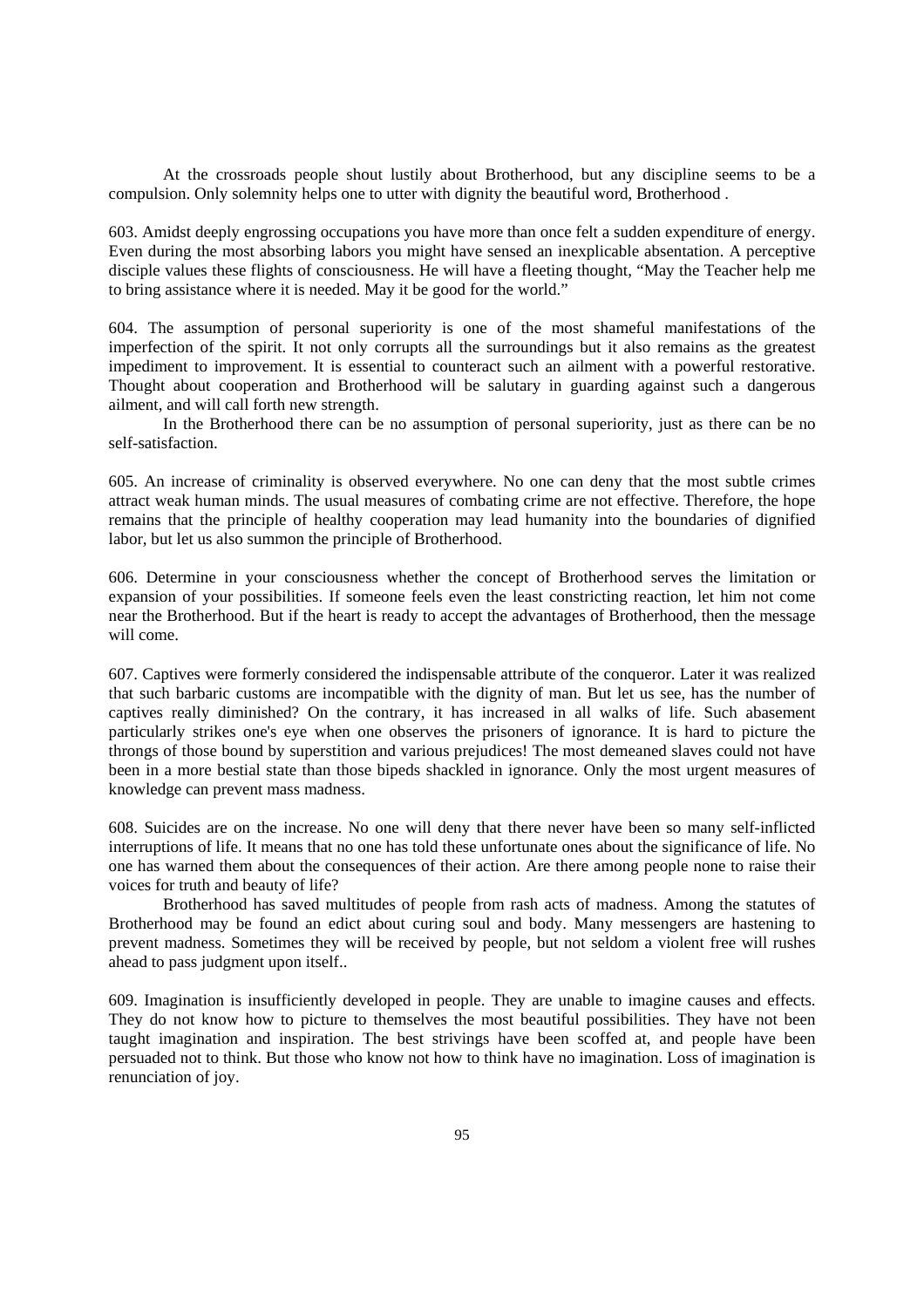610. Travelers may knock for admittance. Travelers could tell about the Great Souls who dwell in unfailing service beyond the far-off deserts, beyond the mountains, beyond the snows.

 Travelers will not tell whether they have been in the Abode. Travelers will not utter the word Brotherhood, yet each listener will comprehend what Center of Knowledge is spoken about. The Sowers of Good go about the world when humanity is atremble.

 People wish to hear about the Stronghold, the Citadel. If they will not learn about the statutes, they will nevertheless grow stronger at the mere message that the Stronghold of Knowledge does exist. The Lotus of the heart is aquiver at the approach of the dates.

Rejoice at the existence of Brotherhood!